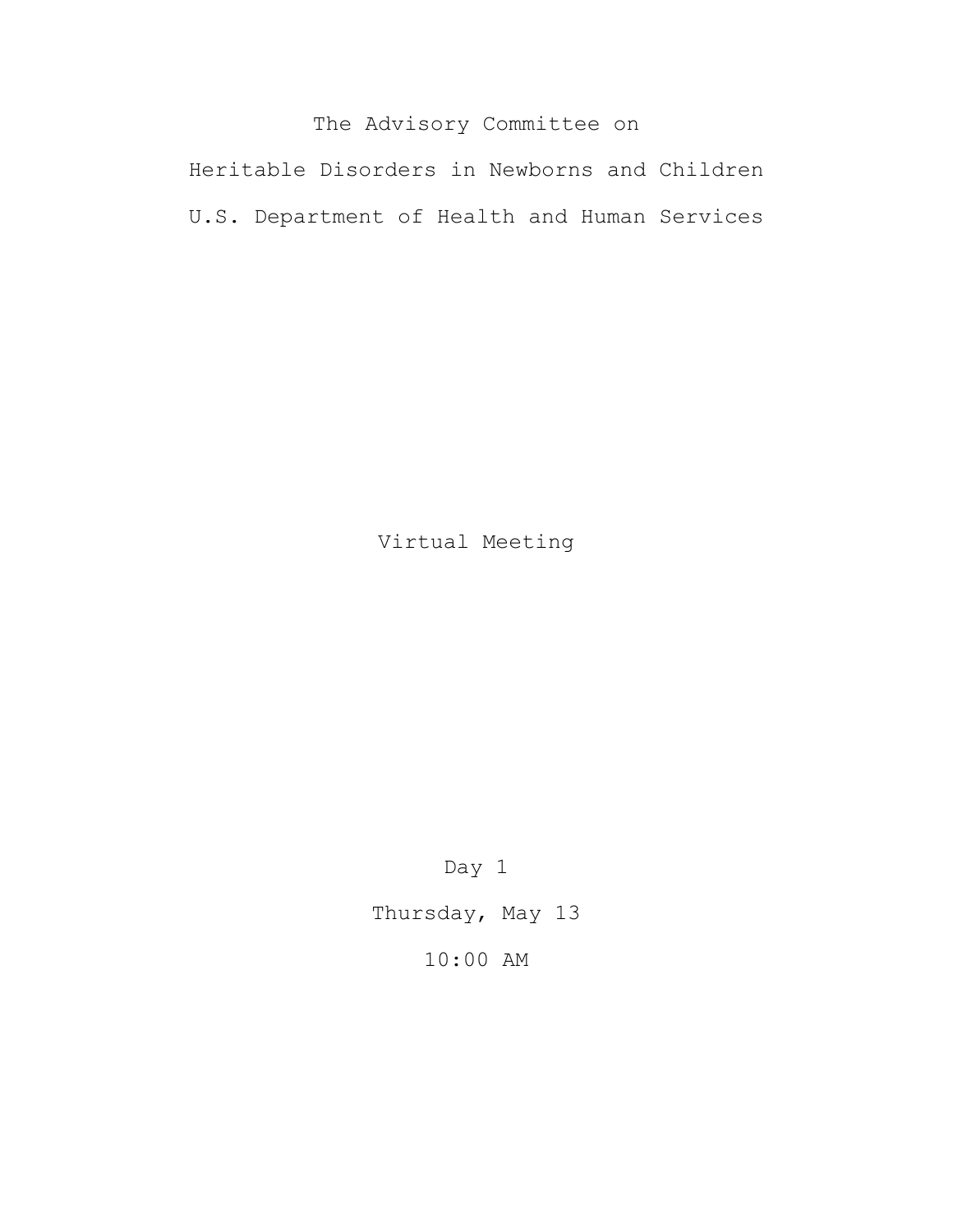# The Advisory Committee on **5/13/21 Heritable Disorders in Newborn and Children <b>Page 2 Page 2**

**Committee Members in Attendance**

#### **Mei Baker, MD**

Professor of Pediatrics

University of Wisconsin School of Medicine and

Public Health

Co-Director, Newborn Screening Laboratory

Wisconsin State Laboratory of Hygiene

#### **Jeffrey P. Brosco, MD, PhD**

Professor of Clinical Pediatrics, University of Miami Title V CYSHCN Director, Florida Department of Health Associate Director, Mailman Center for Child Development Director, Population Health Ethics, UM Institute

For Bioethics and Health Policy

## **Kyle Brothers, MD, PhD**

Endowed Chair of Pediatric Clinical and Translational Research Associate Professor of Pediatrics University of Louisville School of Medicine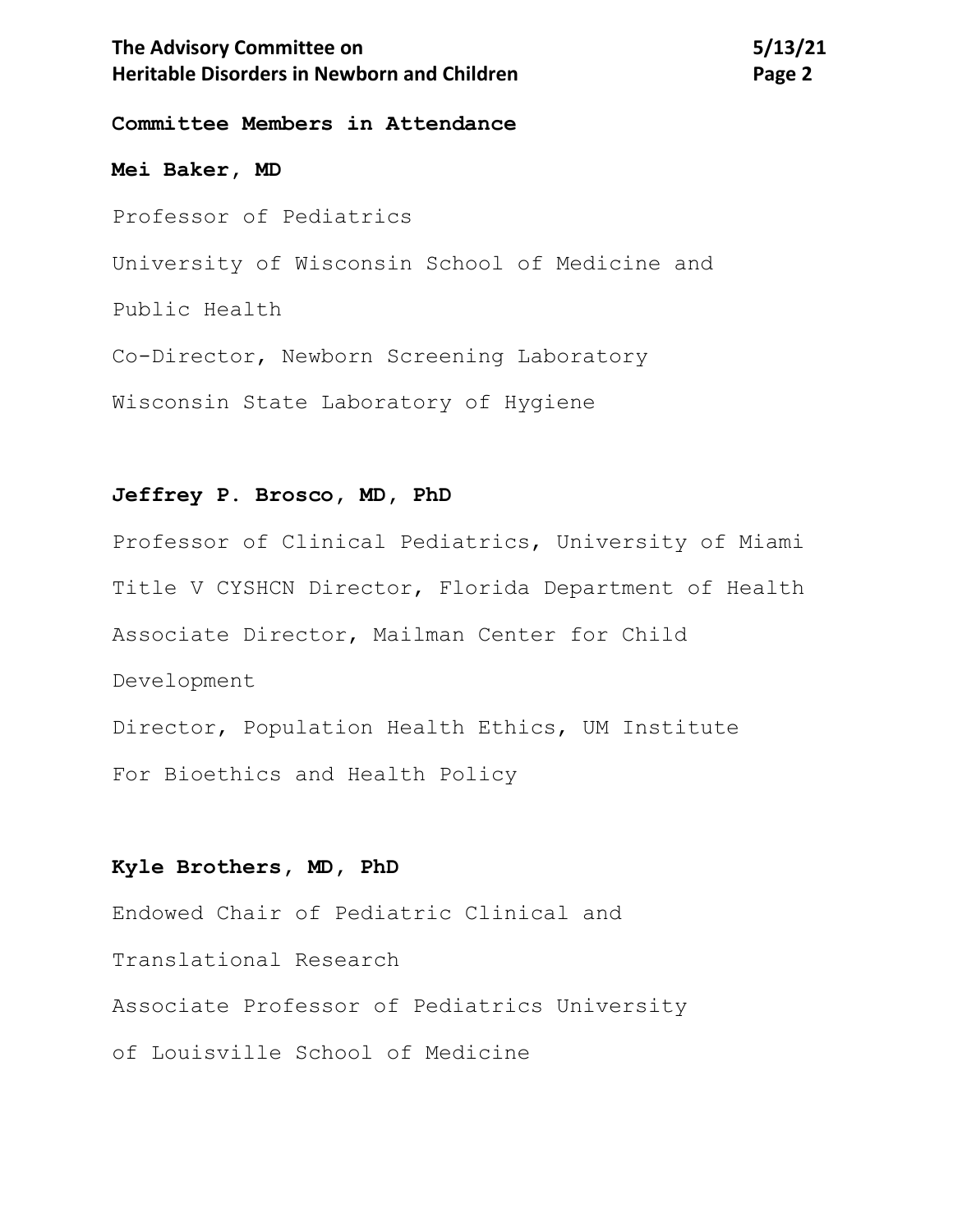# The Advisory Committee on 5/13/21 **Heritable Disorders in Newborn and Children Page 3 Page 3**

**Jane M. DeLuca, PhD, RN**

Associate Professor

Clemson University School of Nursing

## **Shawn E. McCandless, MD**

Professor, Department of Pediatrics Head, Section of Genetics and Metabolism University of Colorado Anschutz Medical Campus Children's Hospital Colorado

# **Cynthia M. Powell, MD, FACMG, FAAP (Chairperson)** Professor of Pediatrics and Genetics Director, Medical Genetics Residency Program Pediatric Genetics and Metabolism The University of North Carolina at Chapel Hill

## **Annamarie Saarinen**

Co-founder

CEO Newborn Foundation

**Scott M. Shone, PhD, HCLD (ABB)**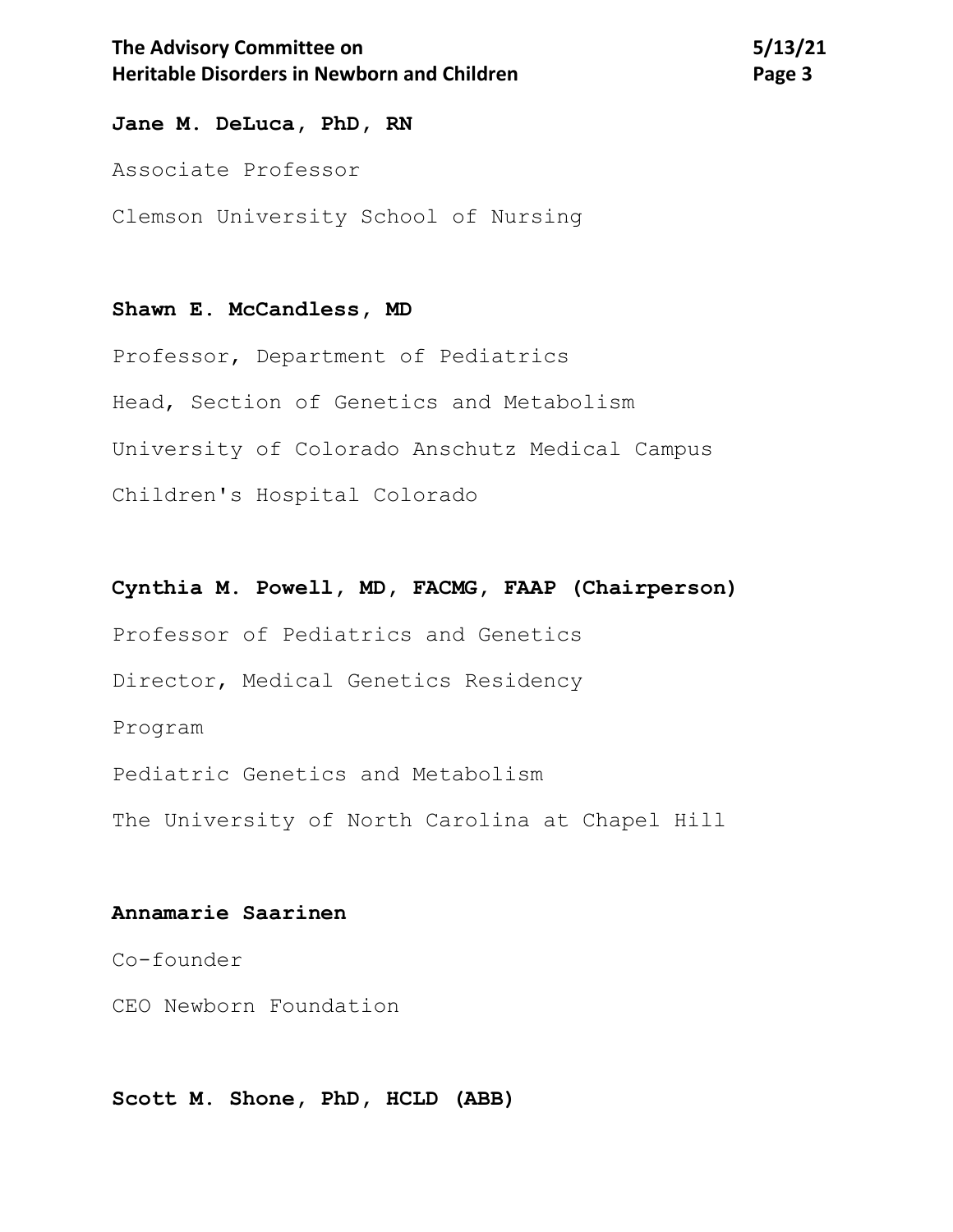# The Advisory Committee on 5/13/21 **Heritable Disorders in Newborn and Children <b>Page 4 Page 4**

Director

North Carolina State Laboratory of

Public Health

## **Ex-Officio Members in Attendance**

**Agency for Healthcare Research & Quality**

Kamila B. Mistry, PhD, MPH

Senior Advisor

Child Health and Quality Improvement

#### **Centers for Disease Control & Prevention**

Carla Cuthbert, PhD

Chief

Newborn Screening and Molecular Biology Branch

Division of Laboratory Sciences

National Center for Environmental Health

## **Food and Drug Administration**

Kellie B. Kelm, PhD

Director

Division of Chemistry and Toxicology Devices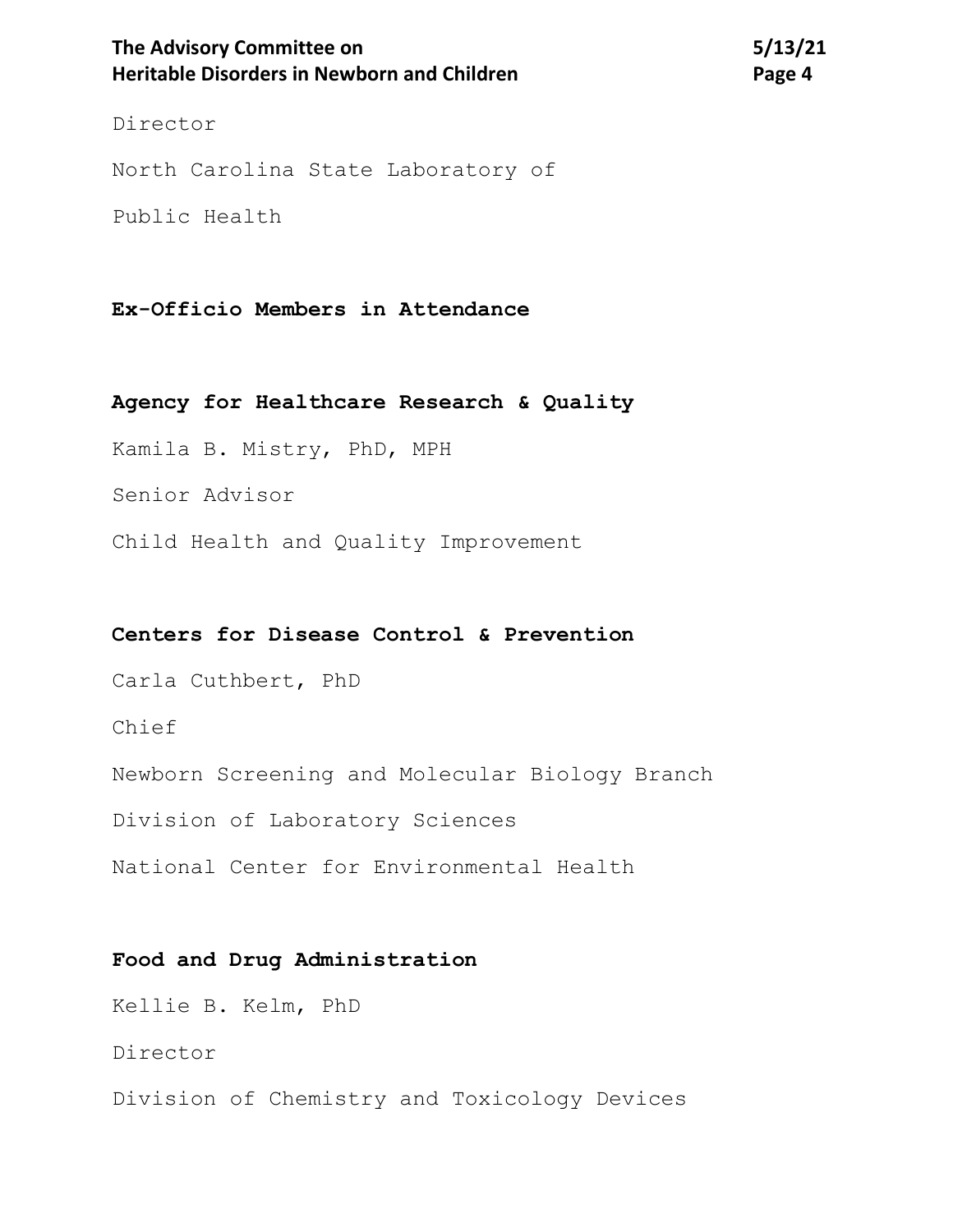# The Advisory Committee on 5/13/21 **Heritable Disorders in Newborn and Children <b>Page 5 Page 5**

Office of In Vitro Diagnostics and Radiological Health

## **Health Resources & Services Administration**

Michael Warren, MD, MPH, FAAP

Associate Administrator

Maternal and Child Health Bureau

Ex-Officio Members in Attendance - continued

## **National Institute of Health**

Melissa Parisi

## **Designated Federal Official in Attendance**

Mia Morrison, MPH Genetic Services Branch Maternal and Child Health Bureau Health Resources and Services Administration

#### **Organizational Representatives in Attendance**

#### **American College of Medical Genetics & Genomics**

Maximilian Muenke, MD, FACMG

Chief Executive Officer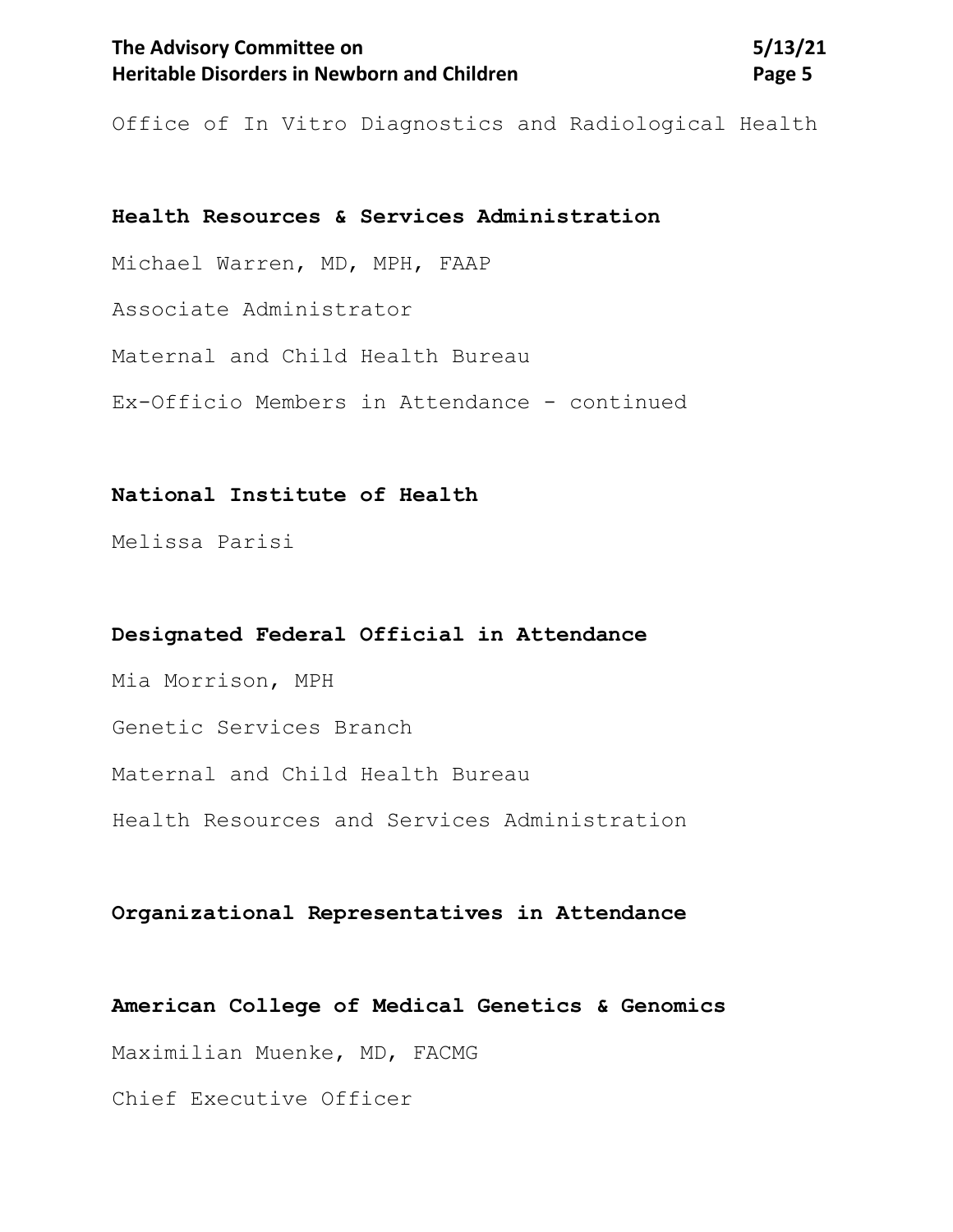**Association of Maternal & Child Health Programs** Jed Miller, MD Director, Office for Genetics and People with Special Care Needs Maryland Department of Health Maternal and Child Health Bureau

## **Association of Public Health Laboratories**

Susan M. Tanksley, PhD Manager, Laboratory Operations Unit Texas Department of State Health Services

## **Child Neurology Society**

Jennifer M. Kwon, MD, MPH, FAAN Director, Pediatric Neuromuscular Program American Family Children's Hospital Professor of Child Neurology, University of Wisconsin School of Medicine & Public Health

## **Department of Defense**

Jacob Hogue, MD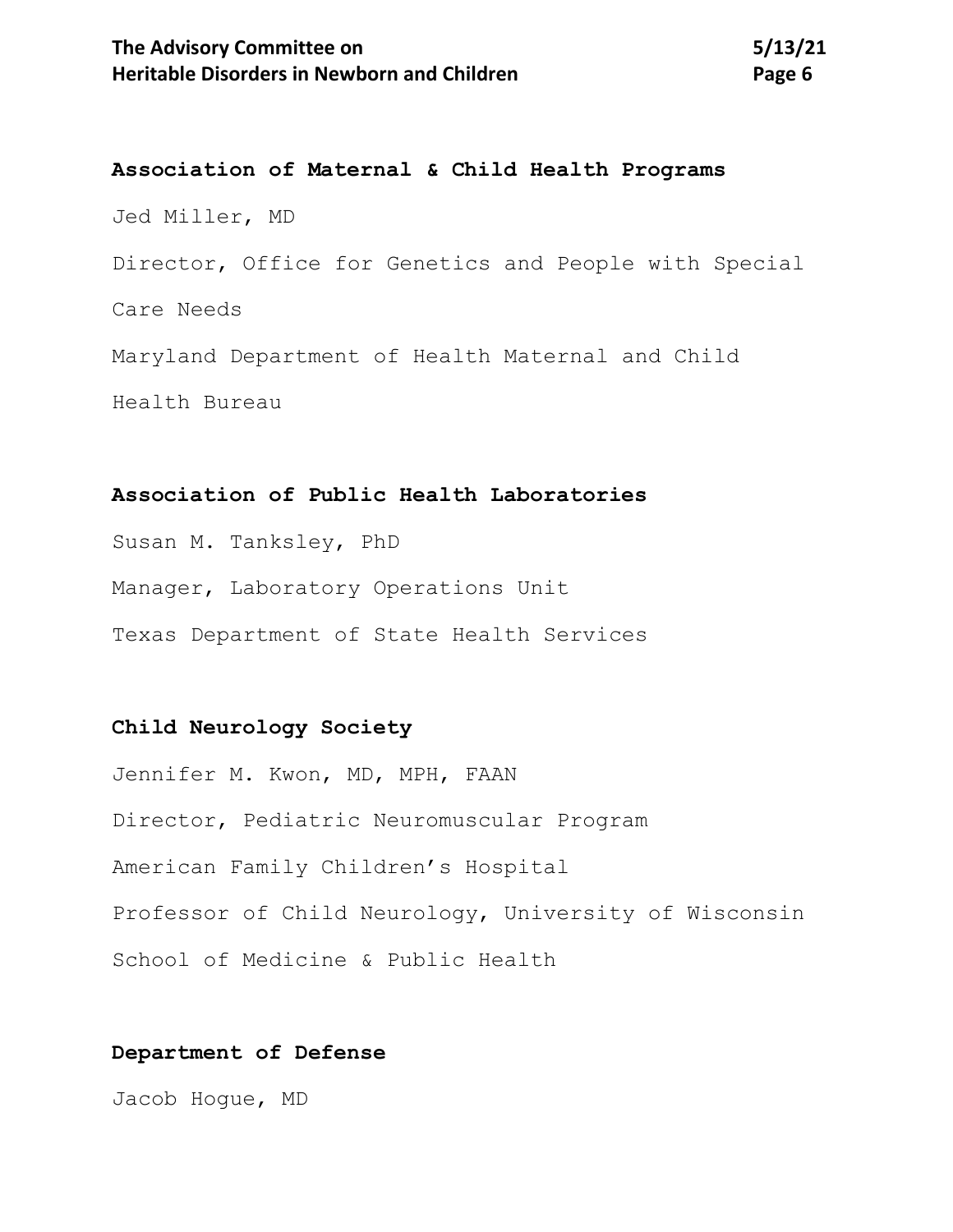# The Advisory Committee on 5/13/21 **Heritable Disorders in Newborn and Children** *Page 7* **Page 7**

Lieutenant Colonel, Medical Corps, US Army

Chief, Genetics, Madigan Army Medical Center

Organizational Representatives in Attendance continued

## **Genetic Alliance**

Natasha F. Bonhomme

Vice President of Strategic Development

## **National Society of Genetic Counselors**

Cate Walsh Vockley, MS, CGC Senior Genetic Counselor Division of Medical Genetics UPMC Children's Hospital of Pittsburgh

# **Society for Inherited Metabolic Disorders**

Georgianne Arnold, MD Clinical Research Director, Division of Medical Genetics UPMC Children's Hospital of Pittsburg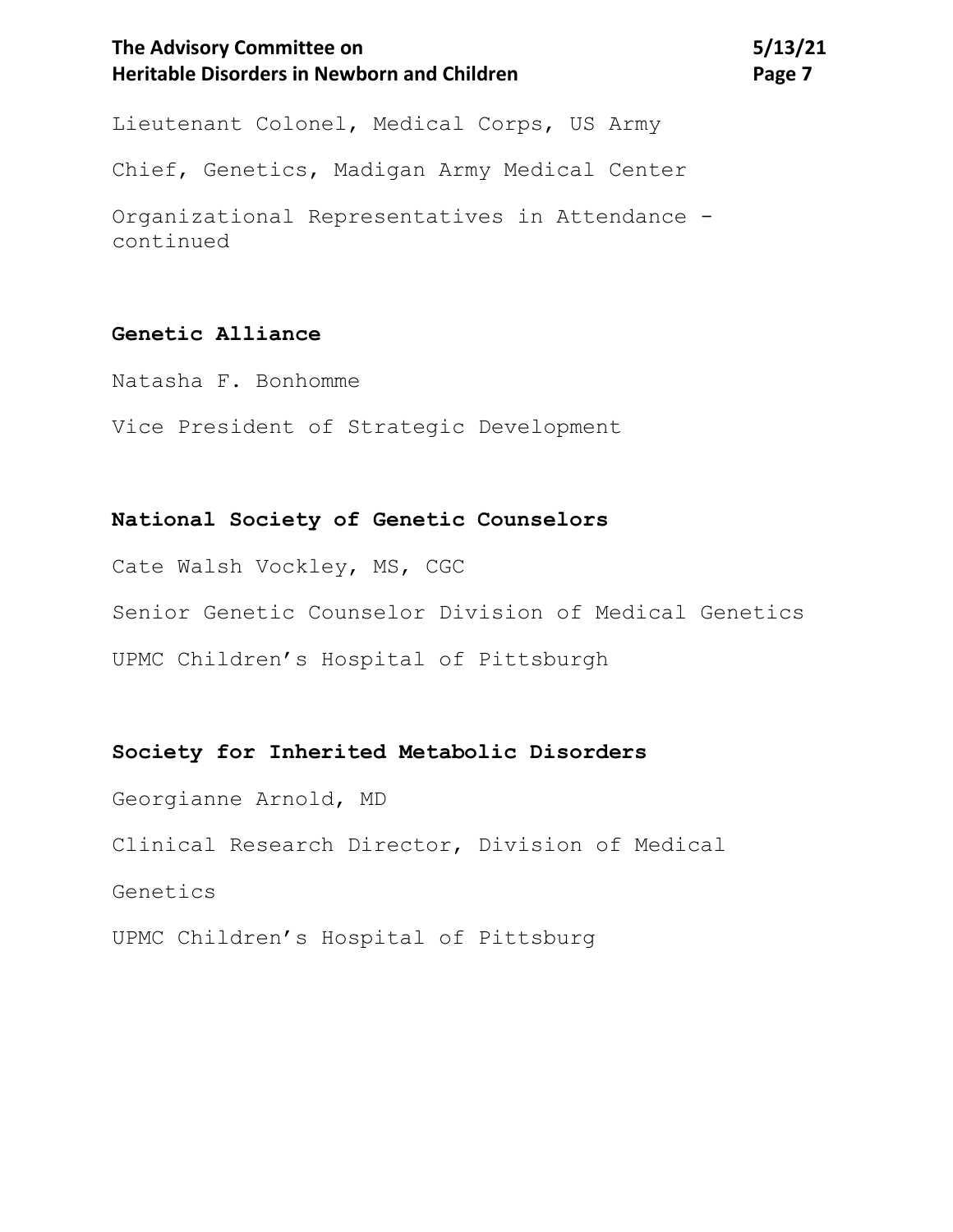# CONTENTS

| WELCOME, ROLL CALL, OPENING REMARKS, COMMITTEE BUSINESS 9 |
|-----------------------------------------------------------|
| CONTINUITY OF OPERATIONS PLANNING (COOP) AND COVID-19:    |
|                                                           |
| ASSOCIATION OF MATERNAL & CHILD HEALTH PROGRAMS (AMCHP):  |
| CORONAVIRUS AID, RELIEF, AND ECONOMIC SECURITY (CARES)    |
| ACT - NEWBORN SCREENING TELEHEALTH ACTIVITIES 39          |
|                                                           |
|                                                           |
|                                                           |
| MUCOPOLYSACCHARIDOSIS II (MPS II) NOMINATION SUMMARY 87   |
|                                                           |
| VOTE ON WHETHER OR NOT TO MOVE MPS II FORWARD TO FULL     |
|                                                           |
|                                                           |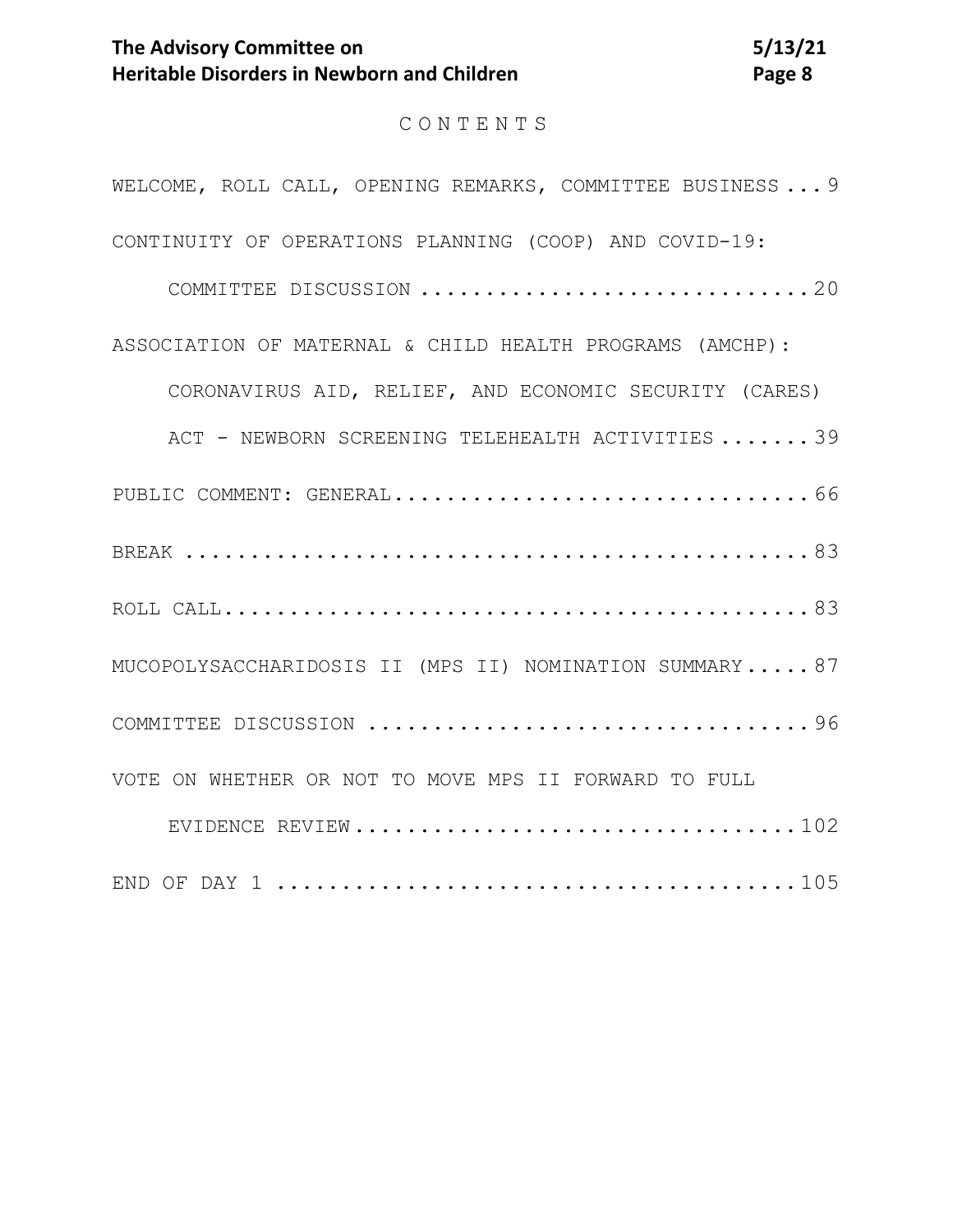PROCEEDINGS

#### <span id="page-8-0"></span>**WELCOME, ROLL CALL, OPENING REMARKS, COMMITTEE BUSINESS**

Cynthia Powell: Good morning. I'd like to call to order the second meeting in 2021 of the Advisory Committee on Heritable Disorders in Newborns and Children. Welcome. I'm Dr. Cynthia Powell, Committee chair. We'll first begin by taking role. Cynthia Powell: Kamila Mistry. Kamila Mistry: Here. Cynthia Powell: Mei Baker. Mei Baker: Here. Cynthia Powell: Jeff Brosco. Cynthia Powell: Kyle Brothers. Cynthia Powell: Jane DeLuca. Jane DeLuca: Here.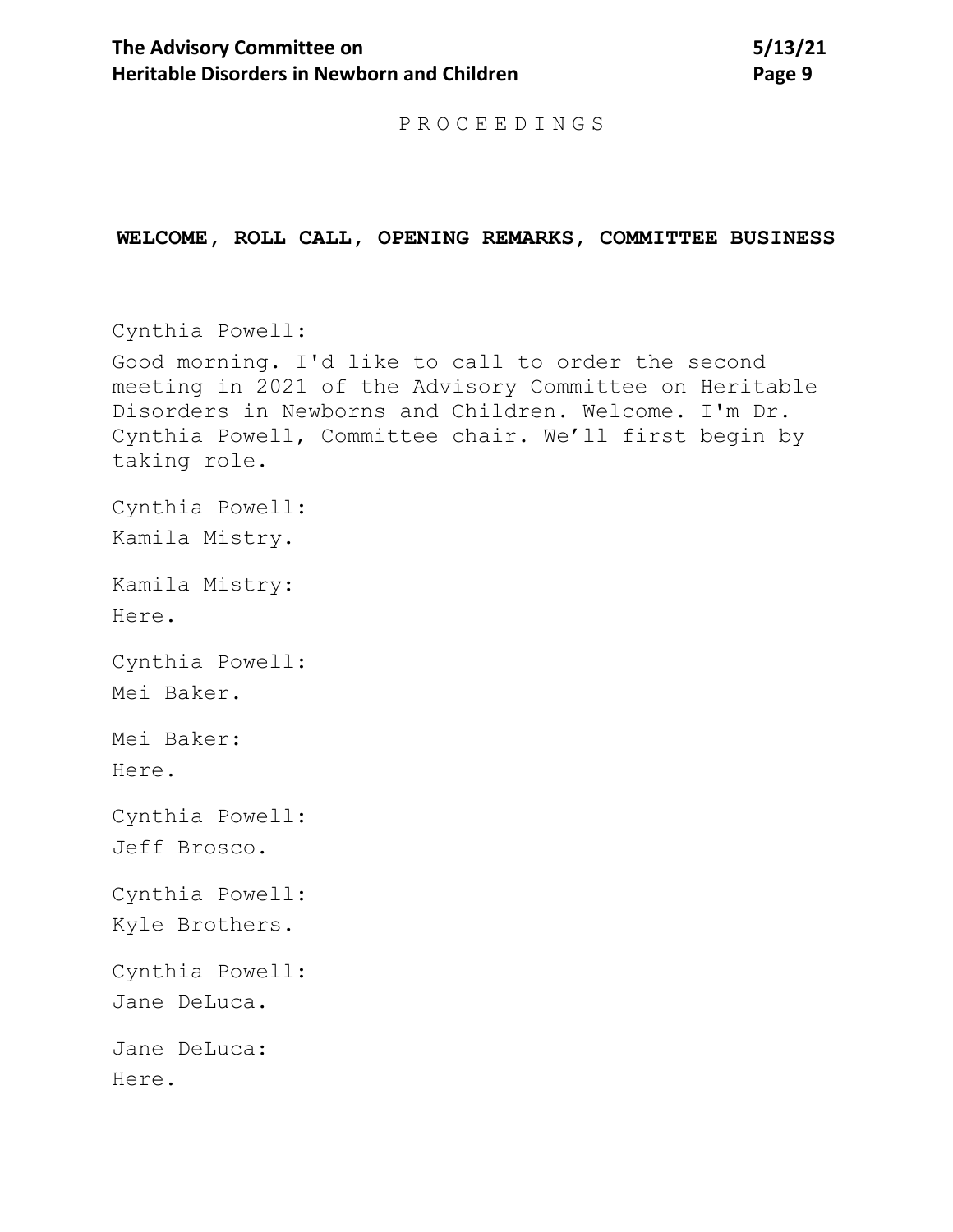# The Advisory Committee on 5/13/21 **Heritable Disorders in Newborn and Children Manual Page 10**

Cynthia Powell:

Carla Cuthbert. Carla Cuthbert: Here. Cynthia Powell: Kellie Kelm. Kellie Kelm: Here. Cynthia Powell: Michael Warren. Michael Warren: Here. Cynthia Powell: Shawn McCandless. Shawn McCandless.: Here. Cynthia Powell: Melissa Parisi. Melissa Parisi: Here. Cynthia Powell: Cynthia Powell. I'm here. Annamarie Saarinen. Annamarie Saarinen: Here. Cynthia Powell: Scott Shone.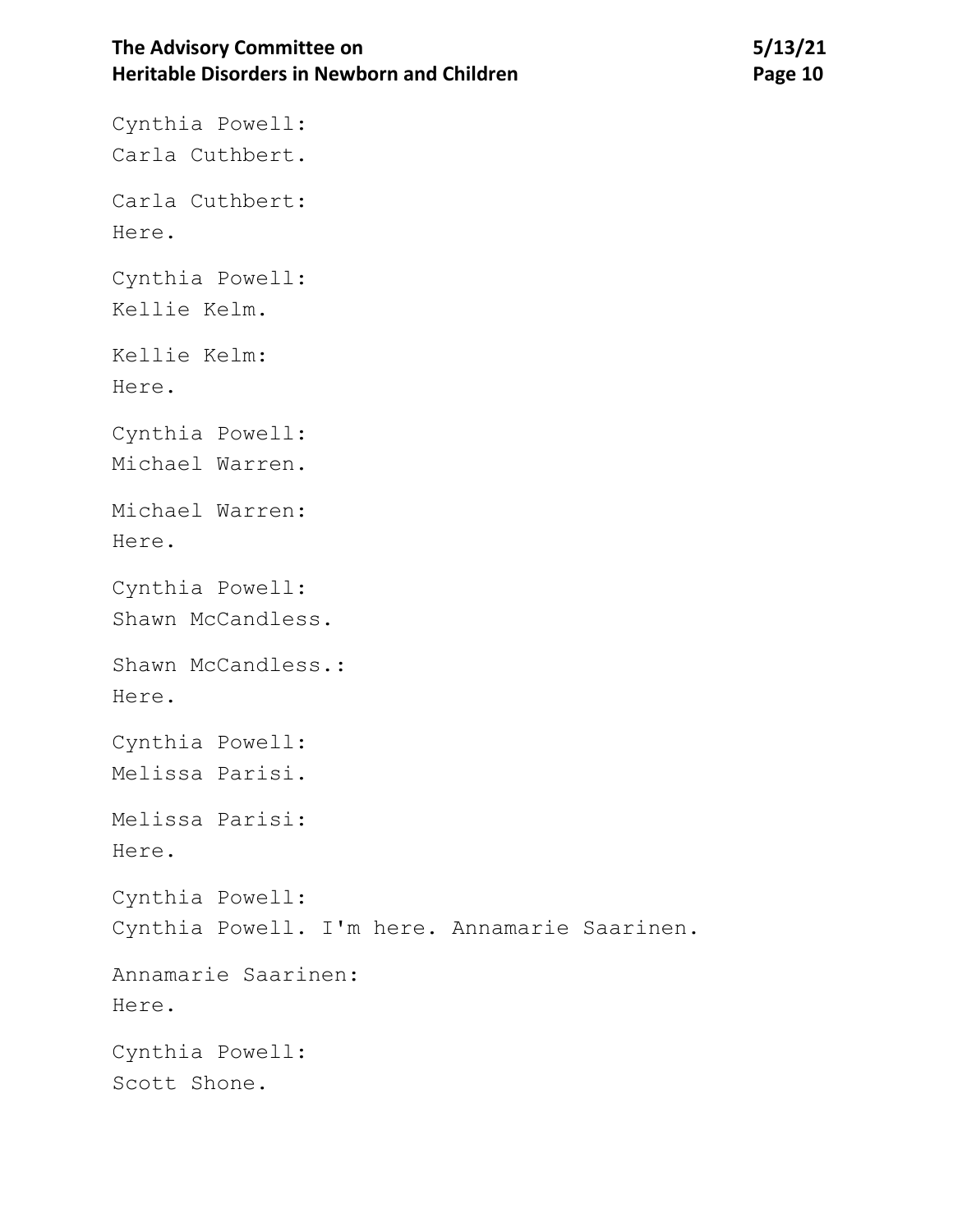# The Advisory Committee on **5/13/21 Heritable Disorders in Newborn and Children <b>Page 11** Page 11

Scott Shone: Here. Cynthia Powell: We'll now go on to the organizational representatives. From the American Academy of Family Physicians, Robert Ostrander. Robert Ostrander: Here. Cynthia Powell: American Academy of Pediatrics, Debra Freedenberg. Cynthia Powell: American College of Medical Genetics. Maximillian Muenke. Maximillian Muenke: I'm here. Cynthia Powell: American College of Obstetricians and Gynecologists, Steven Ralston. Association of... Did I hear Steven? Cynthia Powell: Okay. Cynthia Powell: Association of Maternal and Child Health Programs, Jed Miller. Jed Miller: Here. Cynthia Powell: Association of Public Health Laboratory, Susan Tanksley.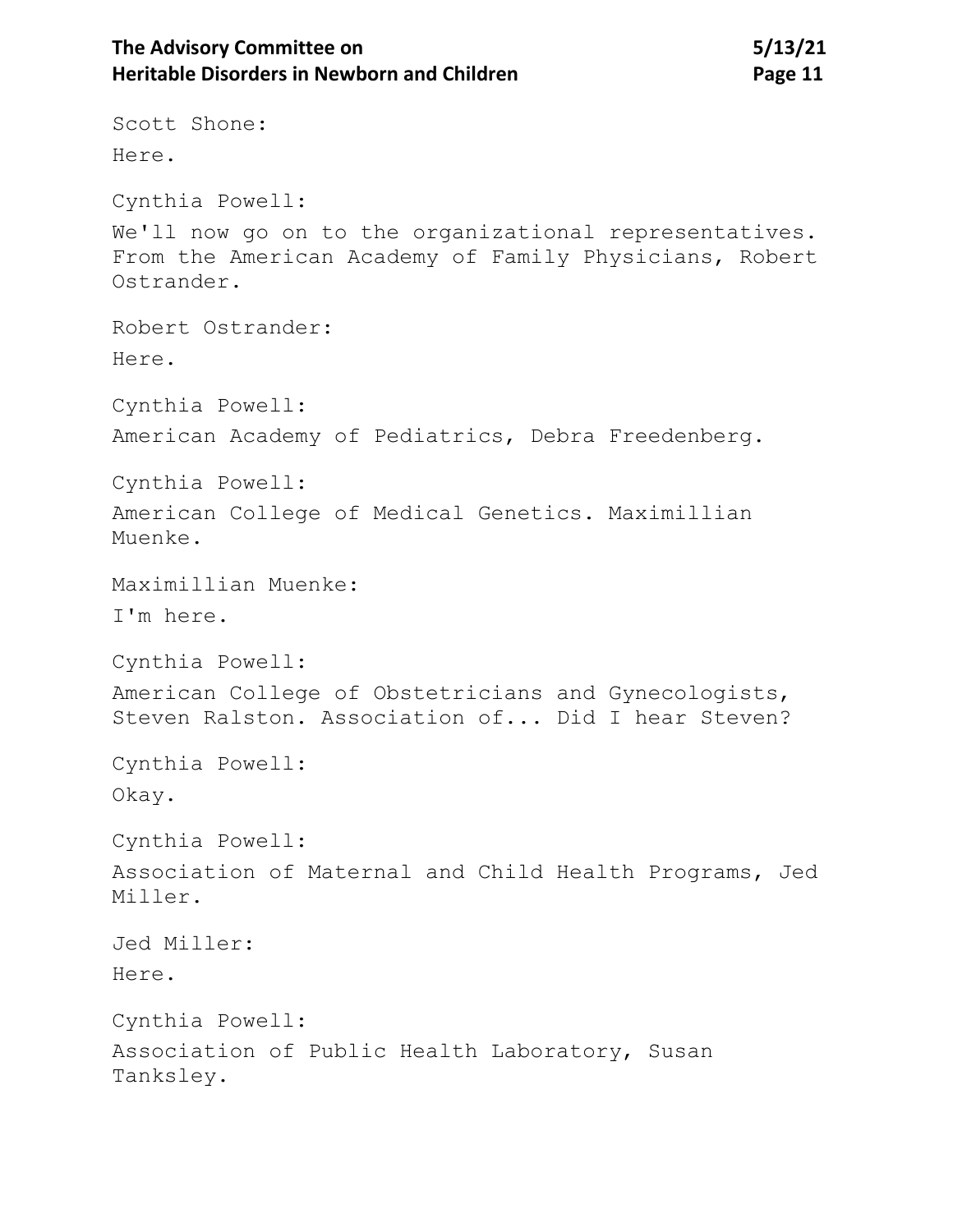# The Advisory Committee on **5/13/21 Heritable Disorders in Newborn and Children <b>Page 12** Page 12

Cynthia Powell: Association of State and Territorial Health Officials, Chris Cuss. Cynthia Powell: Association of Women's Health, Obstetric, and Neonatal Nurses, Shakira Henderson. Cynthia Powell: The Child Neurology Society, Jennifer Kwon. Jennifer Kwon: Here. Cynthia Powell: Department of Defense, Jacob Hoag. Jacob Hoag: Here. Cynthia Powell: Genetic Alliance, Natasha Bonhomme. Natasha Bonhomme: Here. Cynthia Powell: March of Dimes, Siobhan Dolan. Cynthia Powell: National Society of Genetic Counselors, Cate Walsh Vockley. Cate Walsh Vockley: I'm here. Cynthia Powell: Society for Inherited Metabolic Disorders, Georgianne Arnold,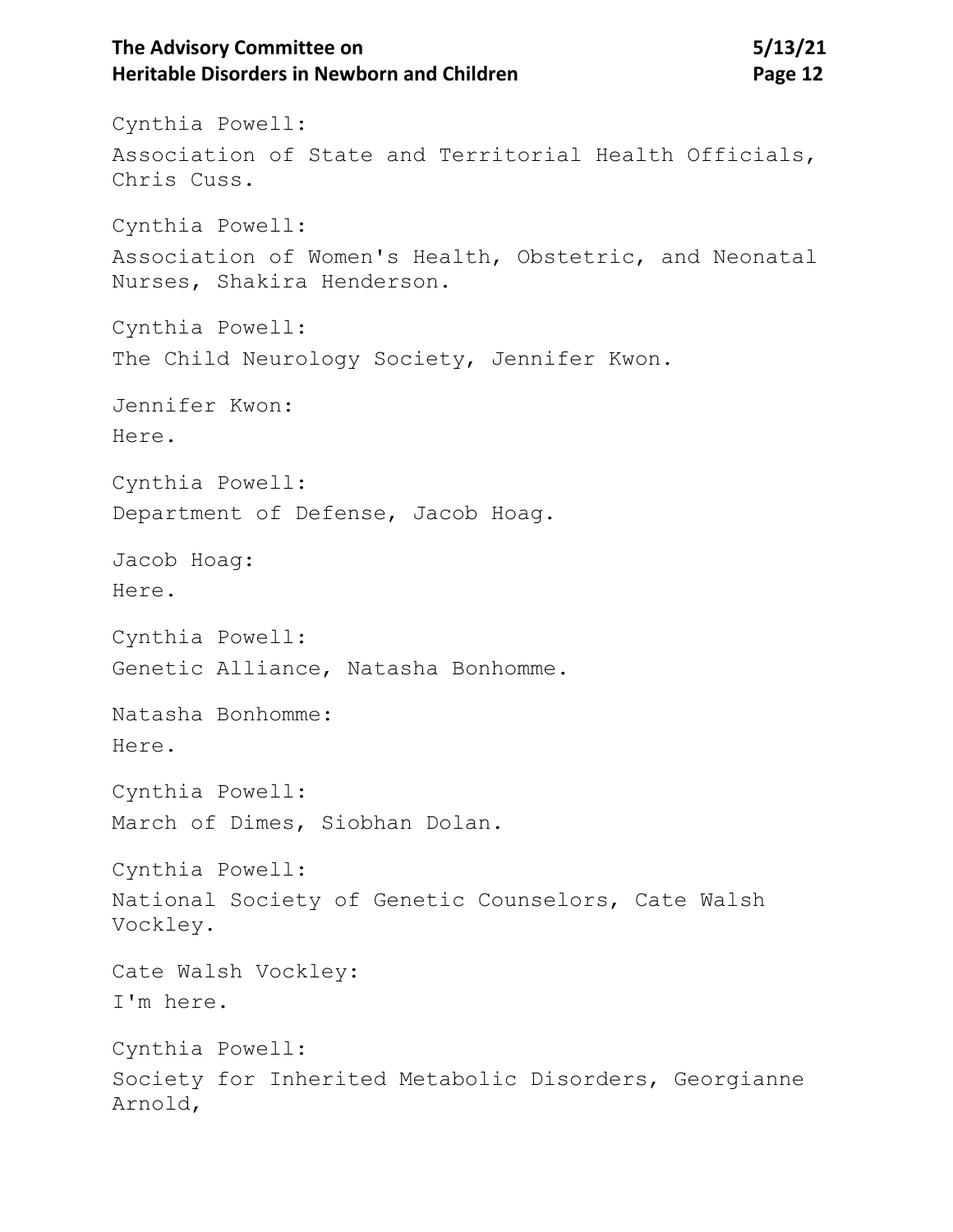Georgianne Arnold: Here. Cynthia Powell: I'm now going to turn things over to our designated federal official, Mia Morrison. Debbie Freedenberg: This is Debbie Freedenberg. I'm here too, I don't know if you can hear me. Cynthia Powell: Now, we can Deb. Thank you. Debbie Freedenberg: Okay, thanks. Mia Morrison: And can you advance to the next slide please? Thank you. So I have standard reminders to the Committee that I would like to go over. I want to remind the Committee members that as the Committee, we are advisory to the Secretary of Health and Human Services, not the Congress. For anyone associated with the Committee or due to your membership on the Committee, if you receive inquiries about the Committee, please let Dr. Powell and I know prior to committing to the interview. I also must remind Committee members that you must recuse yourself from participation in all particular matters likely to affect the financial interests of any organization with which you serve as an officer, director, trustee or general partner, unless you are also an employee of the organization, or unless you've received a waiver from HHS authorizing you to participate. When a vote is scheduled or an activity proposed, and you have a question about potential conflict of interest, please notify me immediately.

Next slide, please.

Mia Morrison: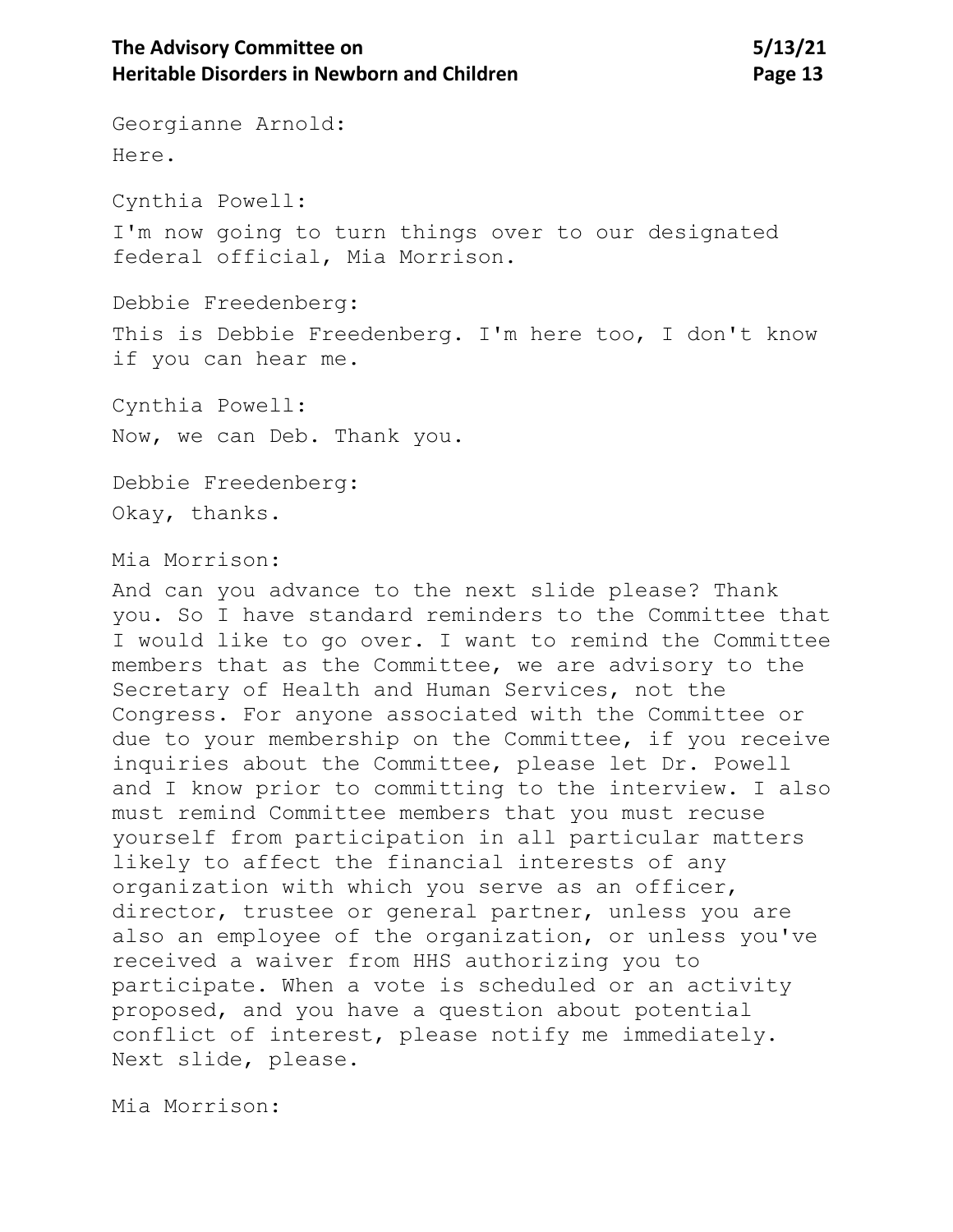# **The Advisory Committee on 5/13/21 Heritable Disorders in Newborn and Children Manual Page 14**

According to FACA. All Committee meetings are open to the public. If the public wish to participate in the discussion, the procedures for doing so are published in the federal register and/or announced that the opening of a meeting. For this main meeting in the federal register notice, we said that there would be a public comment period. Only with advanced approval of the chair or designated federal official, public participants may question Committee members or others present. Public participants may also submit written statements. Also, public participants should be advised that Committee members are given copies of all written statements submitted by the public and we do state this in the federal register notice, as well as the registration website, that all written public comments are part of the official meeting record and are shared with Committee members. Any further public participation will be solely at the discretion of the chair or the DFO. Are there any questions? And hearing none, Dr. Powell, I'll turn it back over to you.

#### Cynthia Powell:

Thank you, Mia. May I have the next slide, please. I'd now like to go over a few items of Committee business. First, I'd like to inform the Committee that in April, HRSA received a nomination package for Guanidinoacetate Methyltransferase Deficiency, one of the cerebral creatine deficiency syndromes, which was first nominated to the advisory Committee in November 2015. HRSA is in the process of conducting the initial review for completeness, and we'll keep the Committee informed of next steps. Next I'd like to discuss an update on the review of the evidence review process. Beginning in February of 2019, the Committee initiated a review of its evidence review process. Over the past three meetings, the Committee has continued this effort and gathered important input on potential updates to the nomination process, decision matrix, and review of current RUSP conditions. At the February 2021 meeting, I informed the Committee that I will convene a small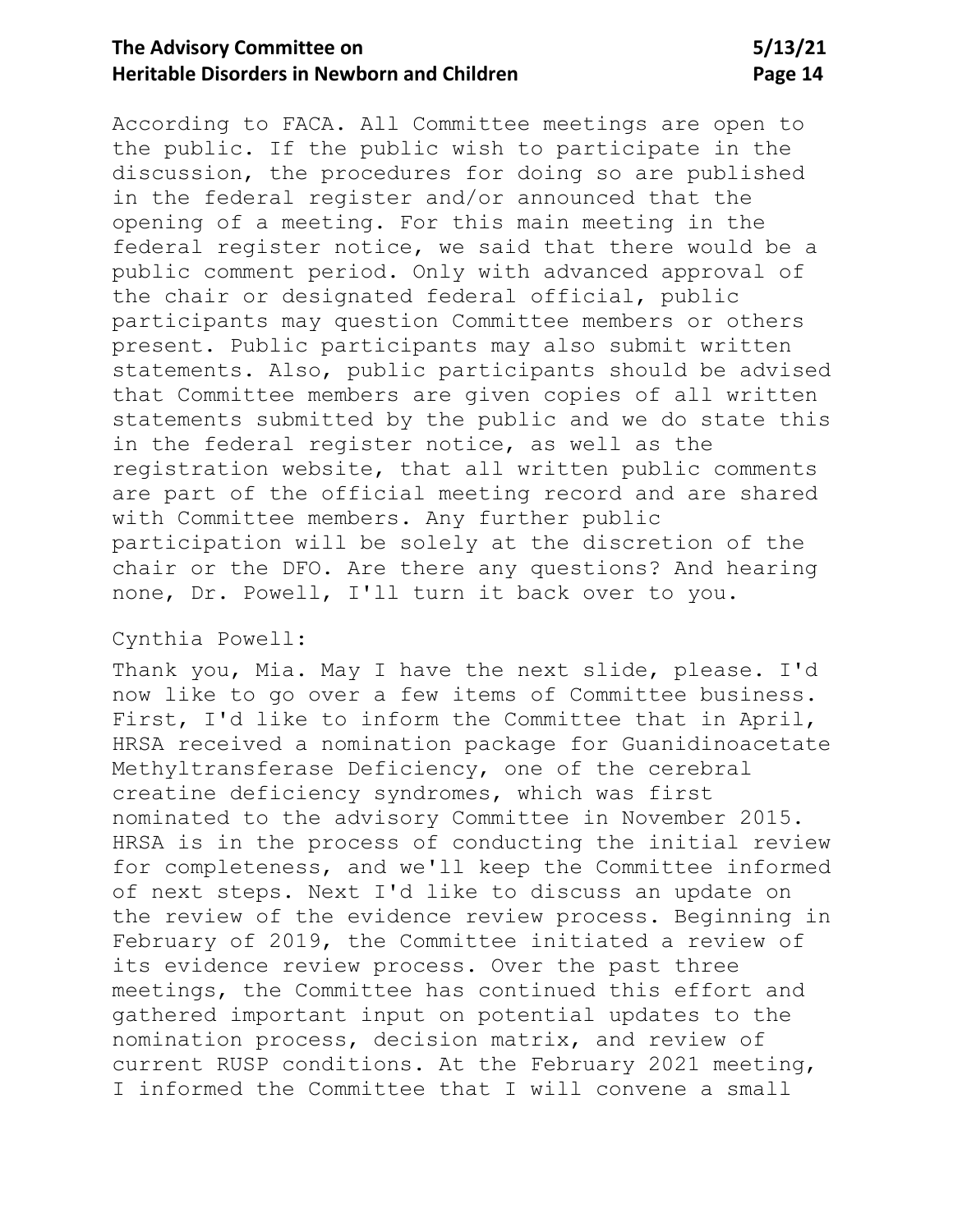# The Advisory Committee on 5/13/21 **Heritable Disorders in Newborn and Children <b>Page 15** Page 15

workgroup to synthesize all of the discussions we have had and summarize the updates to condition review process.

#### Cynthia Powell:

The individuals selected to serve on the workgroup are our immediate past chair, Dr. Joseph Bocchini, Committee members, Dr. Jeff Brosco, Dr. Kamila Mistry, Annamarie Saarinen and Dr. Scott Shown and former committee members, Dr. Sue Berry, Dr. Ned Calonge and Dr. Beth Tarini. Thank you to those individuals for agreeing to serve. As a reminder for groups that may be in the process of developing condition nomination packages, the new processes will not go into effect until the beginning of calendar year 2022. If your organization is working on a condition nomination package, and you are planning to submit in early 2022, please contact the Committee's designated federal official, Mia Morrison, who can provide you with additional guidance. Both Mia and I are available to provide technical assistance to nominators, and that's the contact email for Mia. Next slide, please.

#### Cynthia Powell:

Thank you. Committee members and organizational representatives for reviewing the February 2021 meeting summary, we received edits to the Committee discussion of evaluating conditions on the recommended uniform screening panel. The revised meeting summary was included in the Committee's final briefing book and also updated recently. Are there any additional corrections before the Committee votes?

Cynthia Powell:

Hearing none, may I have a motion to approve the minutes for February 2021?

Kyle Brothers:

This is Kyle Brothers, so move.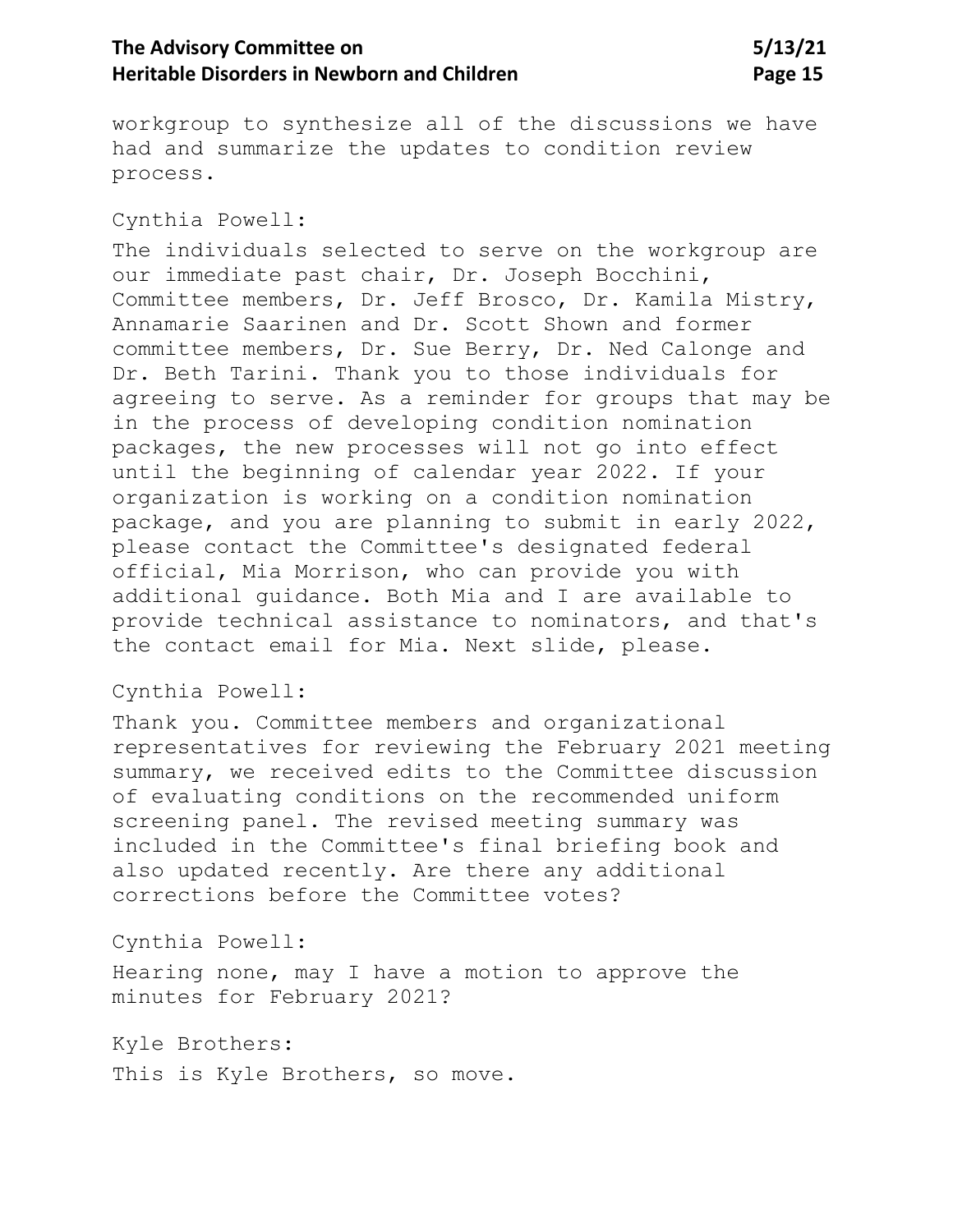# The Advisory Committee on 5/13/21 **Heritable Disorders in Newborn and Children <b>Page 16** Page 16

Cynthia Powell: And a second? Scott Shone: This is Scott Shone, I second. Cynthia Powell: All right, we'll now take a vote on approval of the February 2021 meeting minutes. Cynthia Powell: Mei Baker. Mei Baker: Approve. Cynthia Powell: Jeff Brosco. Jeff Brosco: I approve. Cynthia Powell: Kyle Brothers. Kyle Brothers: Approve. Cynthia Powell: Carla Cuthbert. Carla Cuthbert: I approve. Cynthia Powell: Jane DeLuca. Jane DeLuca: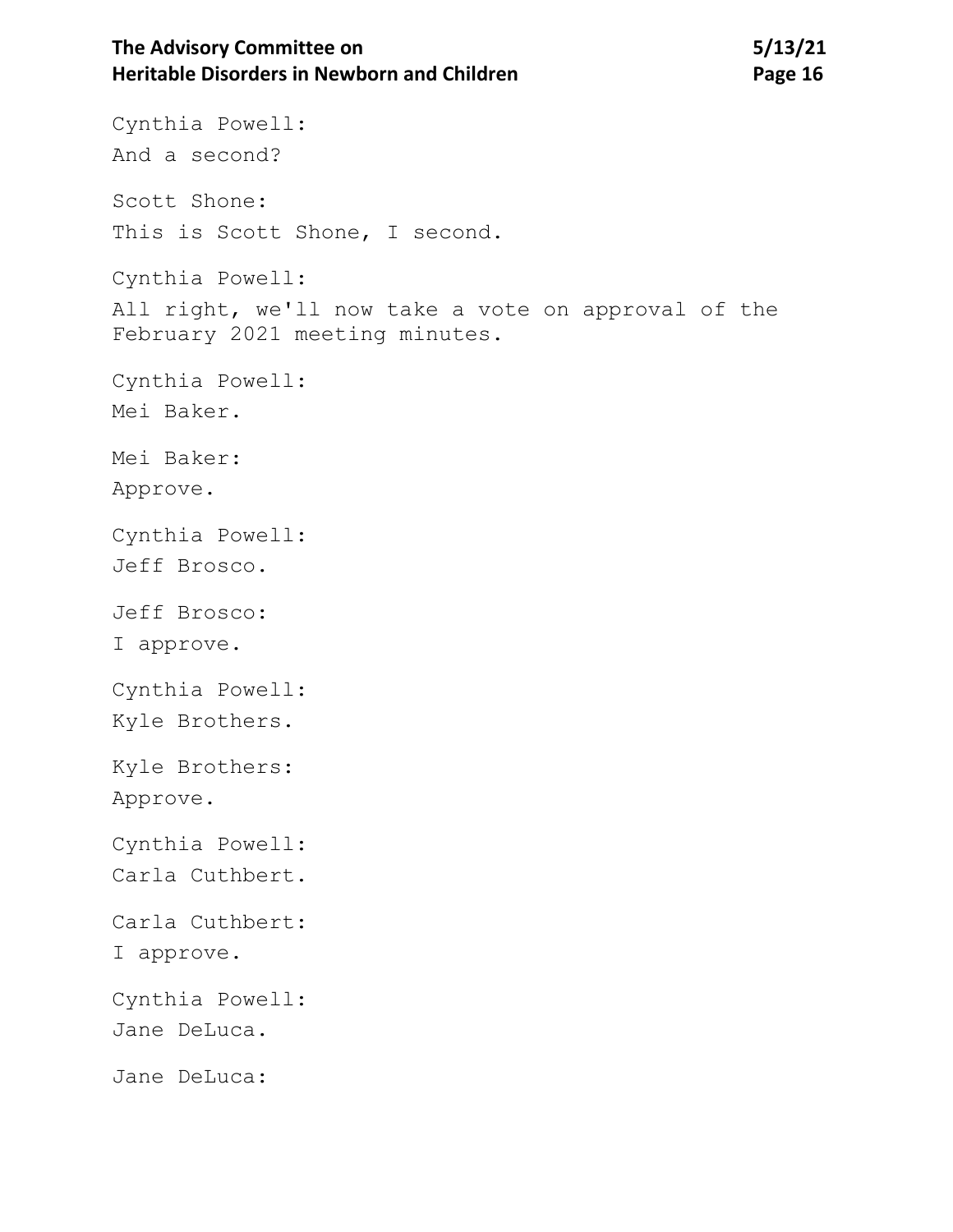# The Advisory Committee on 5/13/21 **Heritable Disorders in Newborn and Children Manual Page 17** Page 17

Approve.

Cynthia Powell:

Kellie Kelm.

Kellie Kelm: Approve.

Cynthia Powell: Shawn McCandless.

Shawn McCandless.: Approve.

Cynthia Powell:

Kamila Mistry.

Kamila Mistry: Approve.

Cynthia Powell:

Melissa Parisi.

Melissa Parisi:

Approve.

Cynthia Powell: I approve, Cynthia Powell.

Cynthia Powell:

Annamarie Saarinen.

Annamarie Saarinen:

Approve.

Cynthia Powell: Scott Shone.

Scott Shone: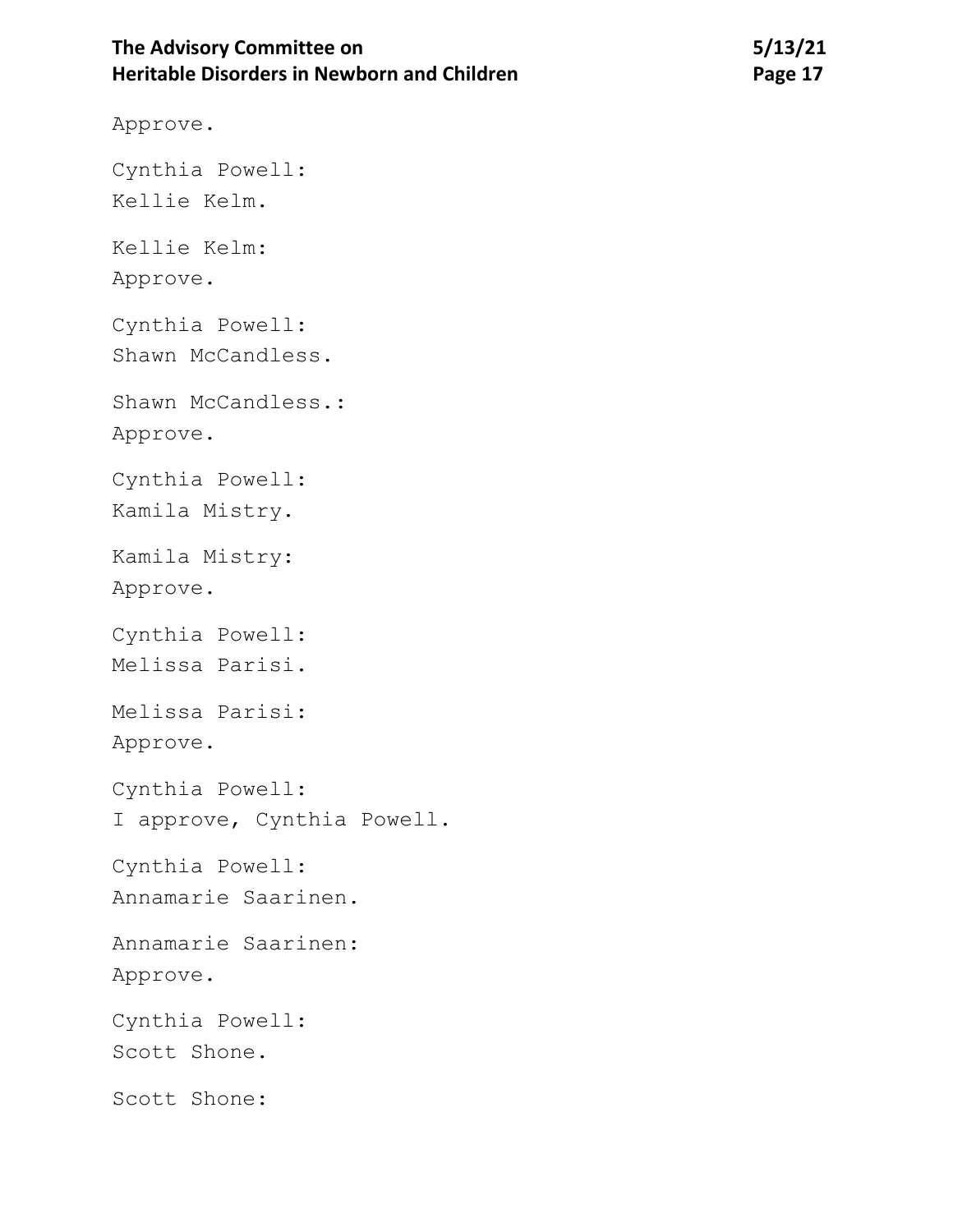Approve.

Cynthia Powell:

Michael Warren.

Michael Warren: Approve.

Cynthia Powell:

So the minutes are approved. May I have the next slide, please?

Cynthia Powell:

The Committee will meet today from 10 o'clock to 1:45 PM Eastern time. At the February meeting, we had a panel on continuity of operations planning, within the context of the COVID-19 pandemic and unfortunately, we didn't have enough time for discussion. Given that this is such an important topic, I've invited the panel back to finish this conversation. After the COOP panel, we will hear from the Association of Maternal and Child Health Programs on their newborn screening telehealth activities, conducted through coronavirus aid relief and economic security act, or the CARES act funding. Afterwards, the Committee will receive public comments from nine individuals. Our first group of public commenters will provide statements on the nomination of Mucopolysaccharidosis Type II or MPS2 to the recommended uniform screening panel. They are Dr. Matthew Ellinwood, on behalf of the national MPS society, Dr. Joseph Muenzer, Dr. Barbara Burton, Dr. Mike Hu and Ms. Cory Blain.

# Cynthia Powell:

Afterwards, we will hear from Niki Armstrong from parent project muscular dystrophy on the Duchenne muscular dystrophy, New York state pilot, and the initiation of compiling a RUSP nomination package. Dylan Simon will give an update on the every life foundation for rare diseases, state newborn screening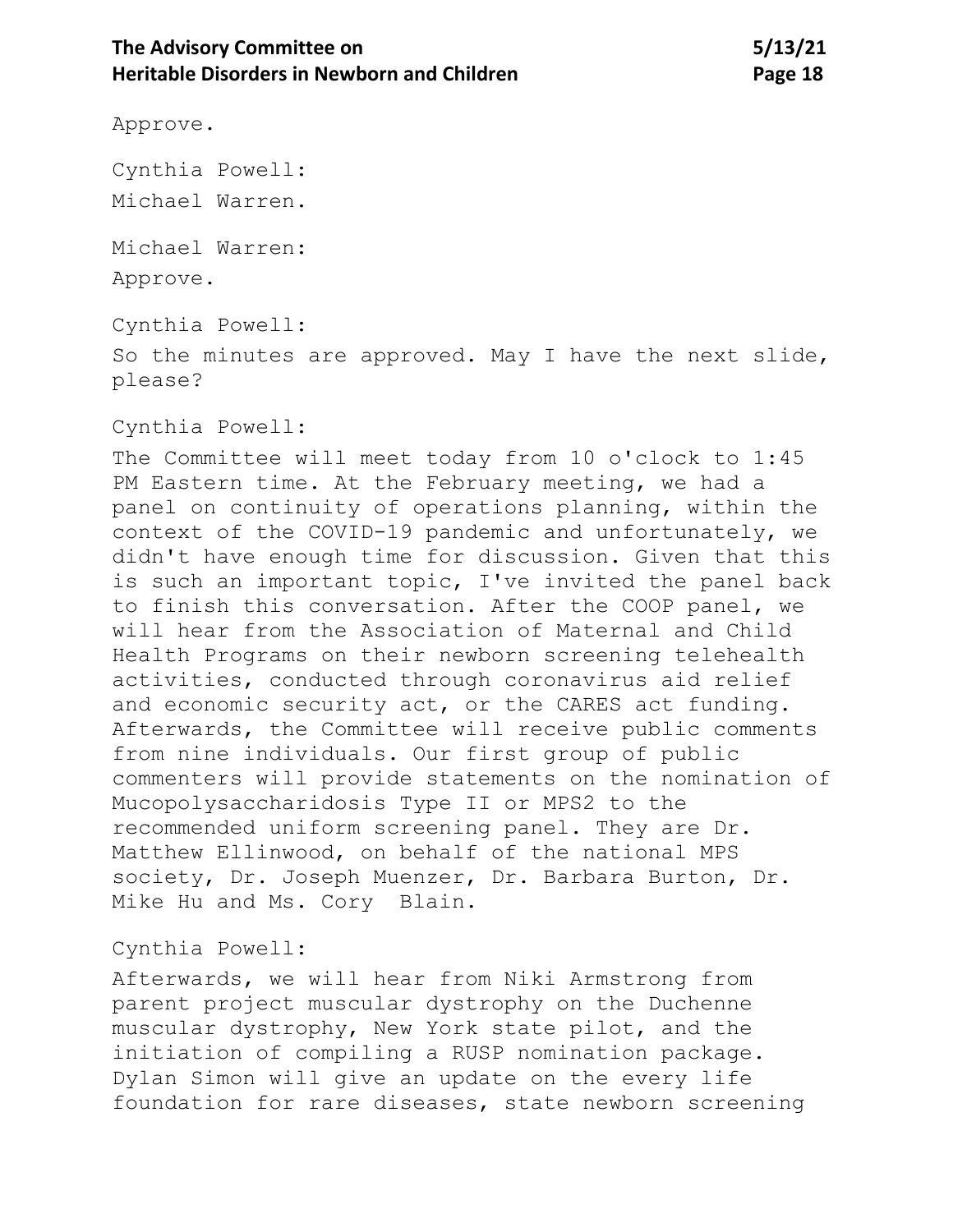# **The Advisory Committee on 5/13/21 Heritable Disorders in Newborn and Children** Page 19

policy initiatives. Our last public comment will be from Dean Suhr president of the MLD foundation, who will update the Committee on their involvement with the screen plus program and preparations to develop a RUSP nomination package for metachromatic leukodystrophy. At approximately 12:15 PM, the Committee will break for lunch. When we reconvene the nomination and prioritization workgroup, will present an overview of the nomination package from mucopolysaccharidosis two, and provide their recommendation for whether or not MPS2 meets the criteria to move to a full evidence review. Following the nomination and prioritization workgroup presentation and Committee discussion, the Committee will hold a vote on whether or not to move MPS2 forward to full evidence review.

## Cynthia Powell:

Please note that this is not a vote to recommend MPS2 for addition to the RUSP. After the Committee votes, we will end for the day and reconvene tomorrow, Friday, May 14th from 10:00 AM to 1:25 PM, Eastern time. Next slide, please. Tomorrow we will begin with an overview of the national survey of children's health data. This will be followed by a special public comment period on the review of the evidence review process, which encompasses potential updates to the condition nomination forum, newborn screening decision making, and the decision matrix. Our final session of the May meeting will be a panel on the newborn screening, short- and long-term followup workforce. I'll now turn it back over to Mia.

#### Mia Morrison:

Thank you, Dr. Powell. I'm going to go over some webinar participation instructions. For members of the public, your audio will come through your speakers, so please make sure to have your computer speakers turned on. If you cannot access the audio through your computer, you may dial into the meeting using the telephone number in the email with your Zoom link. For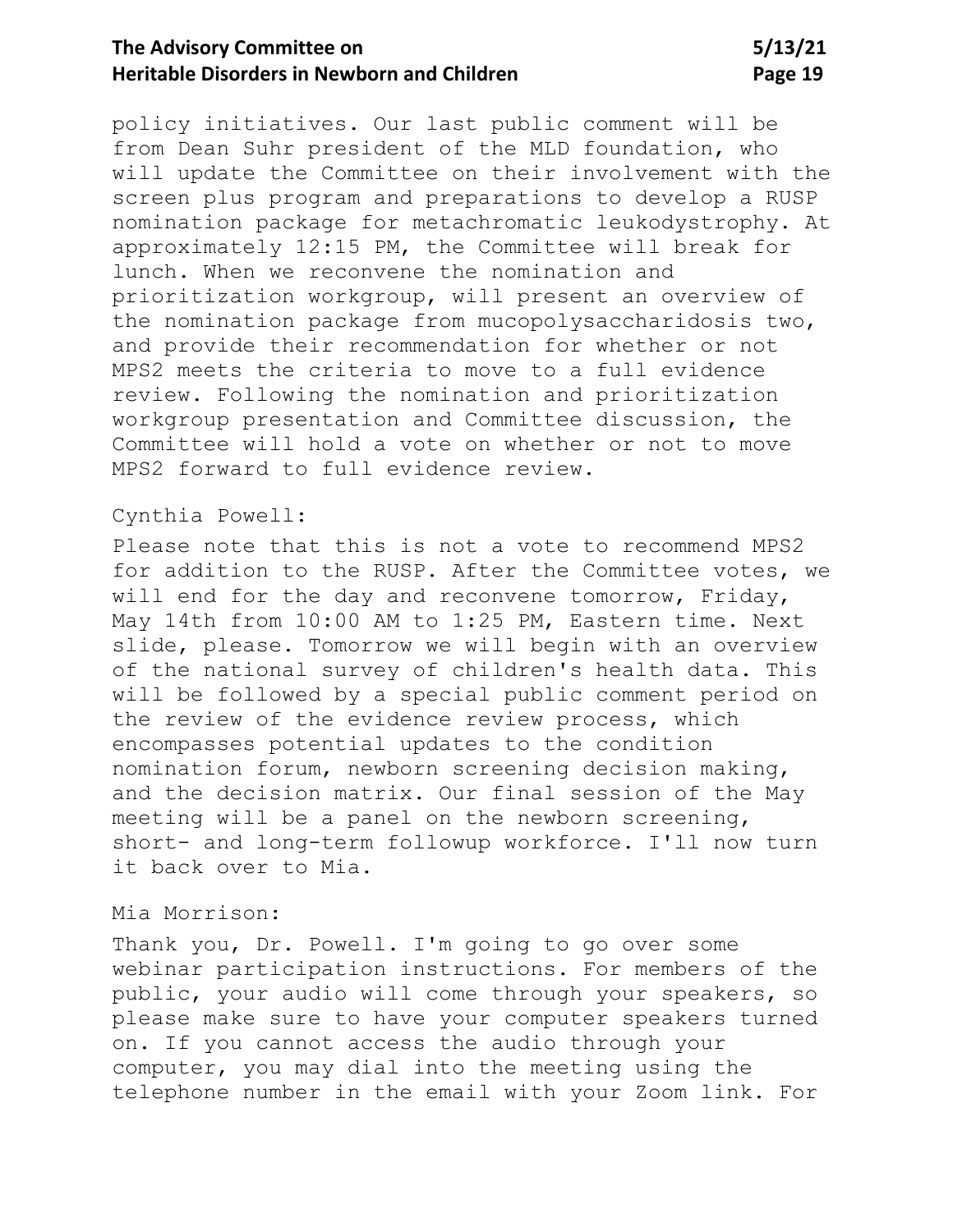# The Advisory Committee on 5/13/21 **Heritable Disorders in Newborn and Children <b>Page 20 Page 20**

Committee members and organizational representatives, audio will come from your computer speakers as well, and you will be able to speak using your computer microphone. If you cannot access the audio or microphone through your computer, you may also dial into the meeting using the telephone number in the email with your user specific Zoom link.

## Mia Morrison:

Please speak clearly and remember to state your first and last name to ensure proper recording for the Committee transcript and minutes. The chair will call on Committee members first, followed by organizational representatives. In order to better facilitate the discussion Committee members and organizational representatives should use the raise hand feature when you would like to make comments or ask questions. Simply click on the participant icon and choose raise hand. Please note that depending on your device or operating system, the raised hand feature may be in a different location. To troubleshoot, please consult the webinar instructions page in your briefing book. Next slide, please. To enable closed captioning, please select the closed captioning icon from your Zoom task bar, and then from the menu that appears, select show subtitles. Thank you, and Dr. Powell, I'll turn it back over to you.

## <span id="page-19-0"></span>**CONTINUITY OF OPERATIONS PLANNING (COOP) AND COVID-19: COMMITTEE DISCUSSION**

Cynthia Powell:

Thank you, Mia. May I have the next slide, please? As the pandemic continues, we're acutely aware of its impact on newborn screening in ways that we never believed were imaginable. At times, compounded by other natural disasters, state programs have faced strains, including prolonged shortages of critical supplies and staff reassignment. As I mentioned in my opening remarks, this session is a continuation of the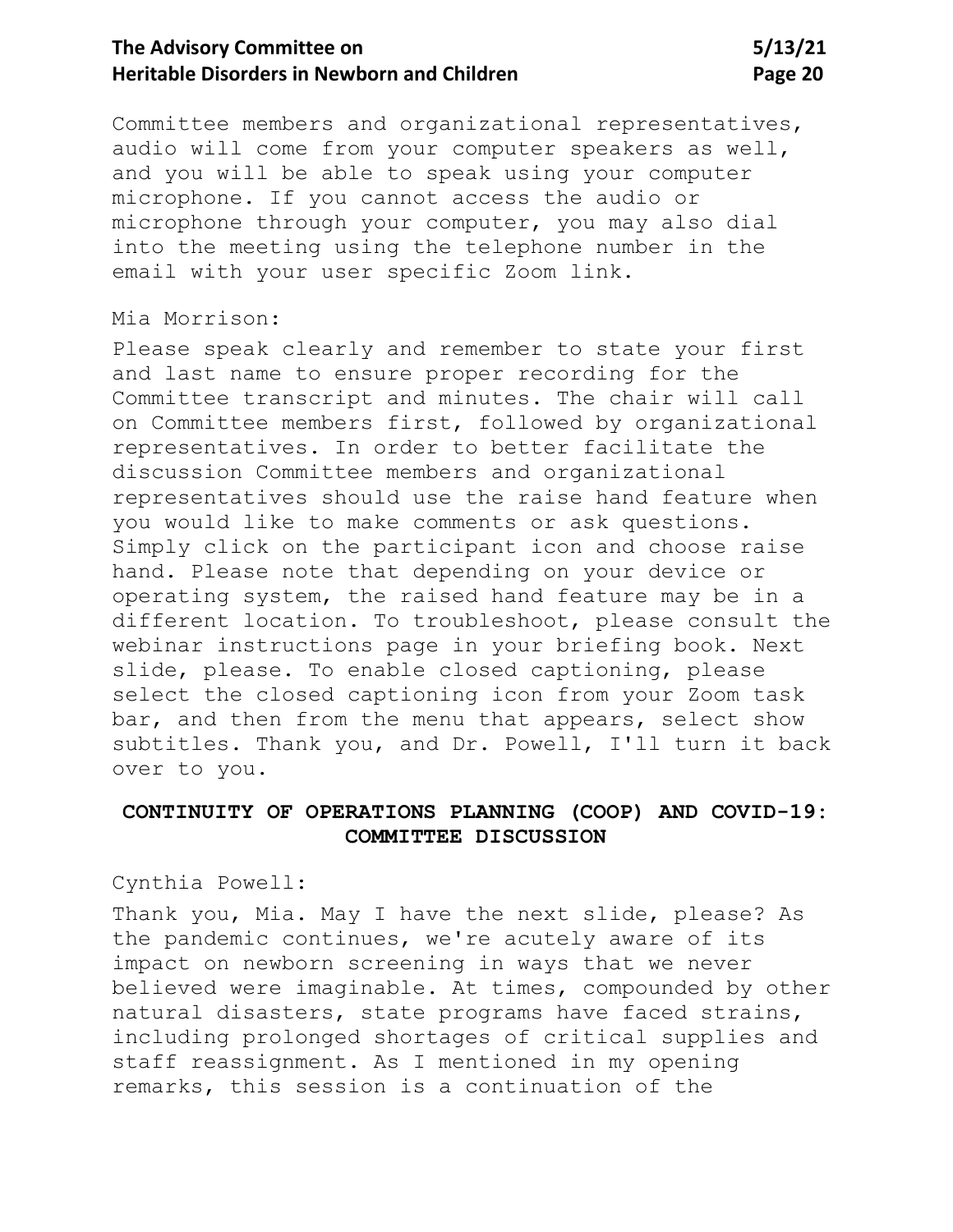# The Advisory Committee on 5/13/21 **Heritable Disorders in Newborn and Children <b>Page 21 Page 21**

discussion we began in February of this year. In February, the panel representing state programs from Texas, North Carolina, New York, and North Dakota provided the Committee with information on the national newborn screening contingency plan and lessons learned from an acting continuity of operations plans during the pandemic and Hurricanes Katrina and Sandy.

#### Cynthia Powell:

Today, I have asked the same panel to join us once again, so that we can have time for questions and discussion. Before we begin, I would like to briefly re-introduce our speakers, Dr. Susan Tanksley is the APHL organizational representative and the laboratory operations manager in the laboratory services section of the Texas department of state health services in Austin. She manages the day-to-day operations of Texas public health laboratory, which encompasses the state newborn screening, clinical chemistry, microbiology, environmental chemistry, and emergency preparedness laboratories.

## Cynthia Powell:

Dr. Scott Shone, a current Committee member is the director of the North Carolina state laboratory of public health. He is a board certified, high complexity clinical laboratory director trained in molecular microbiology and immunology. Dr. Shone spent nine years as the director of the newborn screening laboratory for the state of New Jersey. During his tenure, the program expanded screening from 20 to 55 disorders and maintained essential services during multiple states of emergency.

## Cynthia Powell:

Dr. Michele Caggana is the deputy director of the division of genetics, chief of the laboratory of human genetics and the director of the newborn screening program in New York. She is board certified in clinical, molecular genetics by the American board of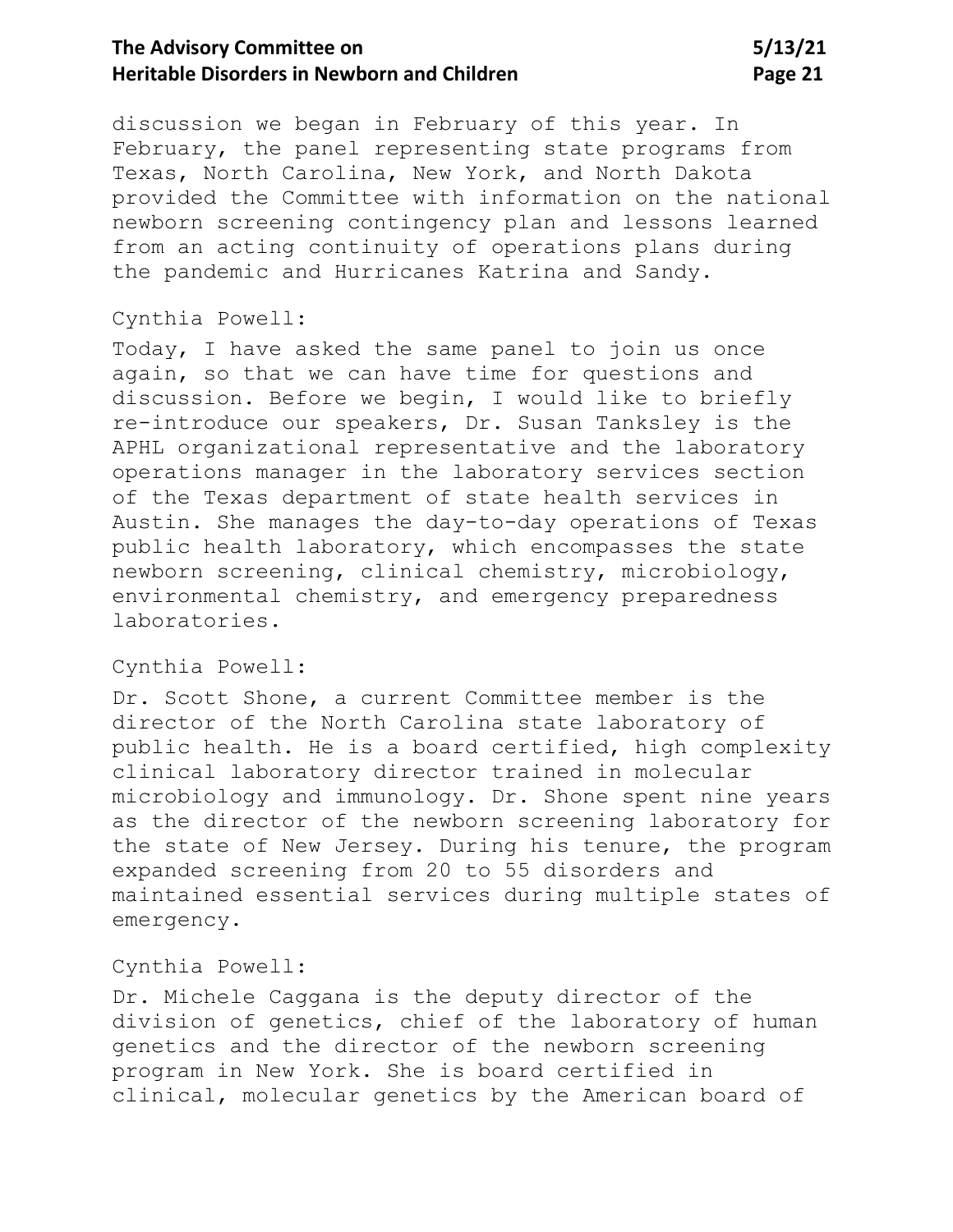# The Advisory Committee on 5/13/21 **Heritable Disorders in Newborn and Children <b>Page 22** Page 22

medical, genetics, and genomics, and a fellow of the American college of medical, genetics, and genomics. She is the chair of the APHL newborn screening committee and a member of the national advisory child health and human development council.

#### Cynthia Powell:

Joyal Meyer has worked at the North Dakota department of health since November 2011 and has served as the director for the North Dakota newborn screening and follow-up program since January of 2015. Joyal has experienced working with the maternal and child health population in the optimal pregnancy outcome program and the coordinated school health program. She has worked in both the hospital in clinic setting with the prenatal population and provided nursing care to mothers and their newborns following birth. I'm now going to turn the floor over to Dr. Tanksley.

Susan Tanksley: Good morning. Can you hear me fine, Dr. Powell?

Cynthia Powell: Yes. Thank you.

Susan Tanksley:

Great, good morning, everyone and thanks so much for giving us a little more time this morning, to be able to answer any questions that you might have or any comments. We just wanted to give you a brief overview and some of our take-home points from our presentation three months ago. So next slide please.

#### Susan Tanksley:

Okay, so I presented an overview of COOP planning in newborn screening and gave some background on Hurricane Katrina and Hurricane Sandy, and how the newborn screening programs operated during that time. In addition, I gave an overview of the impact of COVID via the survey results that APHL had given. Just a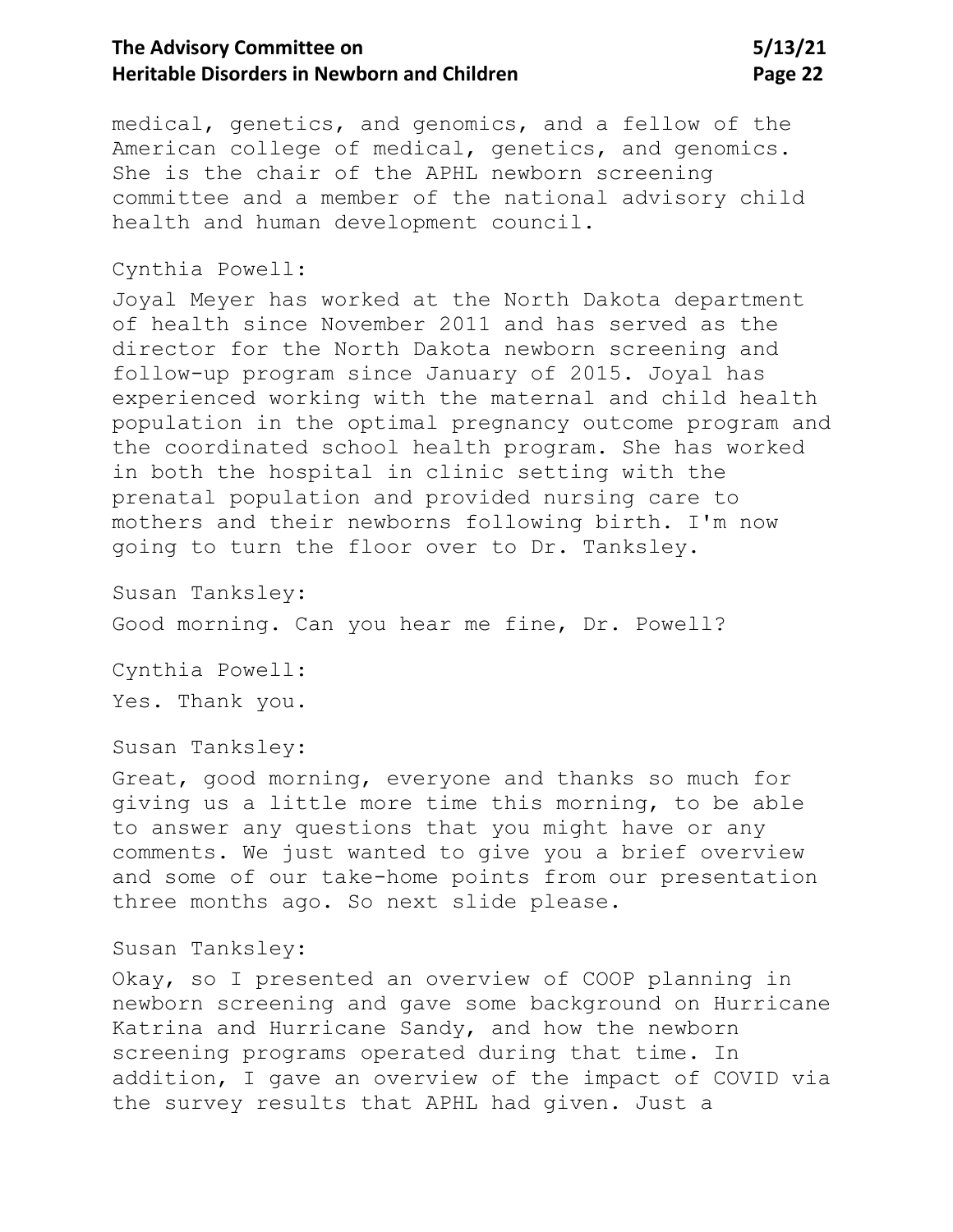# **The Advisory Committee on 5/13/21 Heritable Disorders in Newborn and Children <b>Page 23** Page 23

reminder, for mine emergencies, they come in all shapes and sizes for newborn screening, an emergency is anything that causes a delay in our processes because the ultimate need is to get the babies diagnosed in on treatment.

## Susan Tanksley:

Every newborn screening program needs a continuity of operations plan and every time we have an emergency, we have to learn from that emergency and incorporate that into our plans and newborn screening is a system. It's not just the programs that need to have continuity of operation plans, but all of the entities who are part of that system, we must have plans. We must exercise them and of course we have to update them once faced with another emergency. Dr. Michele Caggana talked about her experiences during the, well we're still in COVID-19 pandemic, but how the New York newborn screening program has reacted, the challenges that they've faced and how they've overcome some of those challenges. Some of her take-home points were that we must maintain communication with all members of the newborn screening system, and we have to be really flexible and prepared to pivot to operate during those emergencies.

#### Susan Tanksley:

Next slide, please. Joyal Meyer spoke about North Dakota and the unique challenges, the unique situation in a very rural state. They outsource their newborn screening to Iowa and so they face unique challenges and although not all states have newborn screening programs, each state doesn't have a newborn screening lab, each state does have a newborn screening program, and we all have to be prepared regardless of that situation. So, she relayed some of the unique needs from the regional lab perspective and those needs for contingency planning. Then Scott Shone talked about the newborn screen com plan, its history, and the revision that he was a part of. In addition, he talked about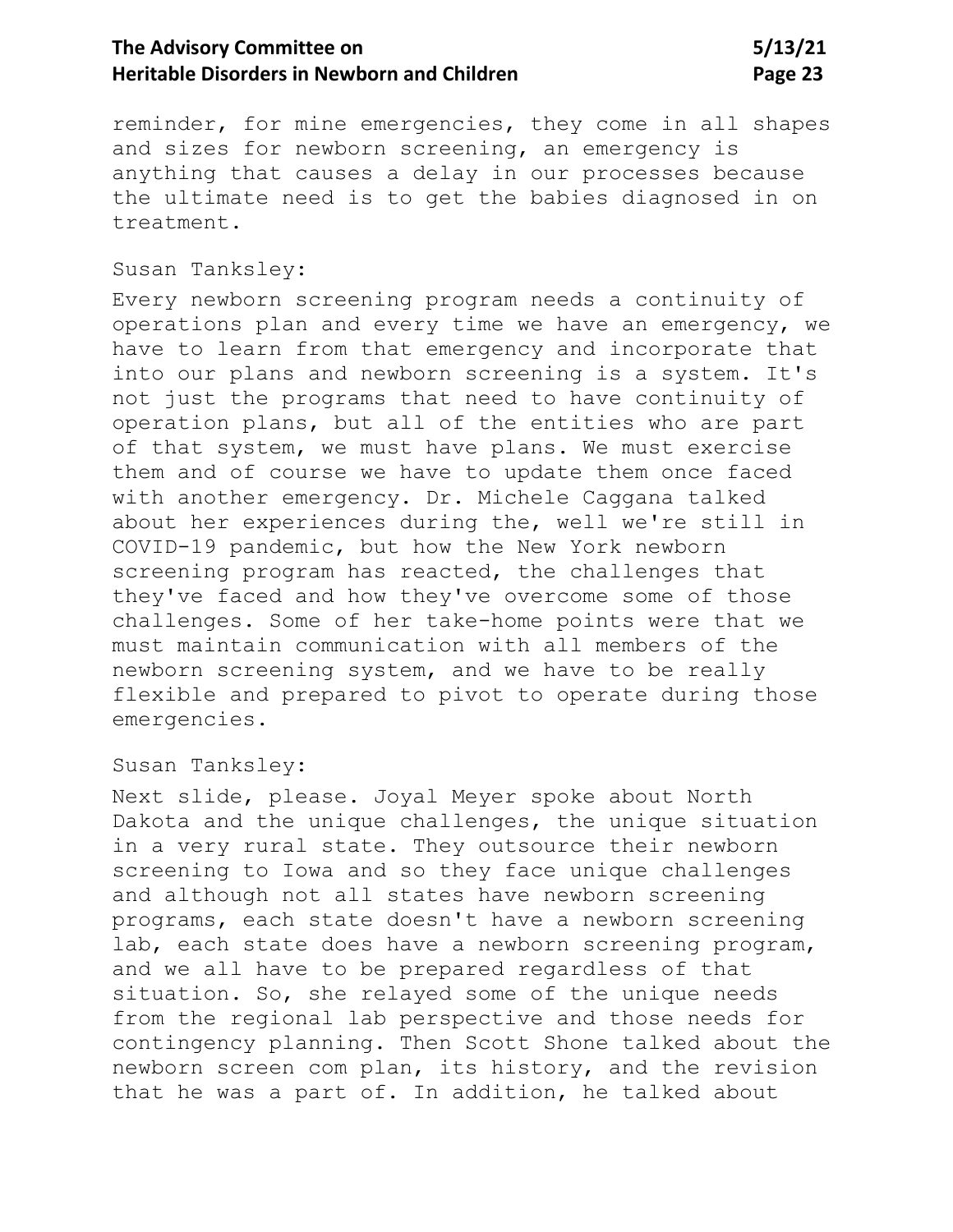# The Advisory Committee on 5/13/21 **Heritable Disorders in Newborn and Children <b>Page 24** Page 24

North Carolina and some of their issues during the pandemic.

#### Susan Tanksley:

Just to reiterate some of the points of the newborn screening com plan is due for an update, it's past that five-year or right at it at this point. We need funding to develop resources, to support states and to build the infrastructure that's needed to maintain operations and now more than ever, we need a systematic approach and solutions. So, we welcome your questions, and we thank you so much for this time this morning.

## Cynthia Powell:

Thank you, Dr. Tanksley. Committee members will discuss first followed by organizational representatives. As a reminder, please use the raise hand feature in Zoom when you would like to make comments or ask questions. When speaking, please remember to unmute yourself and state your first and last name, each time you ask a question or provide comments to ensure proper recording.

## Cynthia Powell:

Okay, I'll get things started. This is Cynthia Powell. What current challenges are facing our newborn screening labs, since we last discussed this, other than the ones that you've had a chance to review for us this morning, but are there any new things? I've heard about some equipment challenges.

#### Susan Tanksley:

Hi, Dr. Powell, this is Susan Tanksley. The biggest challenges that we're facing right now in Texas, is the continued supply shortages. So pipette tips continue to be an issue, anything made of plastic can be an issue at this point. In addition, we are facing some unique reagent shortages as well. It's been really hard lately for us to get some of the chemicals that are needed. So luckily, we have been able to acquire some of those,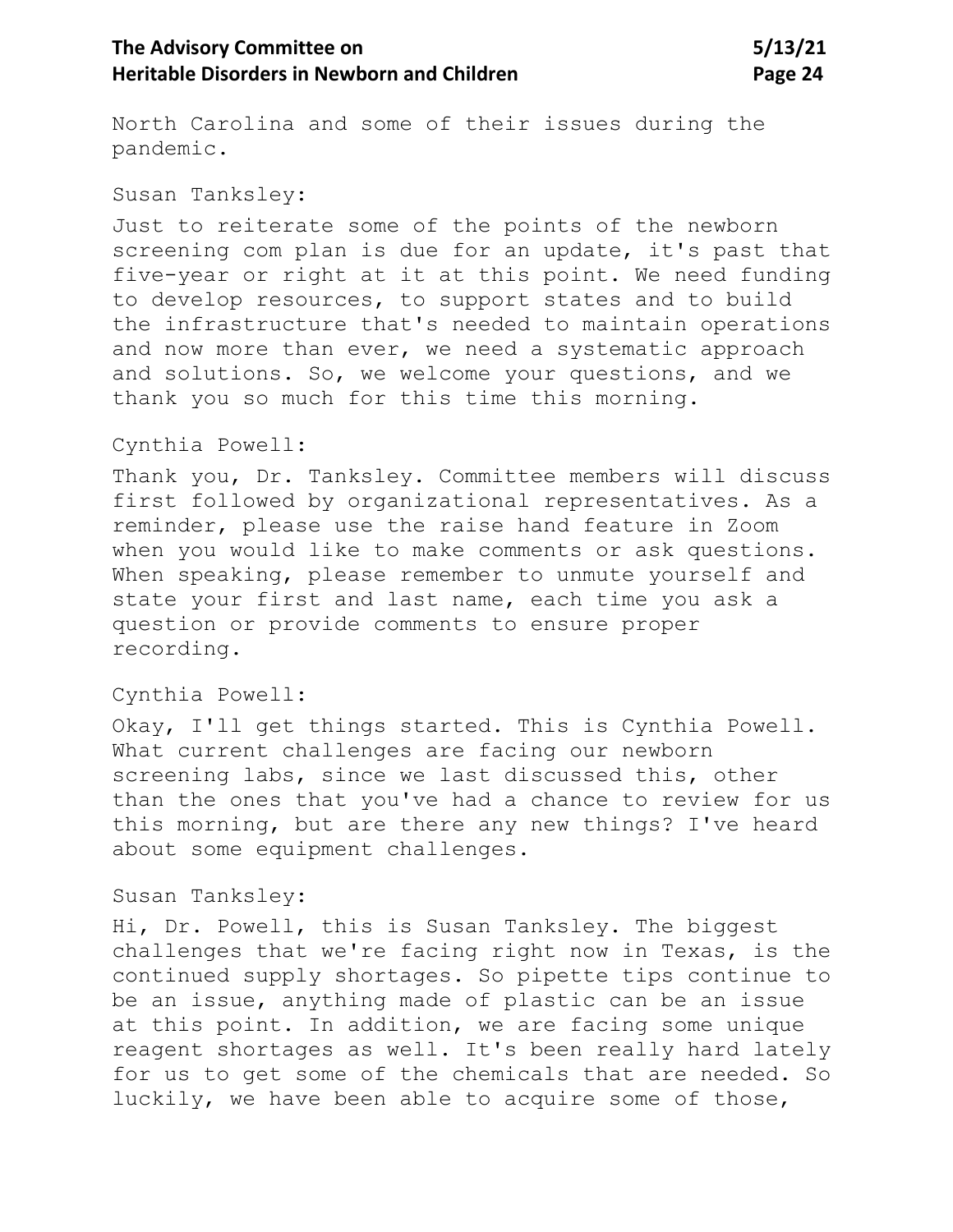# The Advisory Committee on 5/13/21 **Heritable Disorders in Newborn and Children <b>Page 25** Page 25

but I think I mentioned in my talk last time, that we used to try to keep a three-month buffer on everything and now we get down to a few days and we get really, really nervous.

Michele Caggana: Hi Dr. Powell.

Cynthia Powell: Yeah, go ahead, Michele.

Michele Caggana:

This is Michele Caggana. I would echo that we've had issues with getting down, as you said, we'd like that cushion, particularly in light of changing budgets when the new fiscal year starts, and we have been down to four weeks supply on some tips. Luckily the community has helped, and we've been able to manage, but I think that's one of the major things. Then the other thing, that programs, at least I've heard, is the workforce issues with some attrition and inability to hire people and people being pooled for other activities as well, thank you.

Cynthia Powell:

And any new challenges regarding the turnaround time, receipts of specimens, that type of thing?

Michele Caggana:

This is Michele Caggana again. We have experienced some delays still with our couriers and also the regular mail. They're ongoing and I think they're a little bit better than they were early on, but still we have delays in specimens. At sometimes we've changed our operations, such that we're able to get everything screened and get things potentially called out as emergencies the same day that we received them to eliminate that gap.

Joyal Meyer: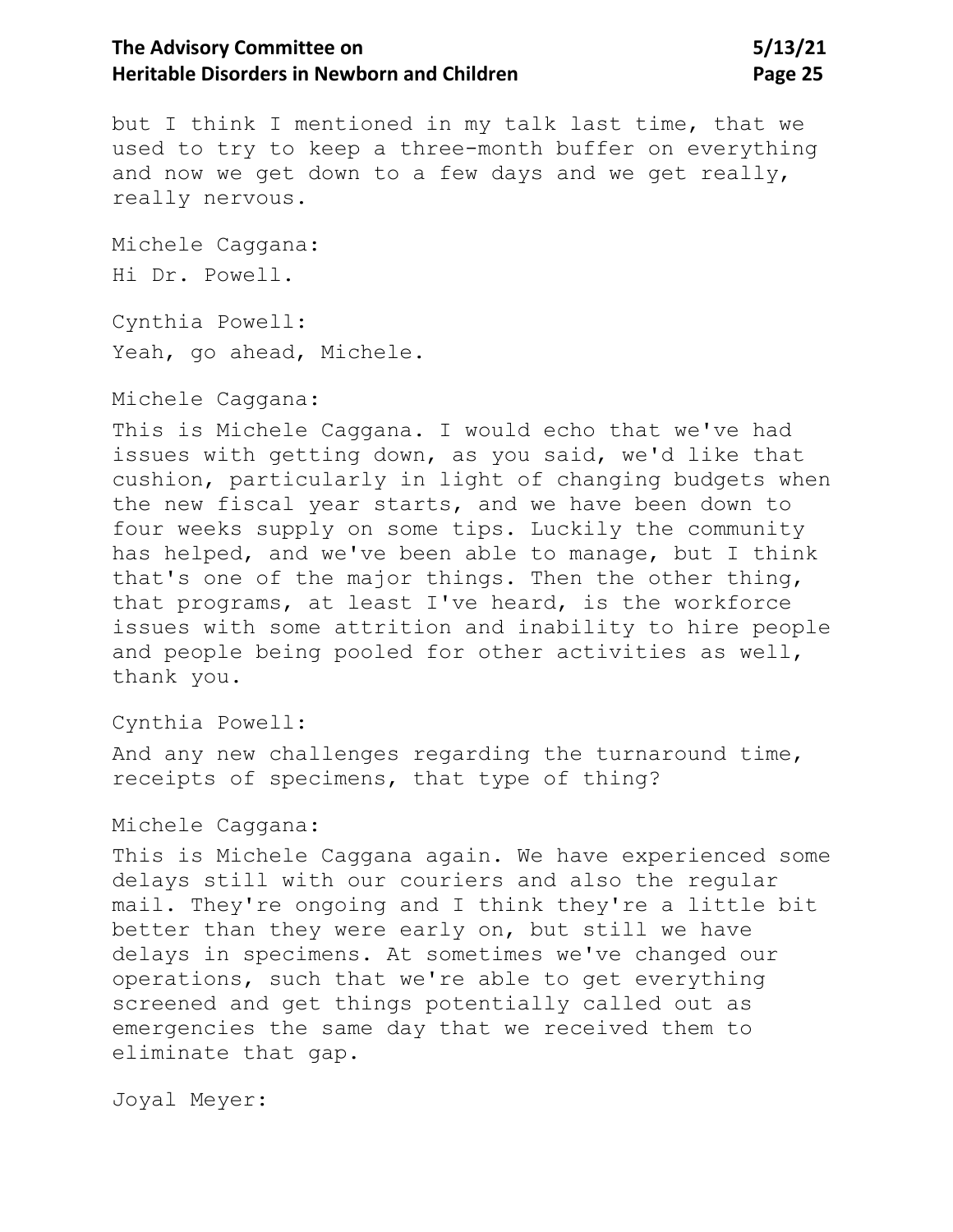# The Advisory Committee on 5/13/21 **Heritable Disorders in Newborn and Children <b>Page 26** Page 26

Good morning, Dr. Powell, this is Joyal Meyer. As far as North Dakota, we really haven't seen a delay in courier services and screening and everything. We are able to report out time-critical results, still in a timely manner, less than five days and often it's usually by day three of life. So even though we outsource our newborn screenings to Iowa, and there's still that transportation, we haven't really seen an impact. So,

Cynthia Powell:

And Scott Shone, you had a comment.

## Scott Shone:

I raised my hand, not knowing if I need to follow those directions or not, Dr. Powell, but good elementary school education, New Jersey. So, I echo everything Susan and Michele said about supply chain, and I think that I want to acknowledge a couple of quick things. There was a news article related to the pipette tip shortages, and HHS did provide a prioritization letter through APHL to all newborn screening labs across the country to use with vendors, to prioritize pipette tip distribution to them, and so I want to acknowledge APHL's work and HHS on working with us to get that accomplished. So, I think that's a great example of partnerships necessary to get through these. I also want to highlight something Michele just said, and I think it passed real, real fast and she almost said it as it's just standard operating procedure, which is we adjusted operations so that it accommodates the delays, right?

#### Scott Shone:

So the newborn screening program, again, I think the presentations three months ago, highlighted that, that the programs labs and follow up, continue to adapt to the changing scenarios around us and it stresses the need that Susan mentioned of really coming up with a systematic view and approach, of how the system needs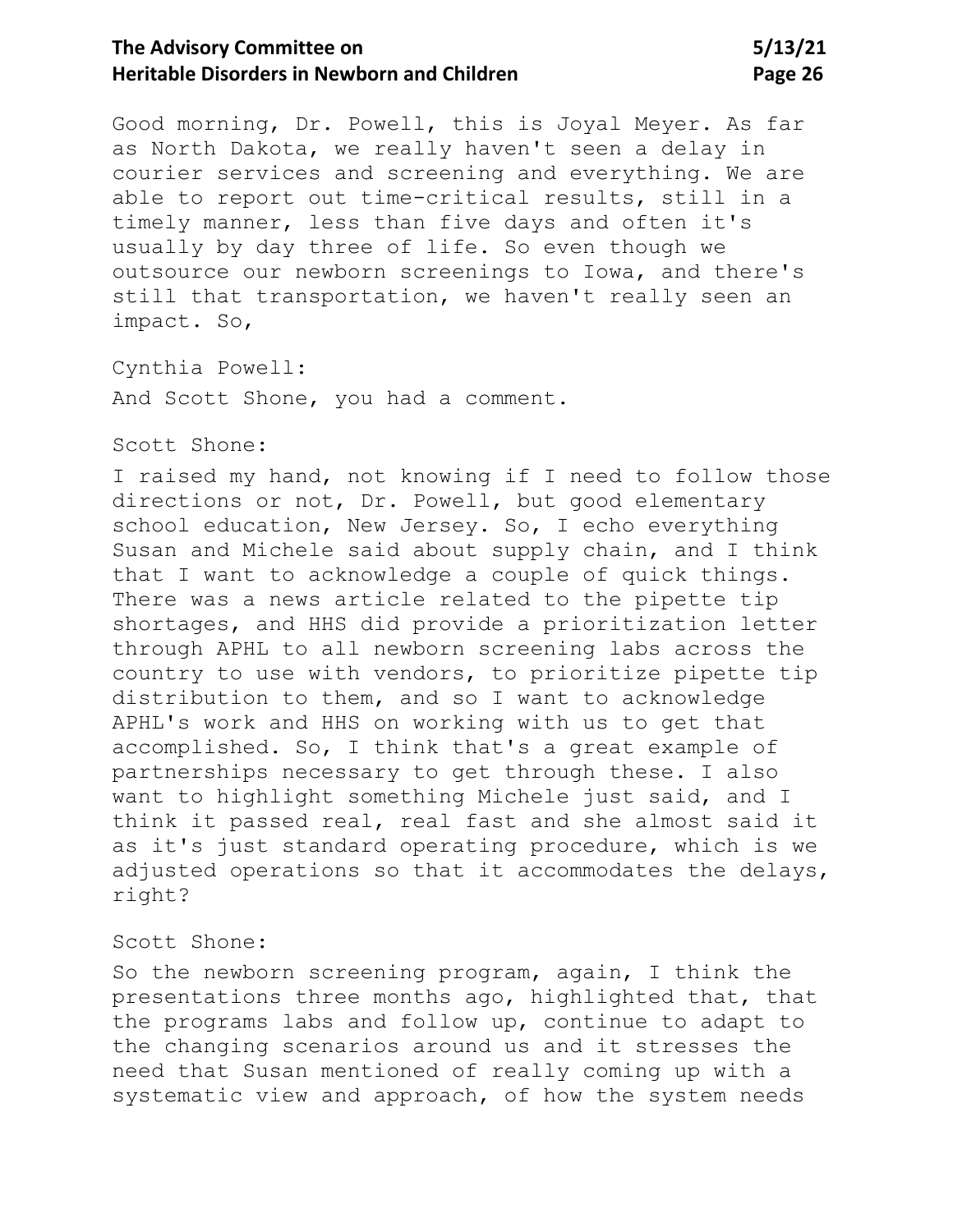# The Advisory Committee on 5/13/21 **Heritable Disorders in Newborn and Children <b>Page 27** Page 27

to work together to address these, not that the program continues to share the burden of solving when something in the system breaks down. So, whether you're relying on UPS, FedEx, or USPS to get samples in or something to that effect, I think we need to really, I think as a Committee need to realize that there has to be a broader approach. The com plan version two talked about it, but as part of that process to develop the version two, I think that there has to be more and so we developed a plan and as Susan said in her slides, we now need to exercise and bring all those system partners into the fold, to then test it.

## Scott Shone:

Because I would honestly say that probably most of them don't realize that they have an integral role in that continuity and V3, which I would recommend that the Committee begins to push forward that HRSA identify partners to work on com plan V3, also includes an active exercise component across the country and even whether it's with our RGNs, our regional genetic networks, or another mechanism to begin to exercise these. So, all the system partners, whether it's obstetricians, pediatricians, family physicians, hospitals, couriers, all begin to engage in those system-wide exercises.

Cynthia Powell: Dr. Caggana.

#### Michele Caggana:

I'll just piggyback on that too. I think one of the things that would be is really important, it would be helpful for programs is actually to, in addition to updating the com plan and also disseminating it, I think this sort of constant testing the whole system, and we need to bring that more into the forefront. I think as you've heard Newborn Screening Programs and labs have a long history of making do and managing whatever's thrown at us. And I think we almost need a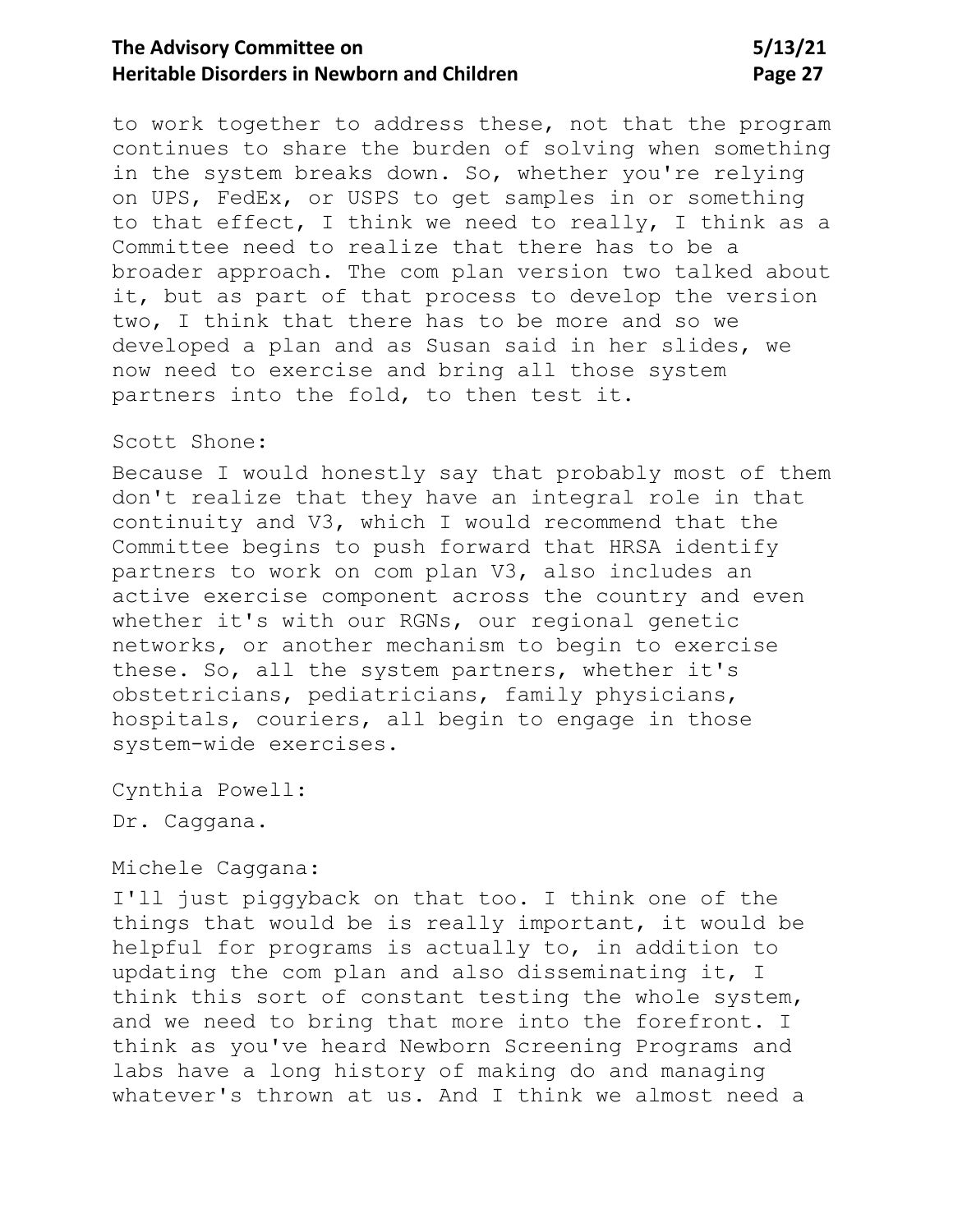# **The Advisory Committee on 5/13/21 Heritable Disorders in Newborn and Children <b>Page 28** Page 28

social media campaign to talk about the system and that when we have a COOP plan that we continuously update it, that we do active exchanges. We actively test the plan and not make it a back burner thing that we'll do someday when we have time. Because that's typically how COOP plans is. It's like, "Oh yeah, we got to look at the COOP plan, let's do it." And then you do it. But I think we need a constant PDSA cycle so that we routinely test it and incorporate these different challenges. The other thing that I thought about was that we really need an inward reflection from the program, the departments of health, and also some external stakeholders.

#### Michele Caggana:

And I think we really need to publish and share lessons learned because APHL did a really good job of, in real time helping us manage the things that we were dealing with and getting that letter was a big coup for us. And it was very extraordinarily helpful. But I think now we have to take a step back and reflect and we have to actually write up the solutions that we came up with so that the next time people can take advantage of those. And one way I think we can do that is by having COOP experts actually help us in embedding in programs, so that a COOP expert would be someone who would be just focused on helping the state, get all of that together, gather all the resources that they need and really working with the program to learn their system, their department. So that we would have a good plan that was unique to our needs when that person went back or visited the next State. So that's just some thoughts that we came up with as a group and that we put together. Thank you.

## Cynthia Powell:

Thank you. Any other questions or comments from Committee members or organizational representatives? Deb, I see your hand up. We can't hear you though, you have to unmute.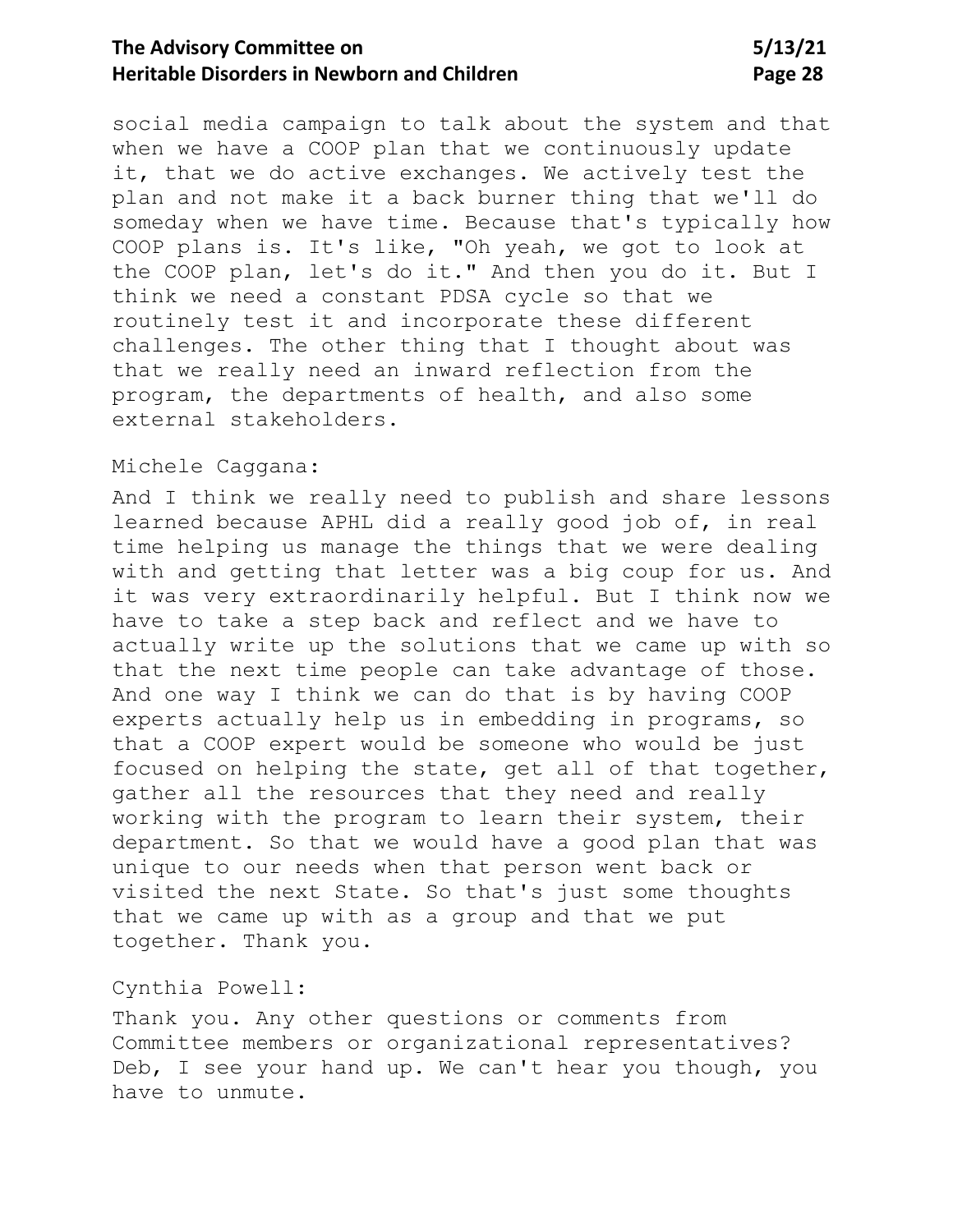## **The Advisory Committee on 5/13/21 Heritable Disorders in Newborn and Children <b>Page 29** Page 29

Debra Freedenberg:

Sorry. I don't have a raise hand function, apparently. What I just wanted to add is that as a system, many components of the Newborn Screening system have their own COOP plans, the hospitals all have their own COOP plans. Pediatrician's offices have their own COOP plans, but what we're really lacking is integration with the Newborn Screening. All of the various systems and components of the system to have one integrated plan for newborn screening, and I think that would be extraordinarily helpful. And presiding in Texas as Dr. Tanksley can say, we face multiple disasters at the same time. And it was extraordinarily helpful to know that we had done some planning, but it didn't carry us all the way through, and adaptability and things we hadn't even anticipated came up. So, I really think that, and feedback from various parts of our system became extraordinarily important. So, I really think that integrating all of the COOP plans that are out there that are impacting Newborn Screening would be a very useful exercise for Newborn Screening and more than an exercise really, a very useful plan to have in place.

Cynthia Powell: Shawn McCandless?

Shawn McCandless:

Thank you. Actually, my comment, I think follows naturally from what Dr. Freedenberg just said. Which is, I'm wondering if there's an opportunity here for some regional cooperation and regionalization of these plans and I'm just curious what that might look like from the laboratory directors who've spoken already.

Scott Shone:

So I don't know Susan, if you want, I can take a quick stab at this. I think regionalization is beneficial to help bring resources together, to exercise and think through the plans. The only challenge with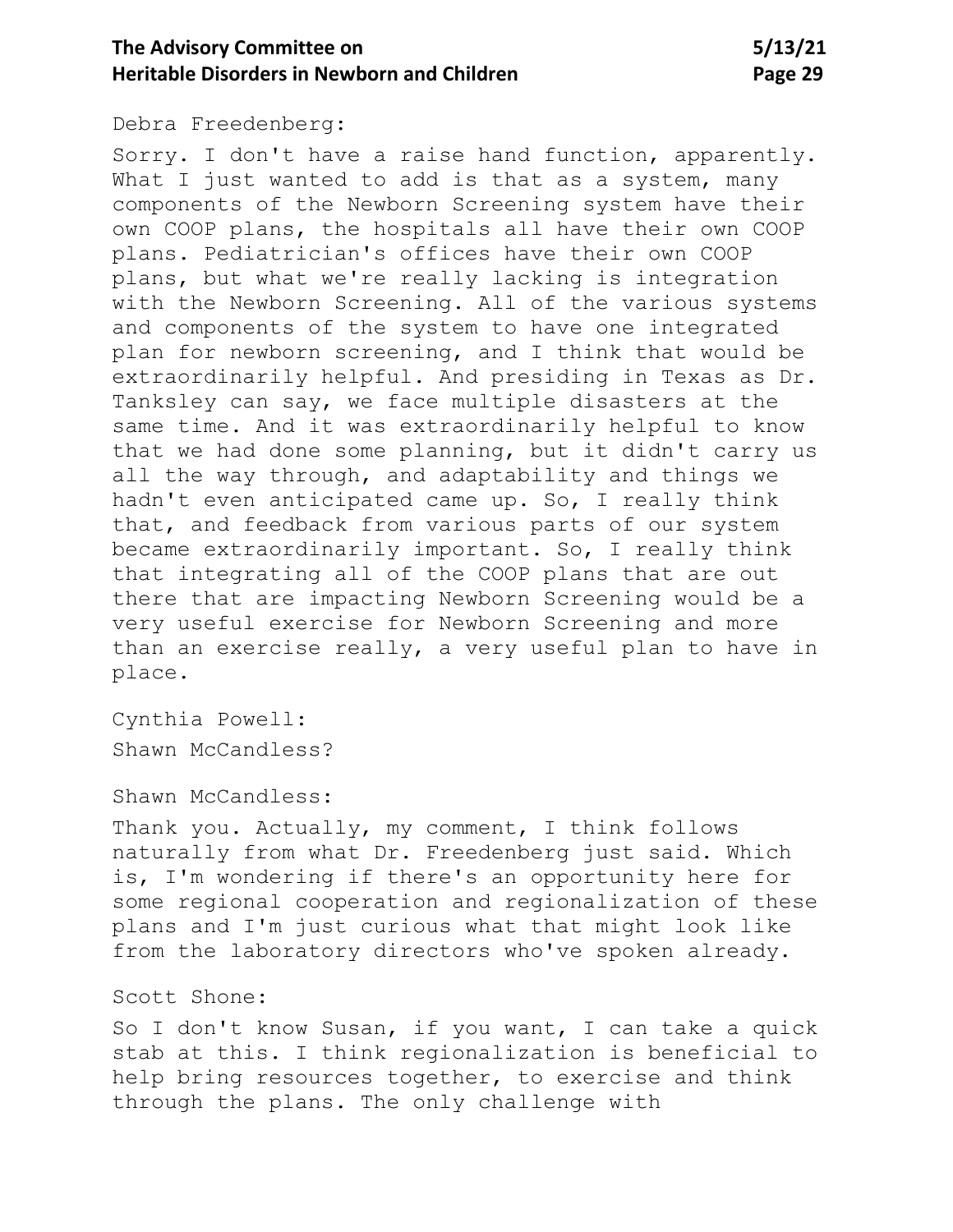# **The Advisory Committee on 5/13/21 Heritable Disorders in Newborn and Children <b>Page 30** Page 30

regionalizations is depending upon what the situation is that requires initiation of a COOP could be impacting that same region, such as a hurricane or a super-storm that hits multiple states. And so, I think that what is necessary, Shawn is, regionalization would certainly benefit working together to think through these ideas and also identify ways that if certain things happen, who the partners are. I thought about this a lot over the last several months.

## Scott Shone:

And I don't know that anybody really thought about how widespread, before this happened, the pandemic would be where everybody's looking for all the same things at the same time and every system, forget newborn screening system, but every system was impacted in life. So, I think that what we're proposing is more so of making sure that there's still generalized integration across these and regionalization might be an initial approach to get at that. I know it helped when I was in Jersey, when we had the NYMAC region come together. And we just started doing the same thing in the southeast with some of our COOP plannings--not newborn screening--but it has helped us begin to have those discussions and talk about exercising.

Cynthia Powell: Carla Cuthbert?

#### Carla Cuthbert:

Hi. Yes, this is Carla Cuthbert from CDC. And I just like to just mention again, responds to what Michele and Scott were just saying, the importance of being able to have relevant bench-top exercises and have a coordinated approach across the programs. Ironically, I believe it was something that we've been talking about, I believe at one of our APHL meetings, just prior to everything happening with COVID-19 last year. And again, internally we had been looking at and having some initial discussions with APHL about what it would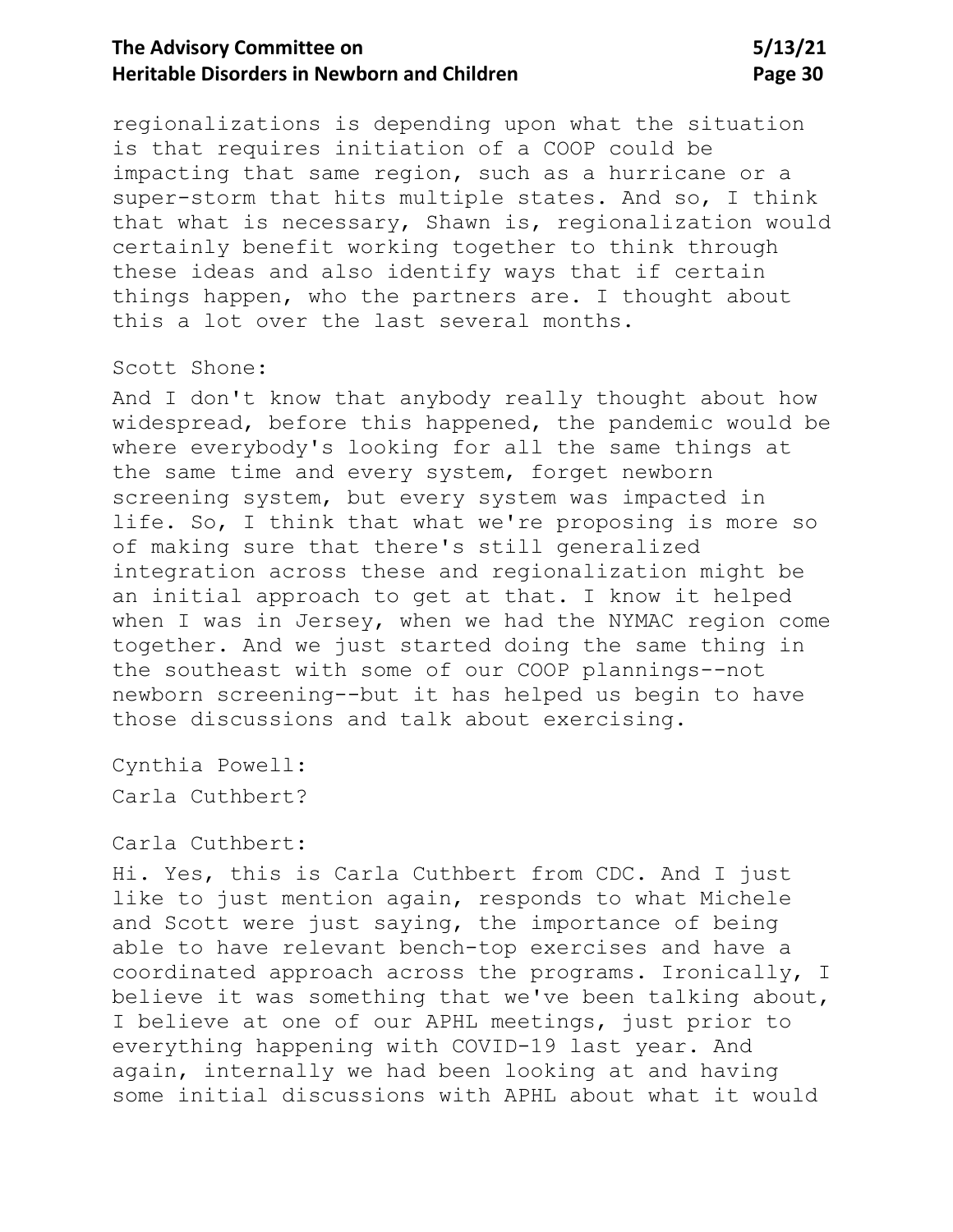## **The Advisory Committee on 5/13/21 Heritable Disorders in Newborn and Children Page 31**

mean to be able to recreate some kind of COOP, a series of exercises and engaging with our CDC center for our preparedness response. About what it would take to make sure that there were appropriate agency support for newborn screening, which needs to continue during instances like these. And of course, COVID happened, which really decimated every single program and all aspects of activity.

Carla Cuthbert:

And so, things were halted to some extent, but I do agree that there needs to be some refocus on what needs to be done here. I certainly would like to make sure that we can work with agency experts in being able to lead on what needs to be done during these periods of time. I believe when we discussed this with APHL, we discussed having some level of periodicity with respect to evaluating critical States, who would become almost the recipient States for materials, if there was a single isolated issue and just to see how that would work. So that's certainly something I think that we need to engage again, certainly will be able to do this with the support of APHL and their activities, happy to work with HRSA in any way, but certainly take advantage of a lot of the internal expertise that we have within our agency.

Cynthia Powell: Georgianne Arnold?

Georgianne Arnold:

For the States that distribute medical food or formula, has this plan discussed contingency for that?

Cynthia Powell:

Does anyone want to comment on that?

Scott Shone:

I'll just comment from... The national contingency plan does describe the need to continue these services and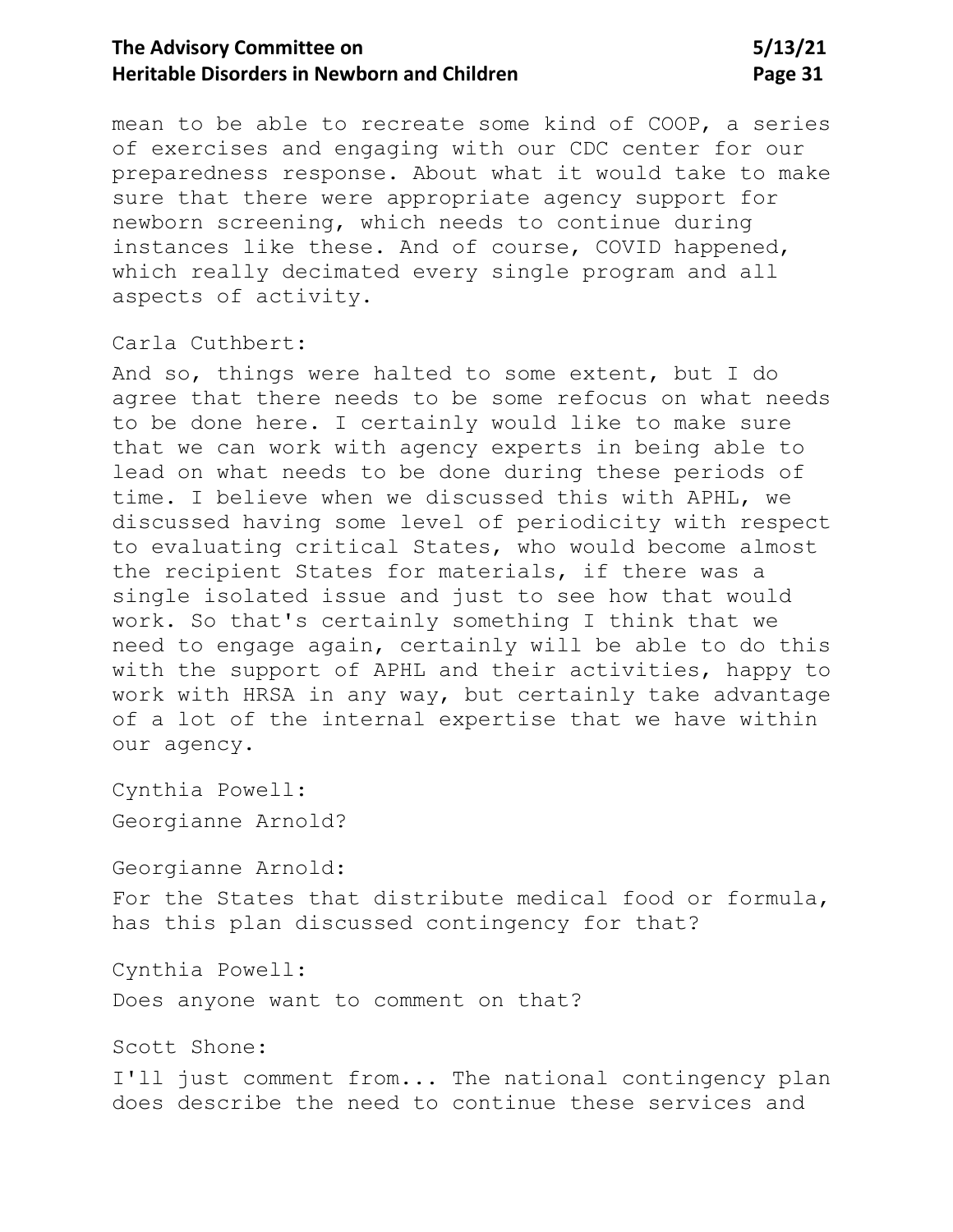## **The Advisory Committee on 5/13/21 Heritable Disorders in Newborn and Children <b>Page 32** Page 32

does spell out, I don't remember the term, I don't have the COOP plan in front of me, but owners for different pieces and talks about organizations. But I think that question cuts at the heart of, do those people know that they've been somewhat designated as responsible within the states or nationally to help maintain that. And then is that even part of routine exercises? So I know there's others with their hands up, but I'll try to bring up the COOP plan Dr. Powell, to see if I can specifically point to that for reference after the next people have the chance to speak.

Cynthia Powell: Okay. Joyal Meyer?

#### Joyal Meyer:

Hi, Joyal Meyer here. As far as the medical foods, we do have medical foods on hand, as far as formula, that we can provide in case of emergency. We do directly order them from the company now, so that they actually go to the family's house. And so we do have that, but we do not currently have a COOP plan in North Dakota. But my comment was going to be to the regional genetic groups, that if we do a regional approach for developing contingency plans, just encourage you to allow some flexibility. Just for the instance that in North Dakota, we outsource our specimens to Iowa, and Iowa provides services to North Dakota, South Dakota, Iowa, and then they also process Alaska, but Alaska is not in our regional network for the regional genetic Cooperatives. So we're in the Heartland region. And so just allowing that flexibility to allow other States to participate in something like that would be important as well.

Cynthia Powell: Thank you. Natasha Bonhomme?

Natasha Bonhomme: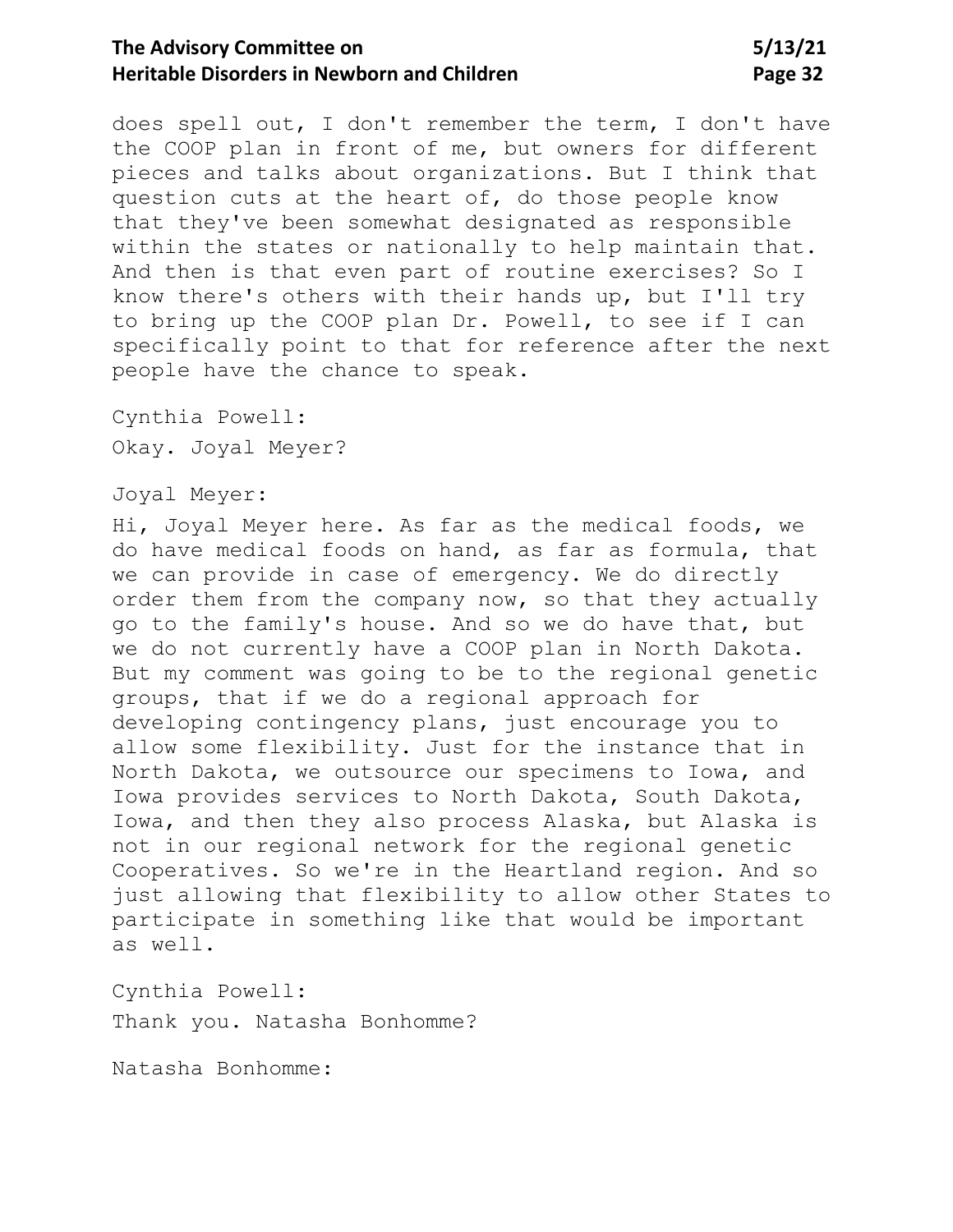## **The Advisory Committee on 5/13/21 Heritable Disorders in Newborn and Children** Page 33

Hi, Natasha Bonhomme. Really building off of the question that was just asked. Our part... How are you planning on distinguishing where there are those handoffs when we go into treatment? We're obviously just talking about medical foods, but that may look different for all the different ranges of conditions that we are screening for who need different types of treatment. So, I'm just trying to think where does that piece fit in, in the COOP plan when we're thinking about newborn screening as a system. Or is that part of the work that you all are somewhat in envision as that next iteration of what does COOP planning look like now. Similar to what Michele was presenting or speaking to, in terms of what could be possible if there was more funding.

Susan Tanksley:

Hi, this is Susan Tanksley. I think that that is part of what we have to build. As Dr. Freedenberg pointed out, all the parts have COOP plans, but really the, how do we work together part, most of those conversations I would say, haven't happened. When you're faced with the emergency, you make the communications and you try to get the word out as to what your needs are and try to address the needs you've heard, but it would be so much better to have those conversations ahead of time. And try to determine whose responsibility is what, in each of those situations.

Cynthia Powell:

Scott, did you find your reference there?

Scott Shone:

The page just loaded, so give me a second.

Cynthia Powell:

Okay. Lets see, Michele Caggana?

Michele Caggana: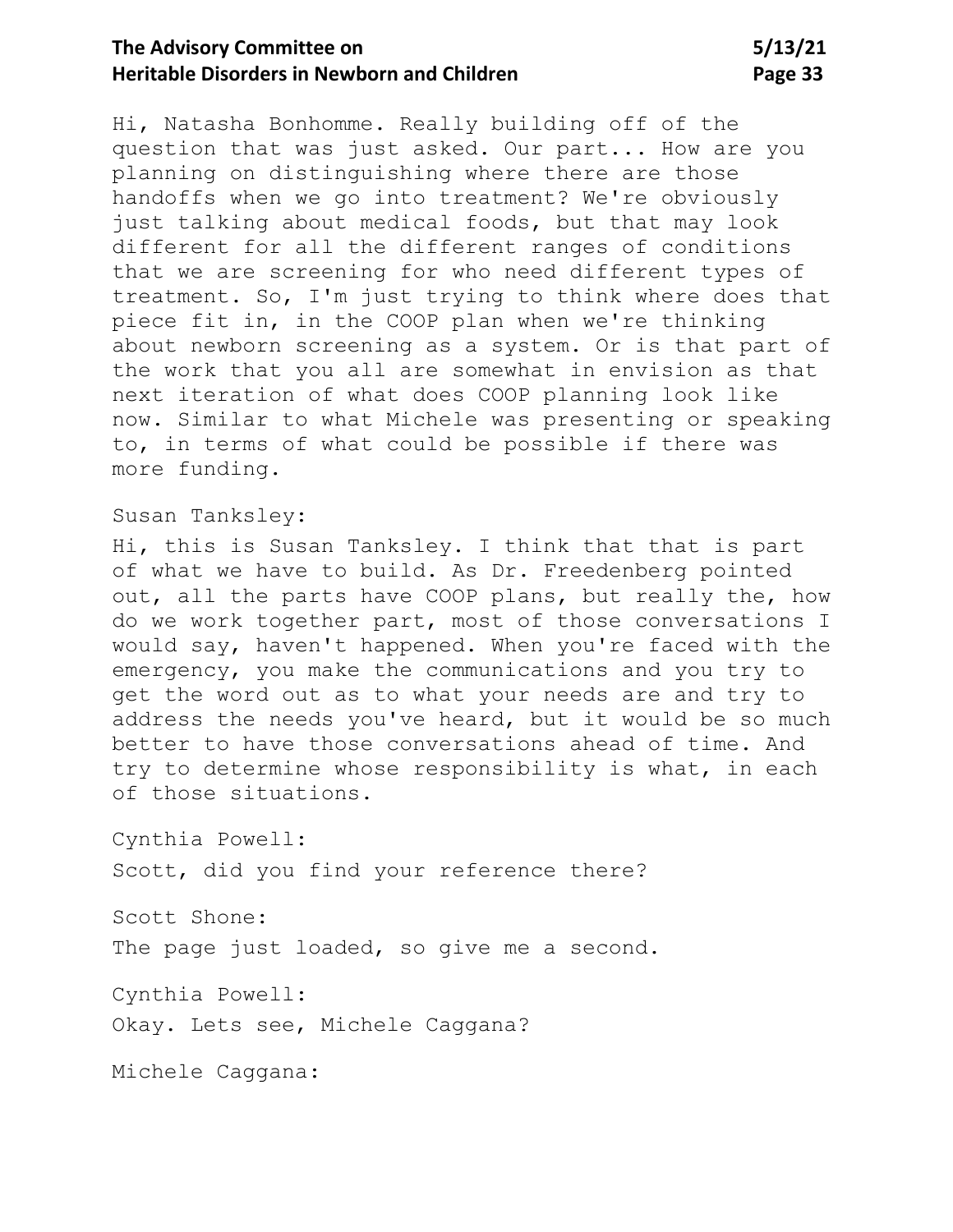# **The Advisory Committee on 5/13/21 Heritable Disorders in Newborn and Children <b>Page 34** Page 34

Hi, Michele Caggana again. When we were early March faced with what was happening, we did talk to all of our providers about what their charges were going to be from their hospital perspectives and how they would manage patients. Because we were hearing that a lot of the pediatric offices and the specialty care centers were closing. So, they really quickly put together a telehealth model that actually worked quite well. And to that ends APHL and a group of us put together a nice document on all of the telehealth solutions that were implemented within the newborn screening system. And that included not only the lab but follow-up and also the outside providers. And it's a system that actually worked quite well.

## Michele Caggana:

Obviously, the things you can't do is a physical exam and that thing, but you really can help parents with genetic counseling, give them information about the condition, give them information about the food, see how the child's doing, and that actually seemed to work. And it's something that we really hope within the Newborn Screening community will continue beyond now. Because it's about access, it's about convenience for parents. It's less time off work. There's so many benefits to that, that we really hope that there is some kind of global move to keep the things that happened with tele-health, the relaxations in place, because it really seemed to help families out a lot.

## Cynthia Powell:

Well, that will lead very well into our next presentations. I see three raised hands, so we'll take these three and then I think we need to go onto our next topic. Robert Ostrander?

#### Robert Ostrander:

There we go. Robert Ostrander, AAFP. I just think we need to explicitly highlight one real threat that could exist from failure to integrate both vertically with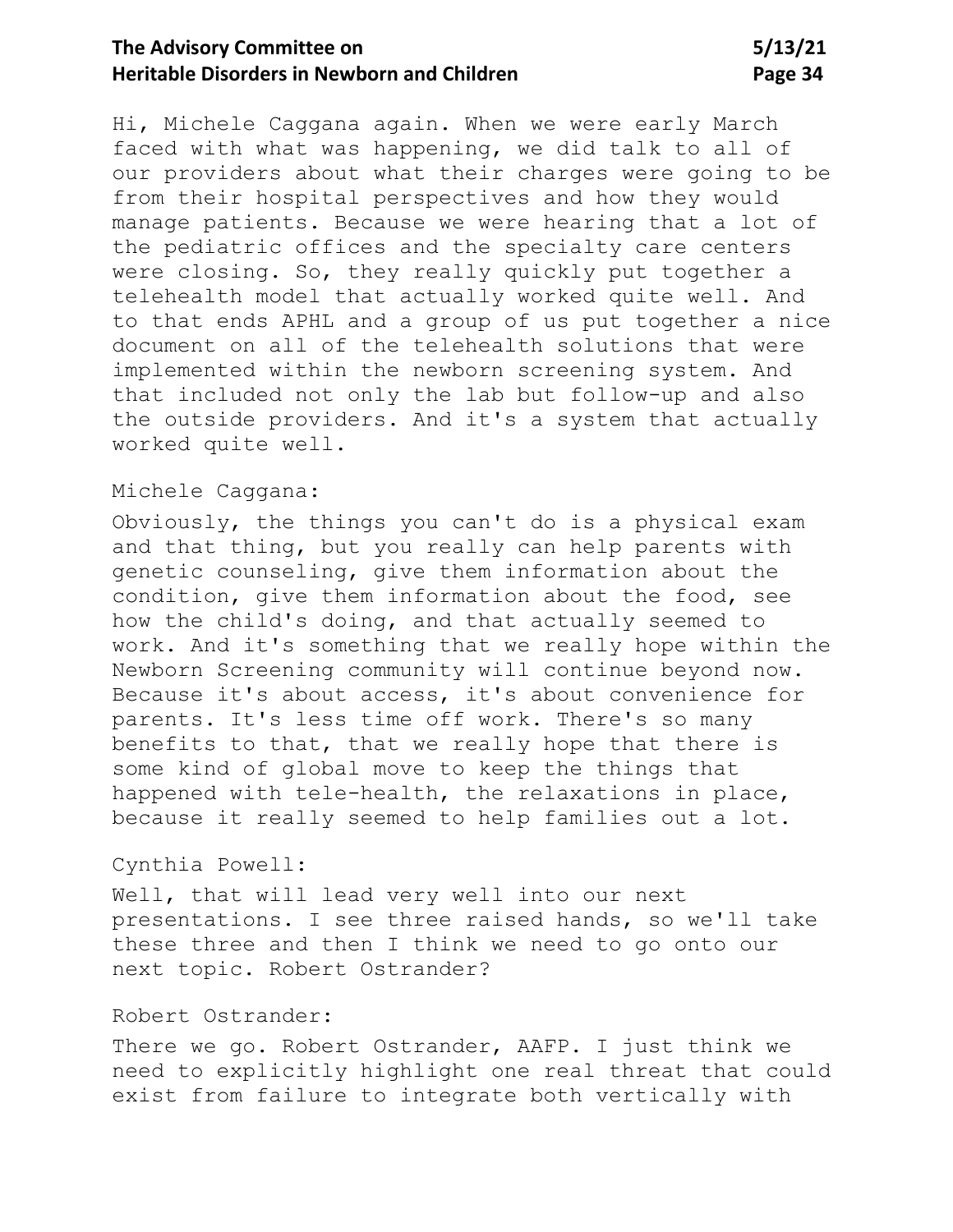## **The Advisory Committee on 5/13/21 Heritable Disorders in Newborn and Children <b>Page 35** Page 35

the pediatric offices and the hospitals and the health systems, but also integrate across public health systems. And that is the threat of hoarding. If you look at what's happened in the public sphere, recently with gasoline and at the beginning of the epidemic with toilet paper. And then I hear the labs telling me we we're down to a week supply of pipettes and this and that and the other. And I fear that if various aspects of the system remain siloed like this, there really would be a potential for hoarding that would aggravate the shortages. And by integrating, that might mitigate that. I think it's worth explicitly seeing that as a threat, on the other hand, acknowledging how [inaudible] how cooperative people were with sharing things during this last crisis. But I don't think we can take that as a given.

Cynthia Powell: Scott Shone?

#### Scott Shone:

So, I love that point. I agree as someone who just had to drive to six different gas stations in North Carolina, Raleigh-Durham area, to find gas. Only to see people filling up gallon containers in the back of their pickup truck. I agree about hoarding, and I acknowledge what you said at the end there, Dr. Ostrander in terms of people stepped up during the middle of this, labs were sharing, there was a lot of benevolence but relying on that won't always I think, play out. So, I agree 100% with what you just said. And Dr. Powell, so I found this, if anybody is looking. Appendix A of the national Con plan version two lays out what's called the contingency planning checklist framework, and it goes over the strategic objectives and then the sub objectives. And talks about what activities need to be in place, what resources are available to assure those activities, and then the responsible entities.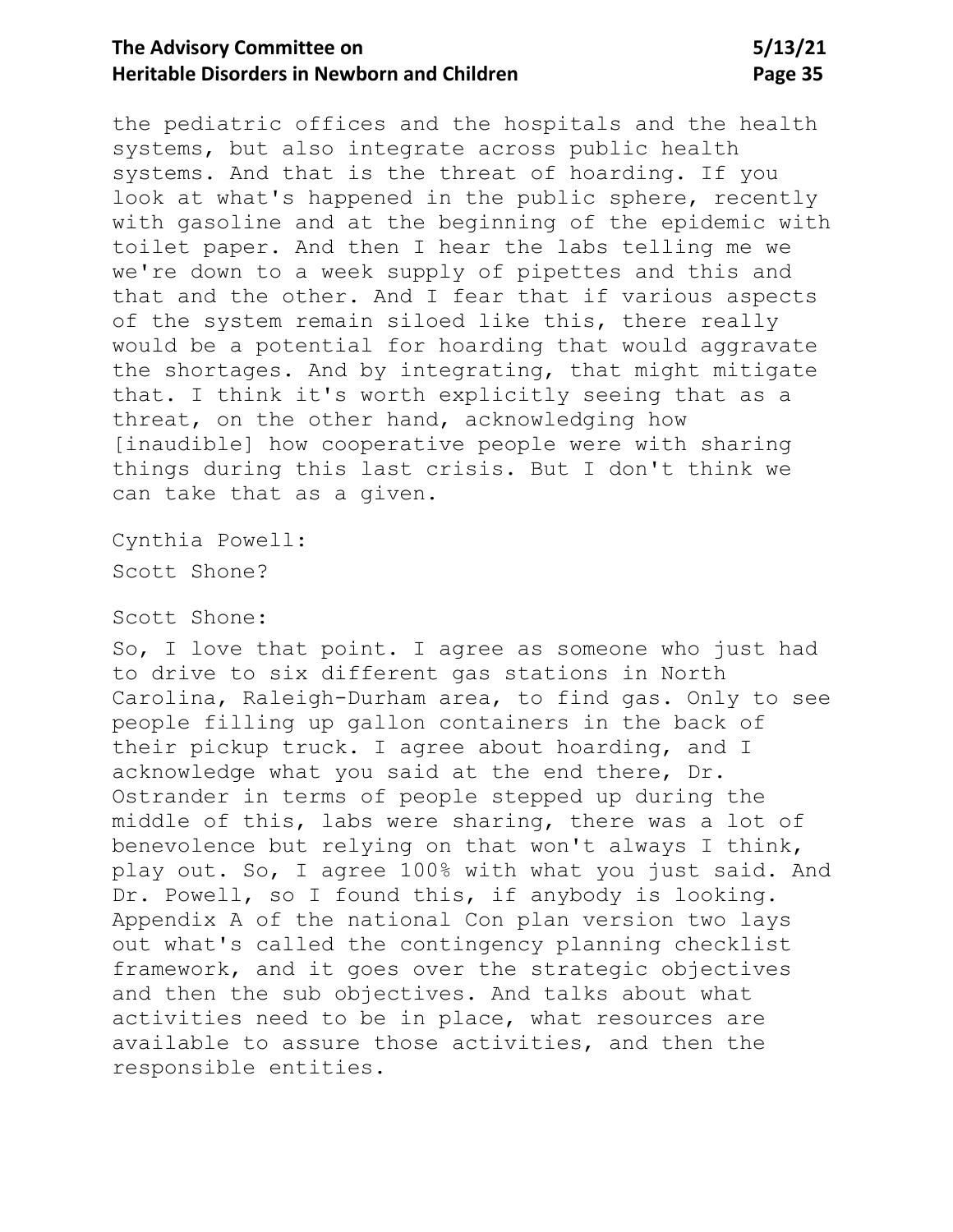## **The Advisory Committee on 5/13/21 Heritable Disorders in Newborn and Children** Page 36

#### Scott Shone:

So, with respect to medical formula, there is a... Under strategic objective A, which says availability of treatment and management resources. A2 says, infants with diagnoses receive appropriate multidisciplinary services through established medical homes. And then it talks about a variety of activities, including facilitating access to medical foods, pharmaceuticals and devices. Points to resources such as WIC, Family Voices and health insurance, metabolic centers, metabolic food vendors, pharmaceutical vendors, and puts responsible entities on Newborn Screening, EHDI, MCH, Title V, as well as the local departments, newborn screening, follow-up coordinators, health care providers, local pharmacies, medical food manufacturers, NGOs, and emergency management.

#### Scott Shone:

So not the level of specificity that I think this recent experience has shown is necessary. So I think as I said, in my presentation, I think Con plan V2 was built on a really strong foundation of the first version. And we as a newborn screening system would benefit from gathering together, now that we're on the five-year anniversary of this and quite serendipitously coming out of an internationally traumatic event, that required us to think about emergency preparedness, to take this strong first floor and build multiple floors upon it. So that's my take.

#### Cynthia Powell:

Thank you. Jeff Brosco you had your hand raised before, but.

#### Jeff Brosco:

Yeah. So, Michele started to answer my question and I'll let you decide Dr. Powell, if you think we should... I'm just wonder if the panel is going to comment on what they learned from the pandemic that helps, that was positive and said, "Oh, we've been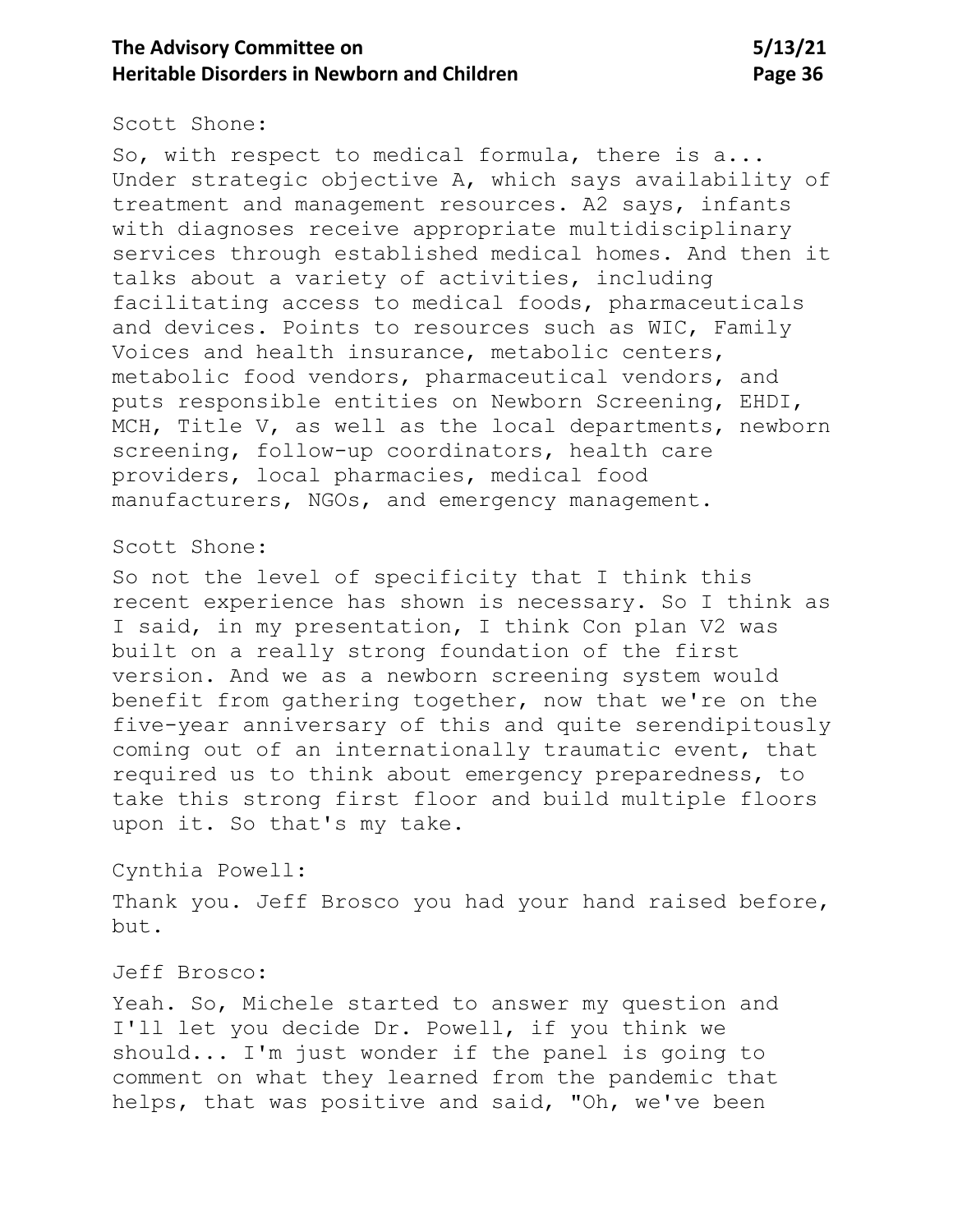doing it this way. We don't have to do it that way anymore. And this will make our lives easier and better for families in the future." You mentioned telehealth. I wonder if there are any other things that were positive about this experience in the last year.

Cynthia Powell: Anyone want to comment?

Susan Tanksley:

Right. So, this is Susan Tanksley and thank you for that question. We quickly had to adapt and try to figure out how we would do things differently, how we would sustain our staff and keep them safe and be able to maintain operations. And so, we found some efficiencies. Michele talked about adapting and figuring out how to do some things faster. We found efficiencies in the system that we will be able to maintain going onward that may make our jobs easier. And honestly, the push to require us to integrate telehealth is going to be a huge, huge bonus moving forward. We've literally run out of space and so for some positions that don't have to be in the lab daily, that will be helpful to be able to have people be productive and work from home.

Susan Tanksley:

It's also less stressful if people don't have to try to venture through the Austin traffic on a daily basis, just to have a little bit of work-life balance to add that in, even if it's only on occasion. I think those are just two of the things that'll be really helpful moving forward.

Cynthia Powell:

And Michele Caggana, we'll let you have the last word.

Michele Caggana:

Thank you, this is Michele Caggana. I think one of the major things that we learned was we were able to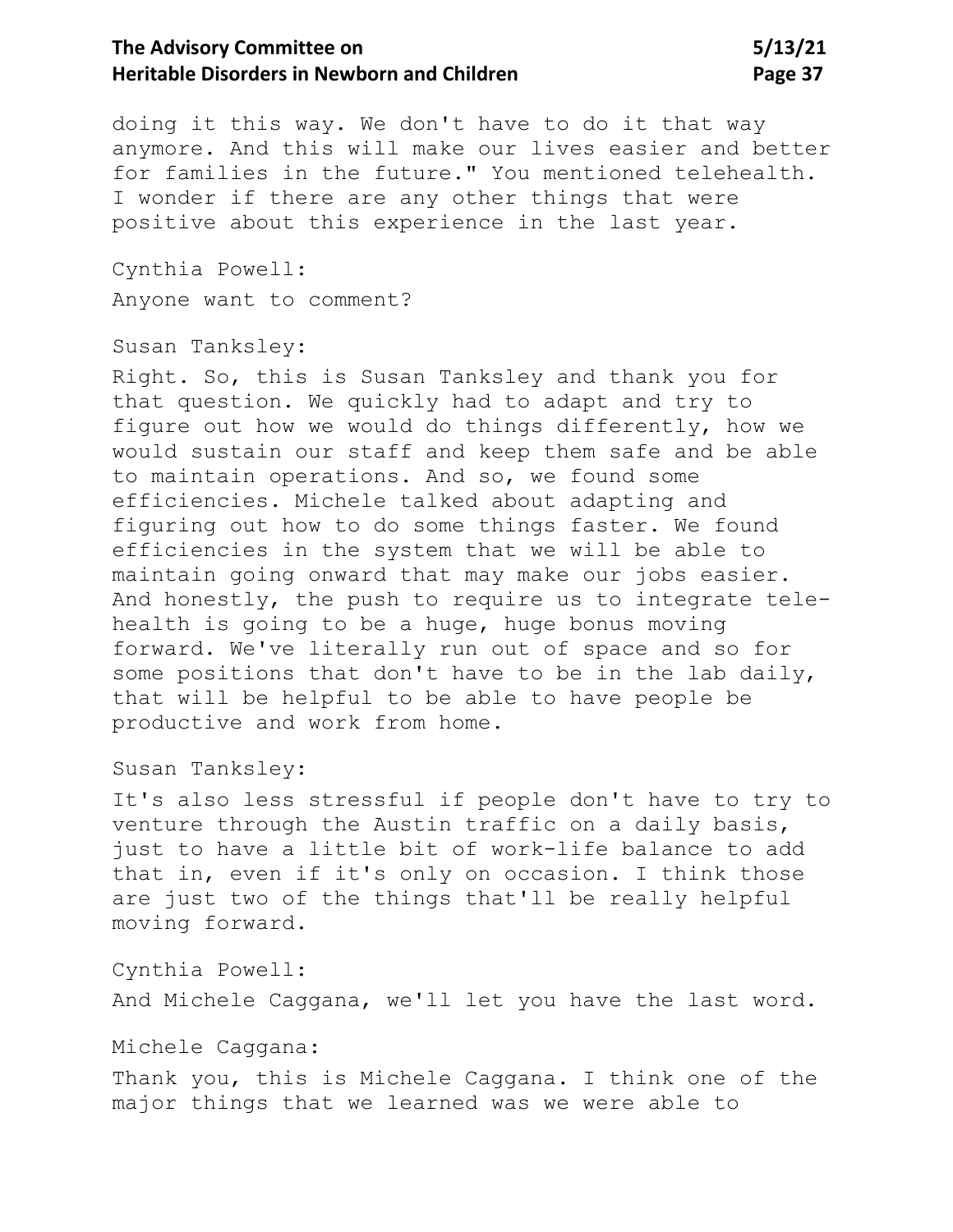streamline our reporting. We also were able to get almost everyone as you said, access via VPN so that they're actually sitting at their desk. And that actually includes lab staff who are able to go into the actual instruments, pull the data, analyze it, quickly give a call back to Follow-up, who also were remote. Our phone centers were set up so that the Follow-up staff could call in on their own cell phones, as if they were sitting at their desk as well. And in Followup, we actually were able to reduce paper. And so having staff at home who actually could check instruments actually allowed us to report out time critical results, even quicker, because they could peak after hours and see if there was anything abnormal.

### Michele Caggana:

And then first thing in the morning when the pediatric office opened, we'd be ready to call those out. So, I think the major things we learned were the efficiencies with the reduction in paper, and the ability of most of our staff to be able to learn how to remote in and do their duties remotely to speed up our processes. Again, to alleviate the delivery systems were hard hit because the quarantines, and so there were a lot of delays upfront. And so, we were able to ameliorate all of that with these new tools that we hope we can keep. Thank you.

### Cynthia Powell:

Great, thank you. Thank you all for your presentations back in February and your summary of things today. And we look forward to knowing how the Committee can help support this very important effort. I think just relaying all of the lessons learned during this pandemic, which as we know, is still ongoing, will be critical for the newborn screening system.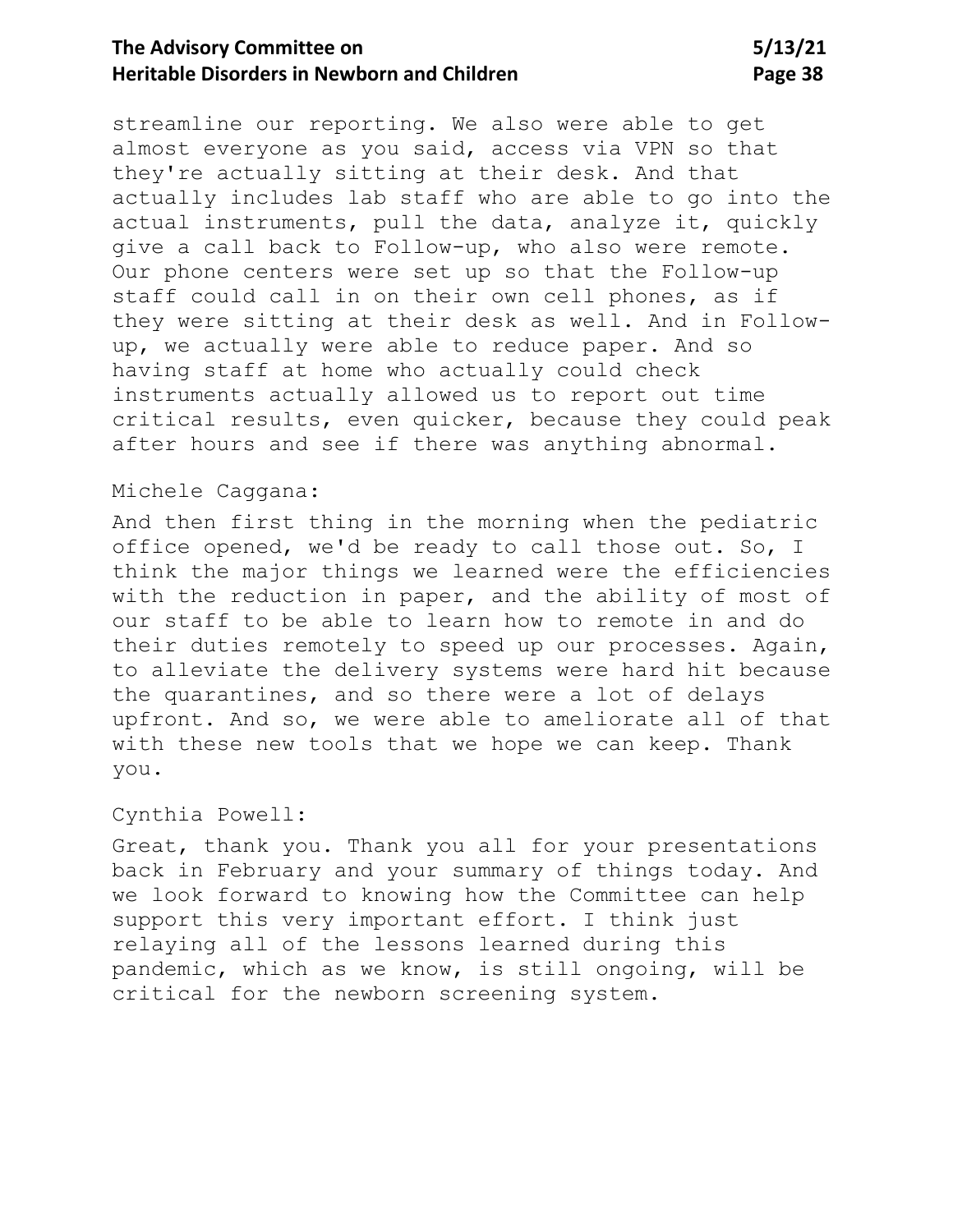**ASSOCIATION OF MATERNAL & CHILD HEALTH PROGRAMS (AMCHP): CORONAVIRUS AID, RELIEF, AND ECONOMIC SECURITY (CARES) ACT - NEWBORN SCREENING TELEHEALTH ACTIVITIES**

### Cynthia Powell:

Next, I'd like to let us go on to hearing an overview of the association of maternal and child health program, Newborn Screening tele-health services and activities. Before we begin, I'd like to introduce our panelists. Sabra Anckner is the associate director of clinical and community collaboration at AMCHP. Prior to her work at AMCHP, she managed Alaska's Newborn Bloodspot Screening program and Title V, Infant Safe Sleep Efforts. She served as an itinerant public health nurse in Nome, Alaska, and as a nurse home visitor and maternal and child health injury prevention specialist, in the Denver area.

### Cynthia Powell:

Natasha Bonhomme is the Committee's Organizational Representative from Genetic Alliance. She launched the expecting health portfolio to bring a range of consumer and professional stakeholders together to address the need for clear science-based information for families and individuals through tangible, actionable messages. Her focus is on centering families' perspectives in the policy and program design and implementation.

## Cynthia Powell:

Dr. Sulay Rivera is the associate director of the Puerto Rico Newborn Screening program and assistant professor at the department of pediatrics, University of Puerto Rico medical sciences campus. Dr. Rivera has been involved in the implementation of new analytical methodologies at the Newborn Screening Laboratory, the expansion of Puerto Rico's Newborn Screening Panel, and in research projects related to study hereditary diseases of importance in Puerto Rico. Ginger Nichols is a board certified and Connecticut licensed genetic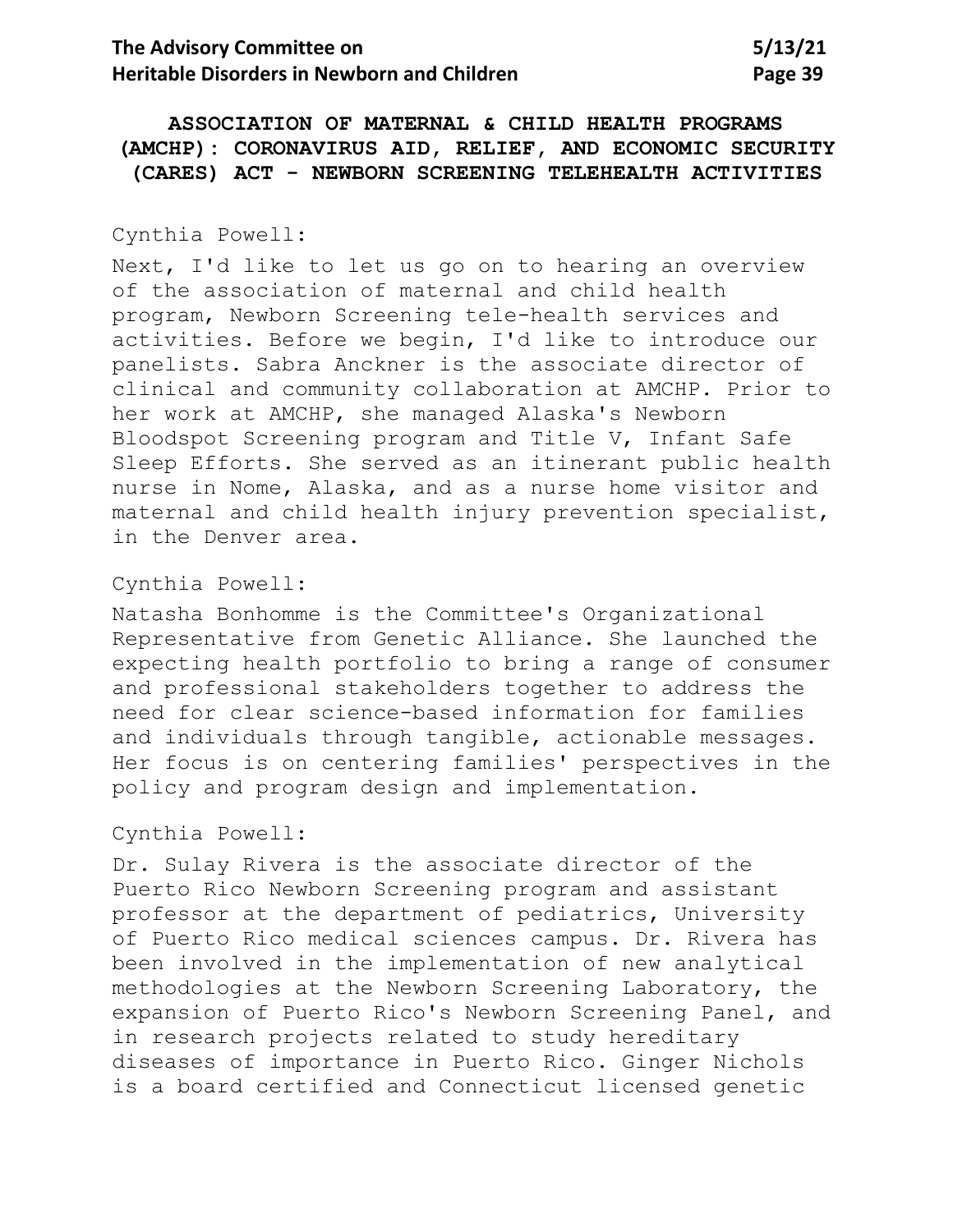counselor. With over 20 years of genetic counseling experience in clinical research and academia at Yukon Health and Connecticut Children's Medical Centers. She has also worked for over 15 years, writing patient facing health literature for mother to baby. Ginger is passionate about genetic counseling, health literacy, and helping to advocate for the Family voice. I will now turn it over to Sabra Anckner. Thank you.

### Sabra Anckner:

Thank you, Dr. Powell, and thank you to the Committee for having us today. Next slide, please.

### Sabra Anckner:

So, we really just want to start with an acknowledgement of HRSA MCHB for giving us this opportunity and this funding. Specifically, I want to thank from the Division of State and Community Health, Kate Marcell, and Ellen Volpe, who were our project officers. As well as from the Division of Services for Children with Special Health Needs, Alisha Keehn, Joan Scott, Debi Sarkar, and most of all Mia Morrison. They've all been amazing partners in this project, as well as many others from MCHB. Next slide, please.

### Sabra Anckner:

So, a brief bit about AMCHP, because I know not everybody is totally familiar with us as an organization. We are the Association of Maternal and Child Health Programs. We are a membership organization of MCH leaders and programs, including Title V and CSHN leaders, family advocates, public health agencies, and officials. We welcome Jed Miller from Maryland, who is our Organizational Rep to ACHDNC and his many colleagues and partners around the country that we are fortunate to call our members. Next slide, please.

### Sabra Anckner:

We want to share briefly a statement that AMCHP released in June of last year. That really helped frame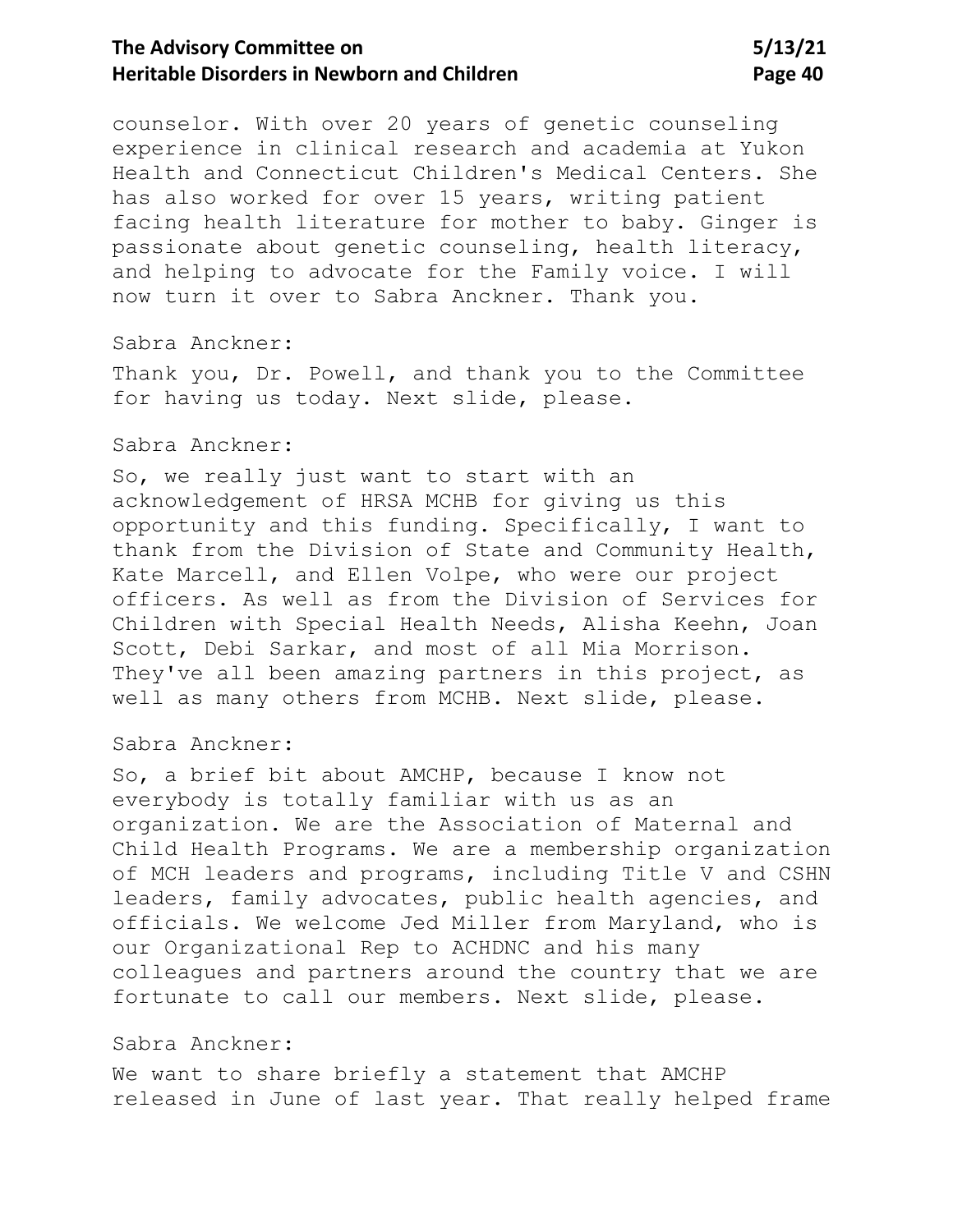our entire project and the work of our organization, which we call our, all in statement and anti-racism commitment. This recognizes racism as a public health crisis that is infused throughout all of our health and public health systems. And we, as AMCHP are committed to dismantling this structural racism and acknowledging where we as an organization and as part of systems have failed and ask all of you to join us in this call to action, to move forward towards more just and equitable health systems. And we asked that of all of our funded partners and the teams that we worked with throughout this project, to try to really increase the equity of access and services to care throughout the work that we did together. Next slide, please.

## Sabra Anckner:

As a brief overview of our project in general, we received \$4 million through the CARES act from HRSA MCHB. The original term began May 1st of 2020, and ended a couple of weeks ago. We did receive a no-cost extension that, we spent most of the money. So that's something that we are utilizing too much, but it is allowing us to bridge some services, which is amazing. And our task was to support telehealth use in MCH public health systems as part of the pandemic response. But I think as you've just heard, obviously that quickly became not just pandemic response, but looking at the utility of telehealth throughout our systems long-term. HRSA was kind enough to give us three focus areas to work in. And that is where Title V, CSHN and the MIECHV home visiting programs, as well as newborn screening, both EHDI and NBS and CCHD. Next slide, please.

### Sabra Anckner:

So, we were fortunate to have many national subject matter expert partners. This is a bit of an alphabet soup of a slide, but you are all familiar with of course APHL and Expecting Health, as some of the many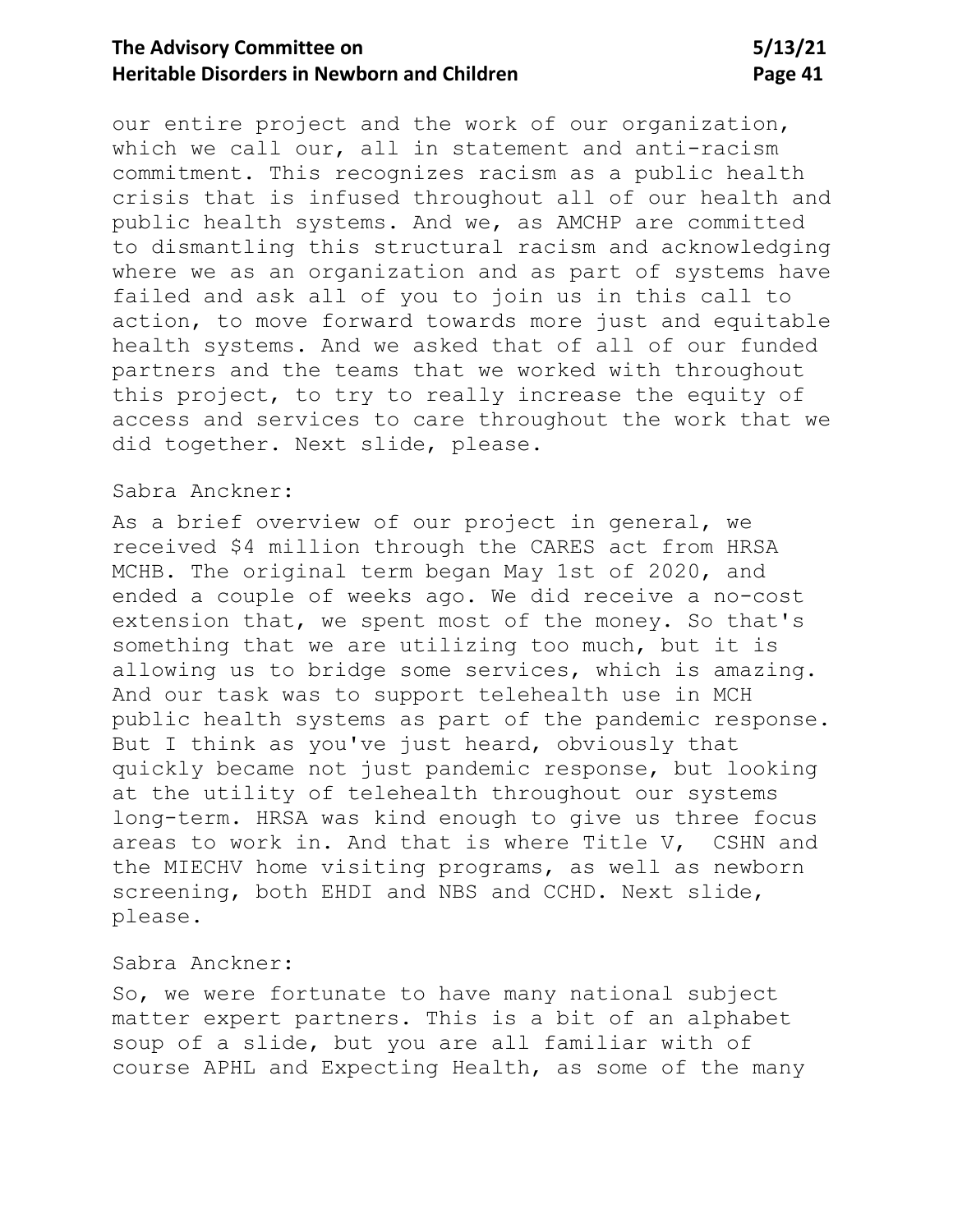partners that we had throughout this project. And next slide?

#### Sabra Anckner:

Our project structure was... Again, we had our national SME partners, they formed our steering group and helped us in all areas of our RFP development, as well as proposal scoring. They provided technical assistance to our MCH agencies and to their own constituents nationally. And then they also were able to... We funded their own projects that again, we targeted to their national audience. So, for instance, some of the work you just heard about around updating the Continuity of Operations Plan that APHL did to include telehealth applications with some of the type of work that we were able to support at the national level.

### Sabra Anckner:

We also put out a request for proposals to jurisdictions throughout the country that allowed up to \$100,000 per jurisdiction for projects in one or more of the three focus areas. The awards began in October and November of 2020. So doing that math calendar quick, people had six to seven months to implement fairly significant work plans. They received TA from us and from their partners and from all of our partners. And we also offered opportunities for peer support and sharing through a series of virtual round tables. Next slide, please.

## Sabra Anckner:

For this project, we had to define telehealth because there's not a unified consistent definition. And so, with our HRSA partners, this is where we landed, and basically remote delivery of services via technology. We did allow synchronous or asynchronous delivery. And the things we couldn't support were things that were solely technology based, such as hit without an actual telecommunications component or supporting telework that was not part of telehealth. So, that is not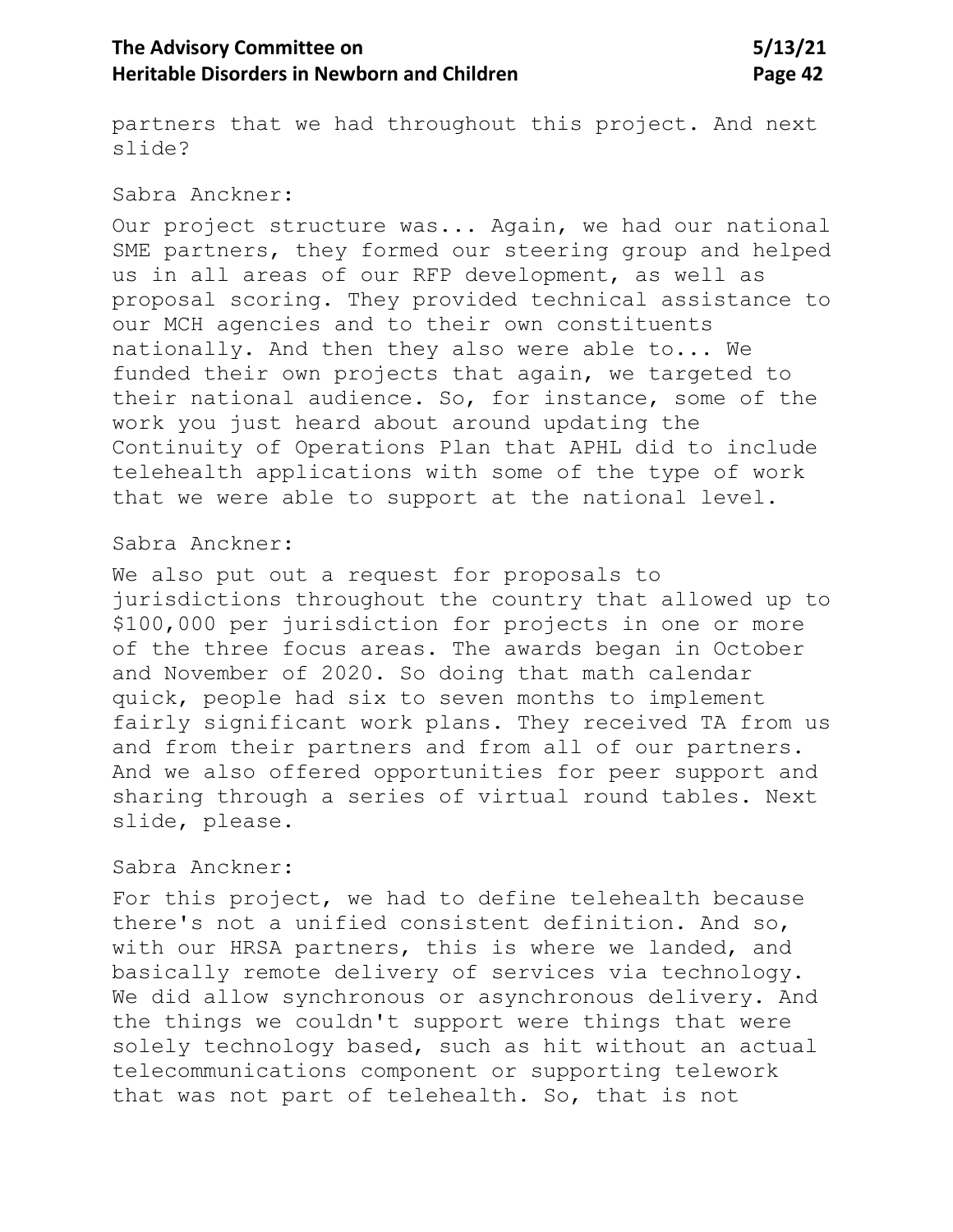everybody's definition. That might not even be our definition today, but for the purposes of this project, that was our definition. Next slide please. So, our priorities really overall our biggest goal was to improve the family's experience of receiving care through all of our systems. We wanted to do this by increasing health equity, expanding access to services, collaboration across systems. Some of that breaking down silos that have been mentioned this morning, full family engagement in all of our work and promoting innovation in the use of telehealth throughout. Next slide, please. And some of the strategies that we used to accomplish that included for all RFP applicants, we required that they have a letter of support from a family led organization or a family leader at the time of their application.

#### Sabra Anckner:

We really wanted that family engagement to not just be a token or an afterthought, but to be fully integrated throughout the course of the development and implementation of their projects. There is no knowledge base, no evidence, no best practices, as of yet for telehealth in MCH public health systems during a pandemic. So, we have to make that, which means it became all that more essential that the families that were going to be receiving those services were at the table and we were making sure that we met their needs. One of the ways to increase equity in this system was we asked all of our applicants to focus on the families who were not well-served by their programs prior to the pandemic. So, not just looking at to during the pandemic, but really looking back further, who could be better served through the provision of virtual services.

## Sabra Anckner:

One way that we worked to reduce the siloing was we required one proposal per jurisdiction. So, if you wanted to have multiple programs participate, that was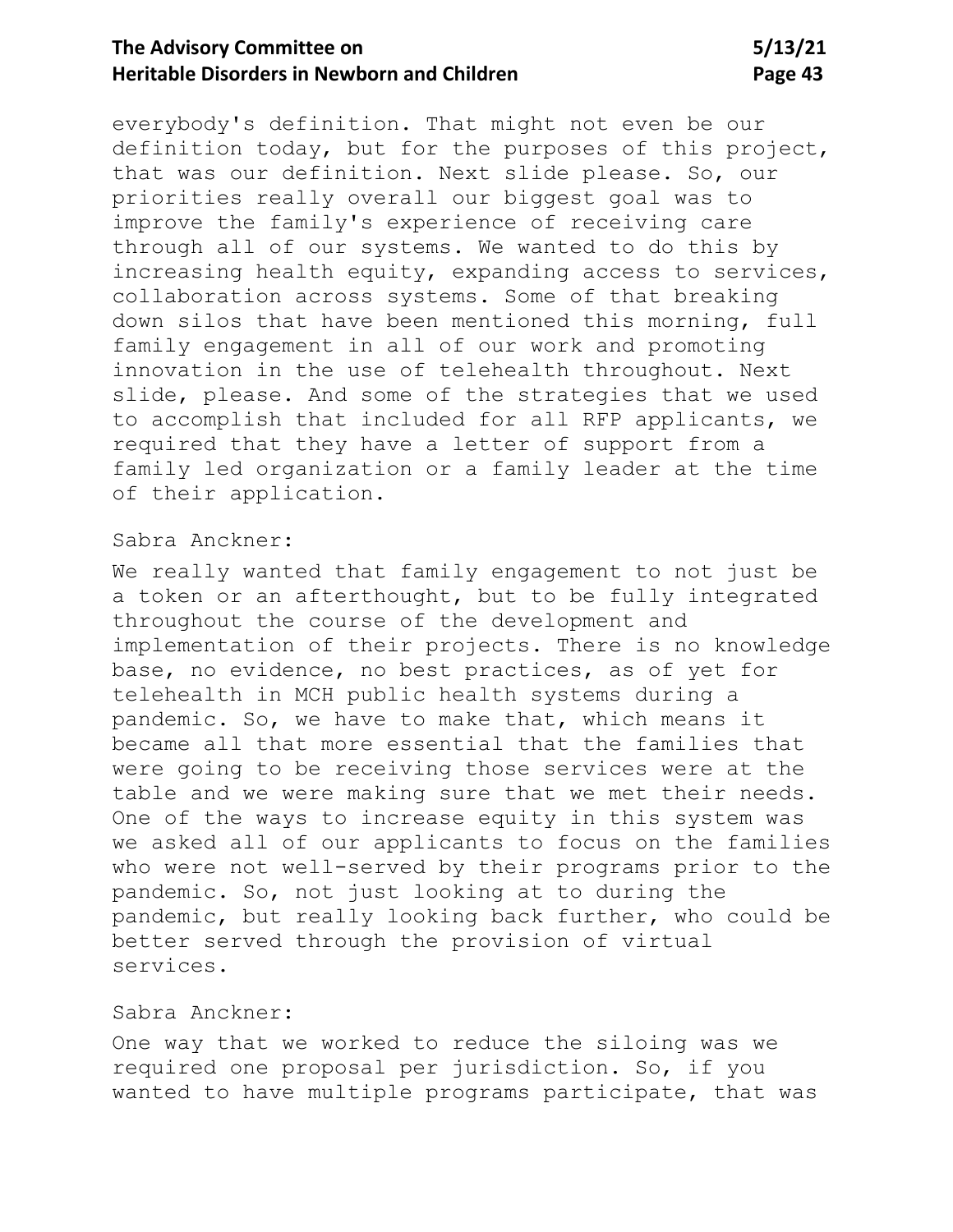great. And we had several of those and it was wonderful, but we only allowed one application as per jurisdiction to ensure that there was cooperation, there was not duplication of services and also that the IT departments who are even in agencies where there's some disparate, or chart up the chain is often the same IT department who really needed to be engaged in a lot of this work. And we really encouraged local collaborations. Again, none of us had ever done this before in this setting. And so, making sure that the folks on the ground, the communities, the clinics, et cetera, were onboard from the beginning and bought in. We offered technical assistance during the proposal process so that everybody would feel comfortable applying.

### Sabra Anckner:

We wanted to fund the projects with the most identified need and the most innovative strategies to get them there, not necessarily the best grant writers. And we also offered two cycles of the RFP so that if somebody wasn't funded during that first cycle, they had the opportunity to meet with us, to go over their proposal, talk about how to strengthen it and resubmit. And then the other thing that we did was offer alternative procurement and contracting. So, as many of you know, whenever you're working in a large government agency, just literally buying things or entering into contracts can be complicated, challenging, and time consuming that became exacerbated as many things did during the pandemic. And so, we were able to do things for instance, where AMCHP literally purchased devices, supplies, equipment on behalf of agencies as needed, did some contracts on behalf of some MOUs in lieu of, and that sort of thing. Just trying to be as flexible as we could to again, meet the needs of these programs and have those sorts of bureaucratic barriers, not limit what we were able to do.

Sabra Anckner: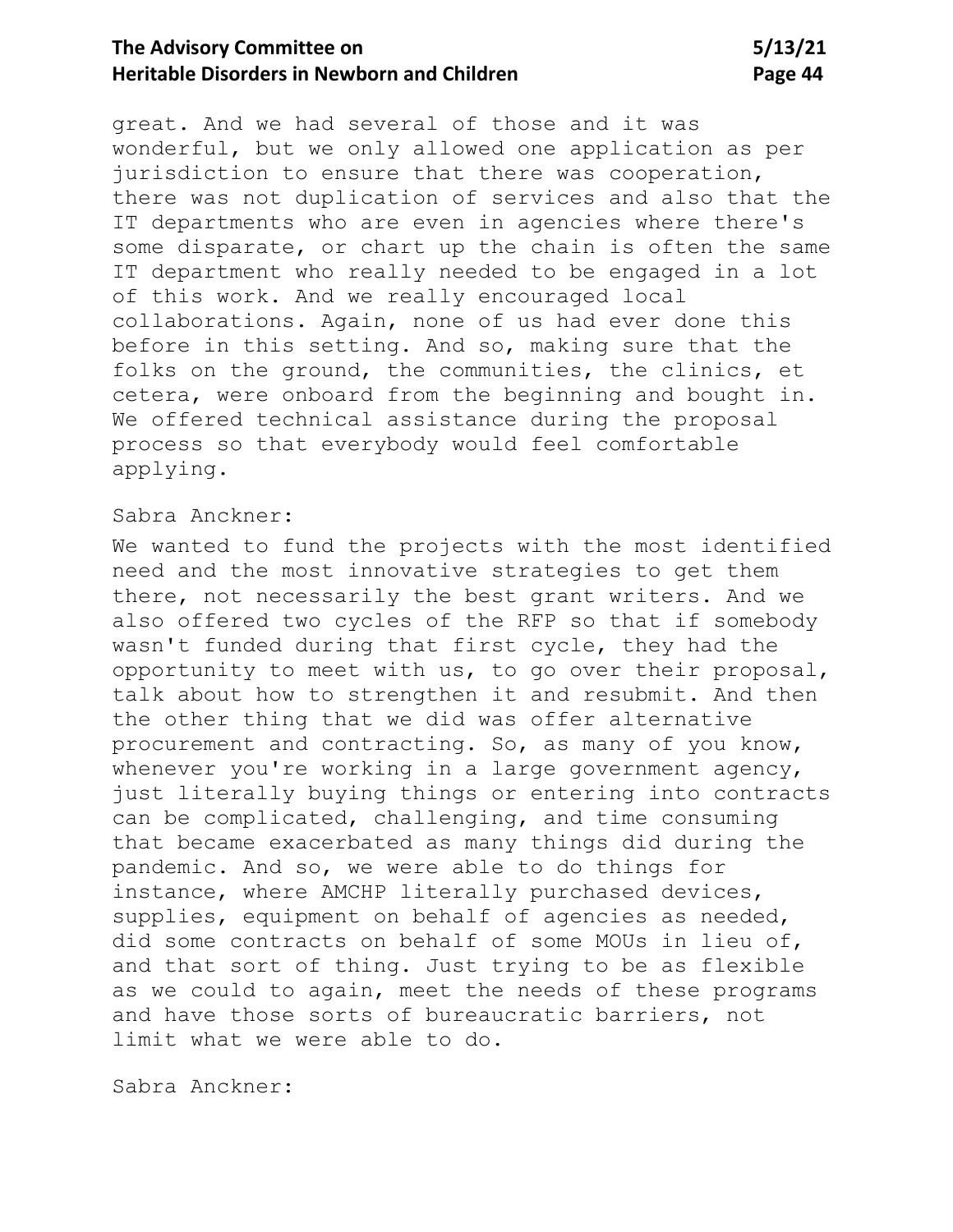Next slide please. So, this is where we ended up, we awarded 1.93 million dollars, so, just about half of the total award to 21 projects, which covered 24 jurisdictions. Those that are highlighted in green there had an at least a partial NBS component and those that are in purple we're focused on some of our other focus areas. So, we had 18 states, three territories, two tribal nations, and one freely associated state, which was the Federated States of Micronesia. Next slide, please. So, then NBS projects that we funded, included Connecticut and Puerto Rico, who you will hear from in a few moments. So, I will not spoil that. Alaska is a part of, they had two separate projects, one related to home visiting and one related to screening. And then the Iowa project, their CSHN program actually worked with a community-based organization to get wireless devices to families receiving services through state programs, with a particular emphasis on getting those devices to families of newly identified children through NBS. So, making sure that those families had a way to access their providers via telehealth.

## Sabra Anckner:

And then the Western States Regional Genetics Network led by Hawaii and joined by California, Idaho, and Washington has had all of the Family-to-Family Information Centers in those states, as well as other family led organizations, develop a seven module train the trainer module series for family leaders and advocates on using telehealth and teaching families about how to use it as well as trends, converting materials and videos into multiple languages that are commonly used in their region. Next slide please. So, I'm thrilled to introduce you to some of our project participants, including Natasha Bonhomme from Expecting Health, who will speak to us about supporting and engaging families virtually, and then Dr. Sylvia Rivera from the University of Puerto Rico will tell us about improving access to subspecialty care through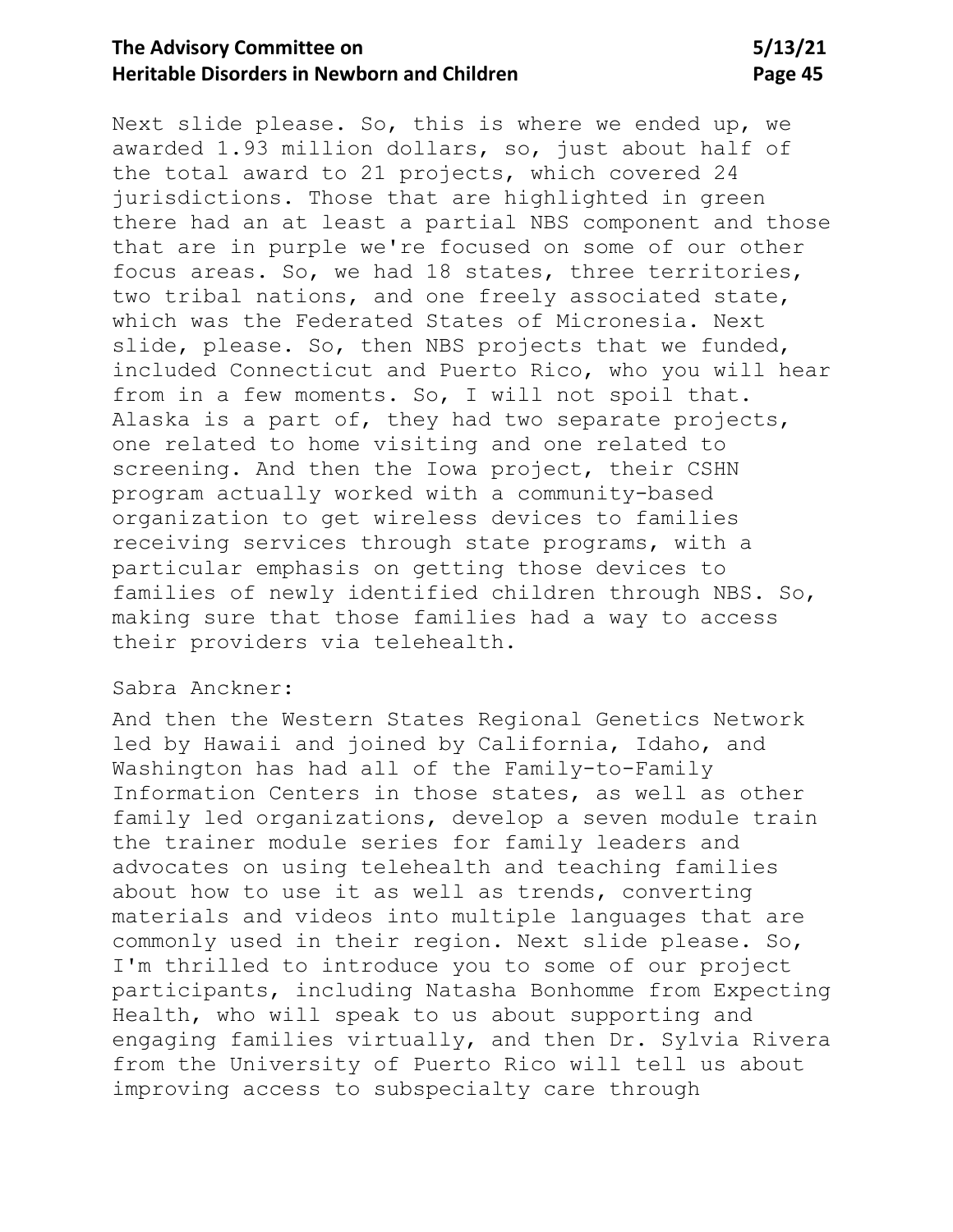telehealth, and then Ginger Nichols from Connecticut children's and expanding services offered to NBS families via tele genetic services. Next slide.

#### Natasha Bonhomme:

Great. Thank you so much, Sabra. I can move on to the next slide, even though it would save 20 seconds if I didn't mention this, I have to mention this. First, thank you to HRSA for this, just really quick response and providing this funding to AMCHP. So, then they were able to provide the funding to states and to different groups and particularly a special shout out to Sabra and Brittany. I mean, it took a lot of compassion and great project management skills to get all of this done in such a short period of time. So, thank you for all your support in this. Next slide, please. So, I of course want to anchor this presentation in what parents were dealing with and what they still are dealing with. We have to remember even just that high level of stress that was taking place last year, that we still are experiencing to a certain extent.

### Natasha Bonhomme:

Oftentimes you may think about things within that newborn screening system, but families are living their full lives during all of this, not just thinking about newborn screening or not even just thinking about health care, but the uncertainty and instability around employment, there were constantly the conflicting perspectives on the risk of accessing healthcare. Do you go in for follow up care? Do you not go in? And also kind of this crunch generation that has been talked about in other contexts, people were really feeling it now having to care for their children, of course, being home from school or just being newborns and being home as well as older parents, really trying to navigate that. So, families were dealing with a lot too during this time, and frankly, they still are. We've talked about already the benefits around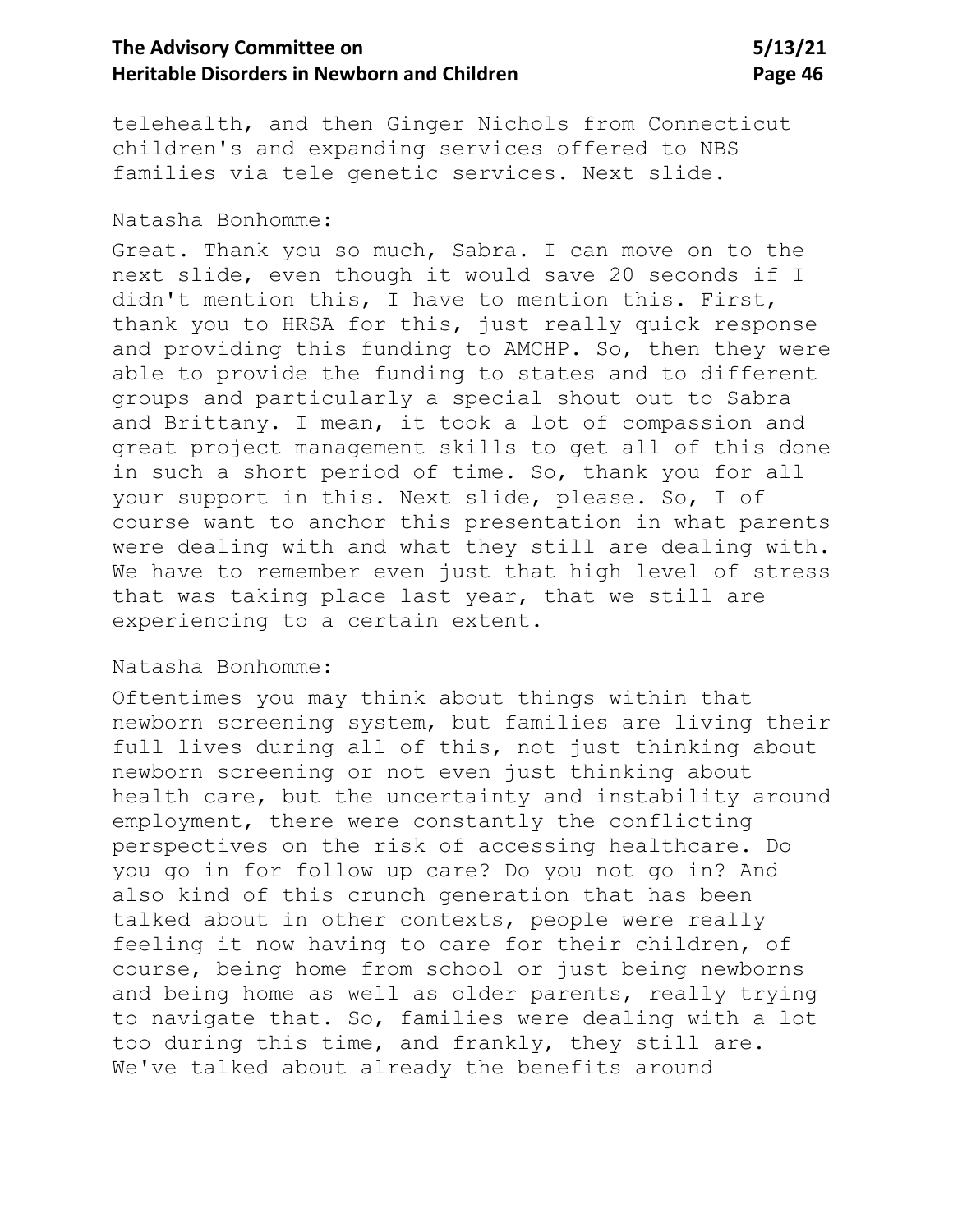telehealth and there's going to be great examples of that coming up in the presentations after me.

#### Natasha Bonhomme:

But we also have to remember that while there are a lot of conveniences and telehealth and families are really happy about it, there's also another side to it. We do hear from families who say, "Yeah, it's great. I can do this online, but now I'm worried is my doctor going to be thinking, wow, her house is messy? Do I need to be tidying up? What does this say about me? What if my child's having a meltdown? So, I always want to put that into context. Not everything is all 100% great or 100% bad. It's just a lot to navigate and to think about.

#### Natasha Bonhomme:

We know families are also still thinking about protecting their medically sensitive children while navigating more options for other children and other family members. And that's still continuing, even as vaccine rollout is happening. And we also know that there has been a bit of a limited focus on what parents really need. I think that attention has been increasing over time, but what do they need as their own humans, as their own selves, not just in the context of their children? And of course that continued disparities around resources and accessing resources that didn't start with COVID and it's not going to end once this pandemic is over.

### Natasha Bonhomme:

Next slide, please. So, we were really happy to be able to collaborate and partner with AMCHP and the other grantees around this work, because it helped us bolster some of the other work that we were already doing through our HRSA-funded newborn screening family education program. We had already started to create our online COVID-19 module to really help families navigate that. But through this collaboration, we were able to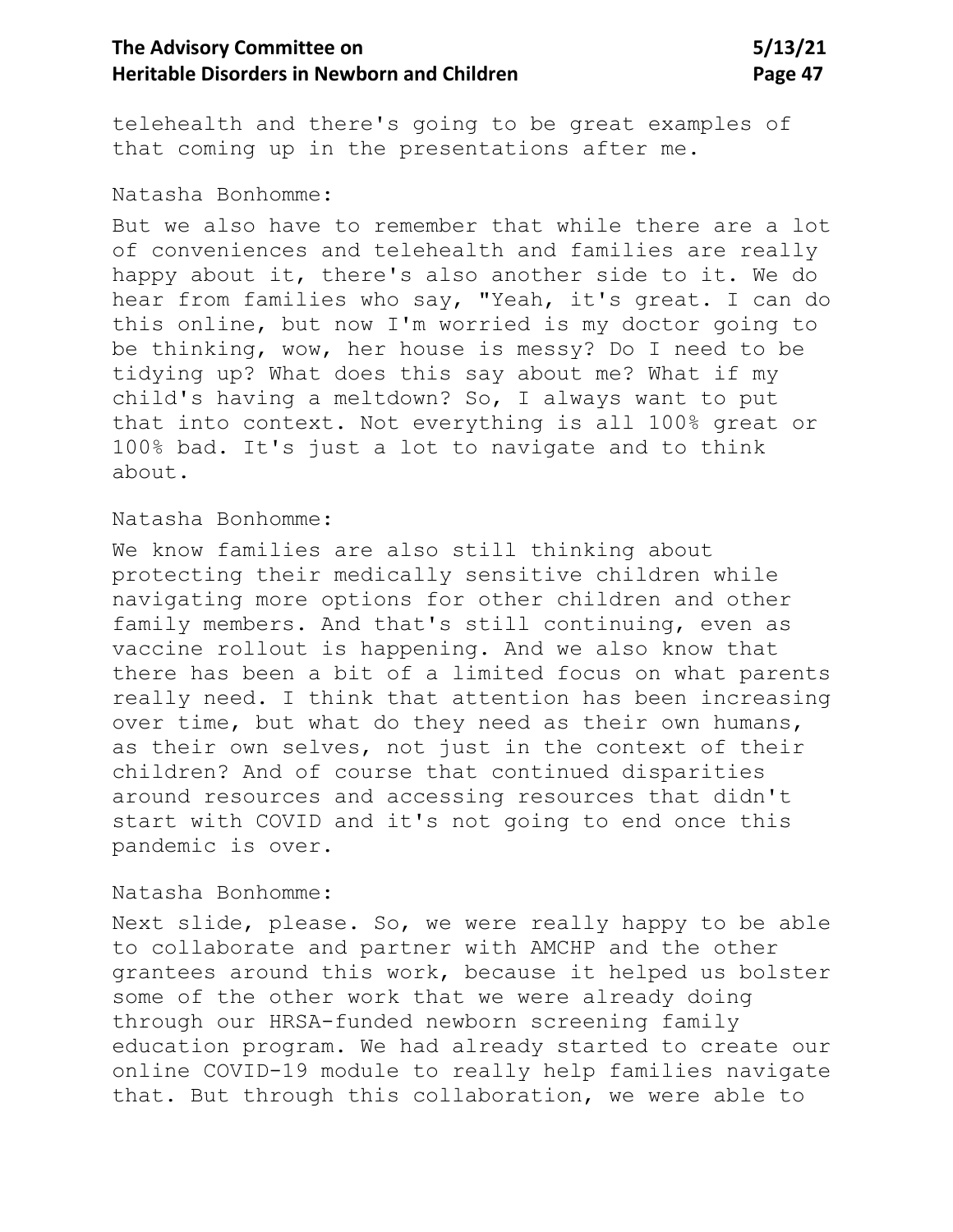bolster that by increasing the types of telehealth resources from other programs that were supported as well as really refine the questions that we felt parents should be asking, because we were able to pull from all the experiences from the other grantees and help that informed the work that we were doing.

## Natasha Bonhomme:

And also, we were able to expand on the offerings around telehealth to really have more of a discussion on considerations for a quality telehealth appointment. What are the things you need to think about? We've all had that experience making sure your camera's at a particular angle, making sure everything works. We all here are using these technologies day in and day out. That's not necessarily the story for all families. So, really making sure that they had those tips along the way to make their virtual clinic visits go more smoothly. Next slide, please. So, one thing that we are really excited about that this gave us opportunity to do was to create a virtual triaging platform. So, as some of you may know, we have a module called Ask an Expert where for the past five years, I want to say we've had all types of stakeholders, families, pediatricians, healthcare providers, even some state healthcare professionals ask us questions about newborn screening and that's being able to respond to them.

### Natasha Bonhomme:

But we were able to take that years of data collection that we collected through both the questions and the answers and streamline that and integrate the use of real-time technology to start triaging those questions much faster. So, really being able to pull all of that together and with this program, we're able to build something that was more real time to get families information as quickly as possible. So, next slide please.

Natasha Bonhomme: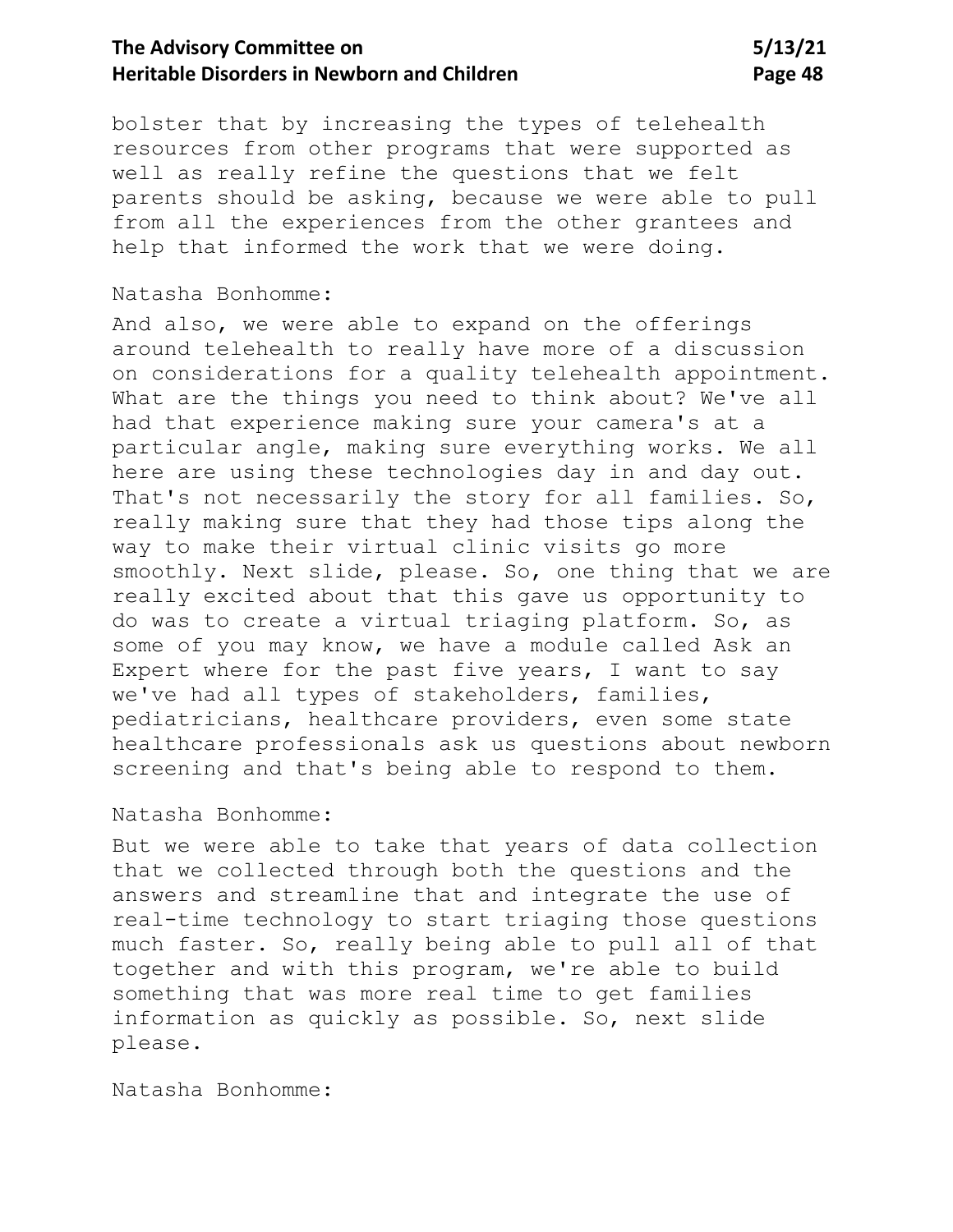So, this virtual triaging platform is going to be, I think the switch to have it go fully launched is tomorrow to be kind of a standalone site for parents to be able to submit questions and to use that automated technology, to be able to answer some of those top line newborn screening related questions. We also have the ability to have more questions added as more things roll out. I'm sure as there are vaccines available for younger and younger and younger children, I'm sure we'll start to get questions about that. We will be able to add information to this platform so that in again, real time families are getting their most pressing questions answered. And it's built in a way that we can really use it for other public health emergencies. Have it be a bit more targeted. And again, the idea that this isn't just the end of it, that this is just the starting off point of how we can reach families and be attentive to their needs.

#### Natasha Bonhomme:

Next slide please. So, this is my first introduction of this, but we are happy for you all to meet FIN and FIN is our Family Information on Newborn Screening platform. And it really is here to connect families to the right information at the right time. It follows all the kind of rules and regulations that we followed and still follow for, Ask an Expert, but really allows that for families to ask their questions and get connected to who they need to be speaking to in that real time. So, if they're asking a specific question that really should be referred to a state laboratory or a state program, we've already programmed this to be able to do that. Same thing if they really should be asking a clinician that we could say, this is a great question for your clinician, are you connected to a healthcare provider? How we help with that? So, we're really excited about that. Next slide please.

Natasha Bonhomme: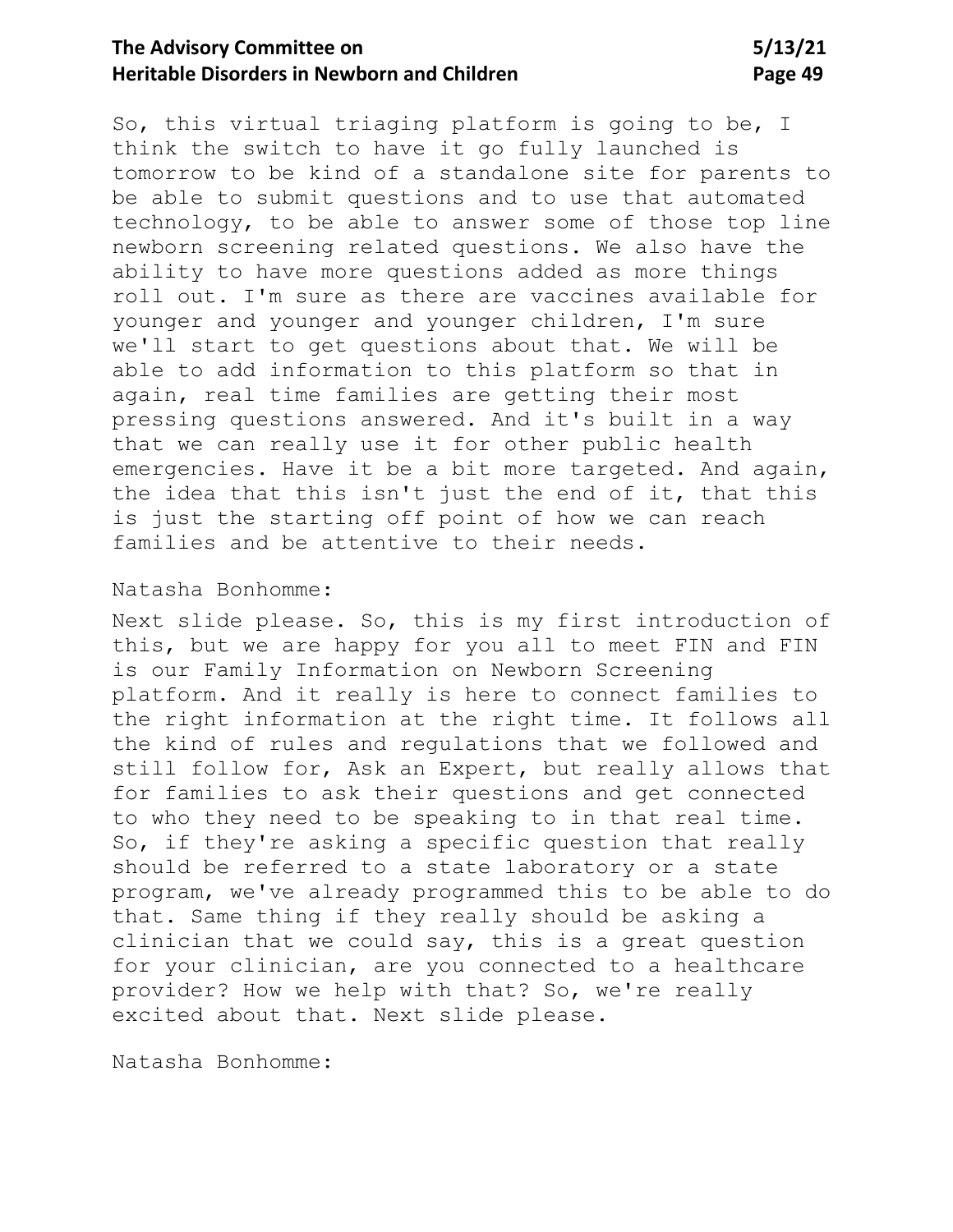And then one other activity that we were really happy to be able to do as part of this work was to kind of co-lead a grantee round tables. We did this in partnership with Parent to Parent USA and our round table really focused on sustainability and ongoing family engagement and what to do around supporting those efforts with the grantees. Some of that work again, it's going to be presented next. And we really focused on short- and long-term strategies, both for material development, but just really also that broader engagement. And being able to meet month to month, I think was just such a great idea and really helped people come together and share what was working really well, what wasn't working.

### Natasha Bonhomme:

I think that's always important in a project, but particularly in one that was so fast paced and had a really specific time period that you could really see the progress as grantees started talking and sharing ideas of how they were engaging with families and all the things that they were learning by really having their family organizations be central to their programs. And our work with Parent to Parent USA was just able to help them give them some more ideas and really validate all the efforts that they were doing to have these collaborations with their, whether state or regional family organizations. Next slide.

### Natasha Bonhomme:

So, as I wrap up on what still needs to be done, I think some of these themes have already come up in some of the other sessions, really understanding the impact and outcomes over time. Yes, we are seeing that light at the end of the tunnel, but there's still a lot for us to learn and for us to really be thinking about what are they going to be the impacts that we're feeling a year from now? And to really be thinking about that. And that's not just from within a newborn screening program perspective, but also within families and other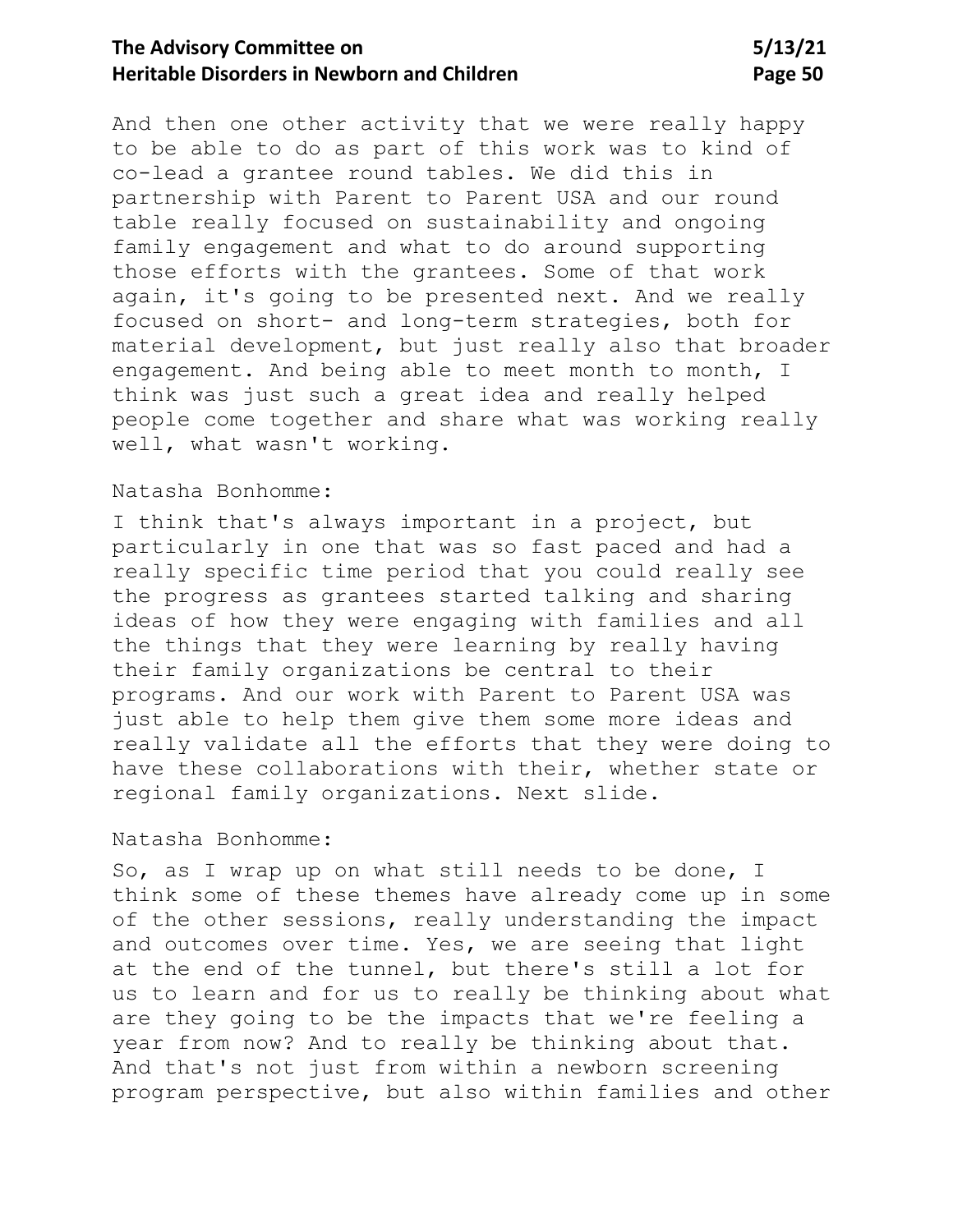stakeholders, what they're going through. As well as that, we also really need to be thinking about participating in and encouraging the ongoing discussions. I think, again, something that's been said time, and again, the fact that people are able to come together with their colleagues and with their peers and be able to say, okay, how are we going to address this? Did that work last week? Do we need to pivot?

### Natasha Bonhomme:

We saw that in this program too. So, finding ways to support those types of interactions is key. And lastly, and this is particularly for families that can really relate to anyone is that it's never too late to ask and answer lingering questions. So, much was rushed because it needed to be. But we have some parents who have reached out to us and said, "I know this happened a year ago and I didn't follow up. It was just so hectic. Can I still ask that question? Is that still relevant?" And just to encourage that, I think is important again, that is that building of partnerships and saying, "Yes, we're listening. We're listening to each other; we're listening to families. And there may be some things that are still lingering in terms of health and health care that we want to make sure we circle back around to." So, next slide, I believe that's it for me. Yeah, thank you.

## Sulay Rivera:

Good morning, everyone. My name is Sulay Rivera, Associate Director of Puerto Rico Newborn Screening Program. It is an honor to be here presenting our experience of implementing a telehealth system in the Puerto Rico Newborn Screening Program. Next slide, please. The Puerto Rico Newborn Screening Program has been a free service for more than 30 years. Our program is the only facility in Puerto Rico that provides the newborn screen service in our country. Currently we are offering a theory of the 35 core conditions recommended for a screen. Next.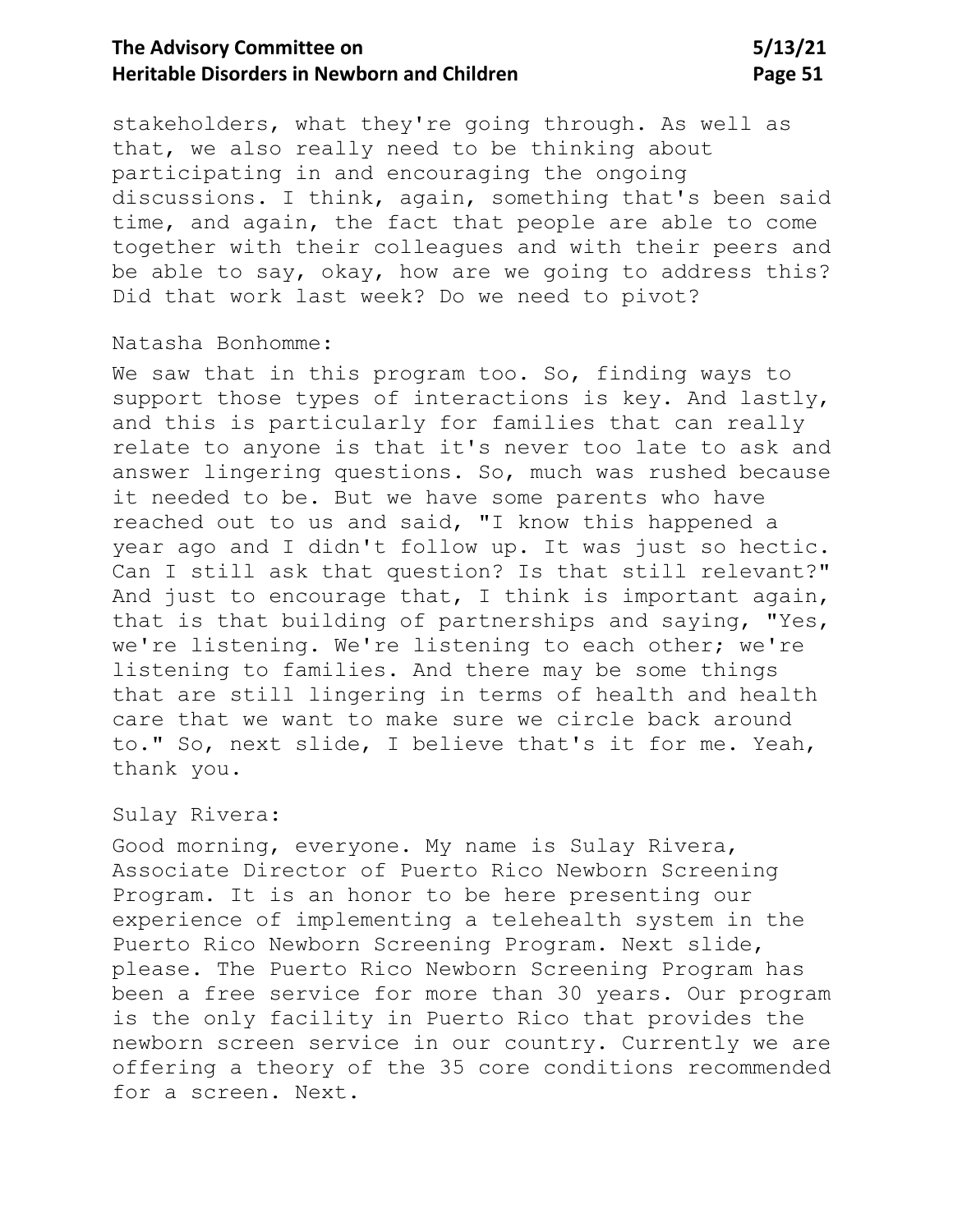### Sulay Rivera:

As many of you probably know, Puerto Rico has faced different emergencies in the last years. In 2017, we had two catastrophic Hurricanes, Irma and Maria, with terrible consequences in our country. In January 2020, we had an earthquake that affected mainly the south part of the island. And now as the rest of the world, we are facing the COVID 19 pandemic with serious consequences on the different health systems. Next slide, please. The follow up division of our program has been directly impacted by all these emergencies. Our follow-up division is in charge of coordinating the different repetitions that we need. For some cases, is in charge of referring our families to a specialist, is involved in the coordination of confirmatory testing and other health services, including nutrition, social work, access to medical food. We provide a service of genetic counseling, education to families and health care professionals. In addition to that, our follow up division is directly involved with clinical care of our families.

# Sulay Rivera:

We have a clinic with a pediatrician that we have in collaboration with the Puerto Rico Department of Health. And in addition to that, we collaborate with the different specialists that are in both with our program, including the mythologies and the chronologies genetics, immunology and MOU. Next slide, please. Looking for alternative based on our experience with all these emergencies, in order to sustain and protect the newborn screening service in Puerto Rico, we present presented this project about establishing the first telehealth program to provide from follow-up to patients and identify by the Puerto Rico newborn screening program. And the goals with these telehealth projects is to obtain basic equipment, including laptops, to be distributed among the clinicians, provide them with a complete telehealth platform in order that they can use it for the telehealth service.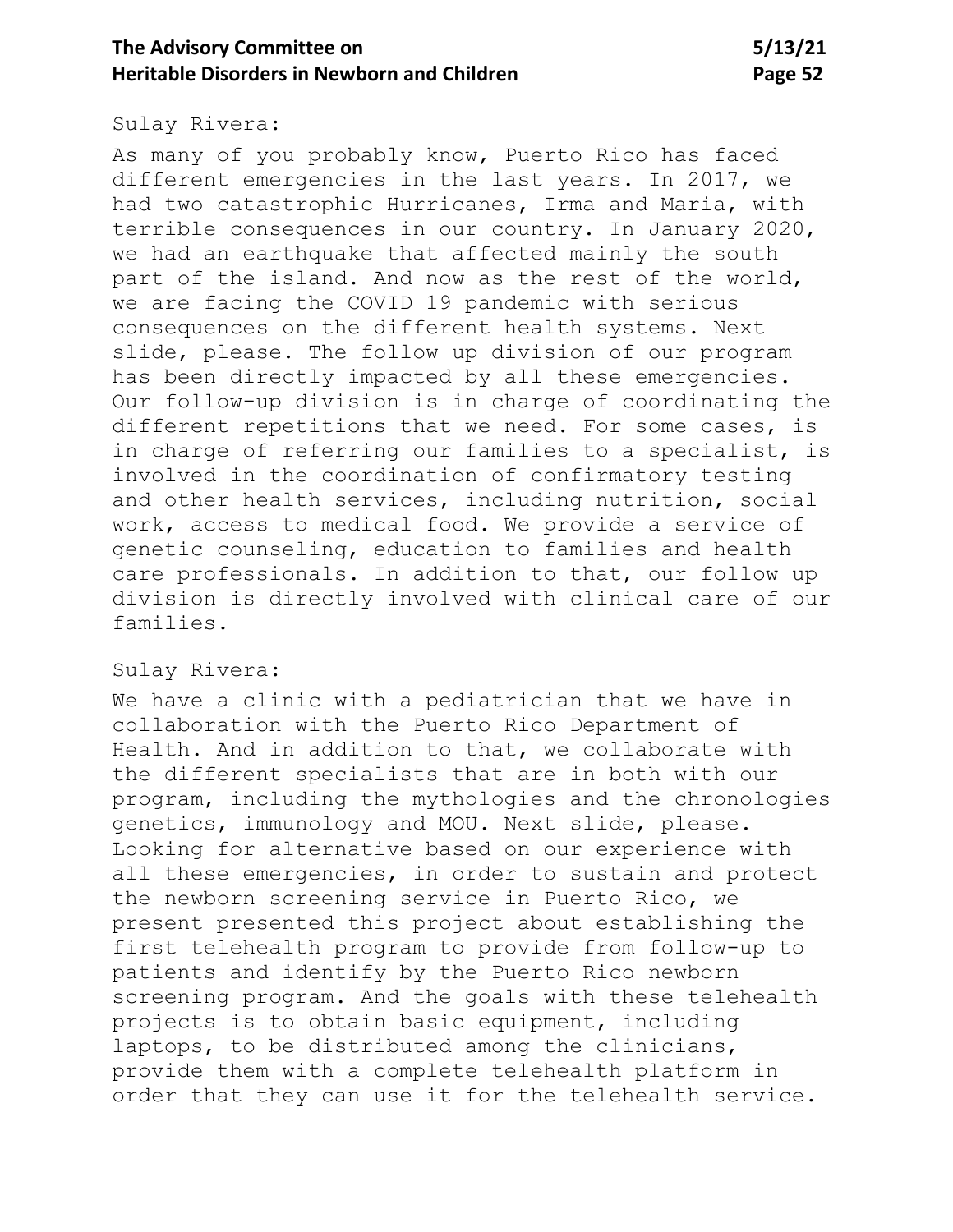We obtain tablets for our patients and also other accessories complimentary to these telehealth service. In addition to that, we obtain funds to cover the expenses related to telehealth certification, something that is required in our country for our physicians in order to provide the telehealth service. Next slide, please.

### Sulay Rivera:

Initially, when we started to think about this project, we were thinking about emergencies, but now we are clear that with this telehealth project, it is not just for the emergencies. It is more than that. It is another alternative, another options for our families in order to improve and increase health equity. With this telehealth system, we will facilitate this screen health care services by different ways in our work program. We will provide the families, the option of have clinical evaluation with a pediatrician that we'll be collaborating directly with our program. The families will have the option of have clinical evaluation, but different specialists that collaborate directly with our program. We will have clinical evaluation with a specialist from USA's that are involved in the follow up of some cases that are identified with the newborn screening service. We will have a clinical evaluation of patients with facade economic disadvantages.

## Sulay Rivera:

For example, I can assure you that we have families that doesn't have transportation to come to San Juan to our facilities in order to receive the health care services. So, the telehealth assistance is going to be an option for them. As mentioned before, the initial idea was that this is going to be an option for the families during emergencies. And in addition to that, we will have with this telehealth project, our plan is to establish different collaborations with other medical centers in Puerto Rico. With all this system,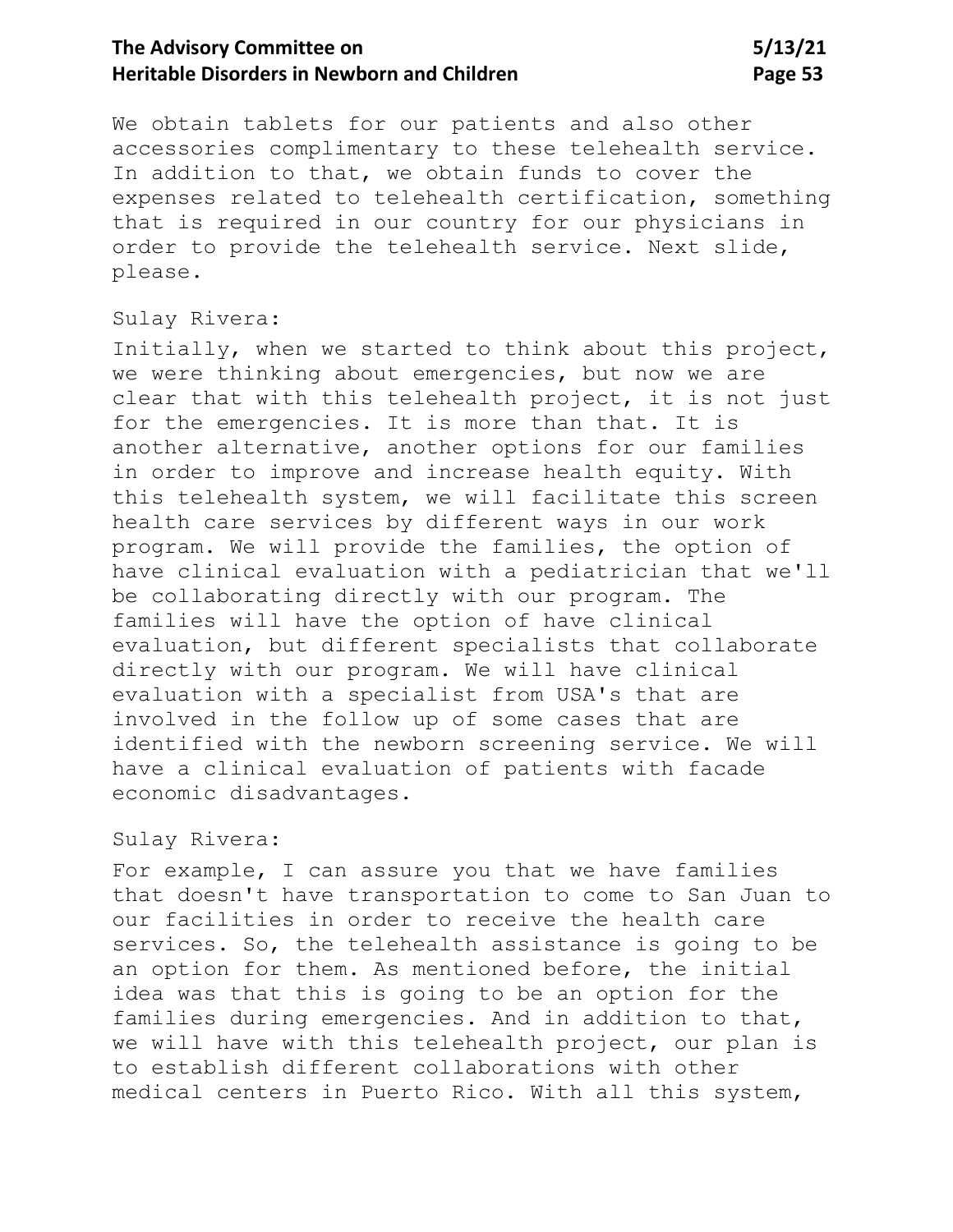what we think is that the experience of the family will be improved by having immediate access to healthcare specialist, reducing the waiting time for appointments with a specialized physicians and obtain the final diagnosis and the corresponding treatment that these families need and having the opportunity of a multidisciplinary health care approach. Next slide, please.

### Sulay Rivera:

In addition to implementing this telehealth system in our program, we collaborate with the Puerto Rico Family-to-Family Center in order to develop these telehealth educational kits, which is a simple but very complete guide for the families related and informing the families about what is telehealth? What are the necessary steps that they need to complete to have a successful experience? They, in this educational kit, they will review about the [inaudible] and they will have access to other websites and other groups in which they can look for additional information. And in order to get completely educated about the telehealth service. Next slide, please. With the Puerto Rico Family-to-Family Center, we also developed a survey that is meant to be completed by the families in order to receive feedback for the families in terms of their experience using these telehealth services.

### Sulay Rivera:

It'll also provide the families some educational materials obtained from Family-to-Family Voices. Next slide, please. Future goals of this project is to provide internet options to our families. And also, as I mentioned, our plan is to collaborate with different pediatric centers around the area to provide these telehealth services. Next slide, please.

#### Sulay Rivera:

We want to acknowledge on the Puerto Rico newborn screening staff for all their commitment with the service, especially to Ledith Resto, which is the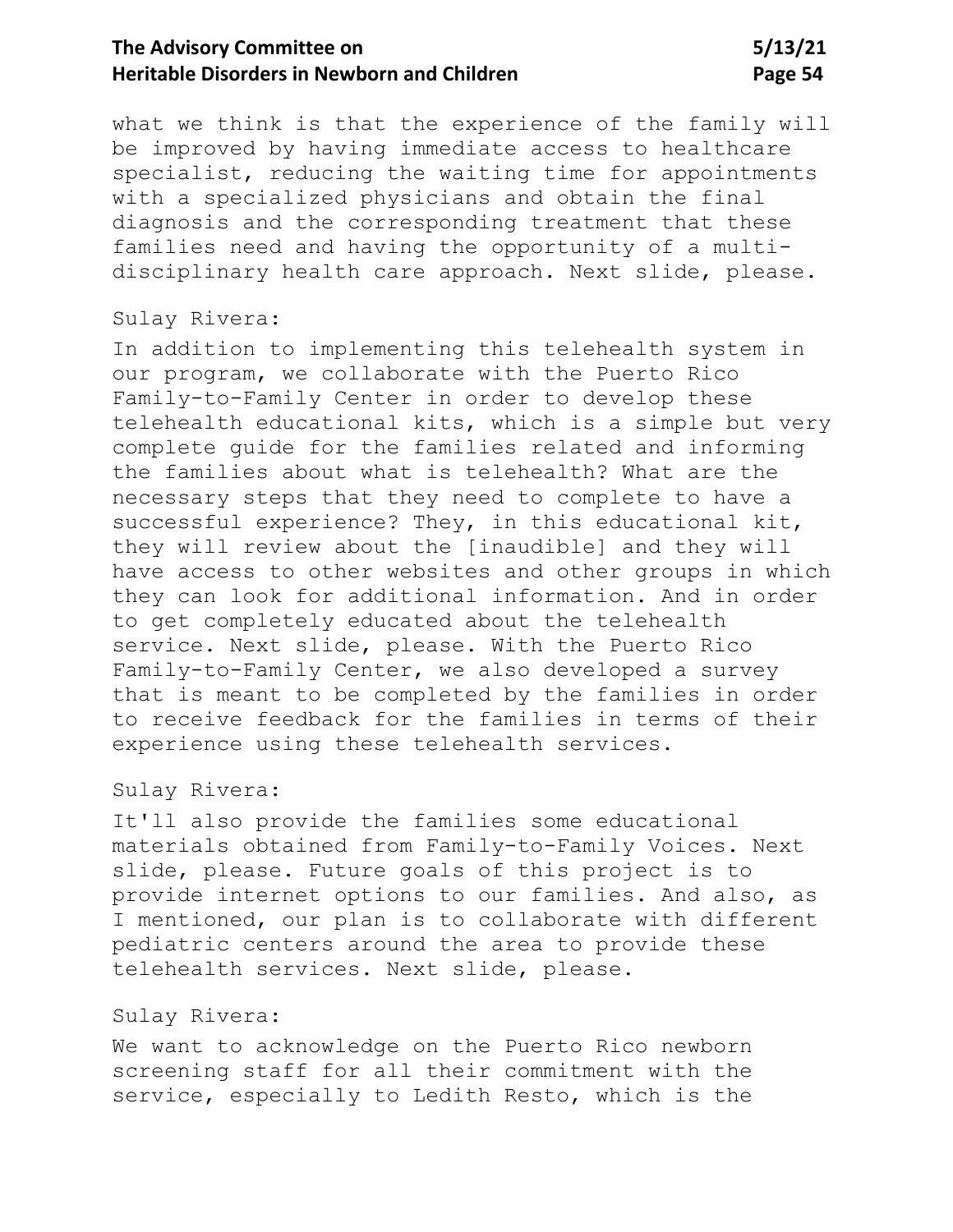follow up supervisor and other person that has been working directly with this project. We want to give thanks to the Puerto Rico Family-to-Family Center for our collaboration in the development of the educational kit and but also the Puerto Rico Department of Health and a special thanks to AMCHP, and HRSA for funding this project and especially to AMCHP for all their support and commitment with our project. Thanks very much. Next slide, please.

### Ginger Nichols:

Hello. Thank you for the opportunity to present. My name is Ginger Nichols. I'm the Genetic Counselor that works in newborn blood spot screening in Connecticut. Next slide please. Connecticut's newborn system has two parts. I started working with the Connecticut Newborn Diagnosis and Treatment Network, which we refer to as "the Network" for short, in late 2018, when the Network was formed. The Network is funded by the Connecticut Department of Public Health newborn screening program, which houses the State Laboratory. The State Laboratory sends all presumptive positive newborn blood spot results to the network and we coordinate the diagnostic workup. We also provide support to the health care teams and the families, and then that work has developed a registry to track short- and long-term follow-up. Next slide, please.

### Ginger Nichols:

We had two main goals with our application overall, it was to develop a telehealth system for the network nurse and genetic counselor. And in doing this, we wanted to increase access to health care and support families in the pre diagnosis phase of newborn bloodspot screening. We also wanted to gain a better understanding of how the newborn screening system was currently functioning and to identify areas for improvement based on the family experience. So, part of the project included the creation of a family advisory group in partnership with our State Path Family Voices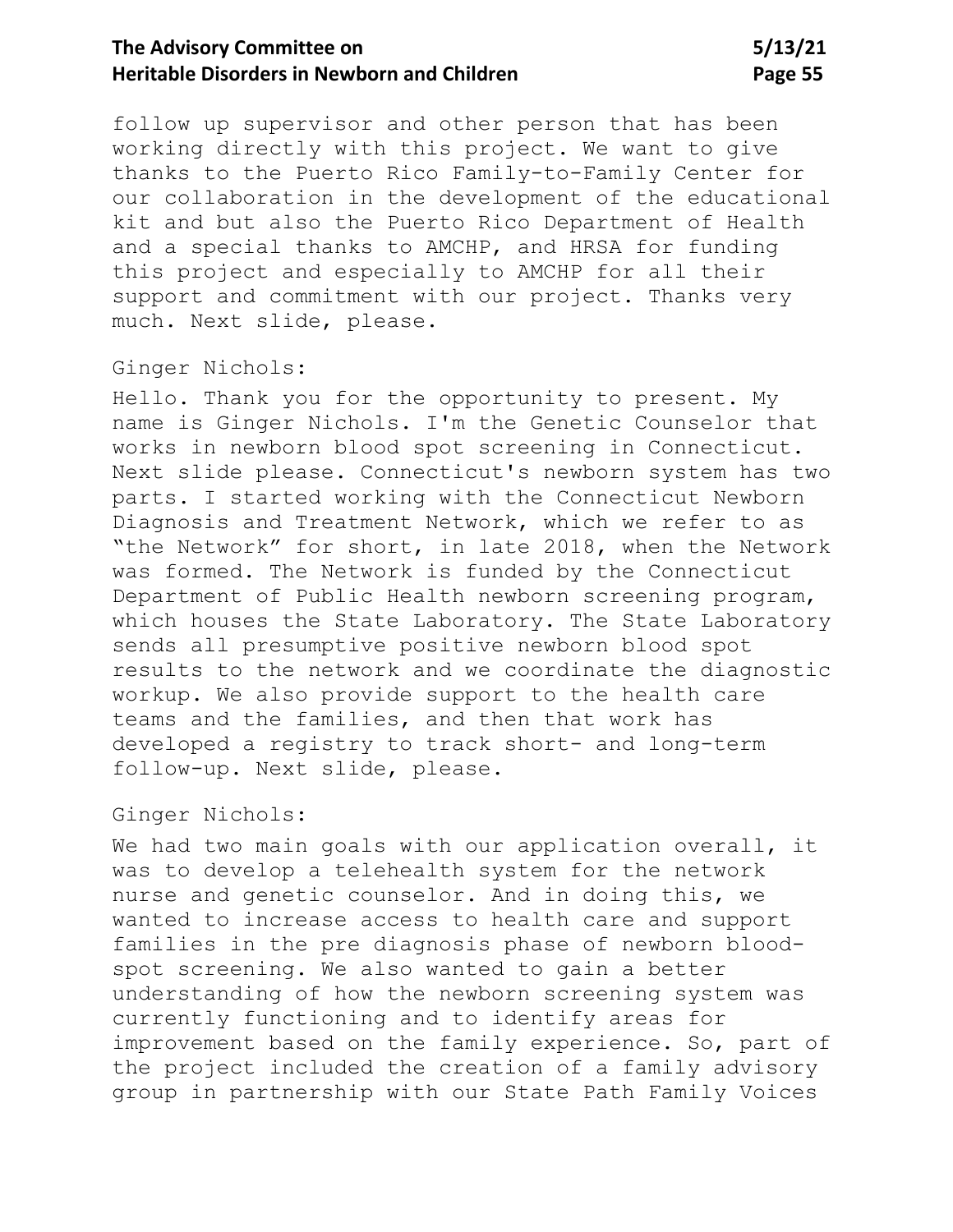Group. Next slide, please. The outcomes we hoped for with our goals were to increase equity and access to health care, but having no charge telehealth visits with a genetic counselor or RN for the families and the newborn screen pre-diagnosis phase. One main area we hope to see improvement in was a decrease in the amount of time and the pre-diagnosis time.

### Ginger Nichols:

So, a decrease between when the initial newborn screen flagged or follow-up testing and when the disorder was either ruled out or confirmed. And this was because we had and the Network had noticed that some families did not understand why it was important to have follow-up testing in a timely manner. So, our nurses wanted the ability to directly connect with families to support the primary care providers with follow-up education. During that conversation of care coordination needs were identified such as transportation issues, then we hook the family into our center for care coordination to help with resources. We also wanted to ease the burden of parents of newborns who needed genetic testing or additional support to have the telehealth access to the genetic counselor without. So, having that availability without having any drive in, as you know, having a newborn, sometimes there's driving restrictions because of C-sections and their sleep deprivation difficulty taking time off from work, finding childcare for other children, et cetera. Next slide, please.

### Ginger Nichols:

Prior to this grant opportunity, our network was a virtual department. We had no clinic space to see patients. We are now a schedulable department in our electronic health record, which at our hospital, we use Epic and we have the ability to schedule the tele health visits at that went live at the very end of March, 2021. So, so far I've actually had seven genetic counseling sessions, but we haven't announced it. We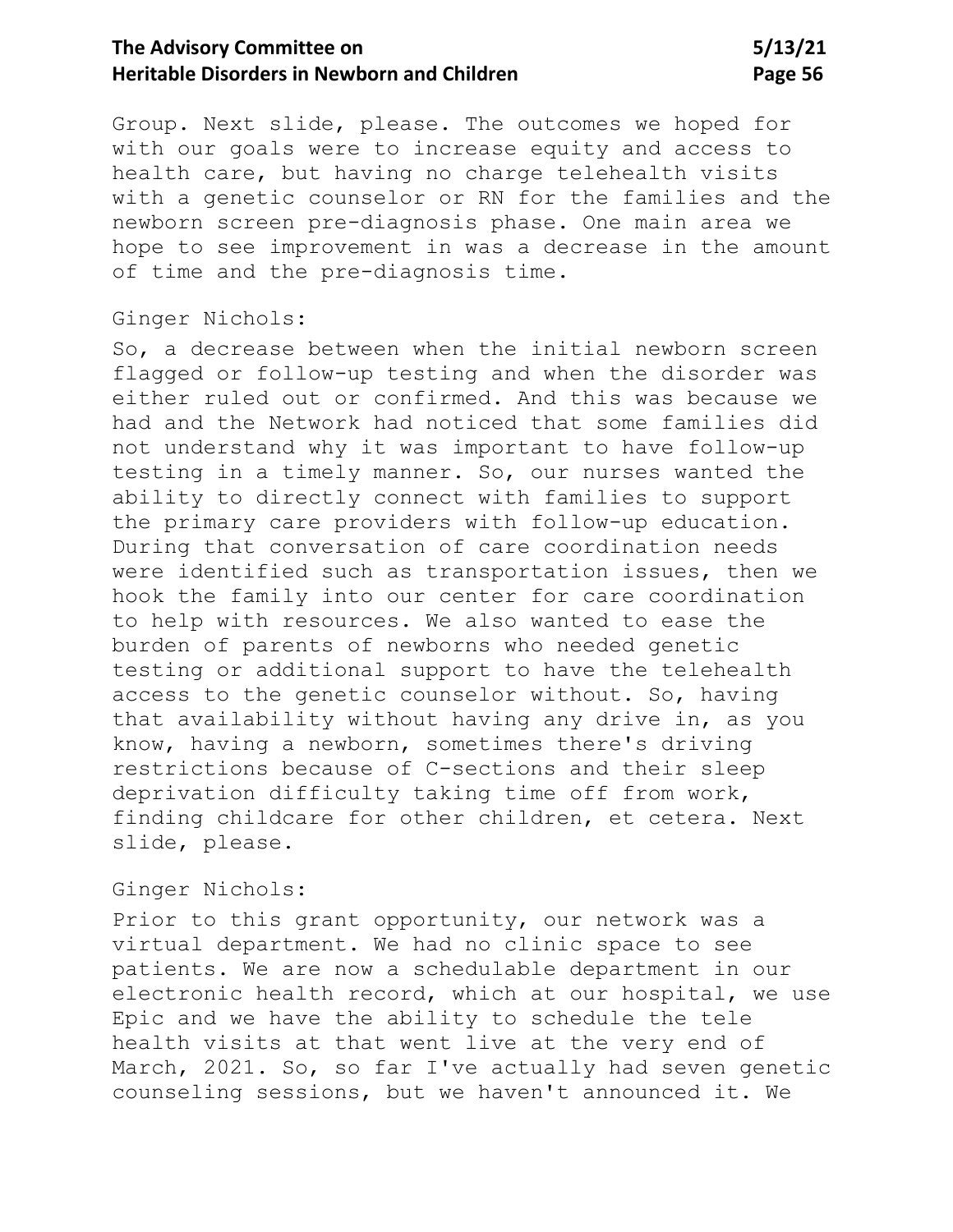are next week, announcing my availability to the other health care providers and teaching them how to place the orders into Epic. Next slide please. In addition, this grant allowed me to work with a consultant called Health Equity Solutions Incorporated to create an invitation to genetic counseling, a letter for sickle cell disease, newborn screen regulation. We learned from our advisory group that people still have no idea what a genetic counselor is and what can be expected in a genetic counseling visit.

### Ginger Nichols:

So, in addition to letting them know about the opportunity for no cost telehealth visit the letter also explains what genetic counseling is. We created two versions of this letter, one for all newly diagnosed families and one geared toward teenagers to offer them a chance to chat with me as they start to transition into managing their healthcare as adults. This letter is also in production phases, being printed, kind of like a wedding invitation, fancy format, and it will be mailed out next month. One of our most amazing experiences from this grant was the creation of a very strong partnership with our Connecticut chapter, PATH. PATH stands for Parents Available To Help Inc. And our Connecticut PATH is also the Connecticut family voices and parent to parent group. They provided our staff cultural diversity training and help you create and run our family advisory group. And the Network has already begun to incorporate feedback into our program based on feedback from the family advisory group. Just some of the highlights, we explored many topics, but just some highlights where the families wish that they had heard about newborn screening during their prenatal period, even if briefly for some name recognition. So based on this, we've created rack cards that are now in our OB-GYN offices and blood drawing stations.

Ginger Nichols: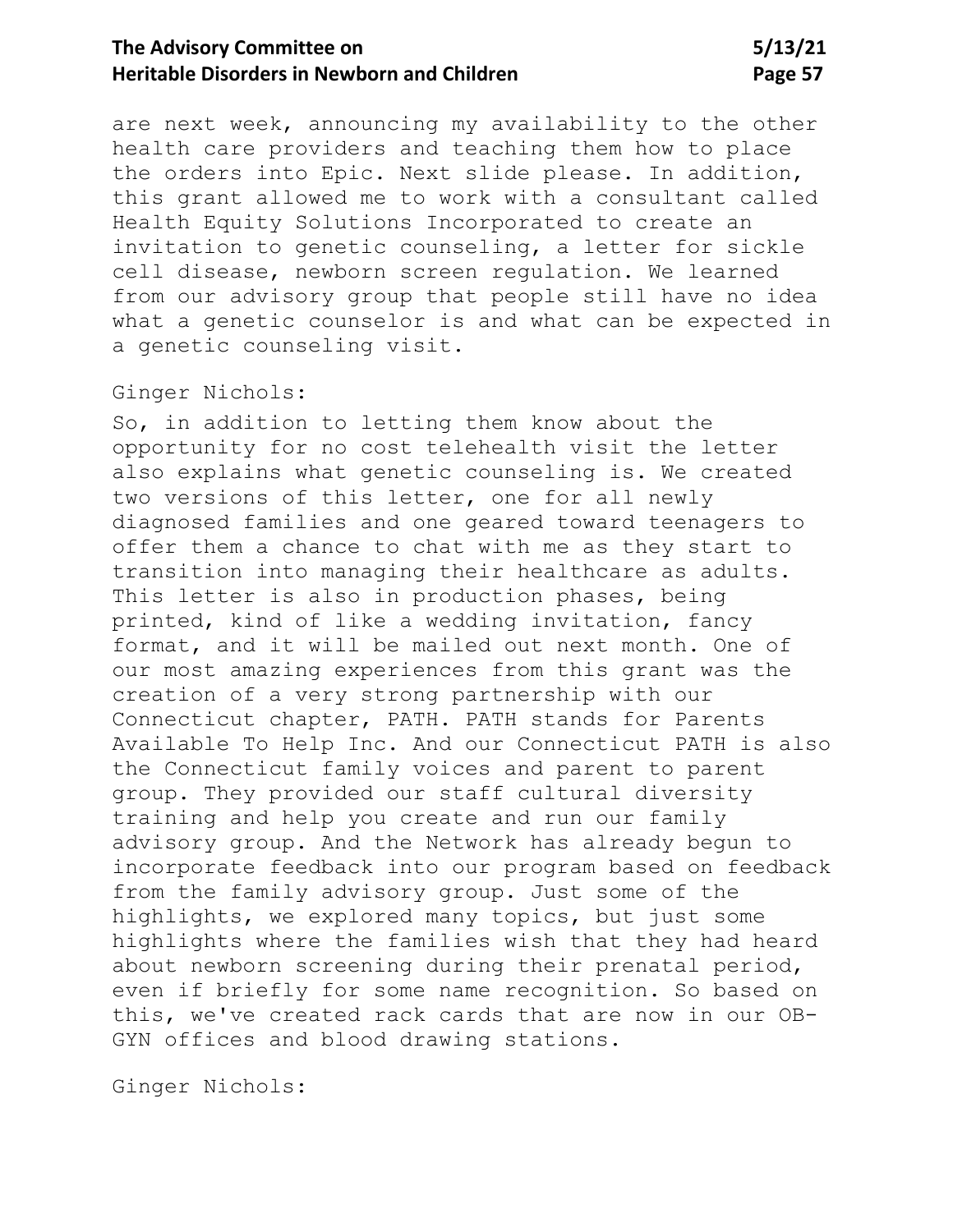The families did agree that they wanted their pediatrician to be the first person to reach out to them, to talk to them about any issues that came up from their child's newborn screen. But they really liked the idea of being able to then, reach out to our network, to talk with the nurse or genetic counselor, because they felt like their pediatricians usually can't answer all of their questions.

### Ginger Nichols:

The biggest frustration, and maybe this is happening everywhere, was around lab experience. There's actually a lot of anger that came up with it too. Families have been turned away from the blood draw station saying we can't draw babies here. Babies are being stuck more than two times. And even as terrible as that is, parents expressed getting the urine sample was more frustrating than getting the blood sample. So we're working with our Quest blood draw stations in the state to train staff, and we're identifying centers of pediatric excellence to help direct families to that location that's closest to them that hopefully have someone on staff that's experienced now drawing from babies.

#### Ginger Nichols:

And our nurses are urging and educating the pediatrician's office to help offer place the urine bags for the sample. And that's actually going smoother, and parents, we're seeing a change with the frustration level. We're very grateful to have this opportunity to identify areas that can be improved with our family advisory group. We're excited that we're incorporating their feedback already, and we are going to continue our partnership with Path Family Voices to expand this group and to continue it moving forward. So last slide, please. Just a very big thank you to HRSA for making this possible for us. Thank you.

Cynthia Powell: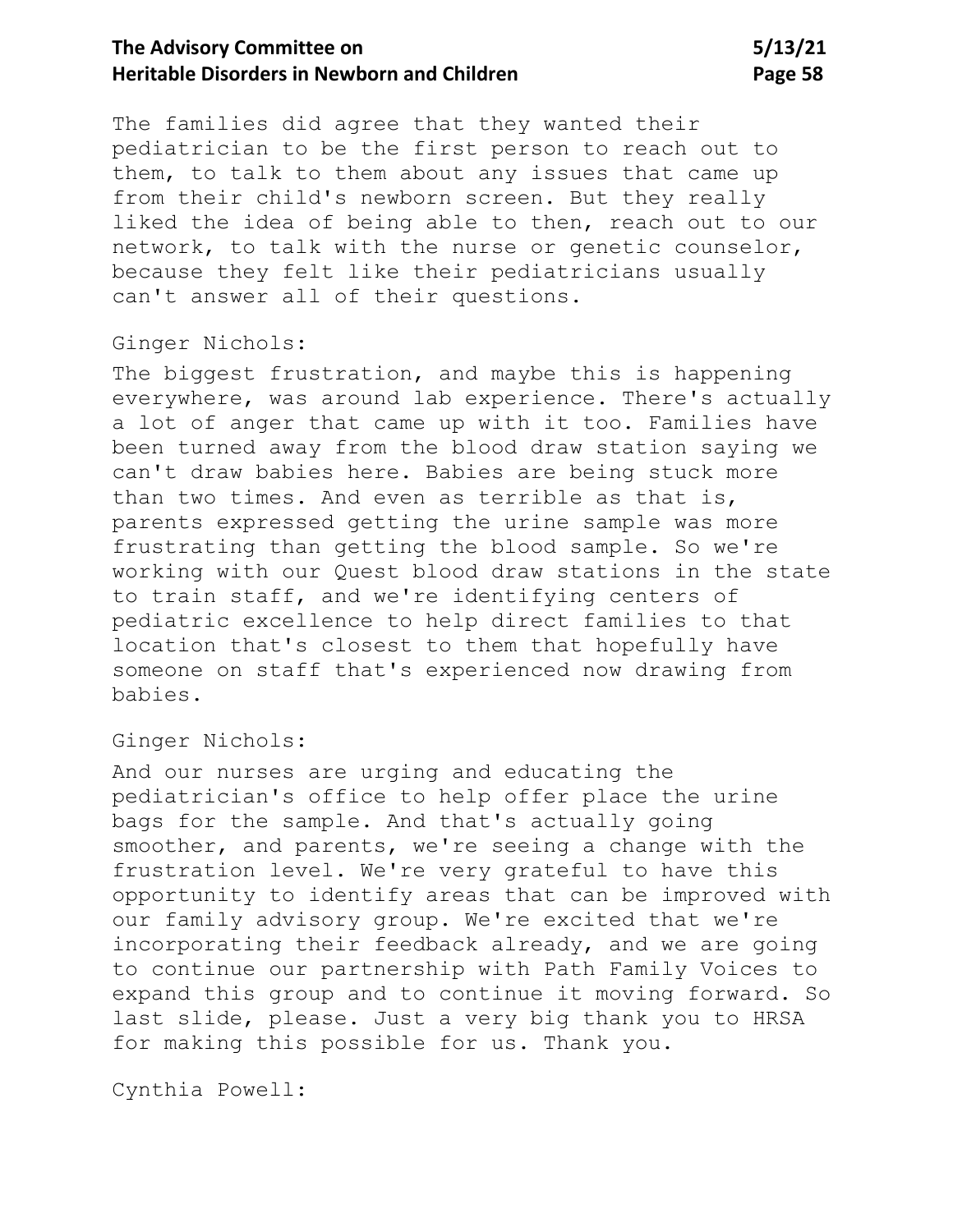Thank you. And thank you all for your presentations.

Sabra Anckner:

We have a whole second, we have another set of slides, Dr. Powell.

Cynthia Powell: Oh, I'm sorry. Go ahead.

Sabra Anckner:

I just wanted to wrap up a little bit and summarize. So some of the challenges and lessons that we've learned, so thank you to each of you for sharing. And I think that you've really heard some themes come across there from these example programs. Some of the challenges obviously, are a timeline and competing priorities, which are always challenges. But, boy were they, with this with the pandemic. Sustainability planning is particularly challenging right now with unstable funding sources, as well as, especially with telehealth, a lot of things becoming allowable and with parity and reimbursement being a part of a public health emergency orders and not permanent regulations. And so, there's still a lot of uncertainty about what will be permissible, what will be reimbursable, et cetera. And that will all kind of shake out jurisdiction by jurisdiction as Medicaid policies are made at that level and not so much at the federal level.

### Sabra Anckner:

There are no great options for providing data service directly to families through the private companies that do that, if you are an organization that is surprisingly challenging, I will say. And the FCC did launch as of yesterday, a temporary emergency plan to reimburse families \$50 a month for broadband service. But that is only expected to last for a few months. And then we're back to square one. But what we learn is flexibility and adaptability are essential. This is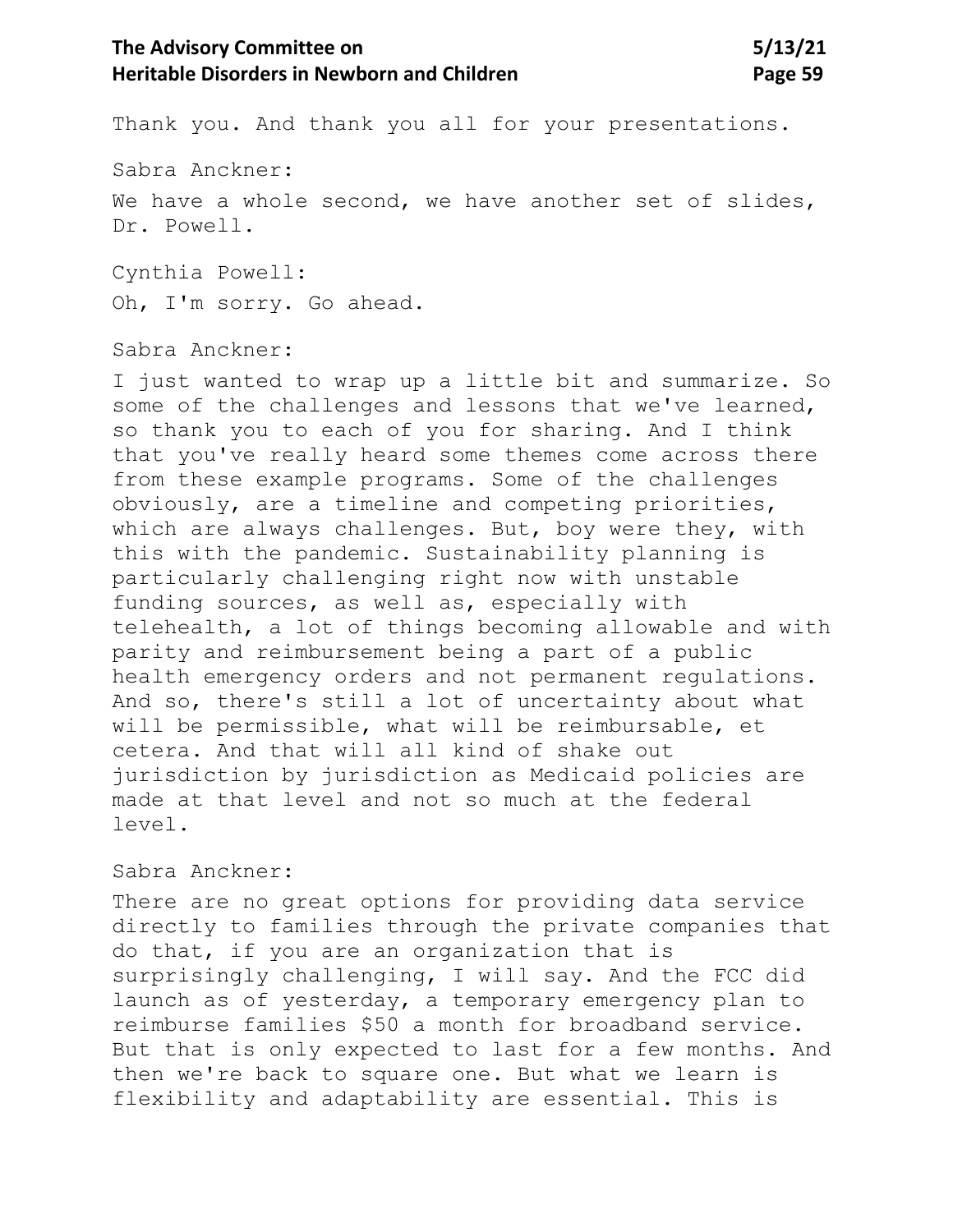something that newborn screening people tend to sort of do naturally, which has been a great boon. And the family and community engagement improves these programs, that it is only a benefit add in every circumstance that we have come across. And we are so glad that has been so fully embraced by the projects.

### Sabra Anckner:

And the impossible can be done. Basically, nobody was using telehealth. We weren't doing this. 14 months ago, this was just a note. And now, look at where we are. It's remarkable how something that was just impossible is now pretty fully integrated into a lot of systems. Next slide.

#### Sabra Anckner:

Of course, newborn screening has its own special challenge and lessons. Obviously, as we heard from the first presentation this morning, lab capacity and staff reassignments have been particularly difficult. And really, I think, the truly heroic work of newborn screening lab and follow-up staff throughout the country can't be overemphasized. And it's the additional work that folks took on to tackle telehealth, to tackle some of these other issues is just astounding. For our purposes, we had to limit our funding to telehealth. And so, we did run into some sort of, there is a lot of room for telework, as Susan Tanksley shared in a lot of this space, but there's, there's some upgrades that need to happen. There's some additional funding that could really go to support and expand that.

#### Sabra Anckner:

The newborn screening system is more decentralized than our other focus areas. For the most part, direct services to families are in the private sector. And it's made it somewhat more challenging, I think, at times, for blood spot screening programs. They sort of don't necessarily have as much control over what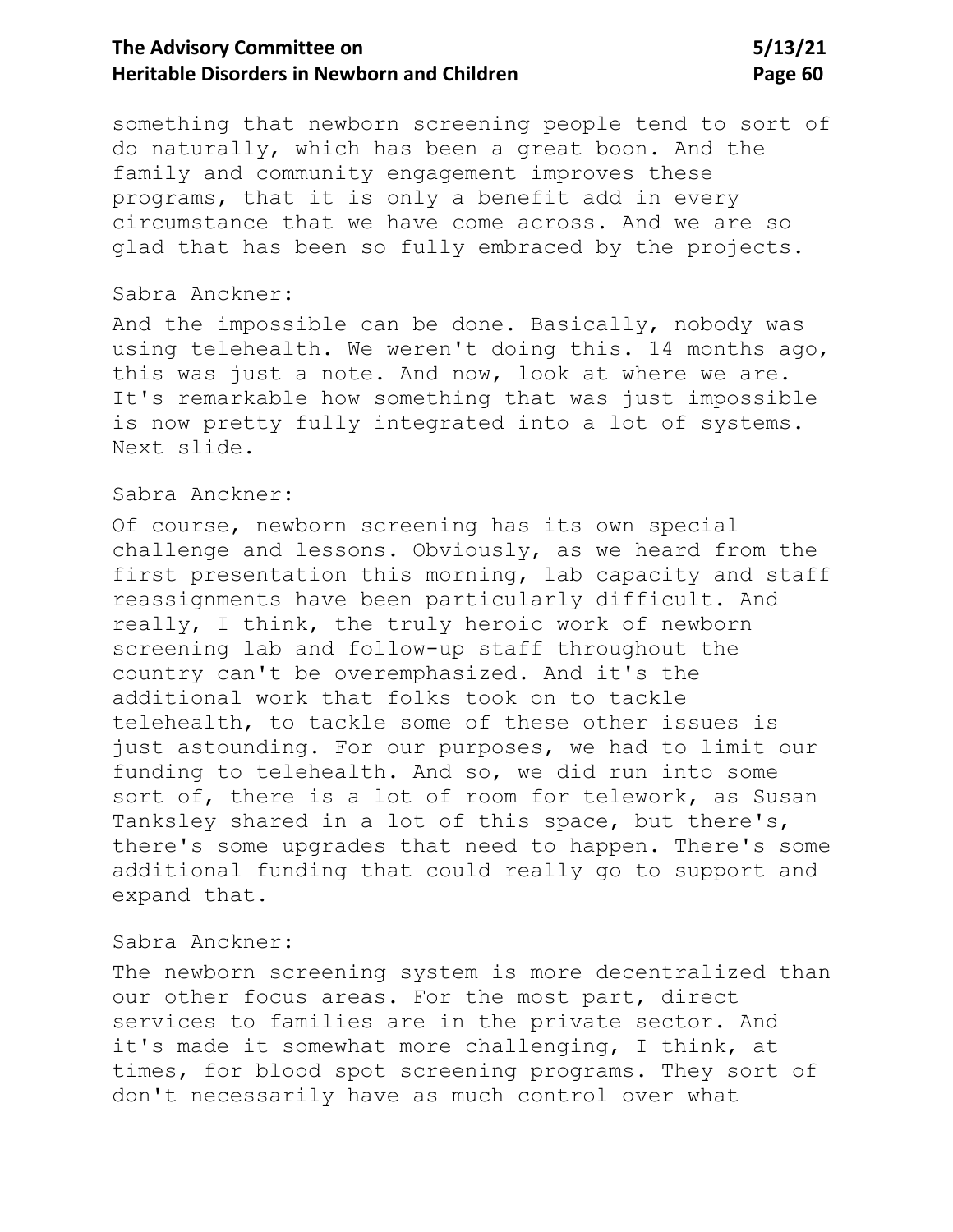happens in the PCP in specialty end unless they oversee those clinics directly. But nevertheless, telehealth clearly provides opportunities to address known systems issues. For instance, the well-documented very high stress time and that pre-diagnostic phase that we know families experience, and some novel applications or addressing it, which is really exciting. Next slide.

#### Sabra Anckner:

So, our next steps, as I mentioned at the beginning, we have this, a bit of a no-cost extension through MCHB and we're very excited that last month we received a supplemental award from an existing grant that AMCHP has from CDC Birth Defects and Developmental Disabilities Center. So we are thrilled that we, as a team at AMCHP will be able to continue our work. We are shifting our team name to be Clinical and Community Collaboration, which really encompasses what we want to continue doing.

#### Sabra Anckner:

Telehealth can be one piece of that, but really supporting MCH agencies, Title V AMCHP programs, newborn screening, home visiting, all of you to really improve and expand on those, those collaborations within your own communities. We are offering ongoing technical assistance to any MCH program that is exploring virtual services, so it's not just the folks that we have already funded. That is available to anybody. And we are supporting ongoing data collection and evaluation efforts of the projects that we funded, so that we can really actually start to have that evidence-based. And we will be having new opportunities for peer sharing, which again, will be open more broadly and not just to the projects that we funded. Next slide.

#### Sabra Anckner:

So, this is how to get to us. That's me, Sabra Anckner, with a much easier to spell email address.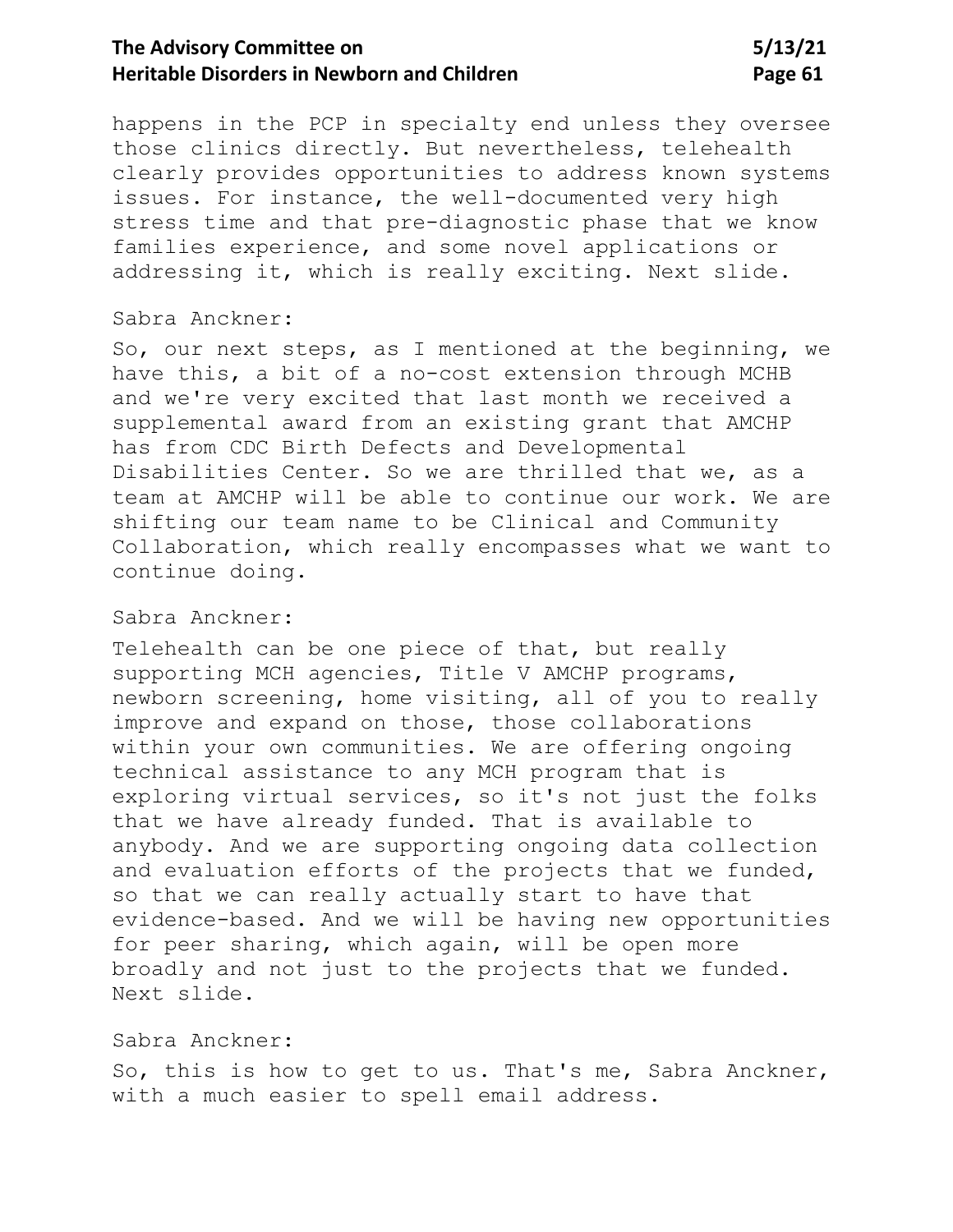Telehealth@amchp.org. And we do have a website, amchptelehealth.org, which will take you both to our contact information and a Contact Us page, but also to all of the resources that we have discussed here today. As things launch, they will continue to be added. And so we're thrilled to be able to share all those things with all of you. And I don't know if we still have time for questions or how we go from here.

## Cynthia Powell:

Yes, thank you all again. Yes, we do have some time for questions. As usual, we'll take questions and comments from Committee Members first, followed by Organizational Representatives. Please use the raise hand feature, and I'll call on you in order of when you raised your hand. And please unmute yourself, speak clearly, and state your first and last names. And first, well, I'm going to go ahead. Dr. Robert Ostrander has his hand raised. So, we'll go ahead with him.

### Robert Ostrander:

Yes, hi there. Bob Ostrander, AAFP, great presentations. Thank you so much. I've got a couple of comments. One is that I'm proselytizing a little bit about my experience with newborn screening. Several years ago, when I had a Mennonite patient with SCID, I was co-managing with the team at Nemours. And we used telehealth then. And there are two take homes that I would hope to share, maybe spread.

#### Robert Ostrander:

One is that we accomplished the telehealth visits as a team does it. And I think there's a lot of potential to do that. Instead of doing the telehealth visit in the patient's home with the specialist or with myself, the patient came to my office, which was not a burden. And then we did a telehealth with our sub-specialists across state lines. And not only did it provide an access that they wouldn't otherwise have had, but it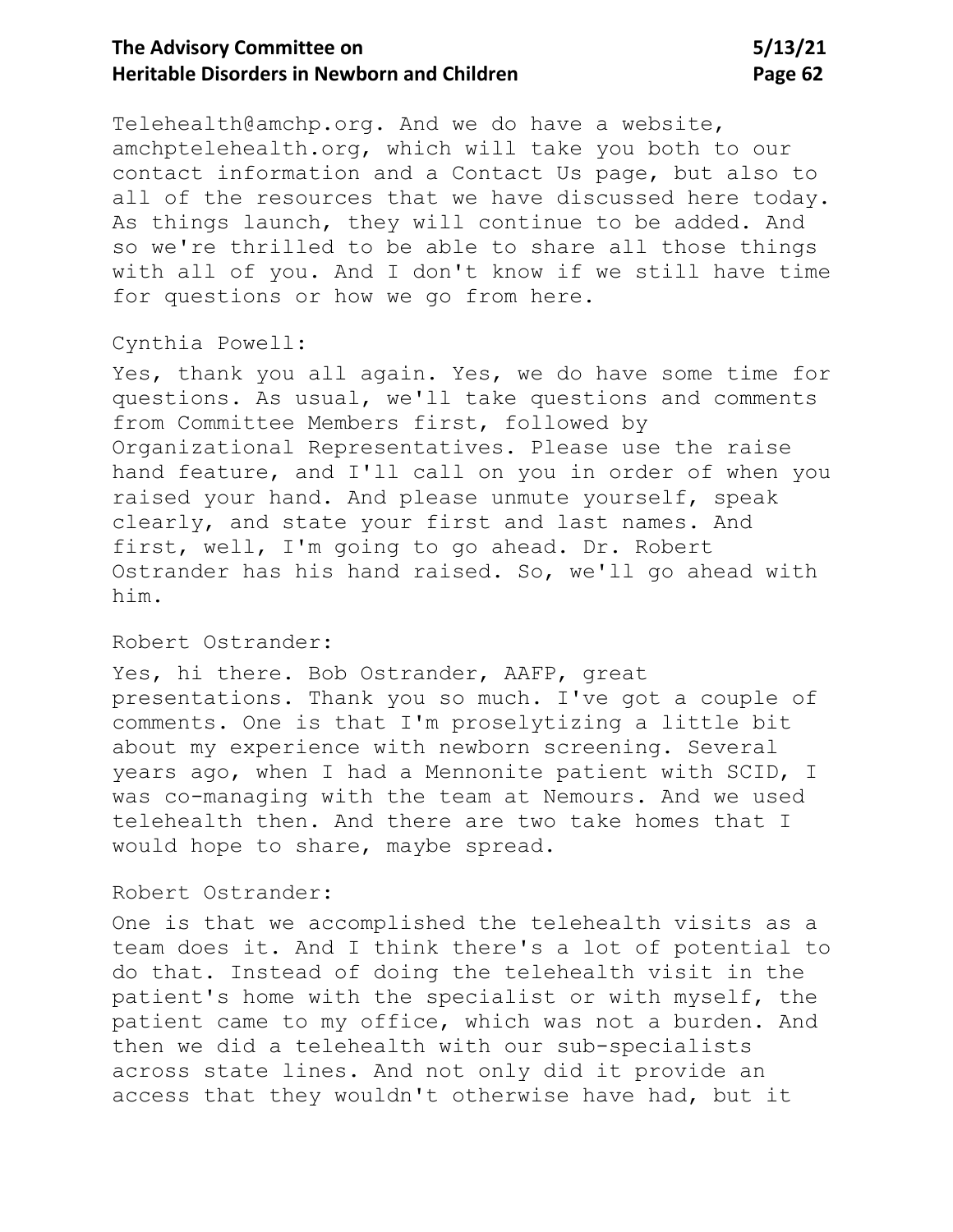provided the benefits of a team visit, which goes a lot better. Because that way the medical home primary care doctor, the sub-specialist, and the patient are on the same place at the same time, so to speak. And if the sub-specialist needs eyes and ears to do a specific part of an exam or focus the camera, et cetera, that can happen. So, I'm really, become a promoter of this telehealth visit in the primary care office, or other sort of medical center, with either a primary care doctor or an experienced nurse to help facilitate.

#### Robert Ostrander:

And the second piece is I think that, we, to the extent that we can individually, and as a Committee, promote the ability to do telehealth across state lines without all these licensure problems. That's important because that's become very clear during this pandemic. I've had patients traveling out of state, and I think technically, if I'm not licensed in the state that in, there's an issue licensure. And I think one of the things we want to see opened up and certainly not closed up again, is the ability to do some of this across state lines. And it's especially important for kids with special healthcare needs and newborn screening, where the consultants may indeed, be in a different state and the burdens... Well, the burden administratively and expensively of having multiple state licenses is a barrier.

Cynthia Powell:

Thank you, Annamarie Saarinen

### Annamarie Saarinen:

Hi, Annamarie Saarinen, Committee Member. You touched on a couple things that I was planning to say, which is just these hurdles that have been around like way before the pandemic, particularly for children and individuals with rare disease or complex conditions have, it's difficult, depending on where are these babies are born, where their families live, for them to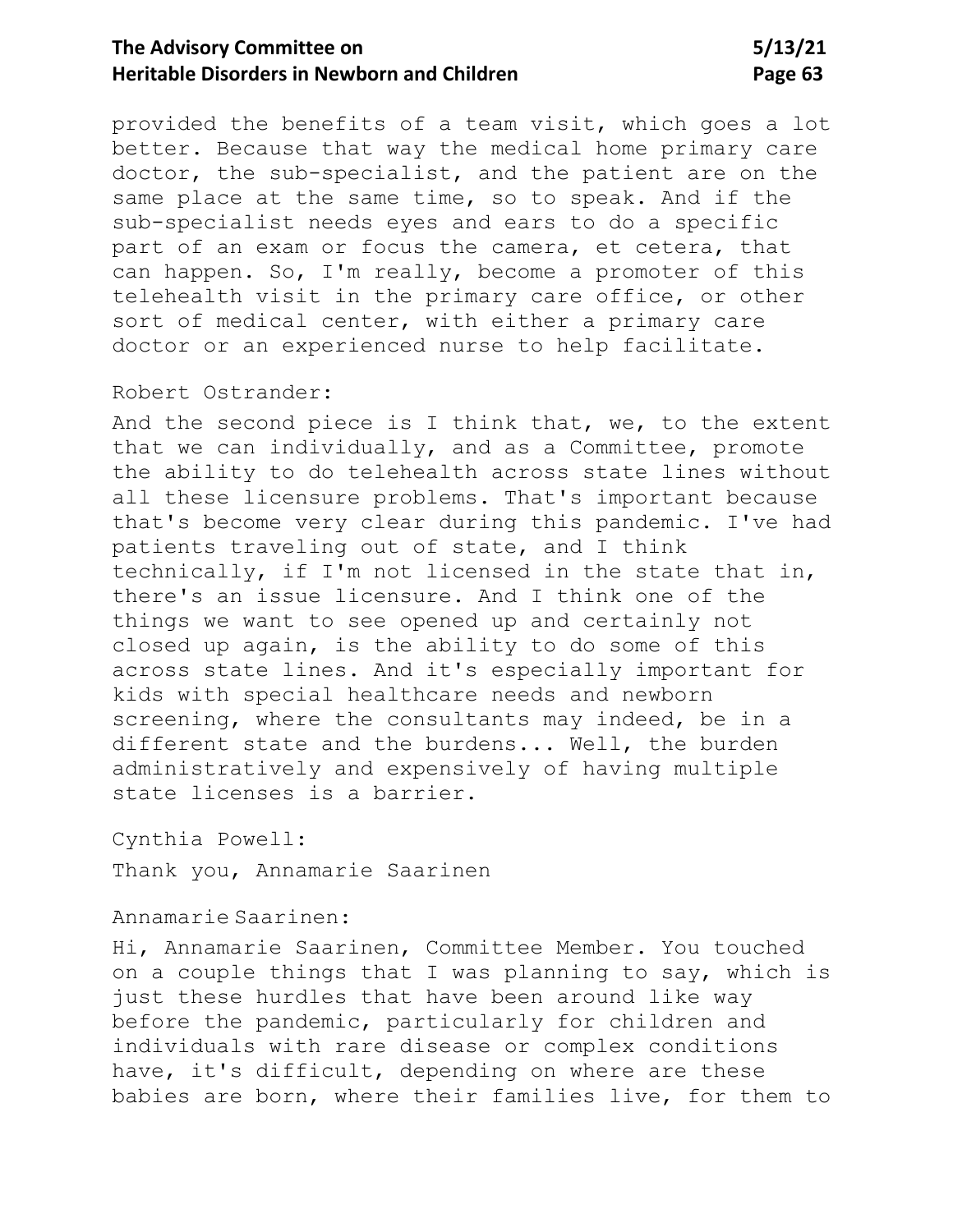necessarily access care in any sort of nearby geography, much less than the same state often. So, if these continue to be barriers for access to care and services, I'm interested in hearing after working on this for 12 years, like what the recommendations are to fix that, like where do we have to go.

## Annamarie Saarinen:

And I think I'm speaking as much as an advocate, as a Committee Member, where do we have to go to substantively change the rules and regulations in place right now that are creating these burdens and barriers to care that completely exacerbate the health inequities that Natasha was mentioning earlier as well? Secondarily, the definitions of telehealth and telemedicine, great presentations, by the way, thank you for covering so much ground in a short period of time across the different projects that you were working on. That said, I really think about, and the Newborn Foundation certainly thinks about this all the time, is how we can do more with telehealth and telemedicine to help with remote and resource-poor settings.

### Annamarie Saarinen:

And it's got to be a bit more than just being able to open your laptop and have a secure, undocumented communication with your provider. And I don't know that any of you are not seeing that. But what the things that we think about at least in the heart community, or kids that have congenital heart disease, is how can we use other devices and telehealth platforms to have information going electronically back to our provider that can better facilitate that remote visit? Because I know from personal experience that it was very difficult for me to get my daughter in to clinic during the pandemic. It simply wasn't allowed for, I would say, the first five months anyway, of pandemic. Only kids that were in acute heart failure and on surgical roster were going into the hospital. Everyone else was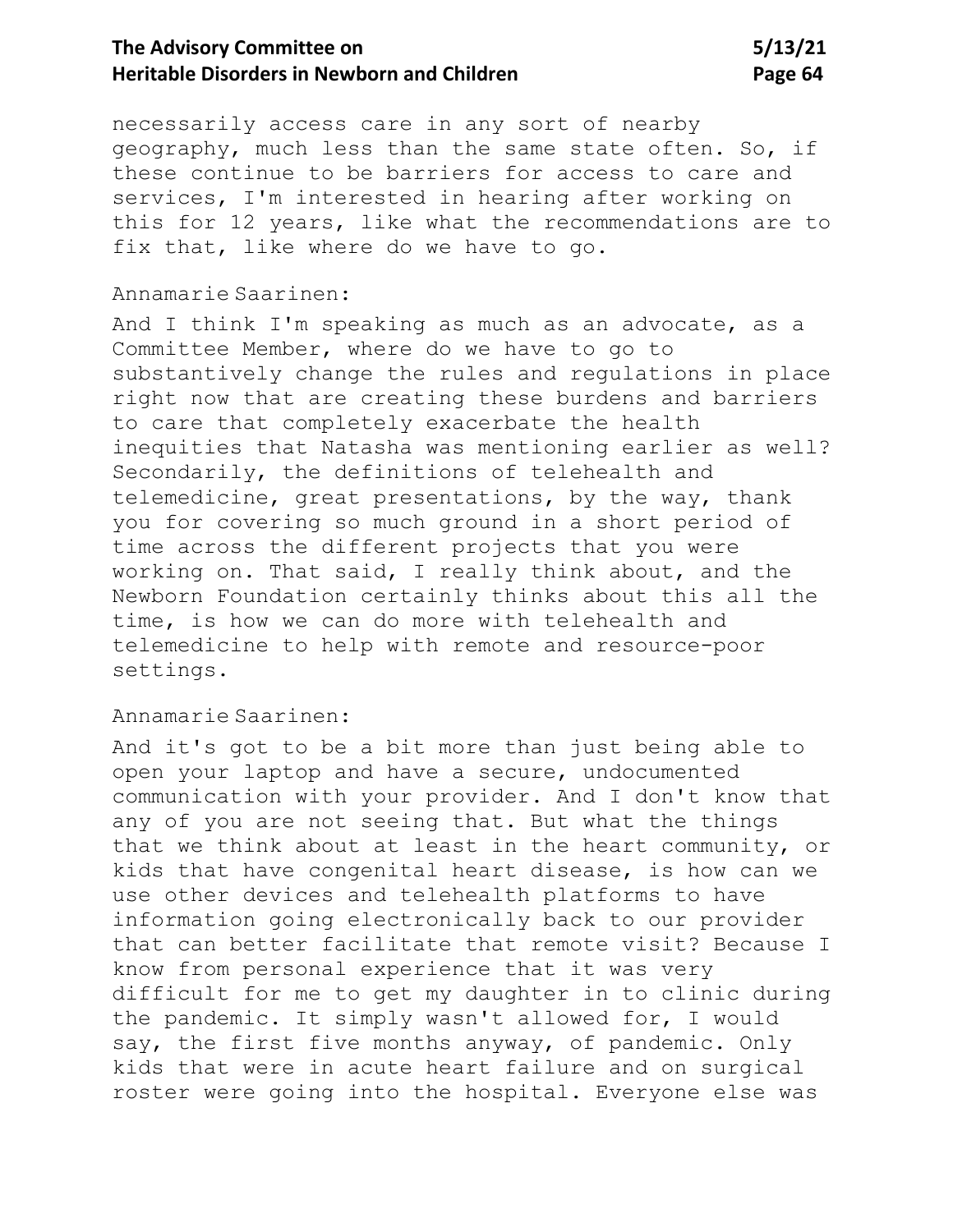pushed back, which led to sort of flood of the cardiologists having to catch up with these patients.

### Annamarie Saarinen:

But I think now, about the number of opportunities or what have been for remote care that would have been safer for the facilities and for the patients, and how this kind of ongoing way... I mean, no one wants to take their kid that's already medically vulnerable into a clinic that's, germs everywhere and just the hurdle of driving a couple hours to get to that clinic. So, I really, really appreciate the creative thinking and the ability to make these programs sustainable into the future far past pandemic, to improve access to care for these kids. I just want to make sure we're thinking about other sort of remote monitoring tools that can be used to help facilitate this care, and not just about being able to have a face-to-face communication the way it was presented in the talks earlier. Thank you.

Cynthia Powell: Sabra Anckner.

### Sabra Anckner:

Hi, Sabra Anckner from AMCHP. Thank you for your comments. And yet these, the projects that we just shared, are just a small snapshot of the 21 projects that we funded. So, a couple of examples of other projects. In Nevada, they set up a partnership with UNLV for high-risk maternal OB patients, using remote patient monitoring with Bluetooth-enabled blood pressure cuffs, pulse oximetry monitors, and glucometers for people with gestational diabetes. It's targeted to families in areas that were far from a high-risk OB center. So, they are working on that actively.

## Sabra Anckner:

In Kentucky, they purchased some Bluetooth-enabled devices for CSHN'S specifically, some pulse oximetry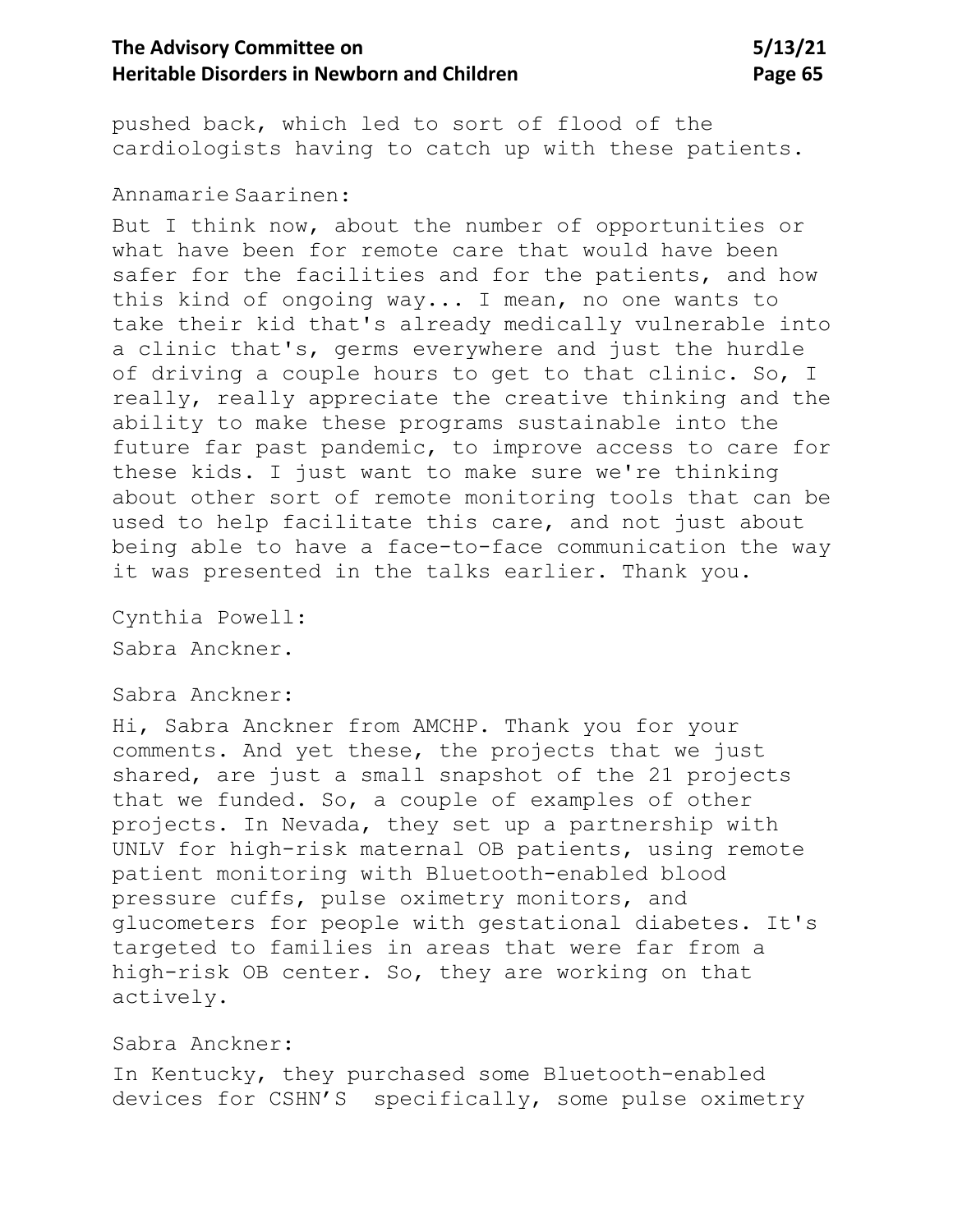monitoring, and things to get that started, along with other devices. In Wisconsin, we're particularly excited about one facet of their project, which includes handheld tympanometers to do rescreening. And they include audiometers that actually can do diagnostics on older children to screen for hearing loss. They placed those with six tribal home-visiting programs in northern Wisconsin that are very far away from a pediatric audiologist, about a six to seven hour drive minimum. And so, they have those now, with the home visitors themselves. So, the home visitors can go to the homes. They're trusted people in the community. They don't necessarily just... It's not open just to families that are enrolled in the home visiting program. And that allows those families to receive the eddy services that they need. So, we are tackling sort of all things in all directions. And really, we're encouraging all that kind of innovation and strategies that we saw throughout the country.

### Annamarie Saarinen:

Thanks, Sabra. Thanks, I appreciate that follow-up, and congratulations on all this work. It's great.

#### Cynthia Powell:

Yes, thank you all once again. I'm sorry. For the sake of time, we're going to need to move on to our public comments section. So, thank you to all the speakers. And we hope to hear more about this very important work as we move forward, and particularly the sustainability of telehealth and its relationship with the newborn screening programs.

#### **PUBLIC COMMENT: GENERAL**

Cynthia Powell:

As I noted earlier at the May meeting, we'll have two public statement periods. Today's period is open to any newborn screening-related topic. We received nine requests to provide oral public comments. Several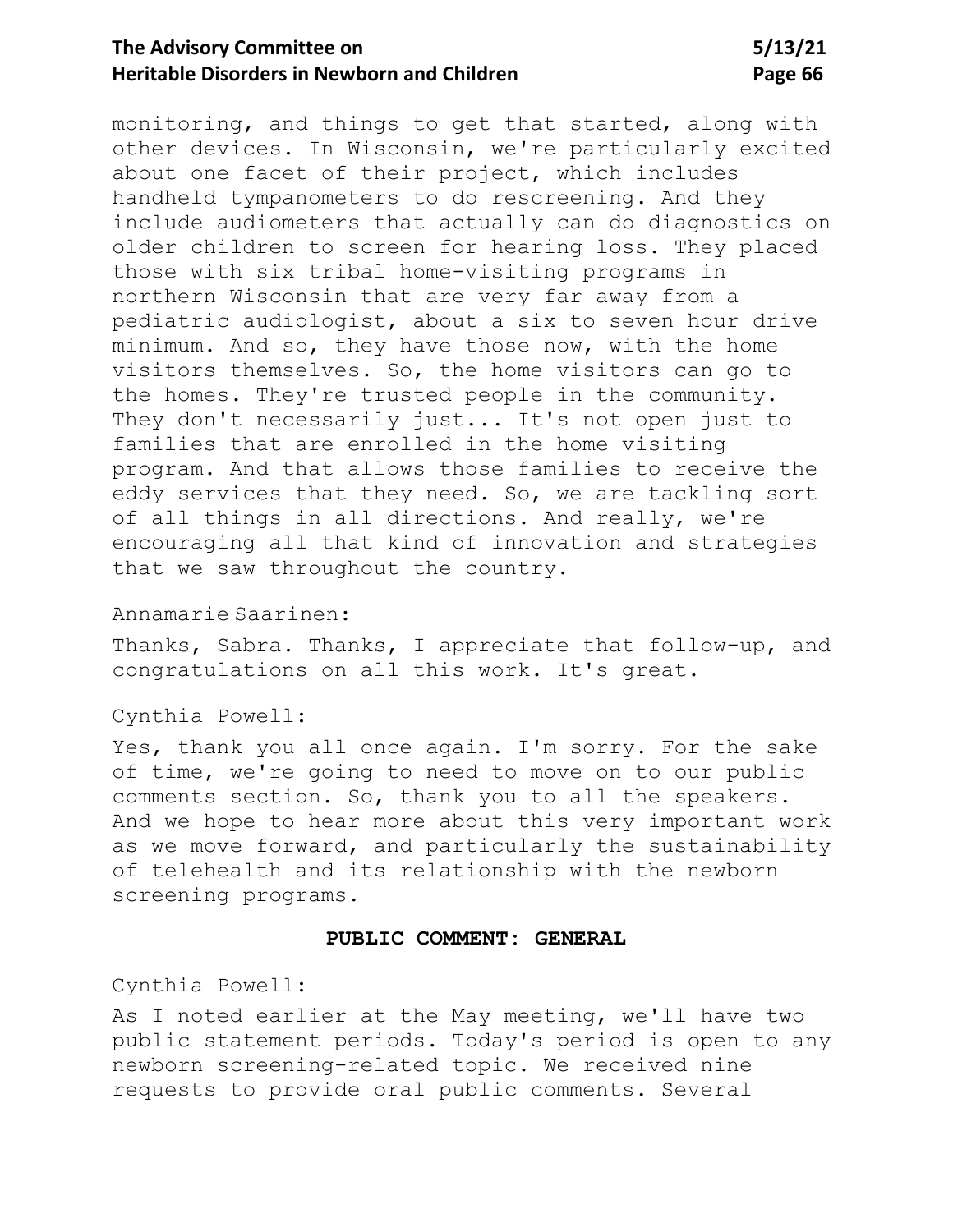individuals also submitted written versions of their statements which were disseminated to the Committee. The next five individuals will deliver comments on the MPS II nomination to the RUSP. First, we'll hear from Dr. Matthew Ellinwood, Dr. Ellinwood, please begin.

### Matthew Ellinwood:

Hello. My name is Matthew Ellinwood, and I'm the Chief Scientific Officer with the National MPS society. I have been working as a preclinical research in the MPS field for over two decades. And the majority of those years, I have known and been part of the national MPS society. And I've shared its mission of using science to develop the best technology for early diagnosis and effective therapy for MPS disorders. I am thrilled to say that for MPS II, we are there, with both the treatment, as well as a way to identify children at birth. When beginning treatment, we'll be transformative to the lives of those children and to their families.

#### Matthew Ellinwood:

For many years, we knew the broad outline of what we needed to do and how we needed to get there. And through the concerted and coordinated efforts of researchers and advocates in academia, industry, the nonprofit community, and with decades of support from the NIH, we have now come to a point in our journey for the last steps necessary to fully enable Hunter patients to have the best chance at life we can give them. And that step is the addition of MPS II to the RUSP, by approving newborn screening for Hunter syndrome.

### Matthew Ellinwood:

After a career in research, I am now working for the society. And being on the inside has shown me firsthand, the incredible job we do in our mission to help families and patients. I witness every day, the terrific accomplishments of the society in our role of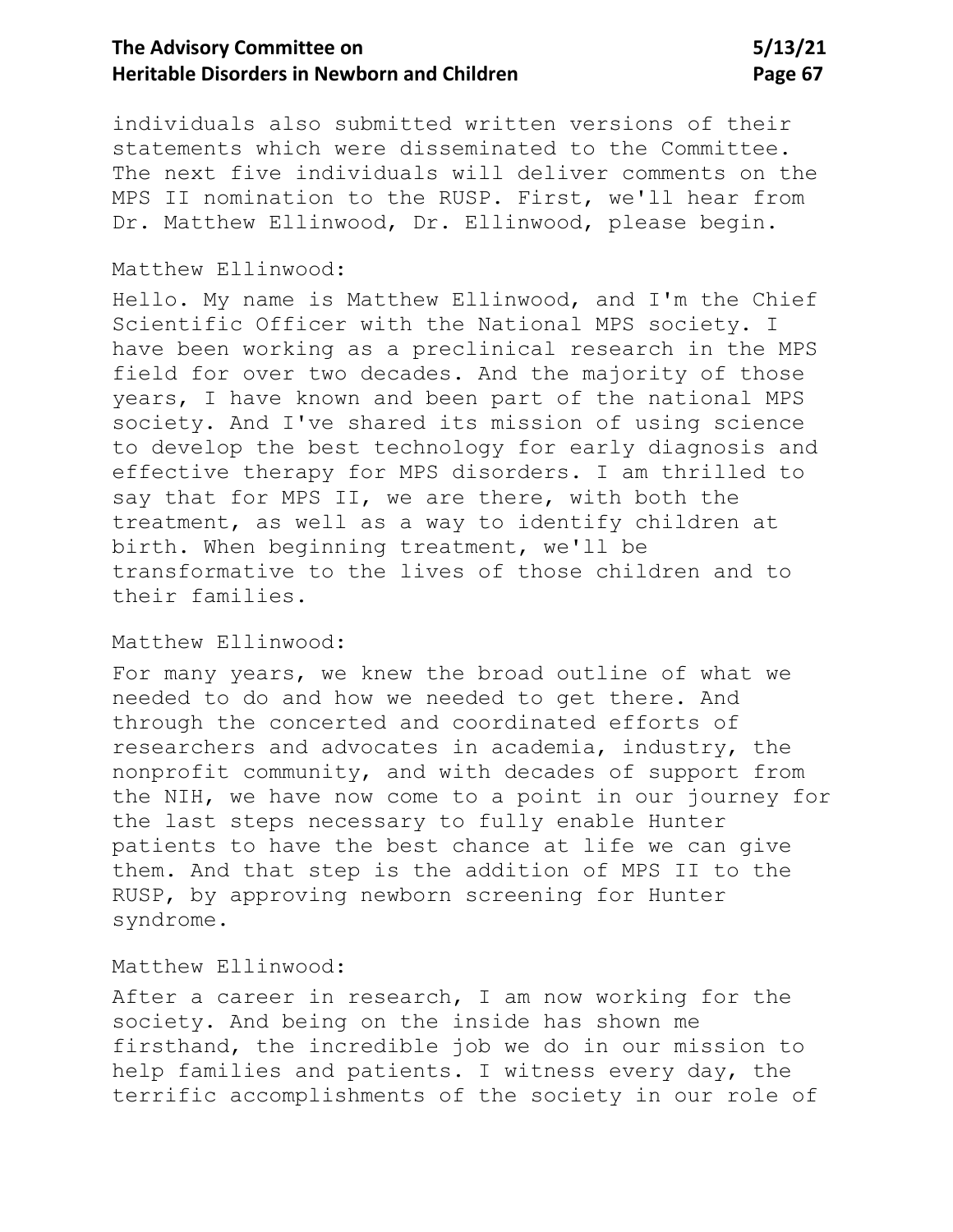helping families and patients all throughout their journey, from that first diagnosis to assisting with the end-of-life considerations and the grieving that await our families where there are no effective therapies.

### Matthew Ellinwood:

Today, I am here to implore the Committee to advance this nomination to evidence review. The science and the clinical practice indicate that it is time for newborn screening for MPS II. With RUSP approval, you will give the society and the patient community, the last tool necessary for us to make the biggest impact in the lives of our MPS II patients. We know there will still be efforts needed to refine and improve the delivery of treatment but starting that treatment as early as possible is without question, the one thing we can do to have the greatest possible positive impact on these children and their families. And for that to happen, we need this nomination advanced to evidence review. Thank you.

Cynthia Powell: Thank you. We'll next, hear from Dr. Joseph Muenzer.

Joseph Muenzer:

Thank you, Cindy. It's certainly my pleasure to hear talk about MPS. I'm going to give an overview of the disorder. MPS II or Hunter syndrome, is a very rare, xlinked recessive lysosomal storage disorder caused by the deficiency of the enzyme, iduronate 2-sulfatase, which leads to the accumulation of the complex sugars, glycosaminoglycans. It's a progressive disorder due to the ongoing GAG storage. And it's characterized by significant clinical heterogeneity with a spectrum of disease from severe to attenuated.

### Joseph Muenzer:

All individuals with MPS II typically appear normal at birth. Therefore, they're not diagnosed in a prompt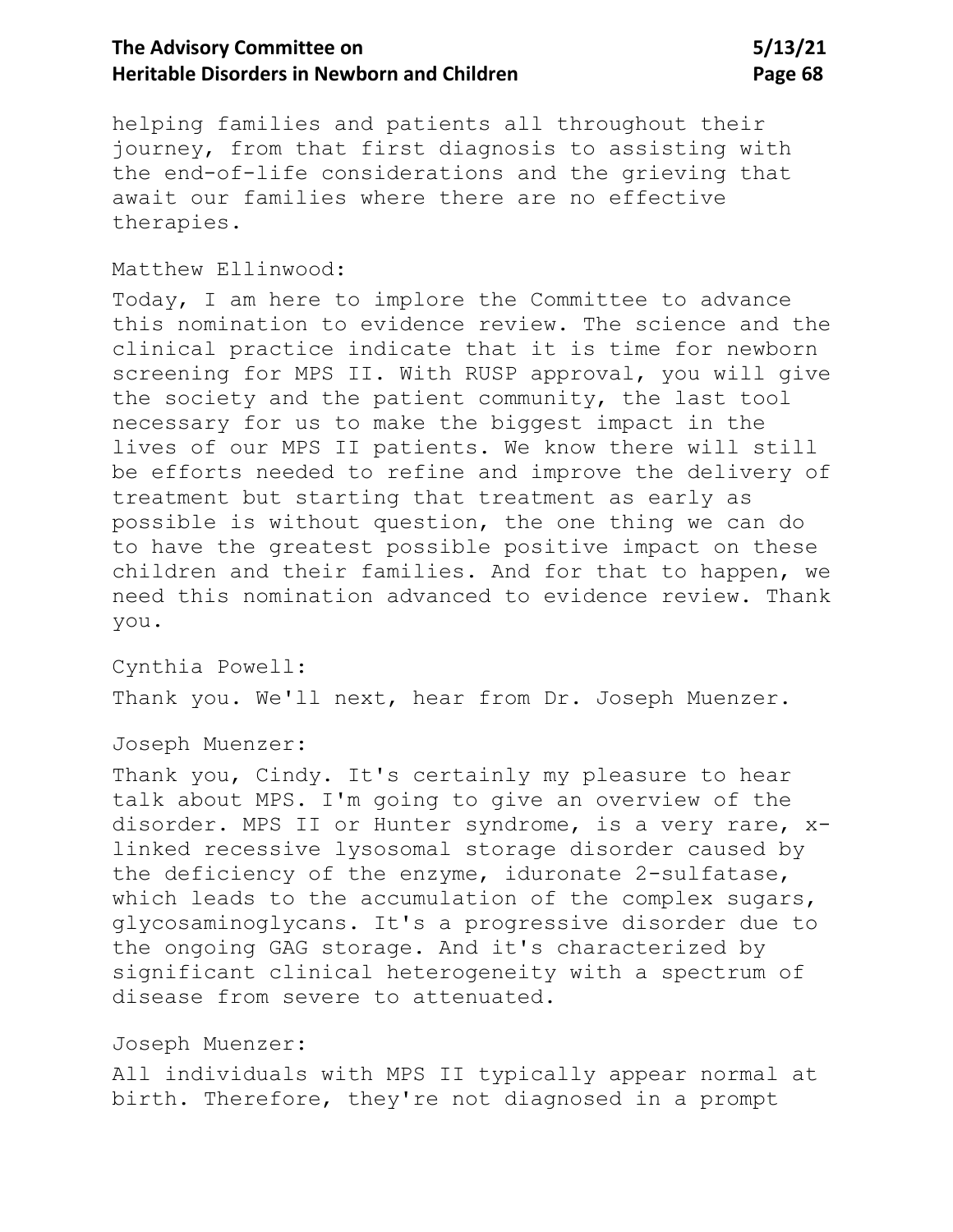manner, but develop physical involvement after one to two years of age. In addition to the cognitive impairment seen in the severe MPS II patients, there are also significant neuro-behavioral symptoms that significantly impact on the caregivers. Although individuals with attenuated disease do not develop cognitive involvement, they typically can develop all the clinical features we see in the severe MPS II, including neurological complications, such as communicating hydrocephalus, spinal cord compression, and hearing loss along with the physical features, coarse facial features, valvular or heart disease, airway obstruction, decreased night and peripheral vision, enlargement of liver and spleen, bone involvement, and decreased joint range of motion.

### Joseph Muenzer:

These are incredible difficult diseases. Life expectancy is shortened in patients with severe disease, due to overwhelming neurological involvement, along with airway and cardiac disease, with death typically occurring, unfortunately, very premature in the second decade of life. Patients with attenuated disease typically survive into adulthood, but their life status is significantly shortened, typically due to the airway and cardiac involvement. Most of the disease in MPS II is typically irreversible once it occurs. So it's not like you can, you can take it back once you have it, with exception, typically, of the liver and spleen enlargement. Intravenous ERT has been successful at preventing disease, but do not correct a reverse the clinical features once established. This is observed when an MPS II patient is diagnosed, is made in a younger sibling after an older sibling diagnosed at three to five years of age on clinical grounds.

### Joseph Muenzer:

If the intravenous ERT begins prior to six to 12 months of age in the younger sibling, the somatic benefits at three to four years of age are significant, with little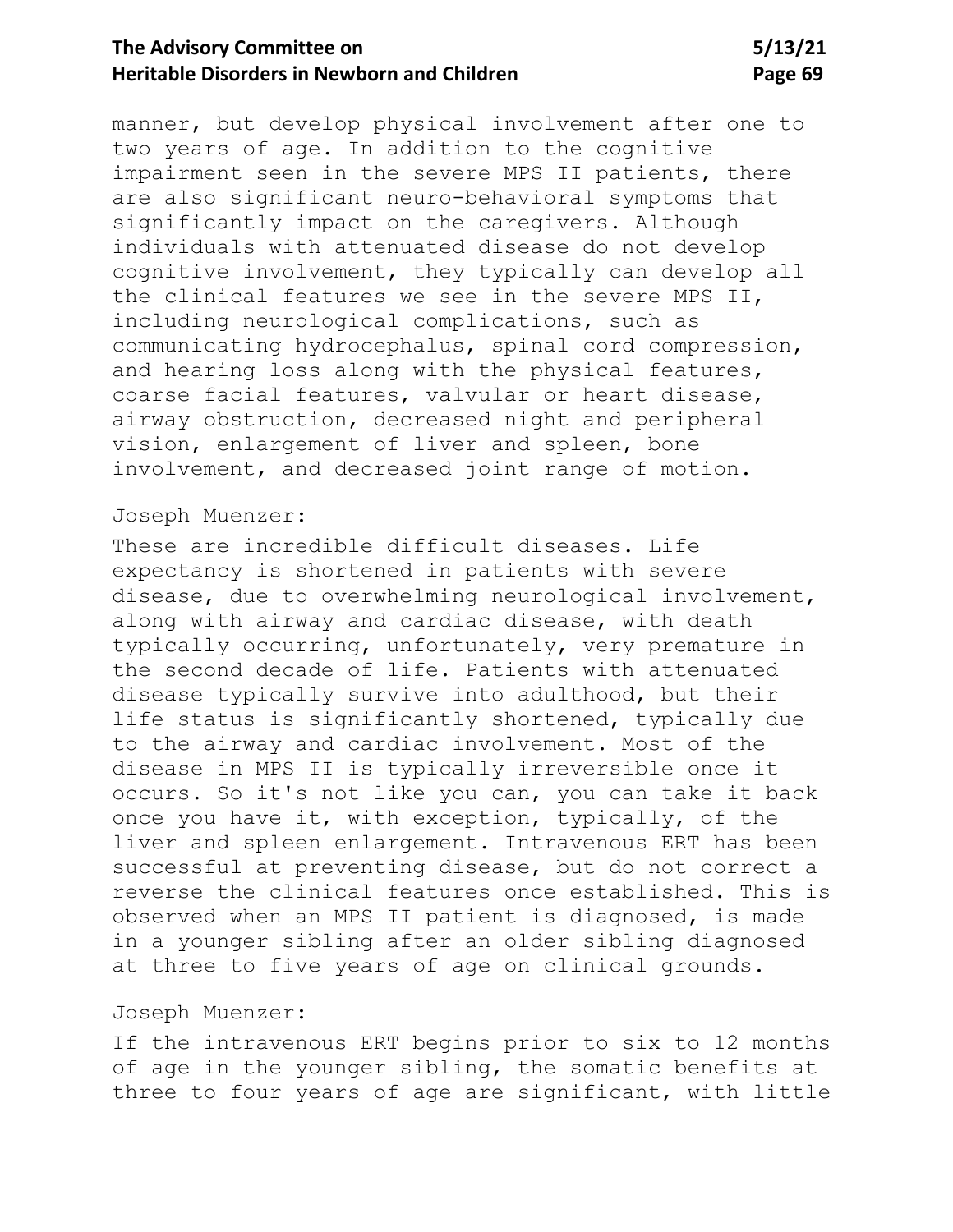to no evidence of somatic disease. But most individuals don't have that opportunity to be diagnosed early. I've also seen the benefits of early treatment in the intravenous ERT trial for severe MPS II individuals under three years of age. The starter treatment has done much better in terms of their cognitive function, compared to the severe patients when treated over six years of age.

Joseph Muenzer:

The rarity of MPS II and the variable onset of clinical feature result in MPS II being diagnosed late, and typically only after irreversible disease has occurred. I strongly support newborn screening for MPS II, which will result in significant improvement in the long-term somatic and CNS outcomes, as we develop new treatments for the CNS disease. Thank you for your attention. I hope you consider advancing this for evidence review. Thank you, Cindy.

Cynthia Powell:

Thank you. Next we'll hear from Dr. Barbara Burton. Dr. Burton. You're muted. Can you...

Barbara Burton:

Very good, finally. Yeah, sorry. I was clicking the wrong place. Thank you so much for giving me the opportunity to address the Committee. I'm a professor of pediatrics at the Northwestern University Feinberg School of Medicine and Director of the MPS treatment program at the Lurie Children's Hospital in Chicago. I also serve as chairman of the Newborn Screening Advisory Committee for the Illinois Department of Public Health. I asked to speak today to encourage you to vote to move forward, the RUSP application for mucopolysaccharidosis type II, for full evidence review.

Barbara Burton: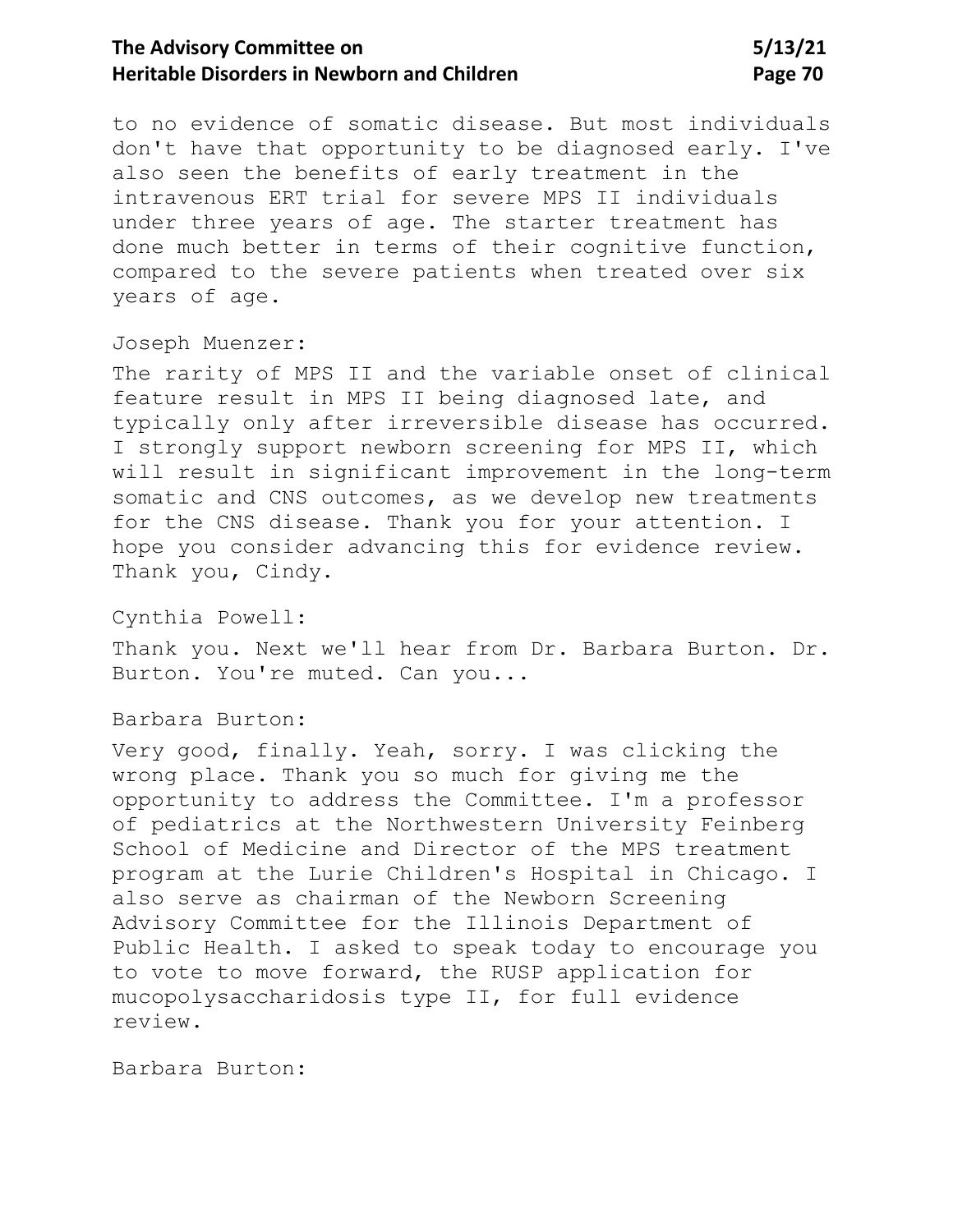We have been doing statewide screening for MPS II in the state of Illinois since December of 2017. Testing is performed in the state laboratory by measurement of the iduronate 2-sulfatase enzyme activity, and the dried blood spot. Infants with enzyme activity below 10% of the daily median are referred for follow-up testing. As of the most recent data tabulation, a total of 489,269 infants had been screened, and 44, which is less than 0.01%, were referred for diagnostic testing. Six cases of MPS II were identified.

#### Barbara Burton:

The incidents in our state thus far, is one in 81,500 infants screened, higher than the literature would suggest. Most of the screened-positive infants who do not have MPS II, were diagnosed as having pseudo deficiency for the I 2-S enzyme, a finding that is easily distinguished from true deficiency by normal urine or dried blood spot GAG glycosaminoglycans. Of the six identified infants with MPS II, four have been started on enzyme replacement therapy, in most cases, at four to six weeks of age. All are doing very well. The oldest, now three years of age has no sematic manifestations of MPS II whatsoever, despite having a known severe mutation in the gene. There have really been no issues in the implementation of MPS II newborn screening, and the benefits have been clearly apparent to everyone involved.

### Barbara Burton:

In addition to the infants identified thus far through newborn screening, I have had the opportunity to treat a number of other MPS II patients from shortly after birth, who were tested and identified because of an older effected sibling or other family member. I have seen very clearly, the benefits of early presymptomatic treatment. It is apparent that prevention of somatic manifestations is possible, whereas our ability to reverse those manifestations once they have developed, is much more limited. This is really the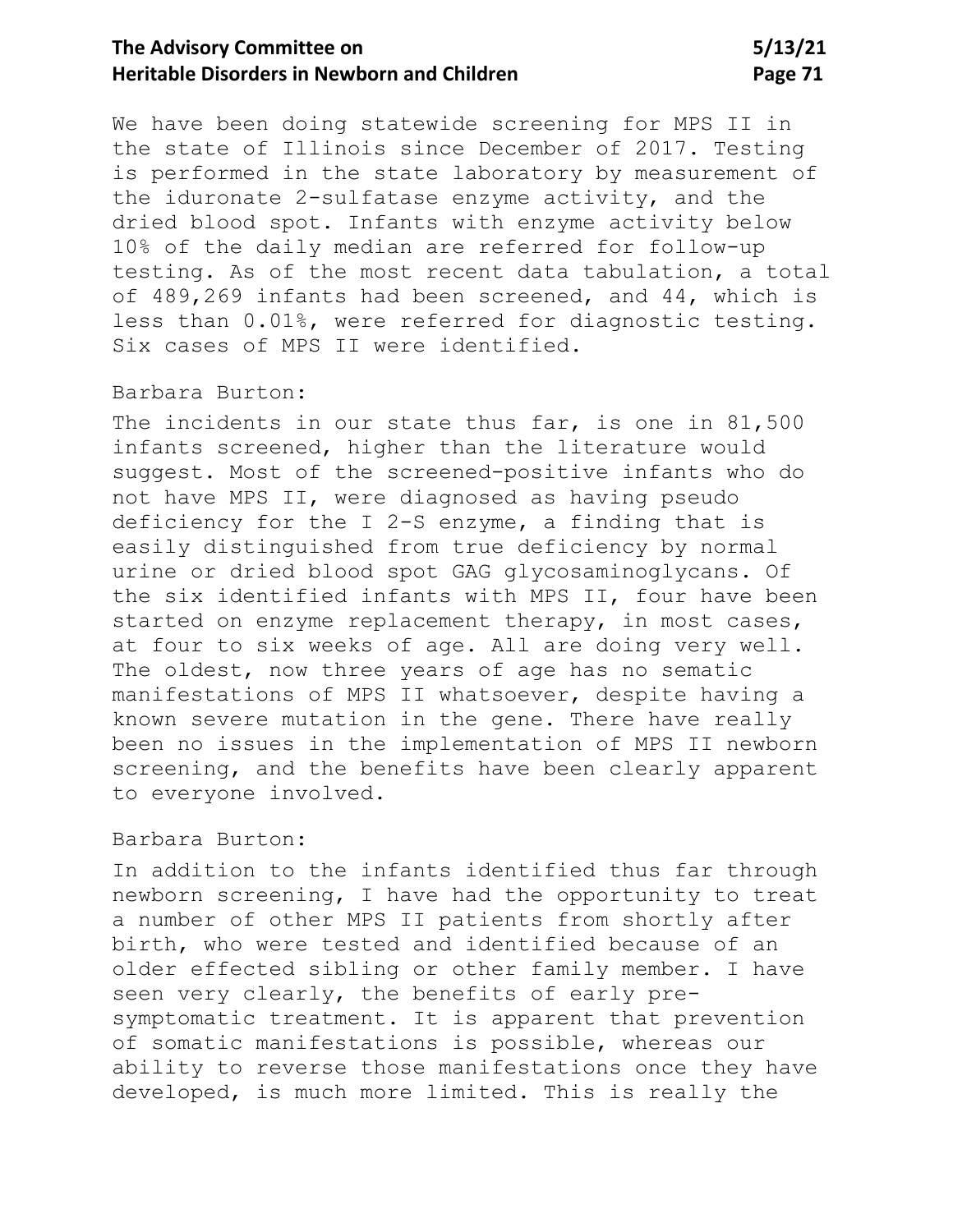primary reason for newborn screening. Given the evidence for the benefits of early treatment and the feasibility of newborn screening as demonstrated by the ongoing programs in Illinois and Missouri, I believe there is ample justification for full evidence review for this condition. Thank you.

Cynthia Powell:

Thank you, Mr. Mike Hu.

#### Mike Hu:

Thank you, Dr. Powell for the opportunity to comment. Hello everyone. My name is Mike Hu a co-founder of Project Guardian, a nonprofit organization dedicated to push newborn screening forward. I'm a father of three boys. My two older sons were diagnosed with MPS II in 2011. Over the past decade, my younger son has shown better outcome all over, due to his pre-symptomatic diagnosis and treatment, which has inspired my passion for newborn screening. I want to thank the Committee for the initiative of reviewing the nomination process for improvements. While we have witnessed the powerful impact of newborn screening on hundreds of thousands of newborns and families, we also face challenges, in particular, the growing number of genetic diseases with approved treatments like the MPS II, and not being screened for. Though we generally appreciate how early detection and treatments can maximize the therapeutic benefits, very few of these treatable diseases have been nominated, which has been a substantial bottleneck and expanding the RUSP.

### Mike Hu:

The common hurdles for nomination includes lack of natural history understanding at the newborn stage, lack of biomarker data in pre-symptomatic newborns, lack of beneficial evidence of early detection and intervention, to name just a few. Clearly, some are chicken and egg conundrums. They are important evidence to support routine screening. Yet, they are very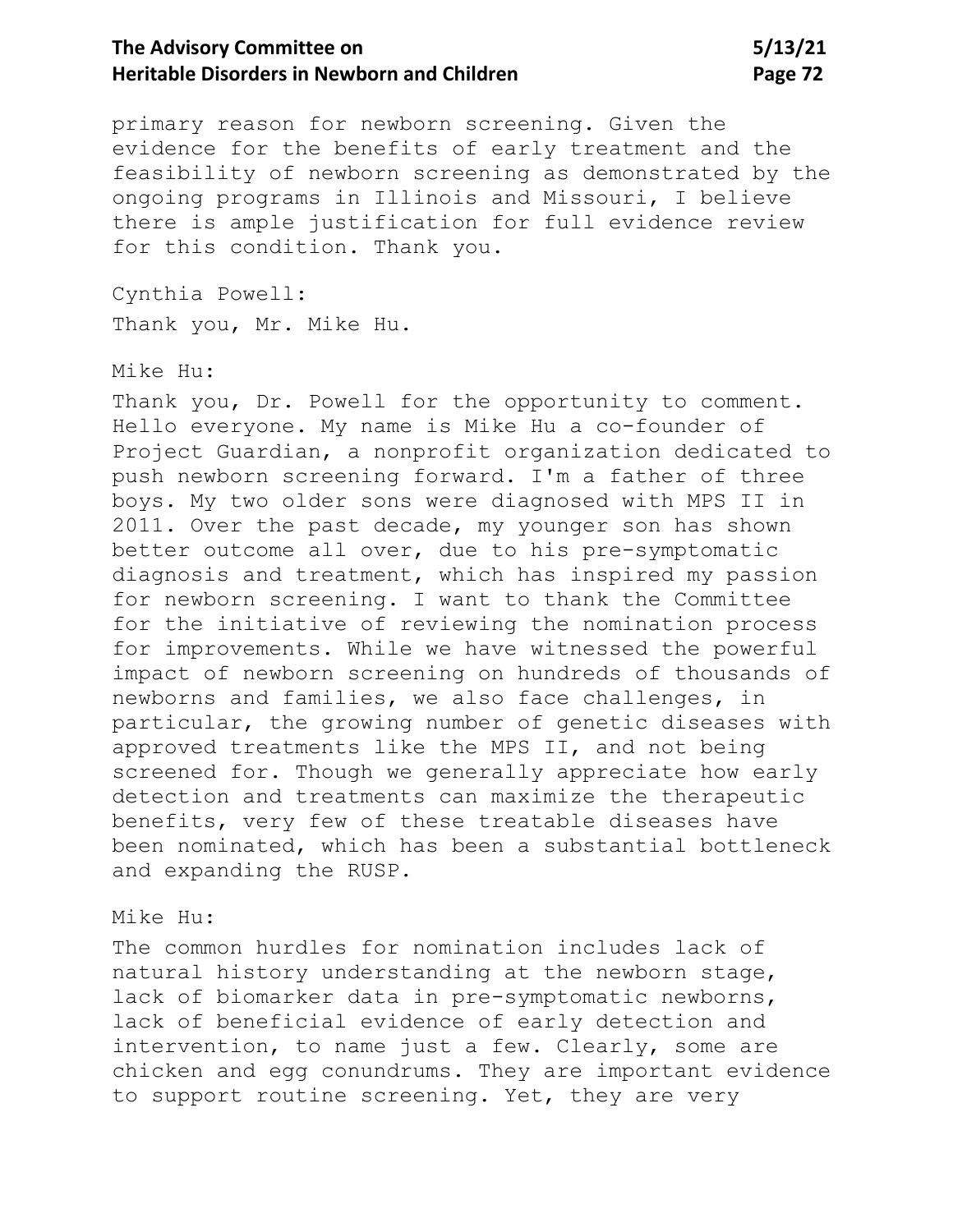# **The Advisory Committee on 5/13/21 Heritable Disorders in Newborn and Children <b>Page 73** Page 73

difficult to obtain without a substantial cohort of neonatal patients, which could only come from active screening of the newborns. How can we have our cake and eat it too? Members of this Committee and other experts have suggested having provisional recommendations to facilitate nomination of conditions where most of the required evidence exists and treatments are available. A provisional recommendation could work as a strong endorsement and legislative cue that can help unlock additional resources to enable pilot screening programs to gather the remaining evidence needed. A review at predefined time points will help ensure timely action to either fully recommend or retract conditions if appropriate. As a parent and researcher, I fully support this framework and will be most willing to collaborate with the Committee and other stakeholders to enable this critical pathway. We know the potential benefits of early diagnosis and treatment are tremendous. After fighting with MPS II for a decade, my older son has been transitioned to a palliative care while my younger son has just started a new promising clinical trial all because his early treatment was able to sufficiently delay disease progression so that he was still eligible for the new trial. To the rare disease community, hope is among the best gifts one can ask for. A newborn screening is a critical piece in bringing hope. Thank you for your consideration.

Cynthia Powell:

Thank you. Ms. Cory Blain.

## Cory Blain:

Hi everyone. Thank you so much for allowing me to be in your space today. My name is Cory Blain and I'm a rare disease parent. My husband and I live in Michigan with our two boys. And this is our story. In December of 2019, I took our oldest son Sawyer to a pediatrician we had never seen before. And towards the end of the appointment, she happened to notice some features in Sawyer that led her to believe that he had a storage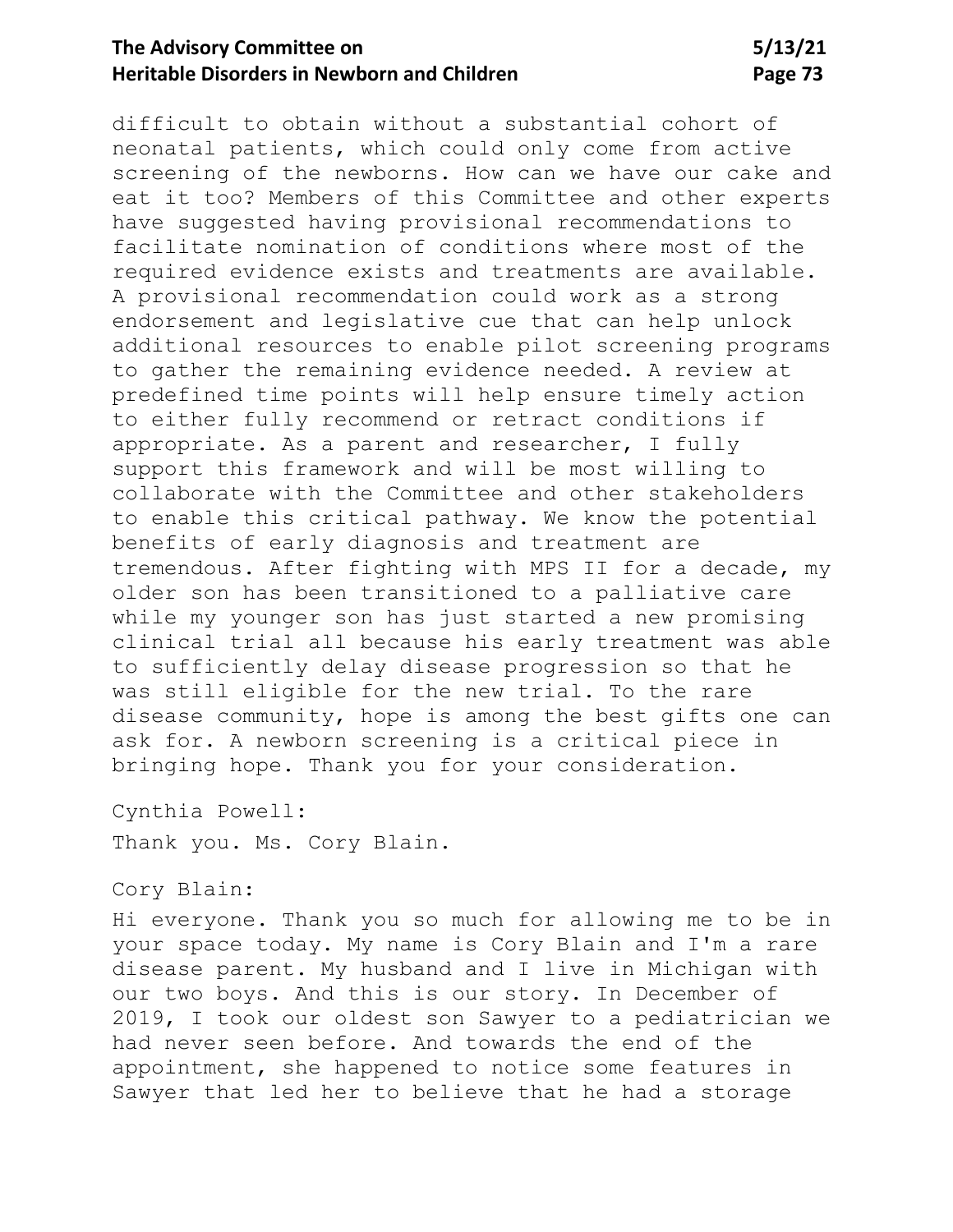# The Advisory Committee on 5/13/21 **Heritable Disorders in Newborn and Children <b>Page 74** Page 74

disorder. So, we were referred to genetics and after blood tests and urine samples and what felt like a decade and a day, we received on February 23rd of 2020, Sawyer's confirmed diagnosis of MPS type II, Hunter syndrome. Since it says a genetic disorder and any male that I bear has a 50-50 chance of having this condition, further testing on our younger son was needed.

### Cory Blain:

So, we went through this process again, and just a couple of weeks later, our son toxin's results came back and we pleaded and prayed with God to spare our second child but he tested positive. So, both our sons have MPS type II, Hunter syndrome. For 10 months, both our boys received the current enzyme replacement therapy and after that we were enrolled in a clinical trial. And so, we travel weekly out of state to Chicago to receive this clinical trial drug. This clinical trial drug is not a cure. It's just one to provide a little more hope for better treatment. Our sons suffer from things like kyphosis, hip dysplasia, speech delay, moderate to severe hearing loss, vision issues, behavioral issues, hyperactivity. They need things like hip braces, orthotics, hearing aids, glasses, speech OT and physical therapy is weekly. Before receiving our official diagnosis, I was in disbelief. One of my first thoughts was that this couldn't be true because they both passed their newborn screens. But what I didn't know then that I know now is that not all diseases and disorders are on newborn screens.

#### Cory Blain:

Out of the seven different MPS types, in Michigan there's only one MPS type on newborn screen and that is not the type that our boys have. MPS I is on Michigan's newborn screen. MPS II is not. I opted for newborn screening to be done on our boys at birth with the hope that if there was something it could be caught and treated right away. Instead, we had to wait three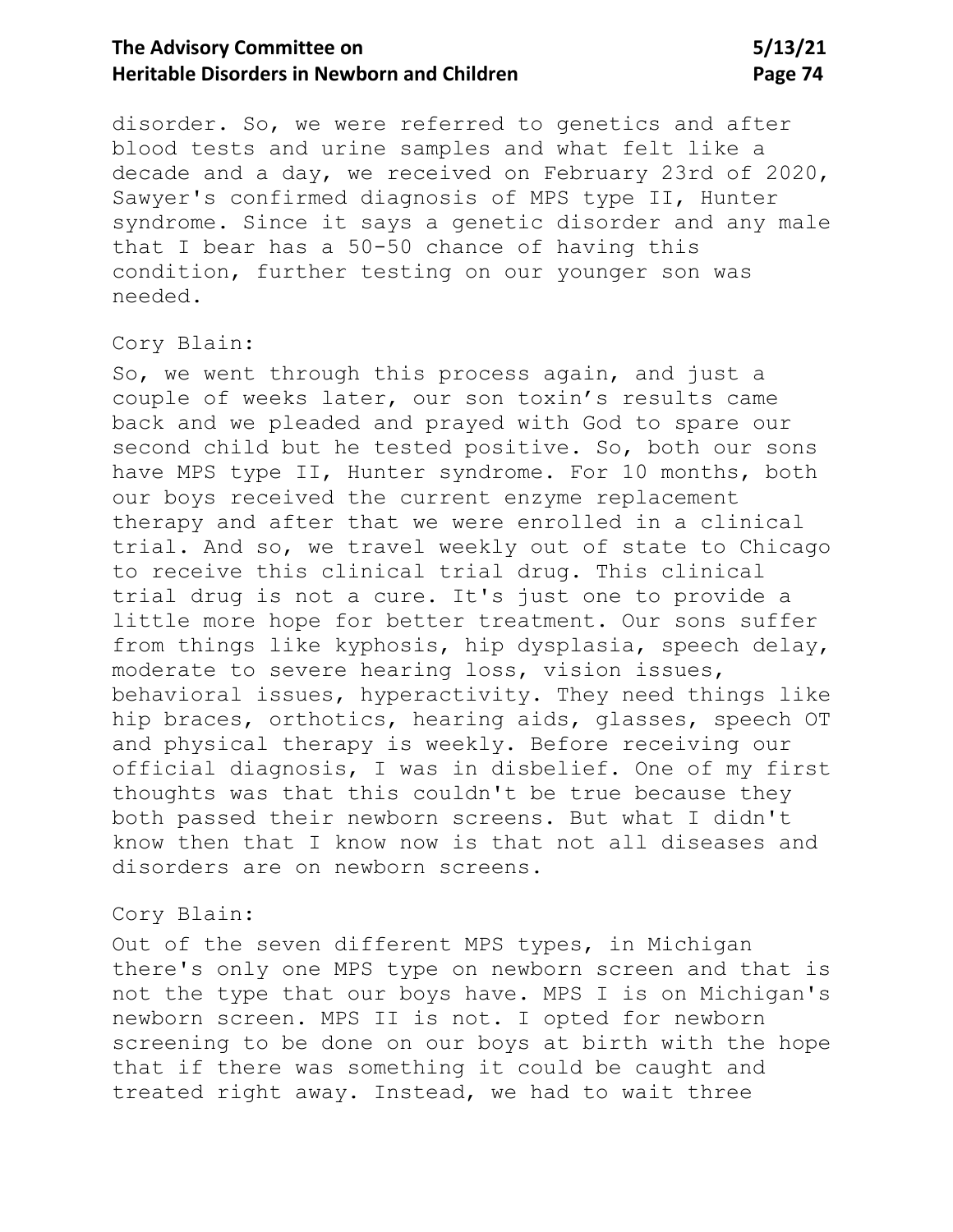# The Advisory Committee on 5/13/21 **Heritable Disorders in Newborn and Children <b>Page 75** Page 75

years. Three years for this silent killer to show face and one that had already done damage and destruction. And it wasn't... Because of our older son's diagnosis was the only reason that our younger son was prompted further testing. Things could be so different if they would have been diagnosed at birth. Maybe my son could have more than just 15% of his hearing. Maybe my other son could play and run around a lot more easily with his peers. Thank you for this opportunity to speak.

Cynthia Powell:

Thank you. We'll now go on to our other public commenters. From Parent Project Muscular Dystrophy, Ms. Niki Armstrong.

#### Niki Armstrong:

Thank you. On behalf of Parent Project Muscular Dystrophy, thank you for the opportunity to speak today. My name is Niki Armstrong and I serve as the newborn screening program manager for PPMD. I am pleased to provide an update about our Duchenne Newborn Screening Pilot in New York state. For the last seven years, PPMD has been leading a national of efforts to build a newborn screening infrastructure for Duchenne in the US aimed at developing the evidence to support Duchenne newborn screening. This initiative and the associated collaborations have resulted in publications as well as diagnostic tools and resources for primary care providers and families. Our Duchenne effort has convened experts and established the partnerships required to implement nationwide newborn screening for Duchenne. PPMD's Duchenne newborn screening program incorporates expertise from leaders within NIH, HRSA, FDA, CDC, AAP, ACMG, past Duchenne pilots, the broader newborn screening community and the Duchenne community.

#### Niki Armstrong:

As we have shared previously with the Committee, since October of 2019, we have been conducting a Duchenne newborn screening pilot in New York state in order to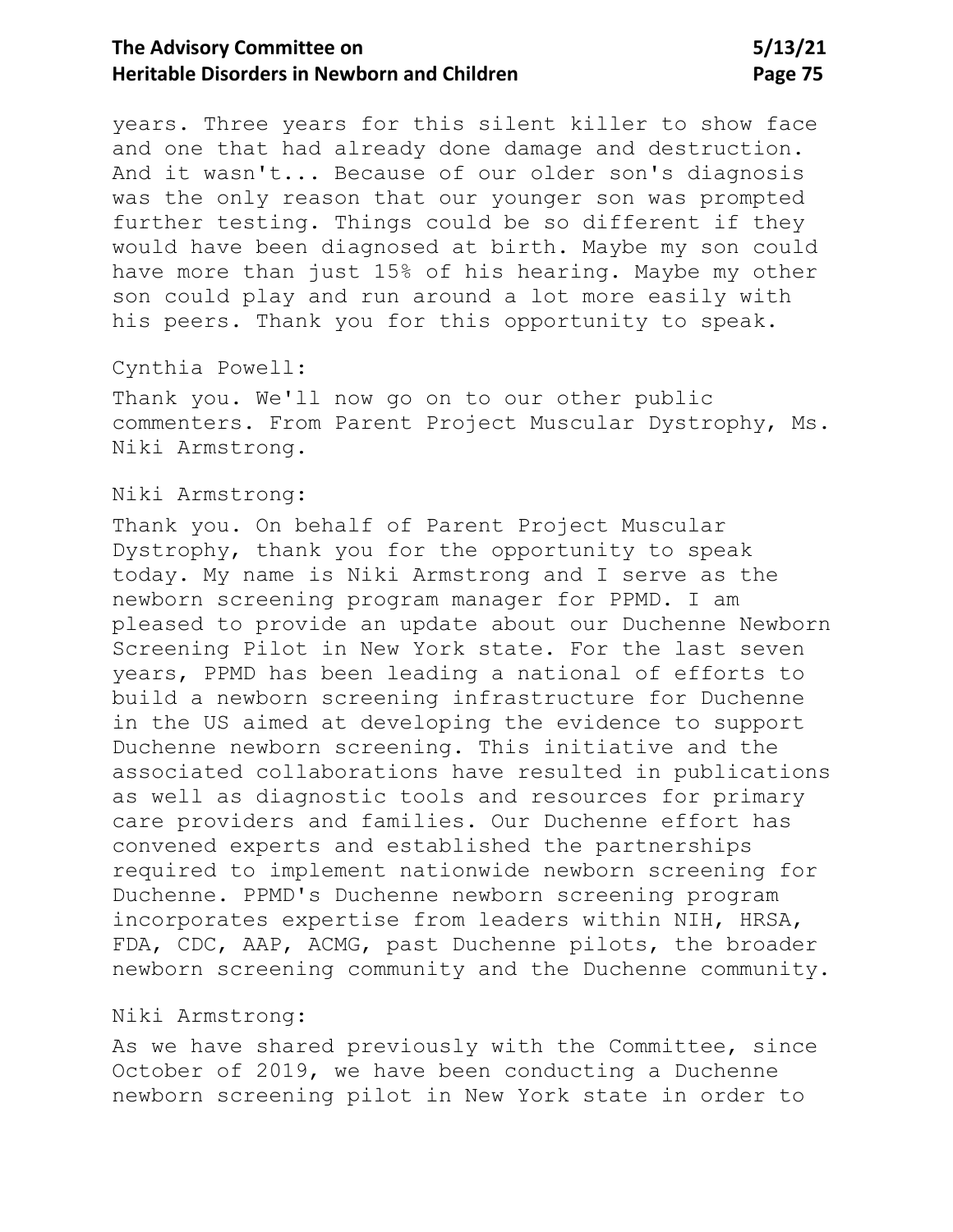# **The Advisory Committee on 5/13/21 Heritable Disorders in Newborn and Children <b>Page 76** Page 76

set up, validate and conduct a consented pilot screen for infants born at select hospitals in New York state. Our pilot is being conducted through a unique model that utilizes tools, resources and expertise at PPMD, the Newborn Screening Translational Research Network and the New York State Department of Health with funding support from PPMD and a pre-competitive consortium of bio-pharmaceutical industry partners with a commitment to early diagnosis and intervention in Duchenne. The pilot is guided by a steering committee, comprised of representatives from federal agencies, provider groups, and key Duchenne stakeholder communities. The pilot utilizes the FDA approved CKMM assay. More than 24,000 boys have been screened in the state of New York as of the end of February. And four newborn boys with Duchenne Becker and one carrier female have been identified.

#### Niki Armstrong:

Families with a child with Duchenne Becker are followed in the health systems associated multidisciplinary neuromuscular clinics. Parents are completing surveys in order to provide input on the family perspective. We are so grateful to the leadership within New York state, within the state laboratories, the birthing centers, the specialty clinics and the primary care provider sites. We are grateful to all those working with us to ensure that babies identified through this program are receiving the most immediate expert and chronic comprehensive follow-up care possible.

### Niki Armstrong:

Having surpassed several milestones in newborn identification and pilot timelines, I am pleased to share that we have also achieved an important inflection points and have initiated efforts to begin compiling the RUSP nomination package for future consideration by this Committee.

Niki Armstrong: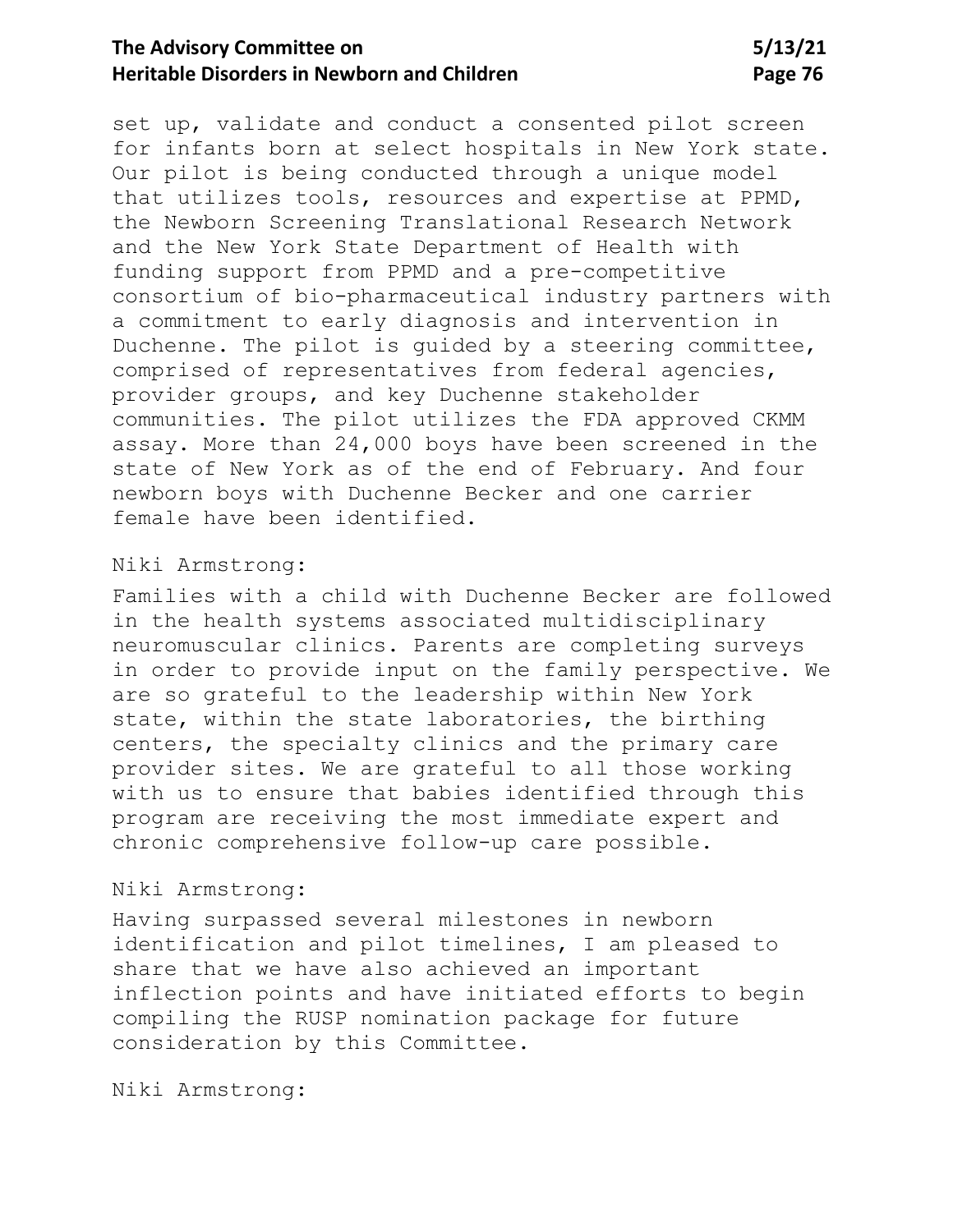# **The Advisory Committee on 5/13/21 Heritable Disorders in Newborn and Children <b>Page 77** Page 77

We have begun a systematic process of reviewing the evidence from our community's decade of work in newborn screening and infrastructure development, the New York state pilots and additional Duchenne newborn screening pilots. I look forward to engaging with you as we move into this critical next stage over the coming months. Today we would like to extend our gratitude to the families, experts and partners who have helped us get this far. With now five approved therapies and a research pipeline filled with potential therapeutic options, newborn screening will provide optimal opportunities for care and treatment in Duchenne. Thank you.

### Cynthia Powell:

Thank you. Next we'll hear from Mr. Dylan Simon from the EveryLife Foundation for Rare Diseases.

## Dylan Simon:

Thank you. On behalf of the EveryLife Foundation, I would like to thank you for providing you the opportunities to speak to the Committee today. The EveryLife Foundation for Rare Diseases is a non-profit non-partisan organization dedicated to impairing the rare disease patient community to advocate for impactful science-driven legislation and policy that advances the equitable development of, and access to, life-saving diagnoses, treatments and cures.

## Dylan Simon:

Today, I want to update the Committee on our recent newborn screening initiatives and intended to support the Advisory Committee and expand the reach of newborn screening programs recommended by the Committee. At the federal level, we have been leading the rare disease community coalition efforts with our Newborn Screening and Diagnostic Working Group members support the passage of the Newborn Screening Saves Lives Reauthorization Act. We are pleased that the House and Senate both introduced the legislation earlier this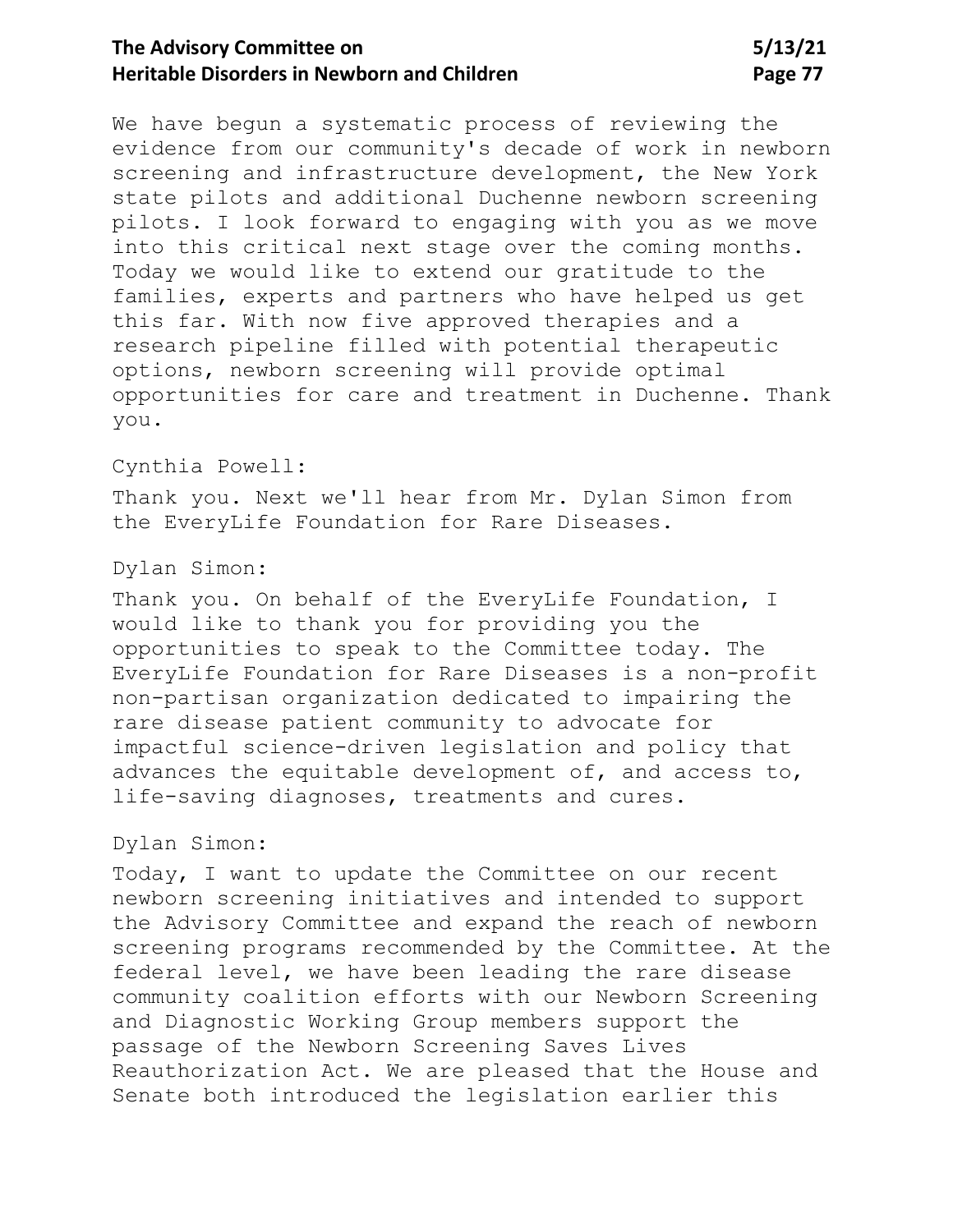# The Advisory Committee on 5/13/21 **Heritable Disorders in Newborn and Children <b>Page 78** Page 78

year, containing identical language, an update from last session in which the House and Senate bills differed.

### Dylan Simon:

The legislation currently holds bipartisan support in both chambers. In addition to working directly with Congressional champions to advance the bill, the Foundation convened a virtual advocacy event in March, they included nearly 700 rare disease community advocates, and 373 hill meetings. Known as Rare Across America, this event enabled advocates to educate their representatives and senators about the importance of newborn screening and to seek the support of the legislation.

#### Dylan Simon:

We'll continue to work with the rare disease community to ensure that policy makers understand the importance of reauthorizing and funding critical newborn screening programs as proposed in the bill. We also remain focused on shortening the timeline between when a condition has been added to the RUSP and when it is screened for at the state level. The RUSP Alignment legislation works to ensure that a state must screen for all RUSP conditions within a specified amount of time following the conditions addition to the RUSP. The legislation will also ensure that there is a long-term funding source for the newborn screening program to help facilitate the implementation of new conditions. The current state-by-state implementation requires significant resources and many more years of waiting for the patient communities. Years that newborns go undetected and lack access to potential lifesaving therapies and interventions.

### Dylan Simon:

The EveryLife Foundation previously led the passage of this legislation in California and Florida. This year, we are pursuing similar legislation in Arizona,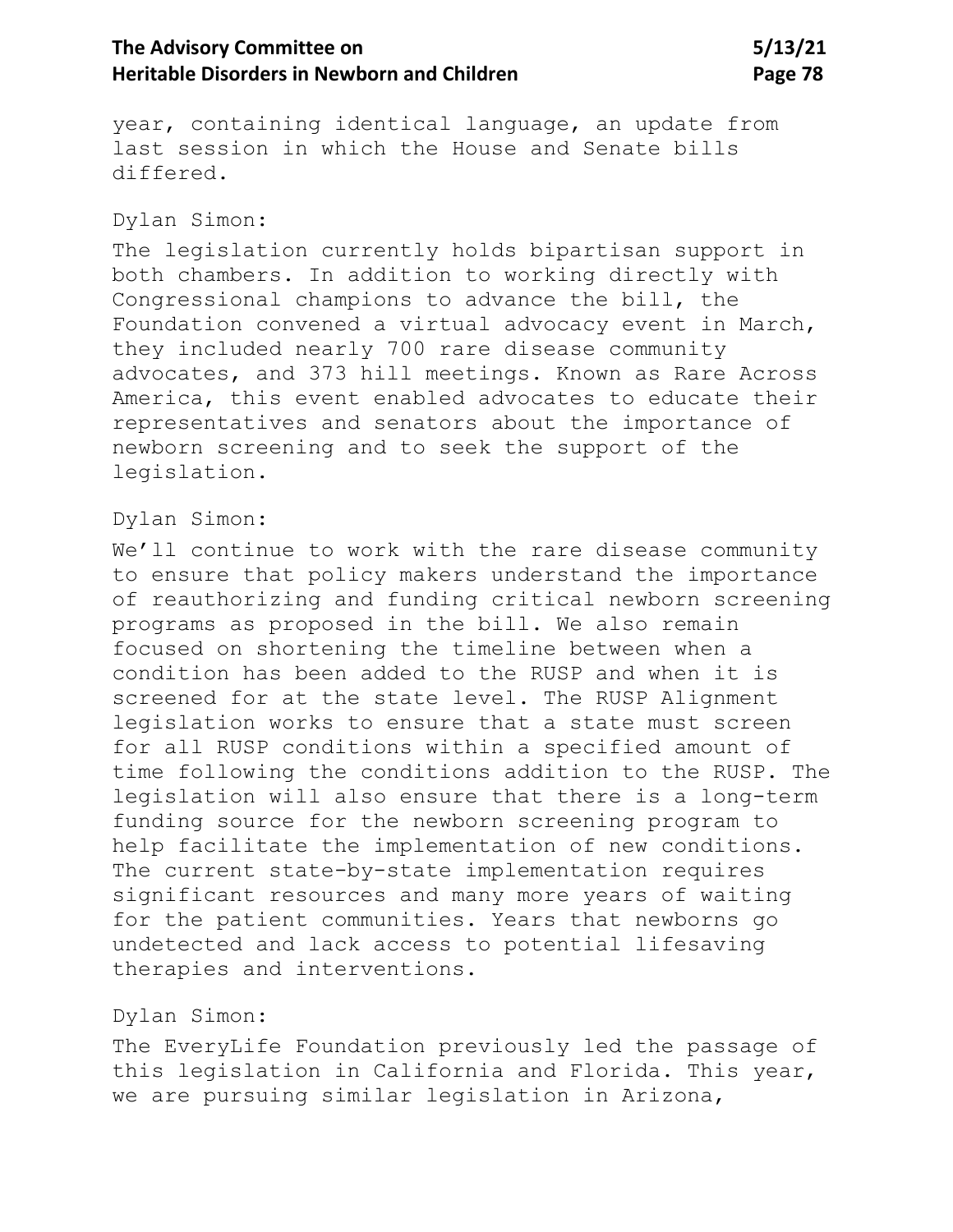# **The Advisory Committee on 5/13/21 Heritable Disorders in Newborn and Children <b>Page 79** Page 79

Georgia, Ohio, and North Carolina. To date, our legislation has been introduced in all four states. In Georgia the legislation unanimously passed the State Assembly, and it was recently signed by the governor into law. In Arizona and Ohio, legislation has passed out of one chamber, and is currently waiting passage out of the full assembly. In North Carolina, where it was recently introduced, it actually did pass out of the State House Representatives this week.

## Dylan Simon:

None of this is possible without the great work of the dedicated rare disease community advocates in each of those states, working to ensure that the importance of this legislation is understood. Your work as a Committee to build a trusted and comprehensive review process for the RUSP conditions has also contributed to the success of the legislation as States understand the value of leveraging the work that you have done to evaluate the appropriateness of each new condition. We're grateful for all the work that is occurring within newborn screening space, and are committed to continue to empower our teams to effectively navigate the existing newborn screening system and engage meaningful within the community. Thanks so much for your time today.

Cynthia Powell:

Thank you. And our last public comment today will be from Mr. Dean Suhr from the MLD Foundation.

### Dean Suhr:

Thank you, Dr. Powell and Committee: good afternoon and I stand between you and lunch so I'll try and be brief here. This month has been an exciting month for MLD Foundation and newborn screening overall. And I summarize some of this in my written comments, but just briefly here. Our first milestone for us MLD foundation turned 20 earlier this week on Tuesday. We have a long history with newborn screening. We helped pass the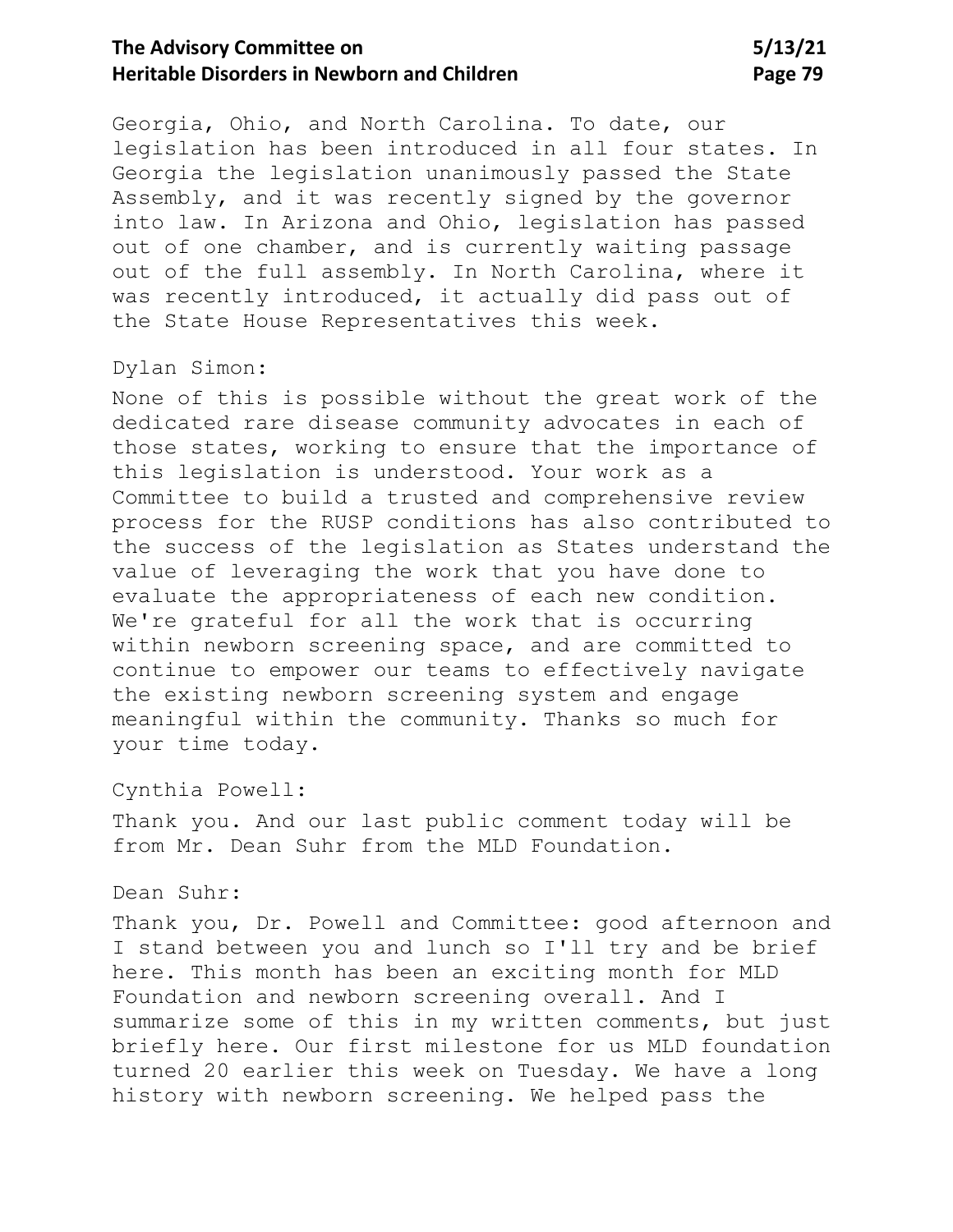# The Advisory Committee on 5/13/21 **Heritable Disorders in Newborn and Children <b>Page 80** Page 80

Newborn Screening Saves Lives legislation in 2007 as Mr. Simon just shared, back then it was Genetic Alliance, now a lot of work with the EveryLife foundation and other partners. We've been attending these ACHDNC meetings since almost the beginning. In 2012, we started work on an MLD assay with Professor Gelb at the University of Washington. 2015 we launched the RUSP Roundtable, a non-MLD specific gathering of experts and key stakeholders throughout the ecosystem.

### Dean Suhr:

We've been on hiatus during COVID. We hope to reserve soon. 2016, we helped provide the original RUSP alignment language that was in that California legislation that Dylan just spoke about. In 2016, we started de-identified pilot studies for MLD in the state of Washington 2018. We were involved in the grant prep for Dr. Wasserstein for what is now known as ScreenPlus. And 2020 was a busy year for us. Gene therapy was approved in the EU. Our newborn screening expert advisory group started formally meeting at the beginning of 2020. They've got seven working focus groups, supporting them. We are working on an assay that has three tiers. It's based on traditional blood spot for urinary sulfatides... Excuse me. For sulfatides in blood and then enzymes in blood and then finishes with sequencing. And we'll talk about that in a moment. We also have an identified MLD pilot that started in Germany last summer.

### Dean Suhr:

2021 the ERT trial was fully populated. The second milestone, which is significant, not only to MLD, but to many other disorders is this past Monday, the screen plus program formally launched and poked the heel of the first baby in parts of New York state. Dr. Wasserstein, Dr. Orsini and Dr. Goldenberg, names I think that is familiar to all of you, are the co-PIs for that. This is the nation's largest and broadest consented newborn screen pilot program. It's a public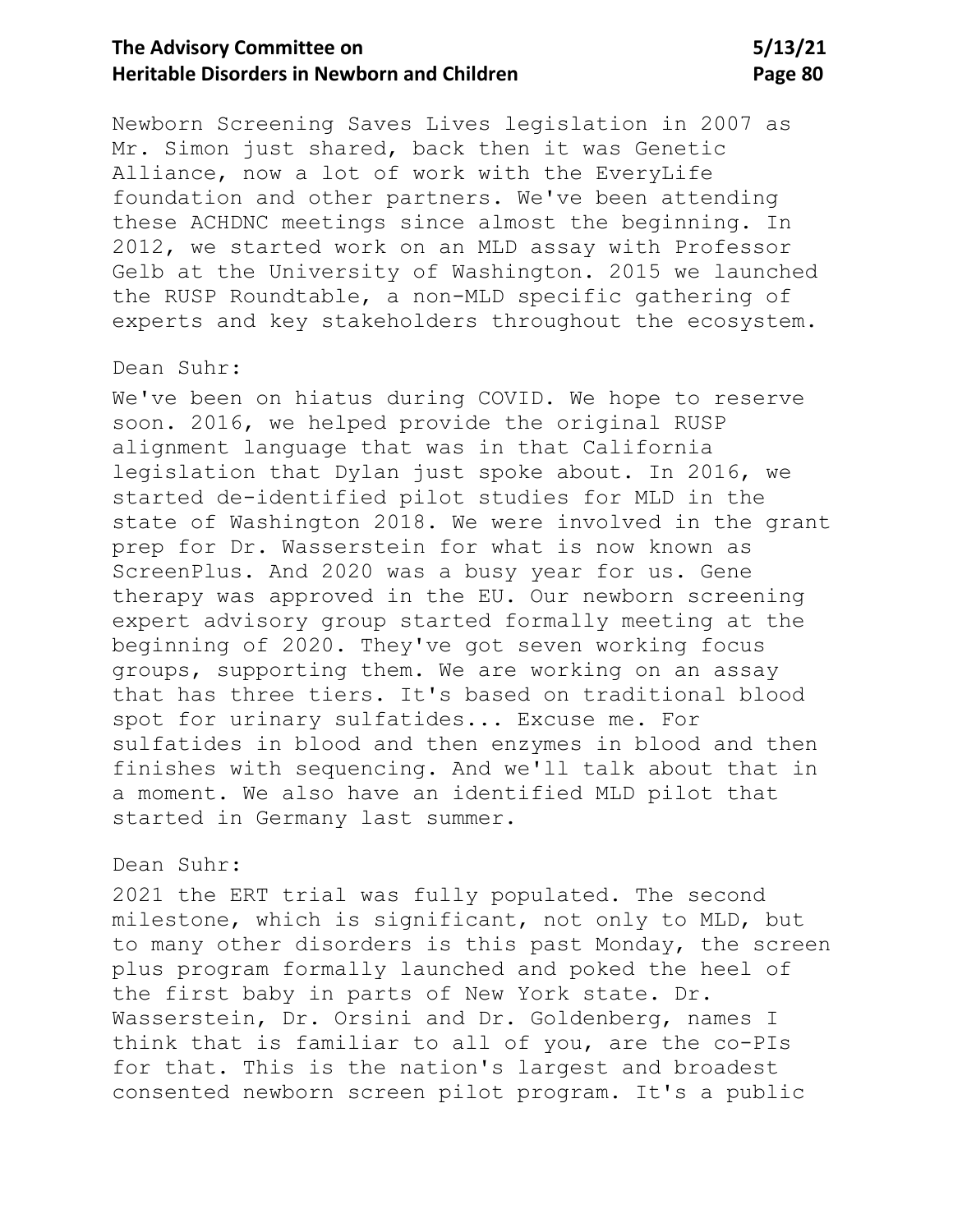# **The Advisory Committee on 5/13/21 Heritable Disorders in Newborn and Children Page 81**

private partnership based around an NIH grant, but there's a funding an active participation from BioPharma and the advocacy. It has an intentional ethical component, so they're not just validating and working through the screening process, but there's a whole ethical arm of that as well. Scientific and community advisory boards are part of that program. There are 14 disorders on the initial panel, including MLD and the criteria to get on that panel is somewhat consistent with the RUSP requirements in terms of therapy and viability and off the screen and those sorts of things.

### Dean Suhr:

New disorders can be added. So, we do expect over the life... I shouldn't say we. Dr. Wasserstein has expressed that over the life of this program, there might be additions and perhaps some removals of conditions from the ScreenPlus program. But that brings up a number of areas of focus, concern, and perhaps opportunity as well. With ScreenPlus and 14 disorders could very realistically lead to half dozen or more simultaneous nominations or reviews. And we know that that would be a significant opportunity, but also a burden for the committee and particularly the expert review group. So, the request is that you let... You think about this and we know that you have been but let us know what you need.

## Dean Suhr:

Advocacy, as you've just heard, is here to help you, particularly in these areas of policy, appropriations, legislative issues, and so on to bring that support together. Clearly, we have connections with patients and researchers as well, but that policy side is something I think that's somewhat unique to what advocacy can help. With sequencing, concerns that we're addressing for MLD and I know they're concerns for other organizations, is the basis unknown significance. Variations of unknown significance later onset forms of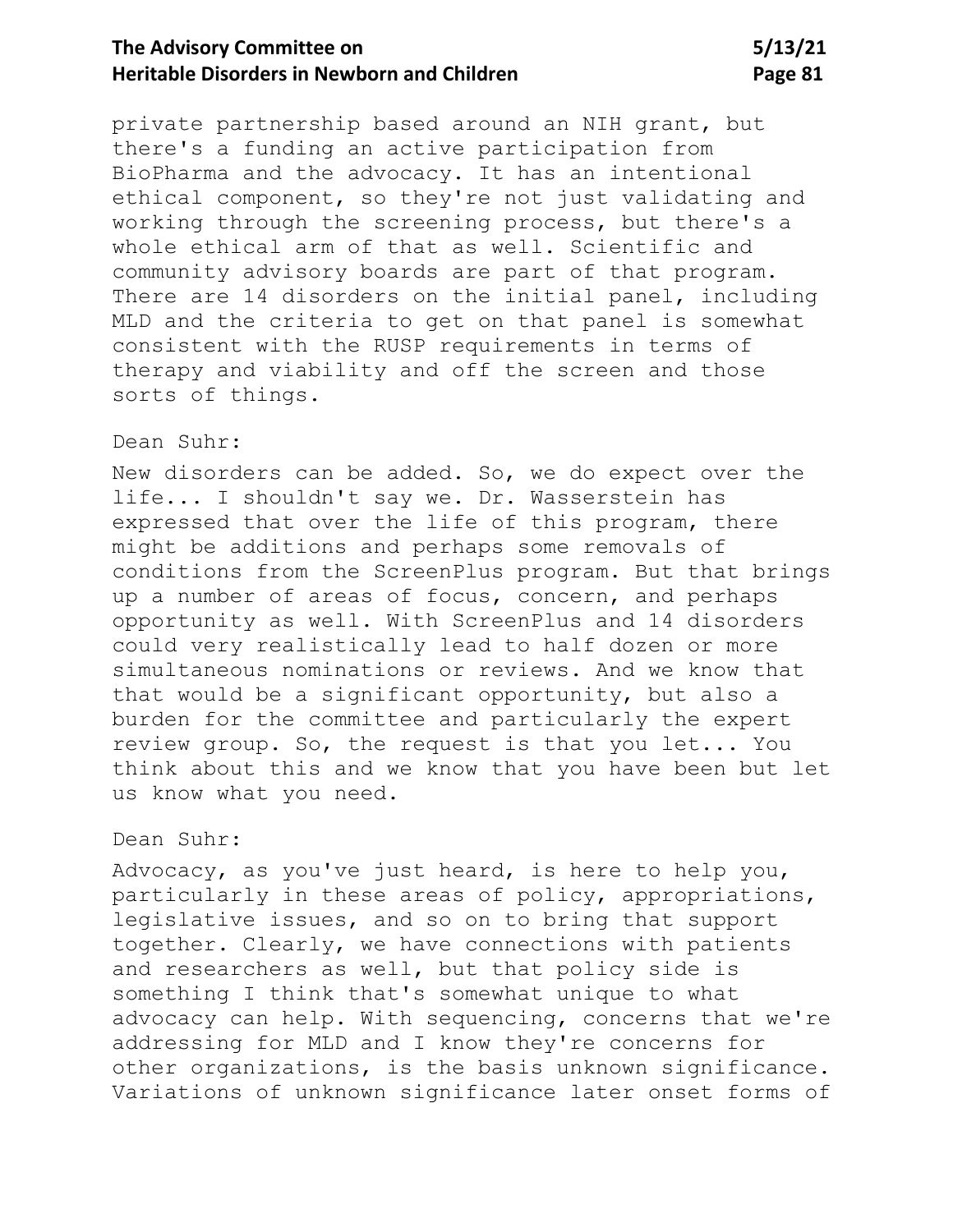# **The Advisory Committee on 5/13/21 Heritable Disorders in Newborn and Children <b>Page 82** Page 82

disease that are being identified, uncertain onset forms, and then secondary indications. We think that this might be something that the Committee might take up as an umbrella issue to start to put together some guidelines and some thoughts on how you might deal with, not the certainty that sequencing brings when it works. That's over 50% of the time for MLD as best we know, but what happens in those areas where it's a little bit more grown up?

### Dean Suhr:

The second area of opportunity, I think is long-term follow-up and lost to follow-up. This is... With the Committee being a federal committee, we believe this is an opportunity again for the Committee to provide some guidance, not only to improve newborn screening and to do the relatively short term and near term where sometimes it's described as a long-term improvements in patient care and in observing outcomes. But we're very interested, particularly as advocacy in very long-term follow-up. What happens to these patients over time? How can we continue to improve their quality of life? How does that affect therapies that are earlier in the pipelines and in the trial process? So long-term follow-up is private, perhaps more broad for us than you, but I think this is a place where we can work together on a national effort that helps coordinate the data that's coming from states, with families that are moving in and out of states.

### Dean Suhr:

And particularly those that are lost to follow up with public health, can't keep up with them, but perhaps advocacy could. And then my final thought is on the access and reimbursement. One of our emerging therapies, as I mentioned, was a gene therapy that was approved in the EU. And we hope that will be soon approved here in the United States. These therapies and others are very expensive. And we think it is part of the Committee's purview to know that these therapies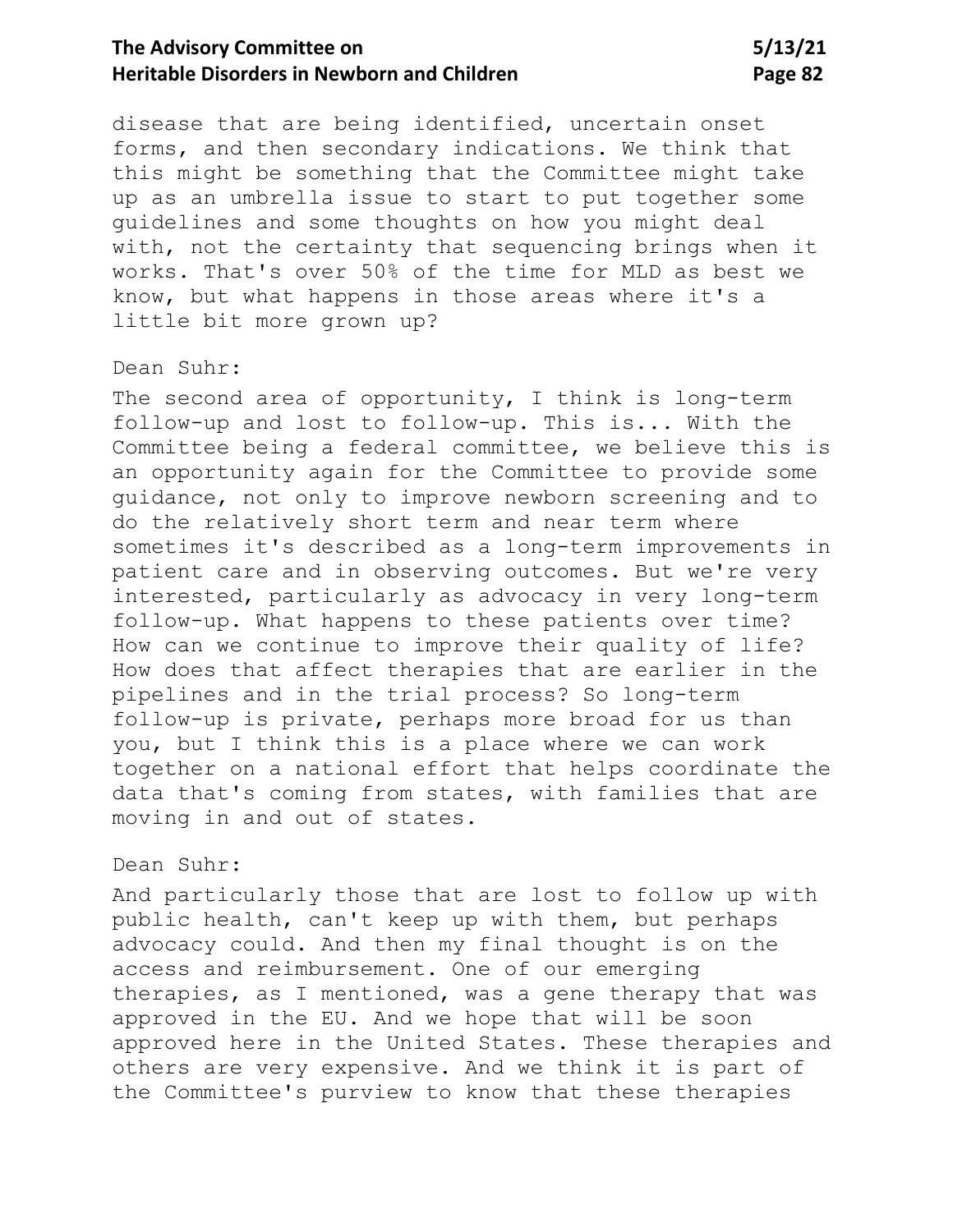# The Advisory Committee on 5/13/21 **Heritable Disorders in Newborn and Children** Page 83

are approved and accessible, but we don't think that it's in your purview to be talking about the reimbursement or the cost or the price or the value of that. That's a whole topic that is taking up extensive effort and energy of a lot of other organizations and groups. It's very complicated. There are changes coming in our reimbursement systems, both public and private and with the BioPharma that the people that are supplying those therapies.

### Dean Suhr:

And I think that would just cause you to get caught up in kind of what this whole whirlwind of discussions. So I would suggest that you might want to let the reimbursement side of that not be part of your purview. Do make sure that it's approved and it's appropriate for infants. But beyond that, I think that that's left to resolve itself and then feed back into your system. So, with that, thank you very much as always, we appreciate the hard work that you all put in. Look forward to the next time that we can be together in person.

#### Cynthia Powell:

Thank you. Thank you, members of the public for taking your time to provide comments to the Committee. We'll now recess for a lunch break and reconvene promptly at 12:45 PM ET.

#### **BREAK**

#### **ROLL CALL**

Cynthia Powell:

Welcome back everyone. Before we reconvene and begin the nomination and prioritization workgroup summary of the MPS II nomination package, I'd like to take attendance. Committee members, Kamila Mistry.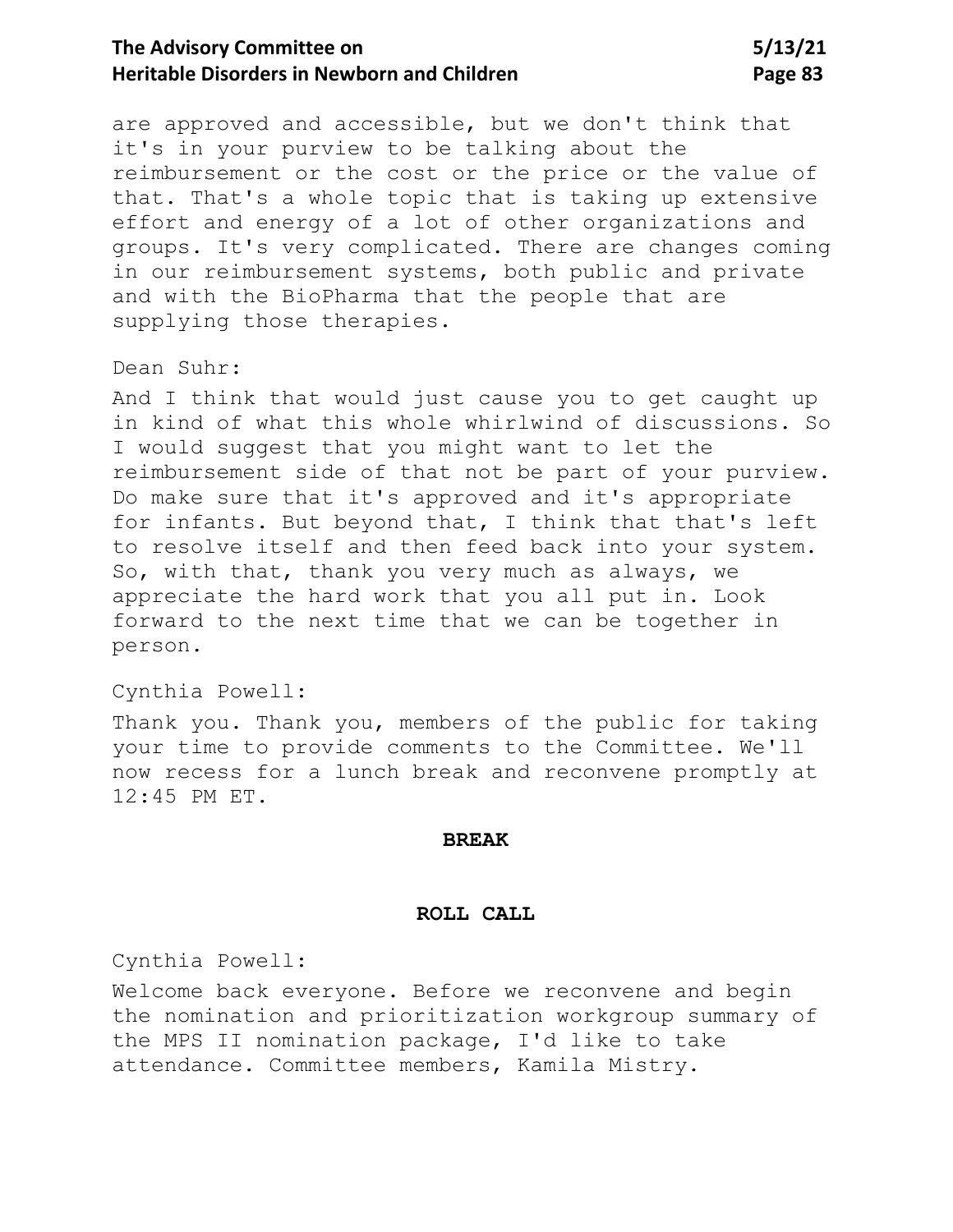# The Advisory Committee on 5/13/21 **Heritable Disorders in Newborn and Children** *Page 84* **<b>Page 84**

Kamila Mistry: Here. Cynthia Powell: Mei Baker. Mei Baker: Here. Cynthia Powell: Jeff Brosco. Kyle Brothers. Kyle Brothers: Here. Cynthia Powell: Jane DeLuca. Jane DeLuca: Here. Cynthia Powell: Carla Cuthbert. Carla Cuthbert: Here. Cynthia Powell: Kellie Kalm. Kellie Kalm: Here. Cynthia Powell: Michael Warren. Michael Warren:

Here.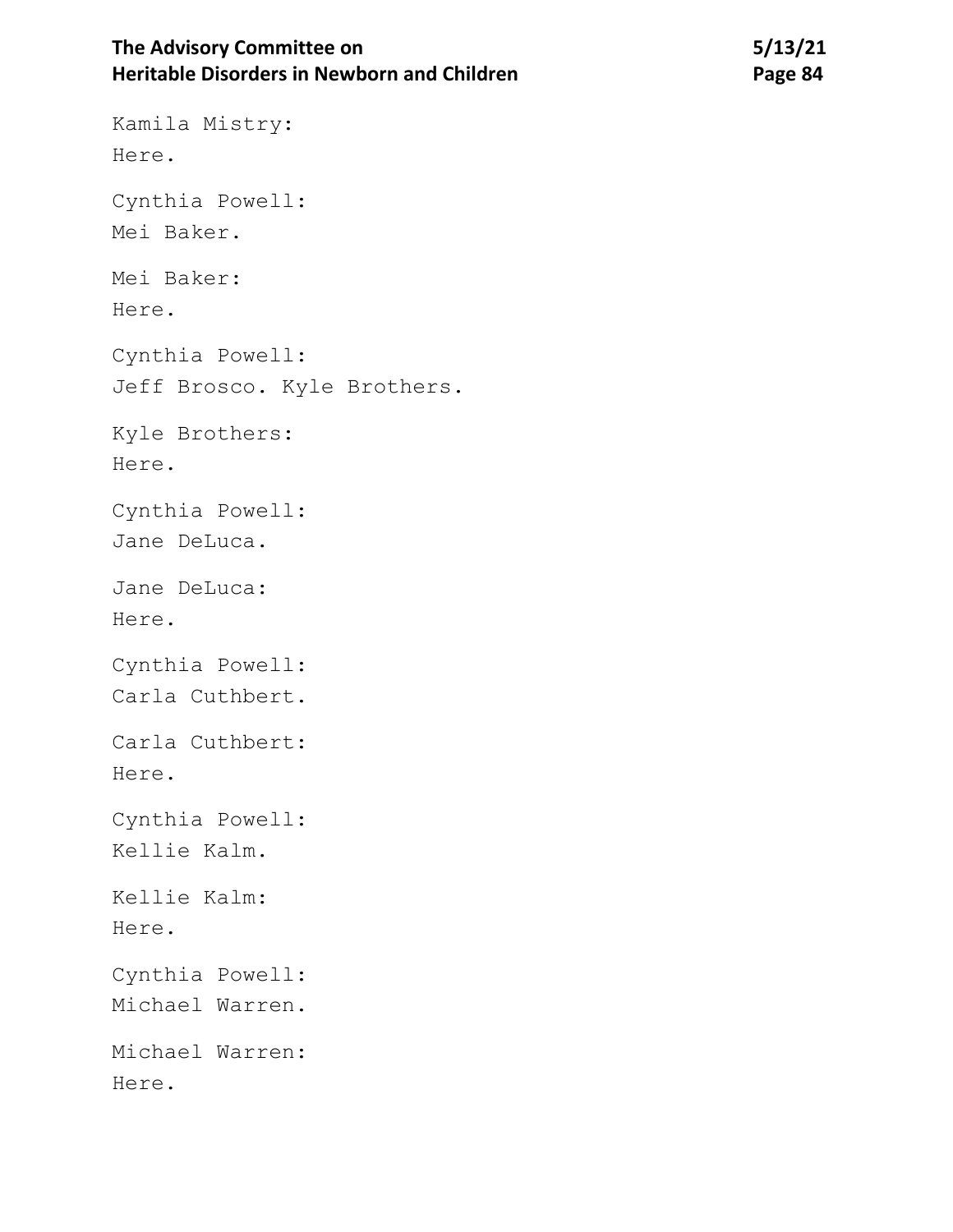# The Advisory Committee on 5/13/21 **Heritable Disorders in Newborn and Children <b>Page 85** Page 85

Cynthia Powell: Shawn McCandless. Shawn McCandless: Here. Cynthia Powell: Melissa Parisi. Melissa Parisi: Here. Cynthia Powell: I'm here, Cynthia Powell, Annamarie Saarinen. Annamarie Saarinen: Here. Cynthia Powell: Scott Shone. Scott Shone: Here. Cynthia Powell: And our representatives Robert Ostrander. I think he just stepped away. Deborah Friedenberg. Deborah Friedenberg: Here. Cynthia Powell: Maximilian Muenke. Steven Ralston. Jed Miller. Jed Miller: Here. Cynthia Powell: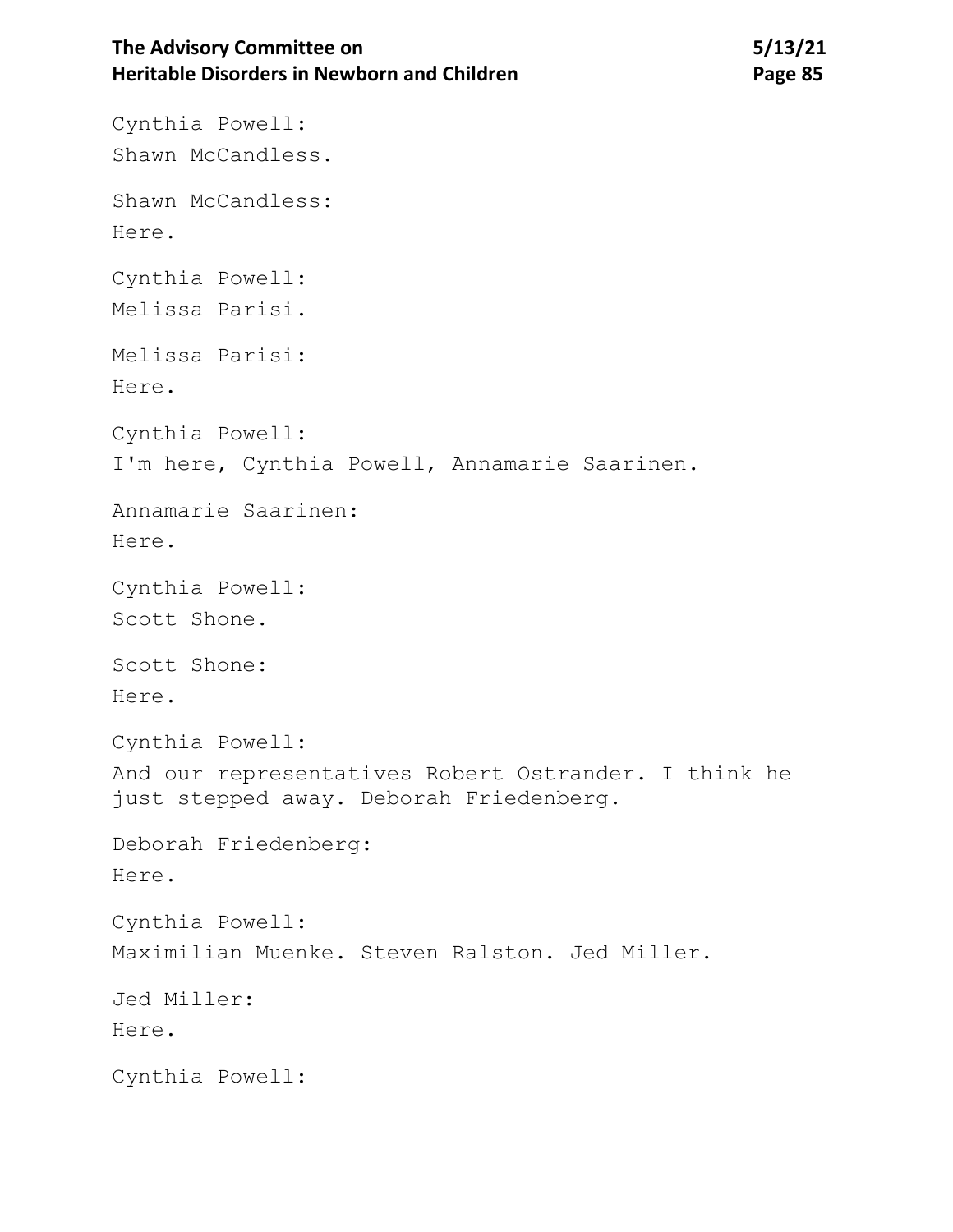# **The Advisory Committee on Heritable Disorders in Newborn and Children**

Susan Tanksley. Susan Tanksley: Here. Cynthia Powell: Chris Kus. Chris Kus: Here. Cynthia Powell: Shakira Henderson. Jennifer Kwon. Jennifer Kwon: Here. Cynthia Powell: Jacob Hogue. Jacob Hogue: Here. Cynthia Powell: Natasha Bonhomme. Natasha Bonhomme: Here. Cynthia Powell: Siobhan Dolan. Siobhan Dolan: Here. Cynthia Powell: Cate Walsh Vockley. Cate Walsh Vockley: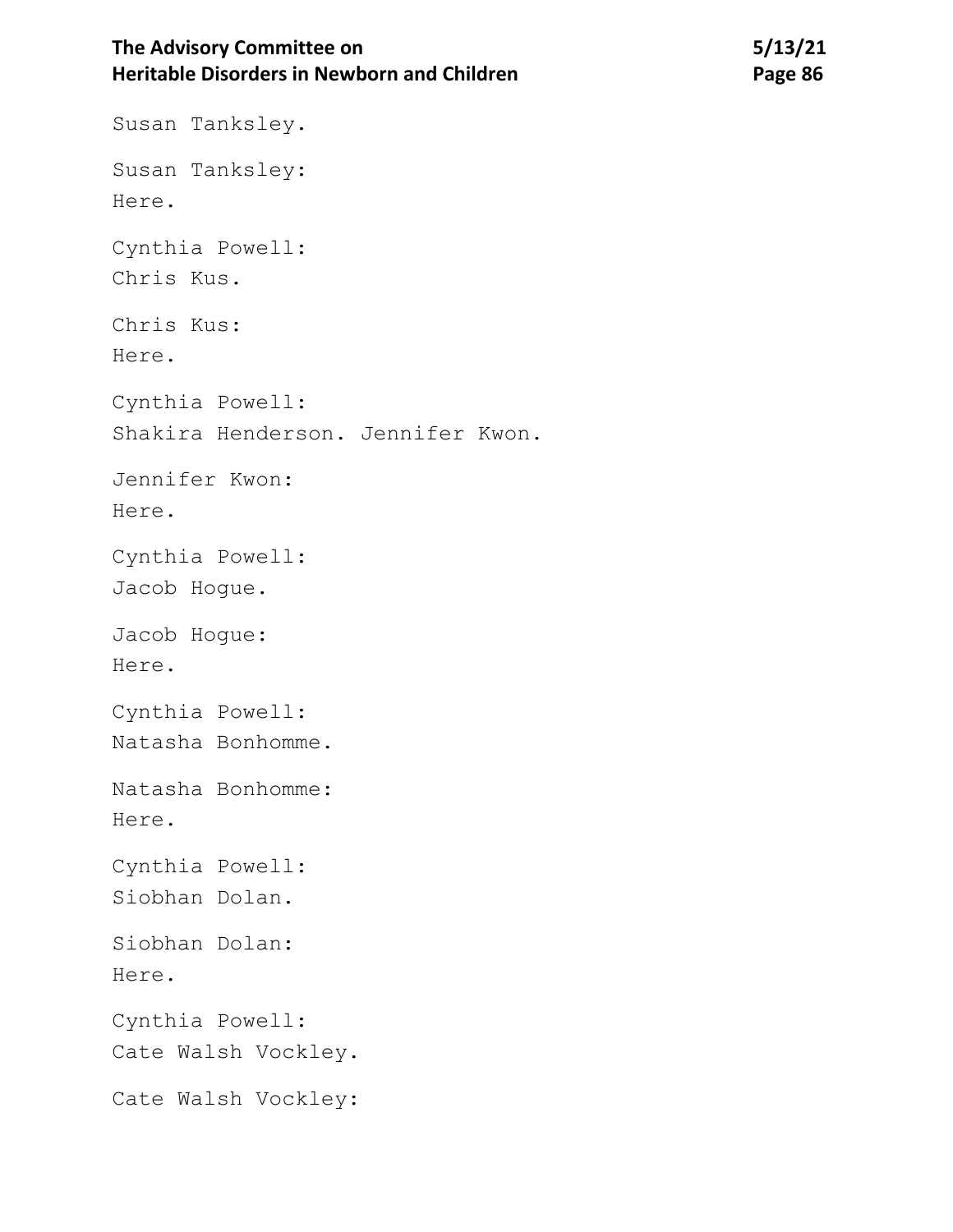Here.

Cynthia Powell: And Georgianne Arnold.

Georgianne Arnold: Here.

### **MUCOPOLYSACCHARIDOSIS II (MPS II) NOMINATION SUMMARY**

# Cynthia Powell:

Thank you. The Committee has received a nomination for MPS II for consideration, for addition to the recommended uniform screening panel. In terms of the nomination process, the first step is for HRSA to conduct the initial review for completeness. After it has been determined that the nomination package has all of the required components, the nomination and prioritization workgroup reviews the information submitted in the package and provides the Committee with a summary and recommendation as to whether or not the condition ought to move forward to a full evidence review. The Committee will then vote to assign or not assign the nominated condition to the external evidence review workgroup that conducts the evidence-based review.

## Cynthia Powell:

Today, on behalf of the nomination on prioritization workgroup, Committee member Dr. Scott Shone will present the summary and workgroup recommendation to the Committee. Dr. Shone will review this in his presentation today, but I would like to remind the Committee that at this phase of the nomination process, there are three core requirements for a condition to be considered in addition to the information requested on the nomination form. One, validation of the laboratory test. Two, widely available confirmatory testing with a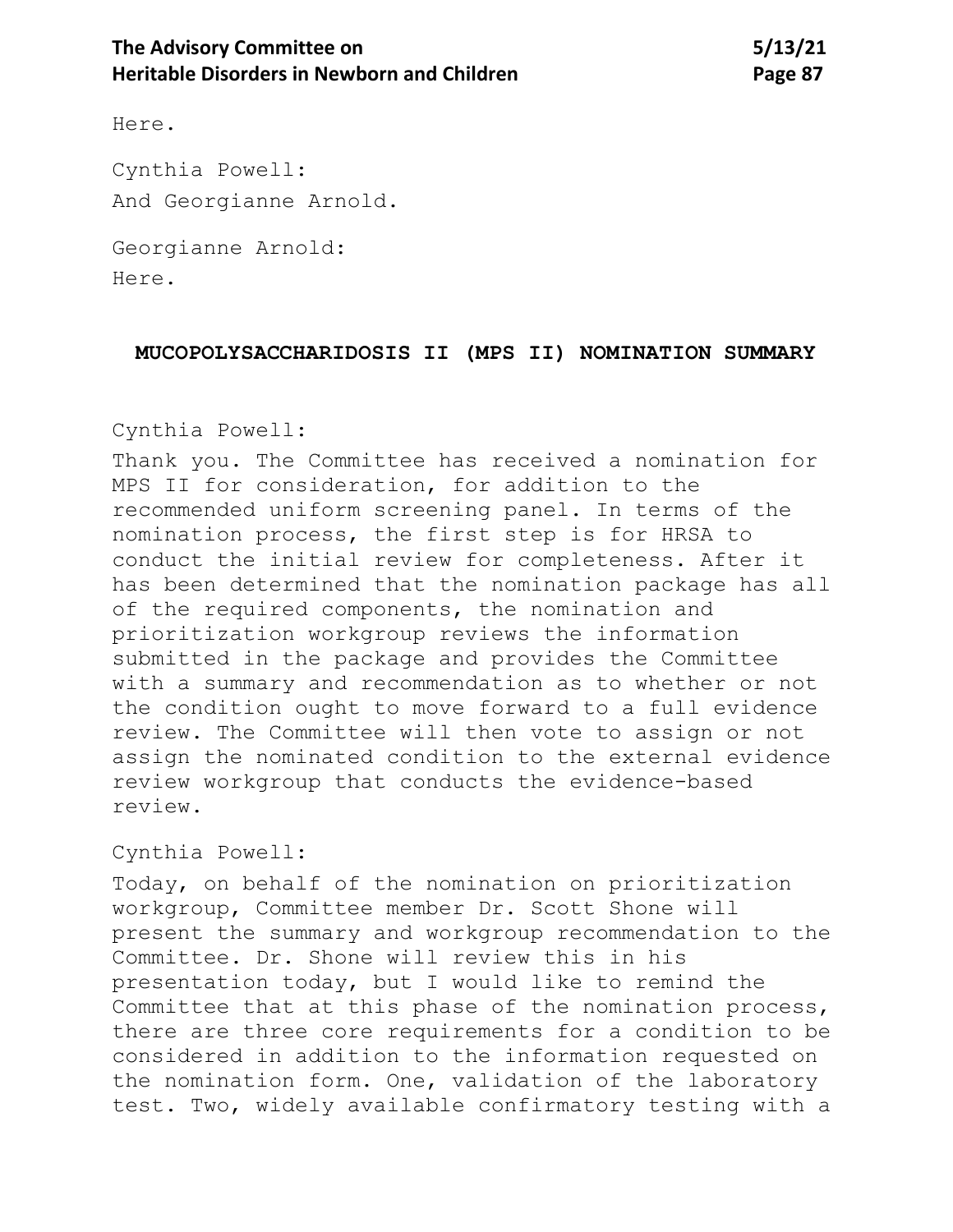# **The Advisory Committee on 5/13/21 Heritable Disorders in Newborn and Children <b>Page 88** Page 88

sensitive and specific diagnostic test. Three, a prospective population-based pilot study. I'd now like to turn it over to Dr. Schone.

### Scott Shone:

Thank you, Dr. Powell. So first I want to thank my fellow workgroup members, Doctors Brosco, Cuthbert, McCandless, and Powell for our work together to review the package that was submitted nominating Mucopolysaccharidosis type two for consideration, for evidence review, for the RUSP and also to them for trusting me with sharing our workgroups activities with the rest of the Committee, as we move forward in this process. As Dr. Powell stated, this is not an evidence review that is left up to the evidence review workgroup. This is this effort that I'll present is focused on an assessment based on certain criteria. So if there is enough material provided to move forward where they full evidence review for consideration of the RUSP, I'll review that process a little bit as well as the disorder and the nomination package we receive. Next slide please. So, the slide here shows the nominators and co-sponsors thank you to those members of the team who submitted this package to HRSA. Next Slide.

#### Scott Shone:

And as some of our public commenters highlighted and Dr. Muenzer did a great job discussing this. I'll highlight a few topics here and appreciate Dr. Muenzer's patience with me as I try to channel best what I've learned from the nomination package and from working with him. So MPS II is a Lysosomal Storage Disorder. As you mentioned, it is a progressive multiorgan disease with onset from about one year of age to early, early adolescents. There are, as I mentioned, attenuated and severe phenotypes, both phenotypes present with significant somatic symptoms, the severe phenotype manifests with profound cognitive impairment and developmental regression, typically with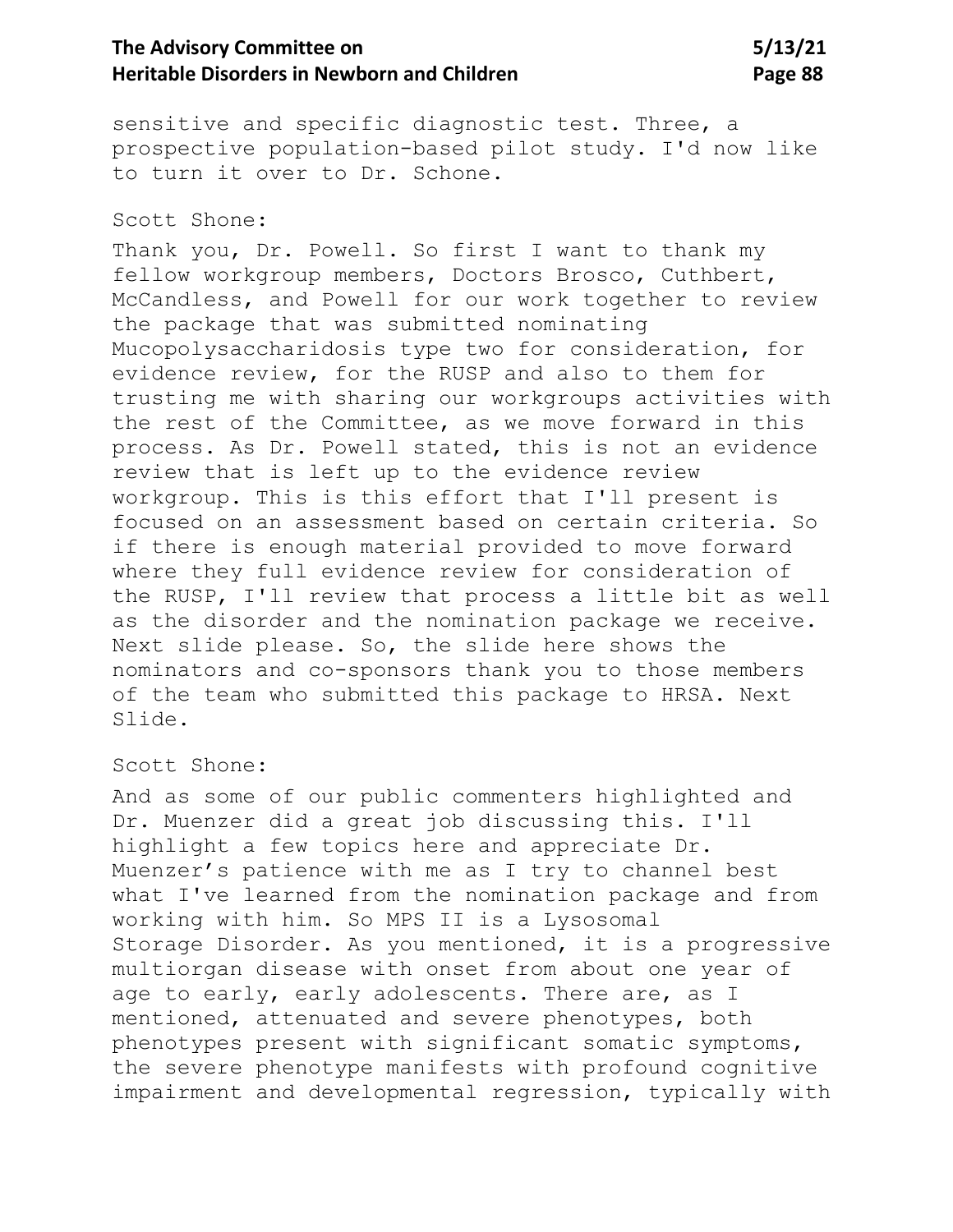# **The Advisory Committee on 5/13/21 Heritable Disorders in Newborn and Children <b>Page 89** Page 89

death in the second decade of life. And then the attenuated form presents with somatic symptoms largely without significant cognitive involvement. And survival is typical into adulthood with some premature mortality, as was mentioned earlier. Next slide please.

#### Scott Shone:

So, with respect to the genetics and epidemiology of MPS II, as was mentioned this as an X-linked recessive inheritance pattern with clinical heterogeneity, as I mentioned, two primary phenotypes attenuated and severe. These are caused by the deficiency of the iduronate-2-salfatase enzyme, leading to accumulation of glycosaminoglycans dermatan sulfate, and heparan sulfate. The incidence in the United States is not well-described. And in fact, in the nomination package that the team stated, "In reality, newborn screening will determine the incidence of MPS II in the United States." There are estimates of less than one to just over two per hundred thousand. I wrote down Dr. Burton's comments earlier about one in 81 and a half thousand from the experience in Illinois. And I'll talk more about Illinois in my slides coming up. As you see here this is data from... That was submitted as part of the package from Illinois that only included I think about 380,000.

#### Scott Shone:

And as Dr. Burton mentioned that the 490,000 almost now. I'll talk a little more about the minute and in the Missouri pilot... And I refer to these as pilots, but these are actually live screenings. I mean, these states mandated screening for MPS II and have been screening babies for this disorder for years now. And then in Missouri, they're finding about one in 73,000. Females with MPS II are rare, but do typically have a severe phenotype. And thus far, literature has described carriers as largely asymptomatic and the nomination package and our research found that there are some varying numbers of variants, but I will state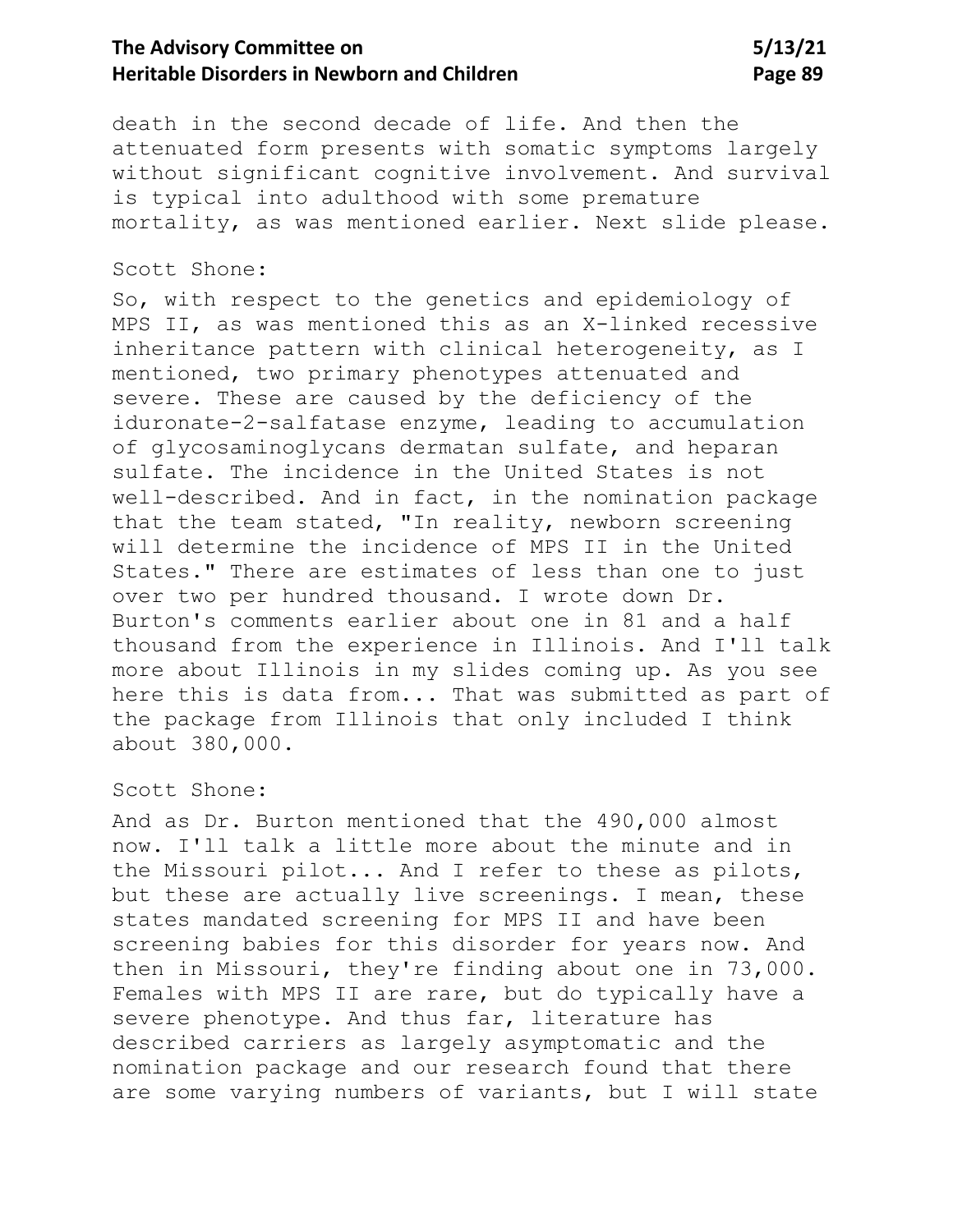# The Advisory Committee on 5/13/21 **Heritable Disorders in Newborn and Children <b>Page 90** Page 90

here that in ClinVar, there are about 400 disease causing variants and IDS locus, and that there is variable genotype phenotype correlation, which will come up later in my slide. Next slide, please.

### Scott Shone:

And Dr. Powell just mentioned this and that the core requirements for nomination and what HRSA does before forwarding the packages onto the nomination and prioritization workgroup is to review the packages for these three components. And as Dr. Kemper mentioned last meeting, as we're reviewing the process, we are going by the current existing N&P process, which includes these three core requirements. And that is, validation of a laboratory test, widely available confirmatory testing with a sensitive and specific diagnostic test, and also a perspective populationbased pilot study. Next slide, please.

#### Scott Shone:

So, the key questions that the workgroup reviewed and considered are as follows. Is the nominated condition medically serious? Is there a case definition and is the spectrum of conditions well-described? How to predict the phenotypic range of those children who will be identified based on population-based screening. Are perspective pilot data from population-based assessments available for the disorder. Does the screening test proposed have established analytic validity? Are the characteristics of the screening tests reasonable for the newborn screening system? Among other aspects we considered is there a low rate of false negatives? Is there a widely available CLIA and or FDA approved confirmatory test or diagnostic process known? Do the results have clinical utility? So, in this case, if the spectrum of disease is broad with a screening or diagnostic test identify those who are most likely to benefit from treatment, especially if treatment is onerous or risky? And I'll spend a little bit of time covering that question. And are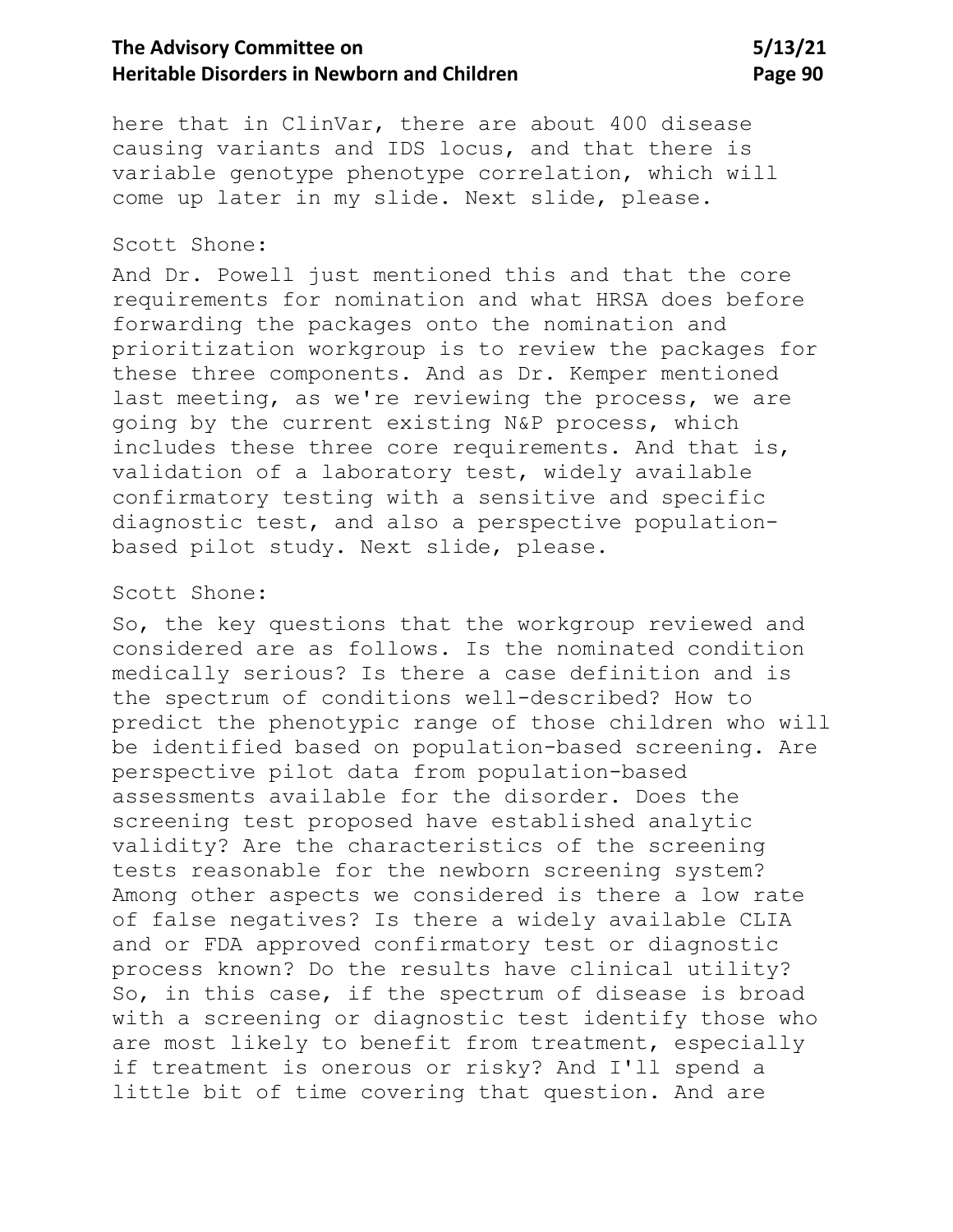# **The Advisory Committee on 5/13/21 Heritable Disorders in Newborn and Children** Page 91

there defined treatment protocols, FDA approved therapies, and is the treatment widely available? So next slide please.

#### Scott Shone:

So, I'm going to go question by question on each slide. Is the nominated condition medically serious? The answer that the nomination and prioritization workgroup found is yes. Despite a range of phenotypes, MPS II is a progressive, multiorgan disorder. All forms have somatic implications, including skeletal, joints, heart, upper- and lower-airway impacts, hearing and visual defects. The severe form also impacts the central nervous system as I mentioned earlier. Left untreated, patients with a severe form survive only until the second decade of life and patients with the attenuated form may survive until the fifth or sixth decade of life as described in the literature. So, the answer to this first is yes. Next slide please.

#### Scott Shone:

Is the case definition and the spectrum of the condition well-described to help predict the phenotypic range of those children who will be identified based on population-based screening? The workgroup found that the answer to this question is unclear. Prior to onset of symptoms, it is not always possible to predict the severity of the phenotype or cognitive involvement. As I mentioned earlier, there's not a clear phenotype/ genotype correlation. Now, many patients have rare private mutations in the IDS gene, for which there's no pre-existing phenotypic information available. Now it is documented in literature that a complete gene deletion or large rearrangement results in severe phenotype, but there are still questions around that phenotype genotype correlation. Routine diagnostic assays that measure the activity of I2S cannot distinguish alone between the severe and attenuated MPS II patients. So, we've determined that the answer to this question remains unclear. Next slide, please.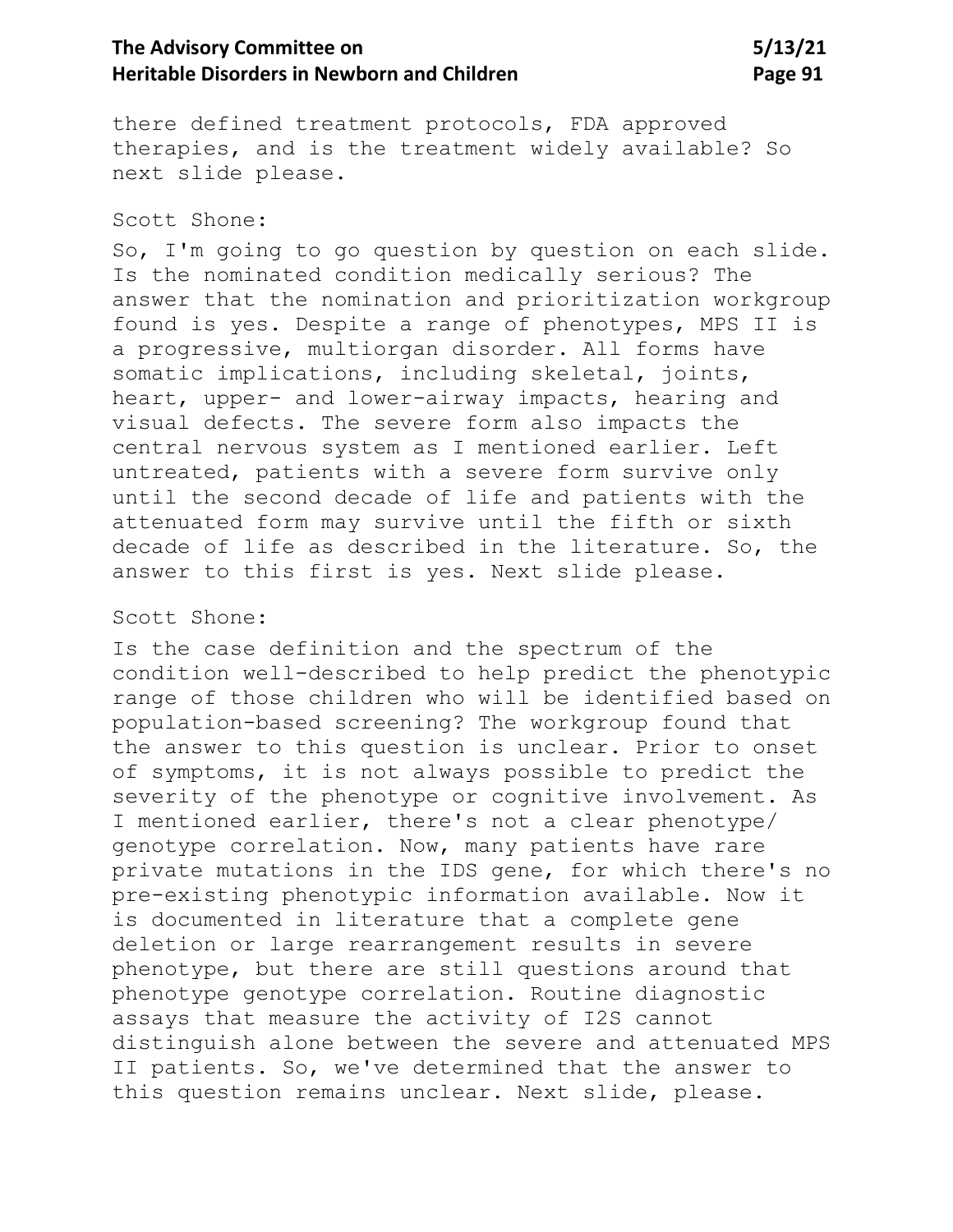# **The Advisory Committee on 5/13/21 Heritable Disorders in Newborn and Children <b>Page 92** Page 92

#### Scott Shone:

Our prospective pilot data, us and or international from population-based assessments available for this disorder. And the answer to this is a robust yes. Two states, as we mentioned earlier, Illinois and Missouri have been screening for MPS II for many years. Illinois began full population screening December 2017 and Missouri the same in November 2018. So, we have multiple years of screening under our belt to assess. And what I'm presenting here is what was shared with us in the nomination package. I will acknowledge Dr. Burton shared some updated data from Illinois, which generally tells the exact same story. So, I'm going to focus on what was submitted, and what are my slides in front of you.

## Scott Shone:

So, through February 2020, 340,000 infants screened in Illinois. There were three positive diagnoses confirmed by urine gags and molecular analysis. And there were 28 false positives. So, a total of 31 screen positives out of that 340,000 babies screened. In Missouri, through the end of June last year, or yes, last year, approximately 147,000 infants screened. Two confirm by urine gags and molecular analysis, and 27 false positives. So, out of the 29, 27 false positives, but two confirmed. I will note that both states and the stats I present, I include the pseudo deficiencies that were mentioned earlier during public comments, as part of false positives. Next slide, please.

#### Scott Shone:

Does the screening test have established analytic validity? The states I mentioned in the last slide actually use different methodologies to screen for MPS II. One state, Illinois, uses tandem mass spectrometry, and Missouri uses digital microfluidics. Neither method in use is FDA cleared. They are laboratory developed tests, but the data provided, is sufficient with respect to limit of detection, recovery, linearity,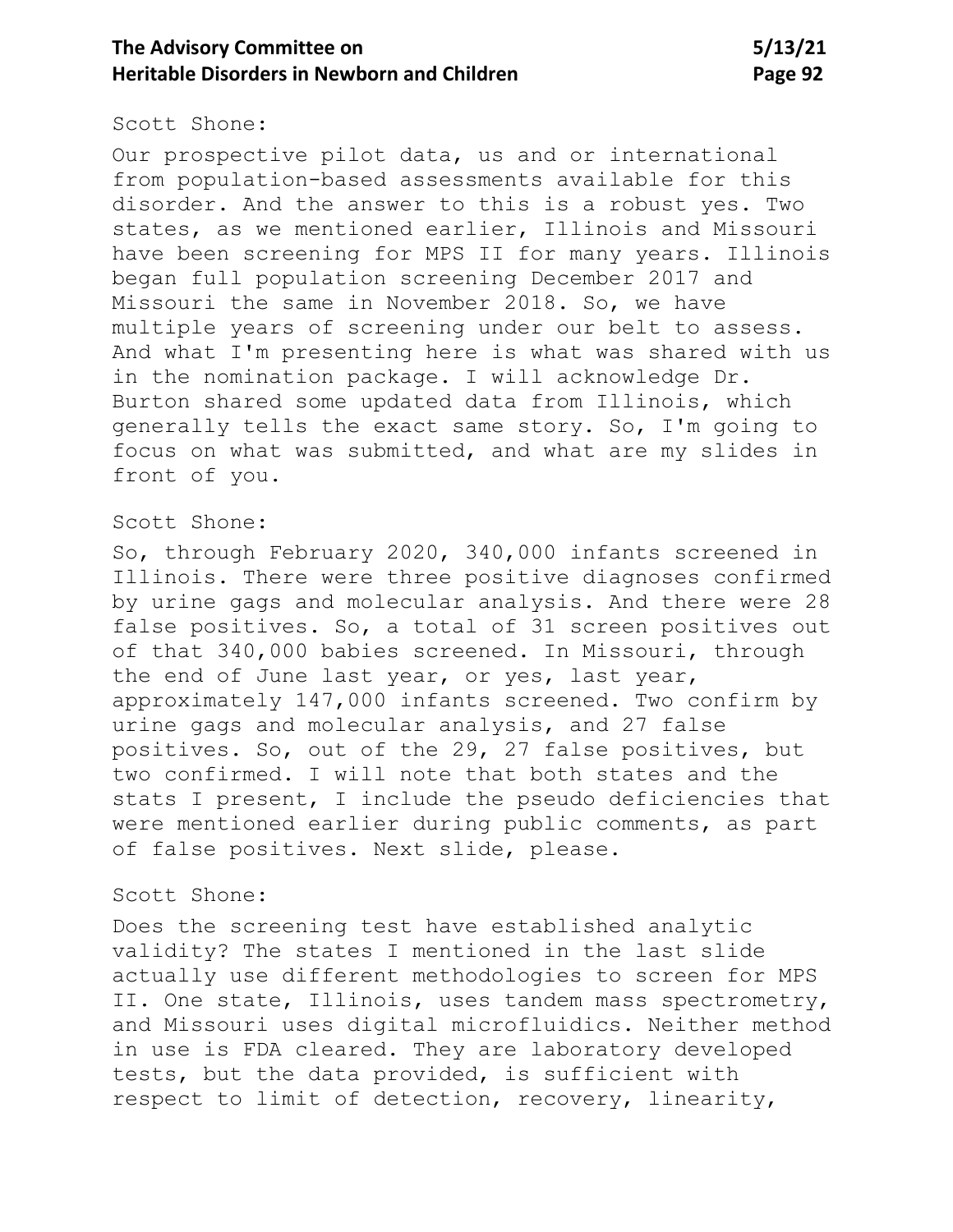# **The Advisory Committee on 5/13/21 Heritable Disorders in Newborn and Children <b>Page 93** Page 93

accuracy, precision, interferences, and reference ranges. Those that are necessary for CLIA validation of a laboratory developed test, and the data provided demonstrate that both methods, DMF and mass tandem mass spec have acceptable analytic validity. Next slide, please.

### Scott Shone:

So, are the characteristics of those screening tests reasonable for a newborn screening system? And again, we have a yes for this question. As I mentioned, they're laboratory developed tests of benefit for both tests that can be multiplexed with other analytes, specifically for lysosomal storage disorder screening, and of note, both tests are multiplex with Mucopolysaccharidosis Type One. The false positive rate for these tests are similar to other first tier assays for current RUSP conditions. There's been a lot of discussion around, and we mentioned the genetic testing, and the need for potentially second or tertiary level tests. But with respect to first tier analyses, the false positive rate is similar. As I mentioned earlier, you had 31 screen positives out of 340,000 Illinois with three confirmed. So about a 90% false positive, and the same with Missouri with a 31 screen positive out of 147,000, two confirmed.

### Scott Shone:

So again, about 10%, 10% confirmed or 90% false positive rate there. As I mentioned, second and third tier tests are clearly ideal when considering these algorithms such as sequencing of the IDS gene, and then either dry blood spot, urine in heparan sulfate and dermatan sulfate. Now, there is current insufficient data on measurements of heparan sulfate, and dermatan sulfate in dry blood spots.

#### Scott Shone:

I am aware that many newborn screening programs are looking at this, but with respect to what was provided,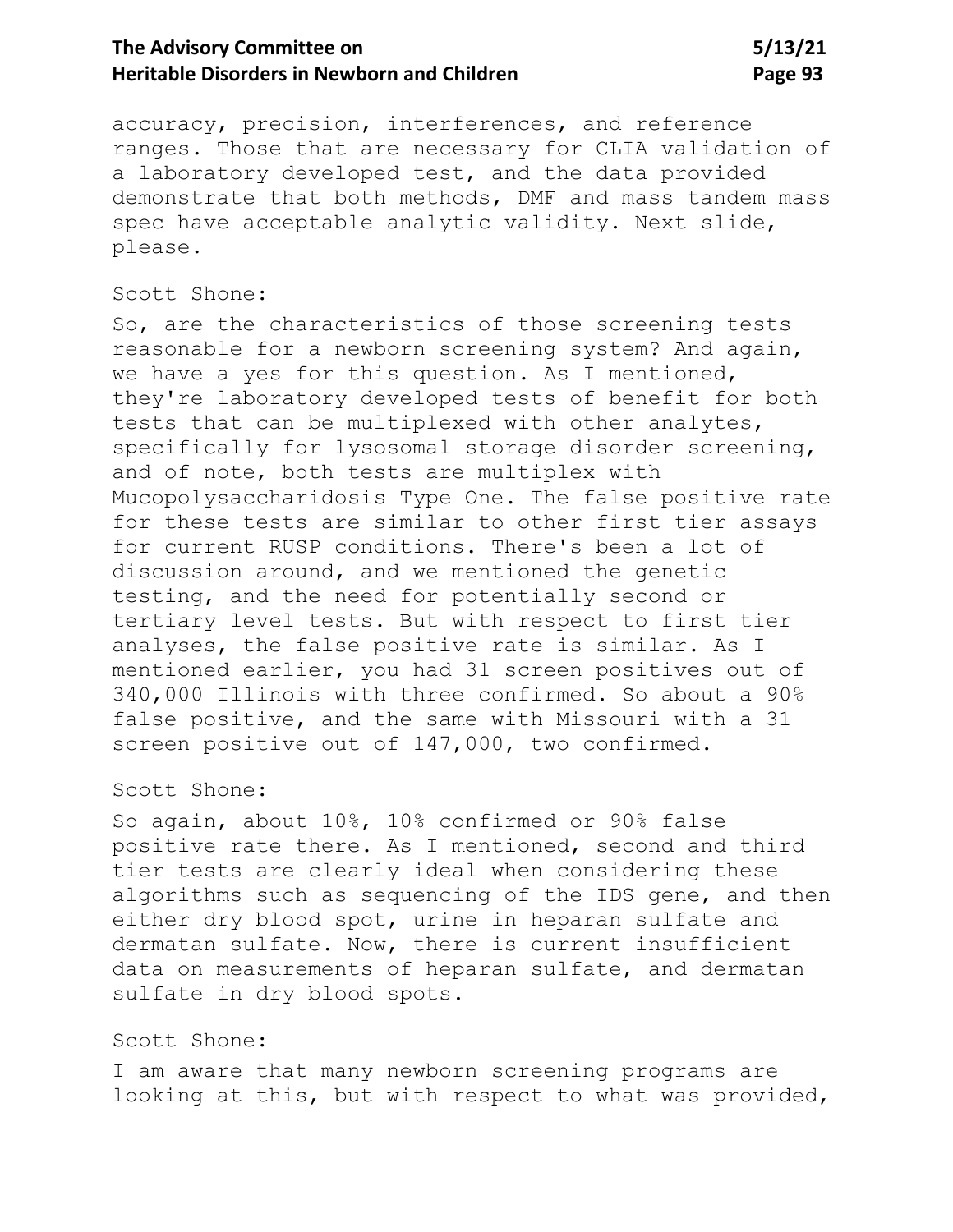# **The Advisory Committee on 5/13/21 Heritable Disorders in Newborn and Children <b>Page 94** Page 94

there is somewhat insufficient data to comment conclusively on that. The false negative rate is unknown, but thus far in the years of screening in Illinois and Missouri, there have been no false negatives identified to the programs there. And there are other disorders that can be detected through the screening methods, specifically multiple sulfatase deficiency. And I'll talk about how that's ruled out, and how that was commented on in the nomination package on my next slide. I think that it's important to point out again that the false positive rate is reasonable, given the rarity of this condition. It's not a simple rate conversion. I know there's many discussions around positive predictive value and false positive rates. But, the nomination prioritization workgroup looked at this with respect to other first-year assays for the remaining RUSP conditions. Next slide, please

### Scott Shone:

So, is there a widely available CLIA and or FDA approved confirmatory diagnostic test? There's no FDA cleared test for Mucopolysaccharidosis Type II. There is quantitative demonstration for deficient I2S activity in combination with quantified elevation of urinary dermatan and heparan sulfates, glycosaminoglycans, I mentioned. A second sulfatase is quantitatively assayed in plasma, or white blood cells to rule out that multiple sulfatase deficiency I mentioned in the prior slide. Sequencing of the IDS gene is not diagnostic, but it is helpful to predict phenotype. As I mentioned, the lack of a strong phenotype genotype correlation, and I'm not specifically calling out these laboratories for any reason other than they were described in the nomination package as a performing confirmatory test for MPS II. So, there are laboratories that can provide that diagnostic confirmatory testing. Next slide please.

Scott Shone: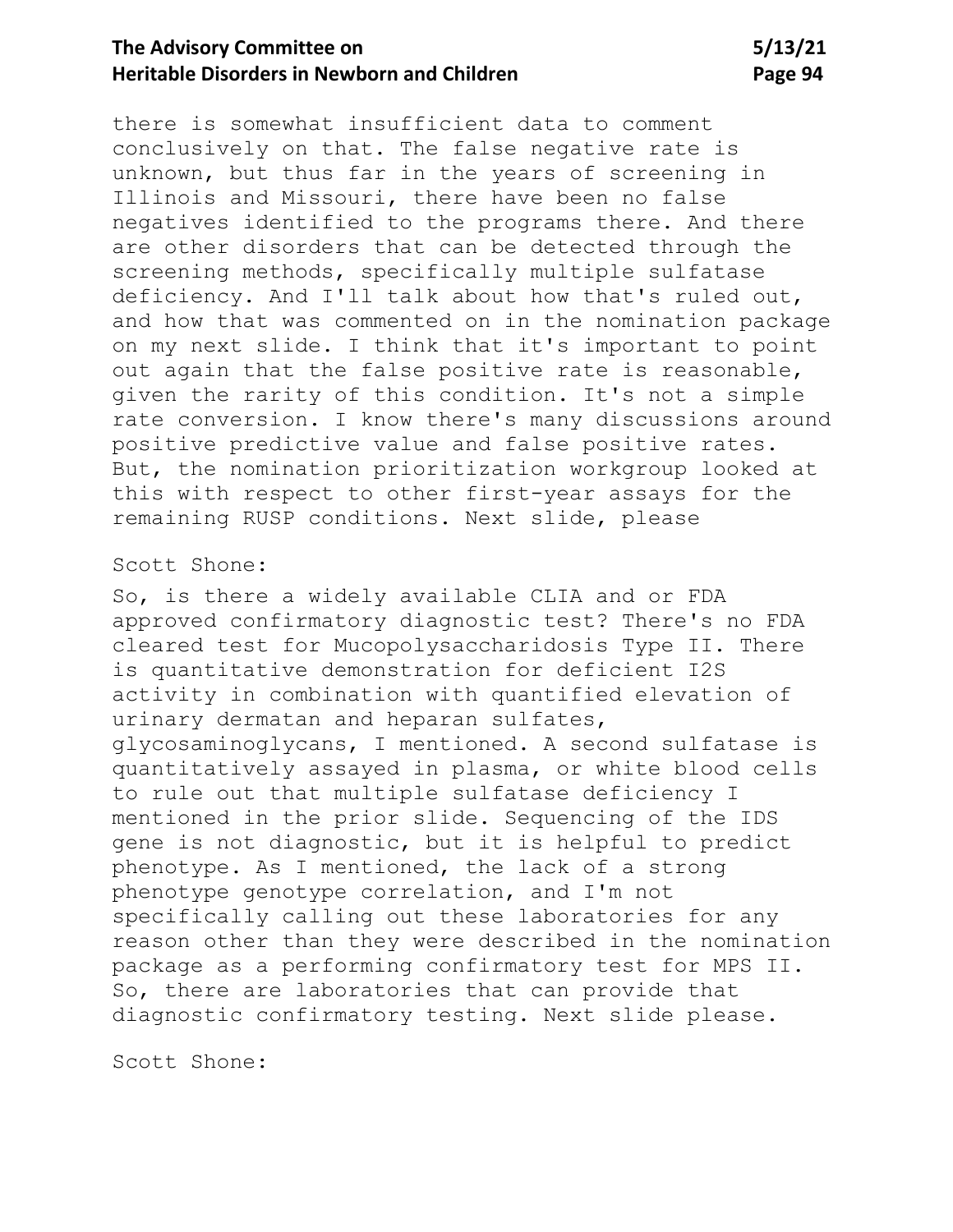# **The Advisory Committee on 5/13/21 Heritable Disorders in Newborn and Children <b>Page 95** Page 95

So, are there treatment protocols or FDA approved drugs available? There are two available therapies that were mentioned earlier. There is enzyme replacement therapy with IV recombinant human I2S, and then also Hematopoietic Stem Cell Transplantation. ERT is the standard of care with weekly intravenous infusions with idursulfase, which was FDA approved in 2006. Right now through the IV, this drug does not cross the bloodbrain barrier and therefore does not alter CNS disease. HSCT is infrequently used, and there's limited data on sematic and CNS improvement. And I will say that the focus of the nomination and prioritization workgroup was not to evaluate the efficacy of treatment, but if it exists, it would be if this condition is moved for an evidence review, the efficacy of treatment would be evaluated. Next slide, please.

### Scott Shone:

And finally, do the results have clinical utility? If there's a spectrum of disease is broad, will the screening and or diagnostic test identify who is most likely to benefit from treatment, especially if treatment is onerous or risky? And the workgroup found this to be unclear. There is considerable clinical heterogeneity in the onset and rate of disease progression, but it is clear that early intervention is important, particularly, as we've heard with enzyme replacement therapy. Screening does not clearly predict phenotype and the most serious phenotypes may be identified by sequencing. It's been clear that treatment can prevent somatic disease progression, but not reverse disease.

#### Scott Shone:

That was also commented earlier. And that was in the nomination package, and the impact of treatment on CNS remains unclear. What's also unclear is if asymptomatic, what is the true benefit of asymptomatic initiation of ERT? It's apparent that newborn screening may actually be needed to evaluate HSCT versus ERT. And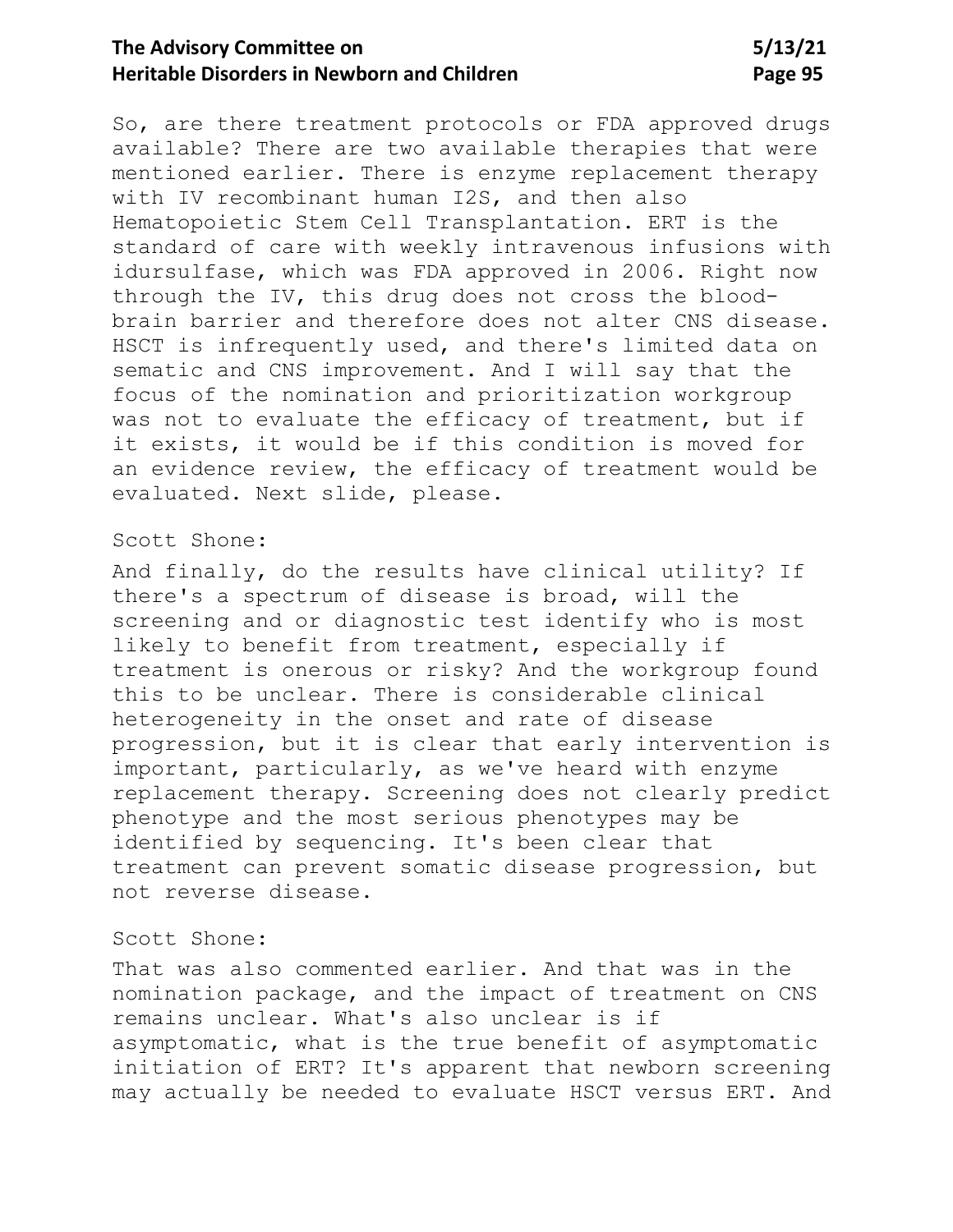# **The Advisory Committee on** 5/13/21 **Heritable Disorders in Newborn and Children <b>Page 96 Page 96**

I think they're important in the workgroup, thought there were important ethical questions of treating the body, knowing that the mind and the CNS may still progress. And I will say that if this condition is moved forward through evidence review, clearly that process will need to do a deep dive into the impact of therapy and benefit literature that's available to understand those ethical questions. Next slide please.

### Scott Shone:

Oh, back up. Almost gave away the conclusion. In summary, is the nominated condition medically serious? The answer to that is yes, but it was unclear with respect to the case definition, the spectrum of conditions. There's robust, prospective pilot study data available, and the tests used both have analytic validity, and the characteristics of those tests are reasonable for newborn screening. There is a widely available confirmatory diagnostic process. There are treatment protocols available, including enzyme replacement therapy, but the clinical utility of screening and therapy remains unclear. With that, considered, the nomination and prioritization workgroup did decide, next slide, please, that we recommend the Advisory Committee move the nomination of MPS II forward for a full evidence review, to thoroughly address those questions and vet the literature to help us understand as a Committee, whether or not this should end up ultimately being recommended for the RUSP. So, Dr. Powell, I turn it back to you for discussion on our recommendation.

#### **COMMITTEE DISCUSSION**

Cynthia Powell:

Thank you, Dr. Shone, and thank you to the other members of the nomination and prioritization workgroup. We'll now have time for a discussion. We'll take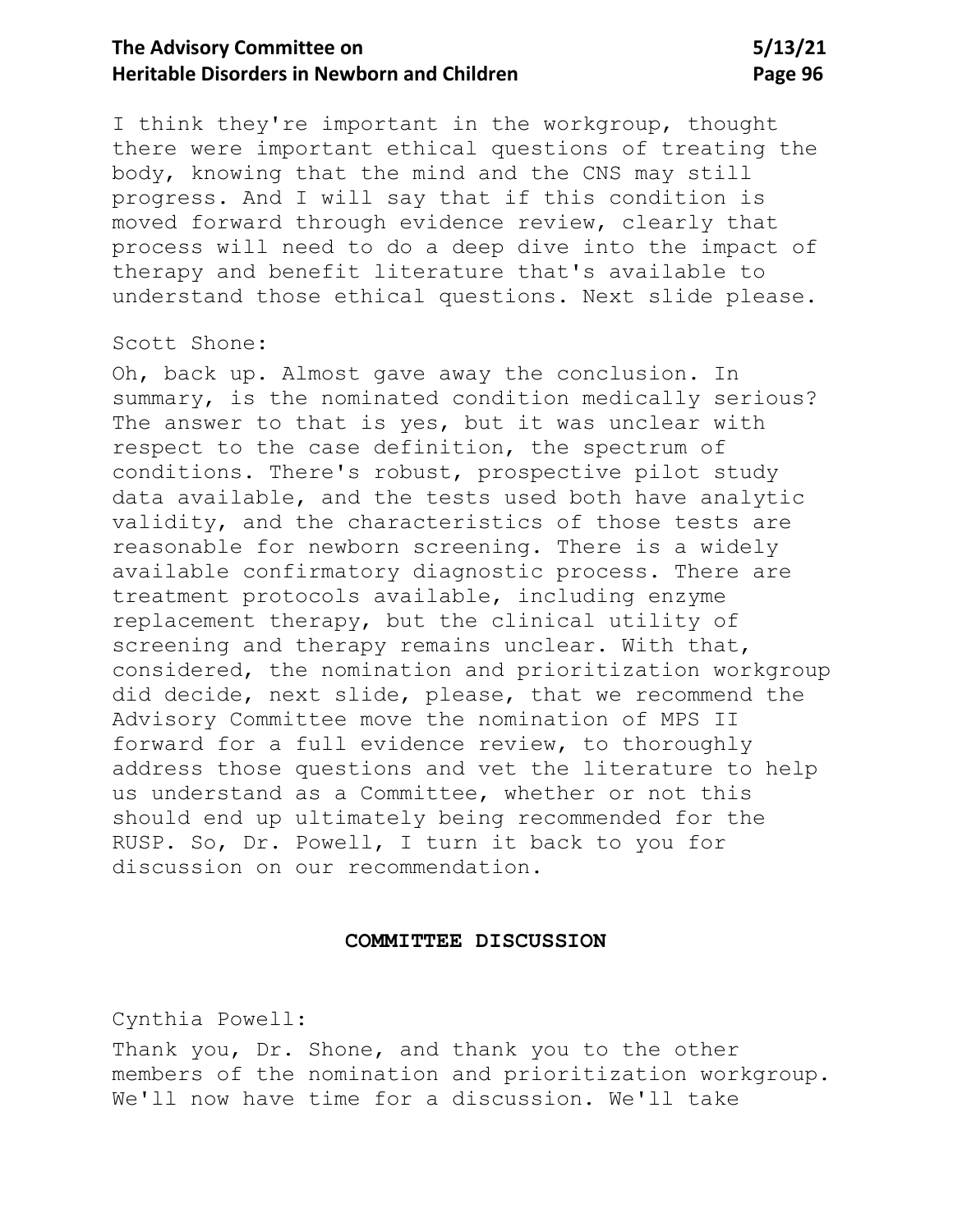# The Advisory Committee on 5/13/21 **Heritable Disorders in Newborn and Children <b>Page 97 Page 97**

questions and comments from Committee Members first, followed by Organizational Representatives. As a reminder, please use the raise hand feature. I will call on you in order of when you raised your hand, please remember to unmute yourself and to clearly state your first and last names before speaking. Georgianne Arnold.

Georgianne Arnold:

Hi, Georgianne Arnold from SIMD representative. Of the positive patients in the trial groups, were they early onset or late onset? And were there any patients who had indeterminant status?

Scott Shone:

Dr. Powell, I'll have to pull up my notes. I didn't have that slide in front of me. Give me one second.

Cynthia Powell: Sure.

Scott Shone:

You want to go to Dr. Baker? You might have an easier to answer question.

Cynthia Powell:

Okay. We'll come back to that. Mei Baker. Mei, you're muted. We can't hear you.

Mei Baker:

Sorry about that. Actually Scott, I was hoping you can go back your slides on that genetic and the epidemiology part. I have a question on that slide.

Scott Shone:

Mei, I'm not controlling the slide, so I think you have to say what slide you want again?

Mei Baker: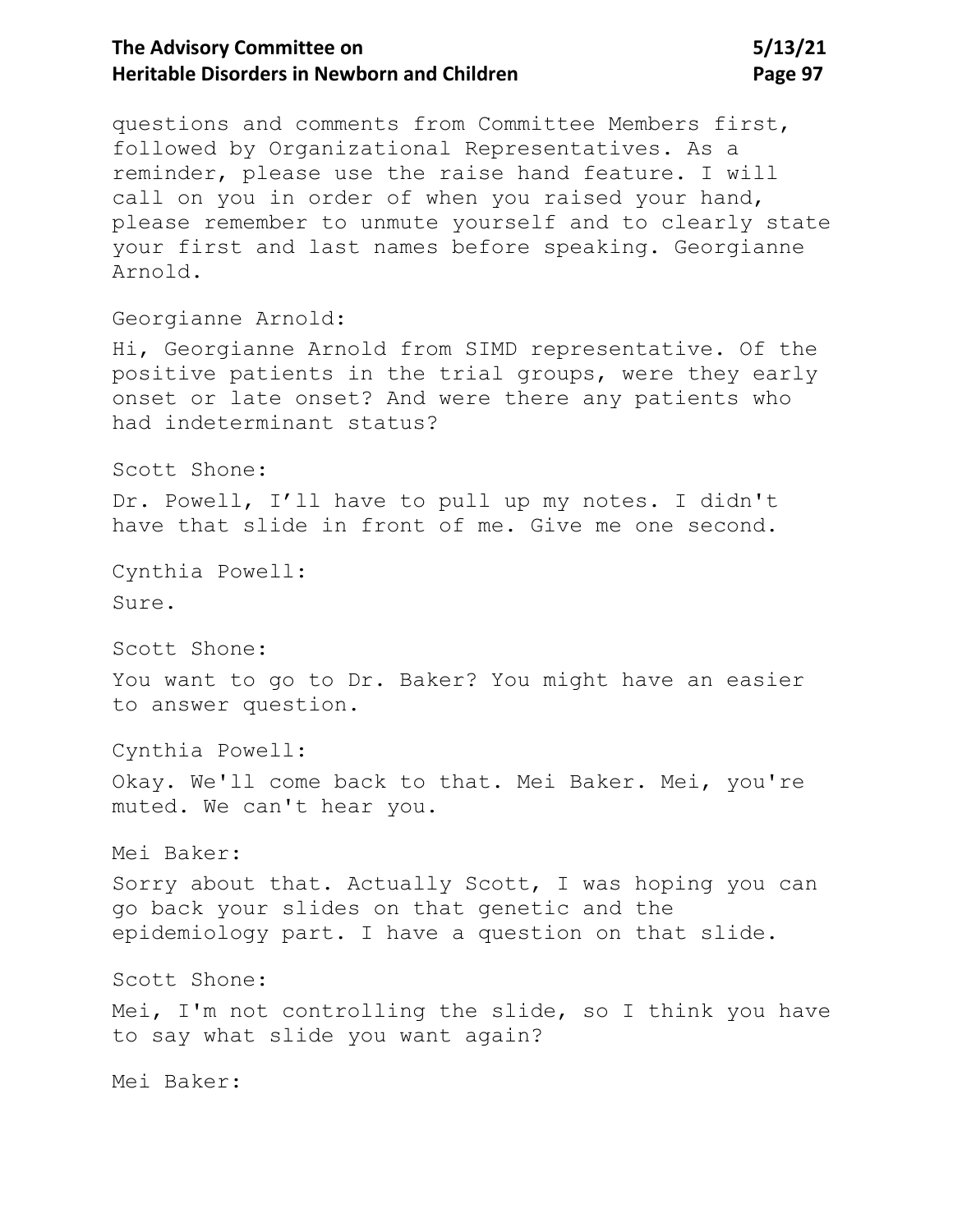# The Advisory Committee on 5/13/21 **Heritable Disorders in Newborn and Children <b>Page 98** Page 98

Oh, it's the genetics and the epidemiology of MPS II. I was reading briefing paper. I don't know the updated ones, including this or not. Can I just describe it? So, you mentioned that a female with MPS II?

Scott Shone: Right.

Mei Baker:

Yeah, okay, you said typically more severe. It's not common, but are more severe, and also you state carriers are general asymptomatic. So, I think it's because of the X-Linked disorders. So, I just want to be sure, I understand. When you say severe phenotype, because you described the two types, severe and attenuated. So, when you say severe, it means in that a category, or? I just don't fully understand this comment.

Scott Shone:

You don't understand the comment that females are rare, but typically severe?

Mei Baker: Yeah.

Scott Shone:

So, that was described in the literature that the workgroup review. I don't know. And I don't know if Shawn McCandless wants to chime in here because I know that we had a discussion of how to phrase some of the genetics and epidemiology, or even Dr. Powell. But it's my understanding that, that most of the females at least identified tend to have a more severe phenotype.

Cynthia Powell:

Think that includes some with X chromosome abnormalities. So, with an additional genetic condition. Shawn McCandless may want to comment.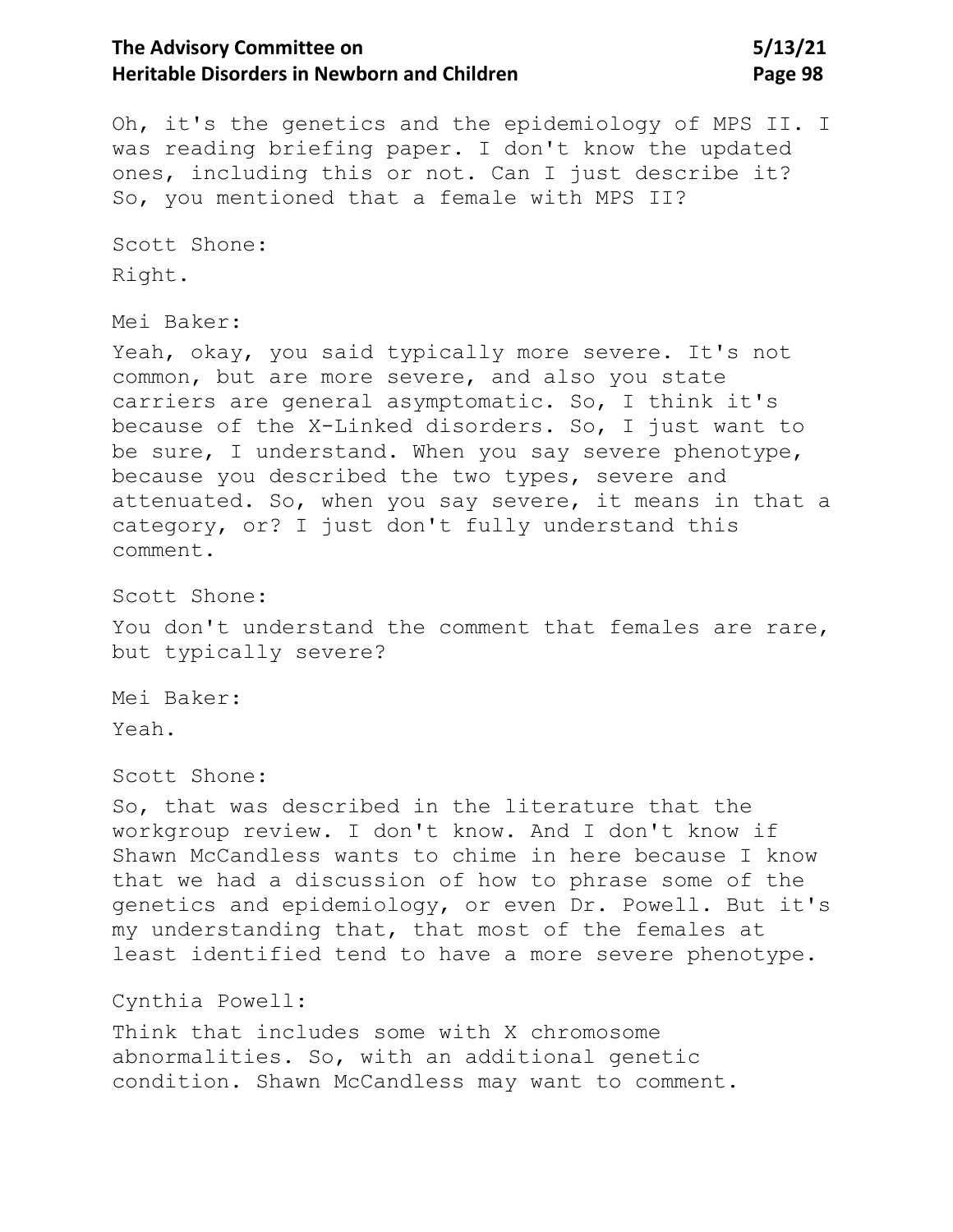# **The Advisory Committee on 5/13/21 Heritable Disorders in Newborn and Children <b>Page 99** Page 99

### Shawn McCandless:

This is Shawn McCandless, thank you. I think that's exactly correct, Cindy. It's also, I think, and I don't know if Joe Muenzer's still on. He would know the answer to this better than I would, but I think that it's a relatively rare, and it's more of an observation that girls that have something wrong with one of their X chromosomes and have an I2S variant on the other X chromosome. Just for whatever reason, they're more like severe boys, but its probably has more to do with the severity of the mutation and the unmasking and the additional component of the X deletion, or the abnormality of the other X chromosome. And I think it is a very small number, and it's just more observational than a known scientific fact that there's something about females that if they're symptomatic, they're worse. I don't think there's any evidence to support that, that I'm aware of.

### Mei Baker:

Well, thank you. The reason I ask because this is a kind of a little bit atypical when X-linked disorders. A female's supposed to be a little bit mild, and just because of questioning, I think maybe I looked at a different reference, and I did do the search, and the one paper I found out they had this study on 10 female patient. Three have a more severe, like a typical boy. Again, I think maybe we just look at a different reference. I just want to be sure I understand it correctly. Thank you.

### Shawn McCandless:

Mei. This is Shawn McCandless. I think it's important to point out that we did not do an in-depth literature review as part of this assessment. That is the purview of, as we understood the charge, for the Committee. That's the purview of the Evidence Review Committee.

Mei Baker: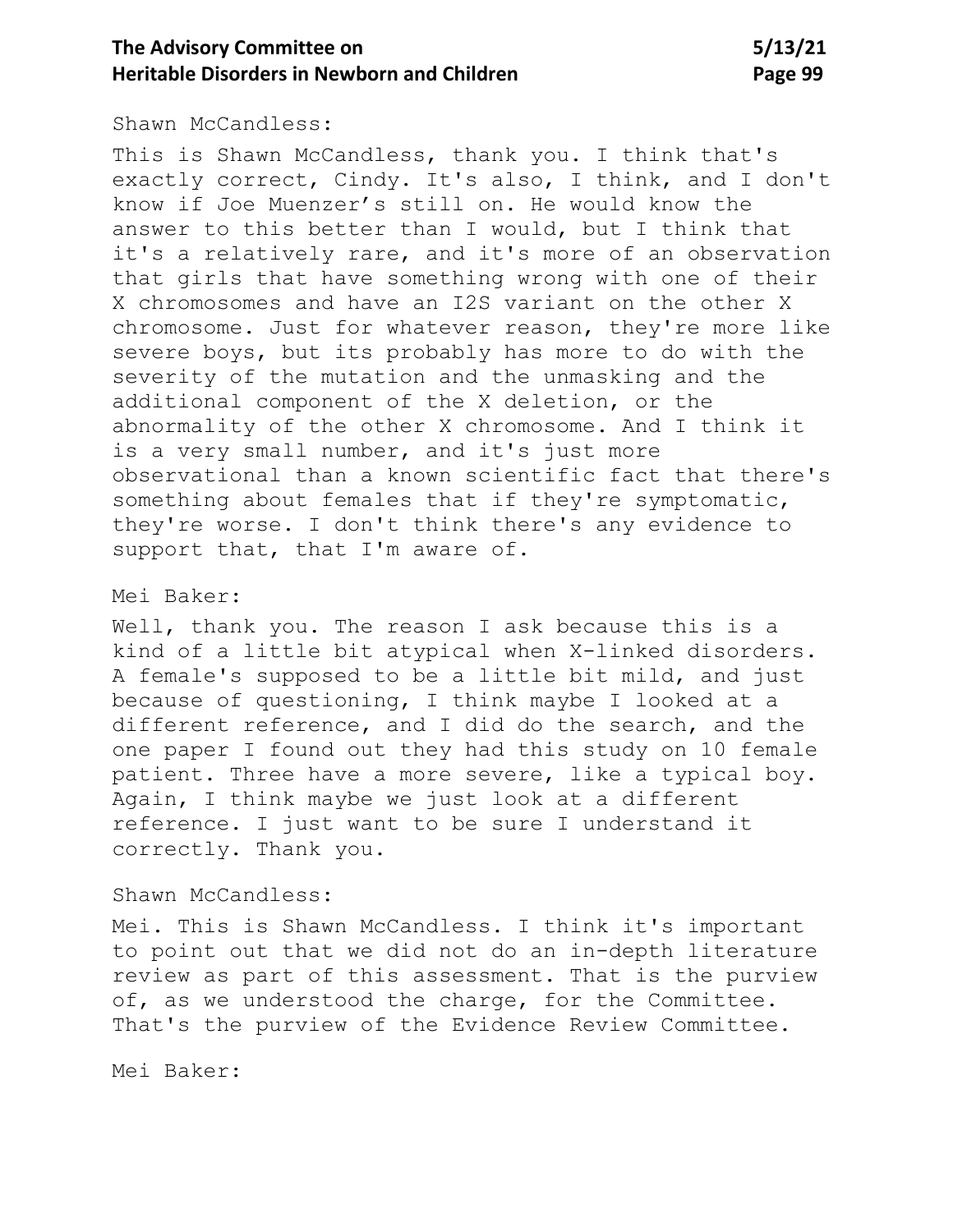# **The Advisory Committee on 5/13/21 Heritable Disorders in Newborn and Children <b>Page 100** Page 100

Correct, I think I understand that. Because I think you will appreciate it, I mean, it's different than we generally understand about the X-linked disorders is why it get my attention. And then, when I do the search, I didn't find the support evidence. I even went back to the nomination package. But anyway, I think we're discussing now from there be during the evidence review, that can be more clear on this part.

Cynthia Powell:

Can we go back to Dr. Arnold's question?

#### Scott Shone:

Thank you, Dr. Powell. So, this is Scott Shone. So, all of my notes indicate that all of the positives from Missouri and Illinois had elevated urine gags, significant elevations in both dermatan sulfate and heparan sulfate with previously reported pathogenic mutations and IDS gene. Well, let me back up and say that, one at the time of nomination, had declined therapy. So, I don't see in my notes that there was an actual, just to attenuated or diagnosed severe, but that specifically was significant elevations above dermatan sulfate and heparan sulfate, and all with previously reported pathogenic mutations.

### Georgianne Arnold:

Thank you, I was also interested in whether or not there were any patients who couldn't be definitively assigned as affected or unaffected, which you probably don't know from the publication. So.

#### Scott Shone:

In the literature provided as well as in the summaries, there were cases where there were either a suitor deficiency with normal gags or mild elevations. And with adjustments clearly monitoring over time changes with potential variants. There were some variants that were previously reported in other countries and novel variants identified as part of the screen positives. I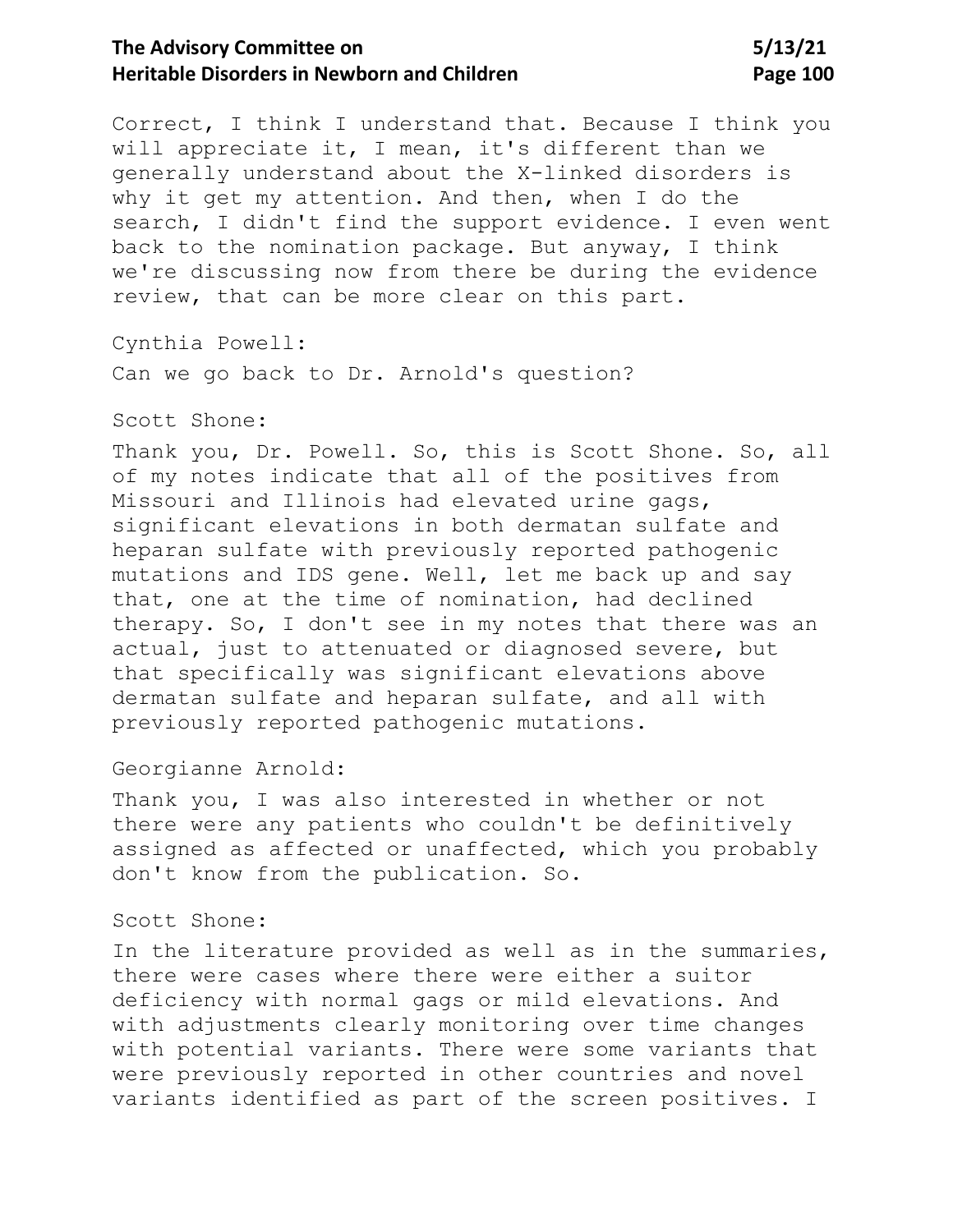# The Advisory Committee on 5/13/21 **Heritable Disorders in Newborn and Children Page 101**

think, and I'll just echo Dr. McCandless in terms of looking, needing to look at a more, I guess, deep dive in the literature, the evidence review, would do to look at some of these other variants that have been identified to assess their clinical impact.

### Shawn McCandless:

This is Shawn McCandless, Georgianne, I'd also add that in on page 249 in the briefing book, there's a section describing the pilot program from Washington state, and they said that they did identify two additional samples.

### Shawn McCandless:

Well, they identified seven. The last paragraph on the Washington says seven samples with less than 5% of daily mean. Two additional samples were considered to be at risk for potentially developing an attenuated form of MPS II. And they have two variants listed there. So, one affected for sure, two possible attenuated, and then four that were no variants were identified. So, I think your question is a good one, but we're not going to have the answer to it today, but it's like everything else. It seems likely there will be cases that you can't identify...we've certainly seen this with MPS I that there are cases that you're not going to be able to classify in the first month or two of life.

Georgianne Arnold: Okay, thank you.

Cynthia Powell:

Scott Shone, did you have another...

#### Scott Shone:

Something Dr. McCandless mentioned, triggered a comment that I forgot to make, that he mentioned a Washington state pilot, which I didn't mention in my presentation specifically. It was part of the nomination submission,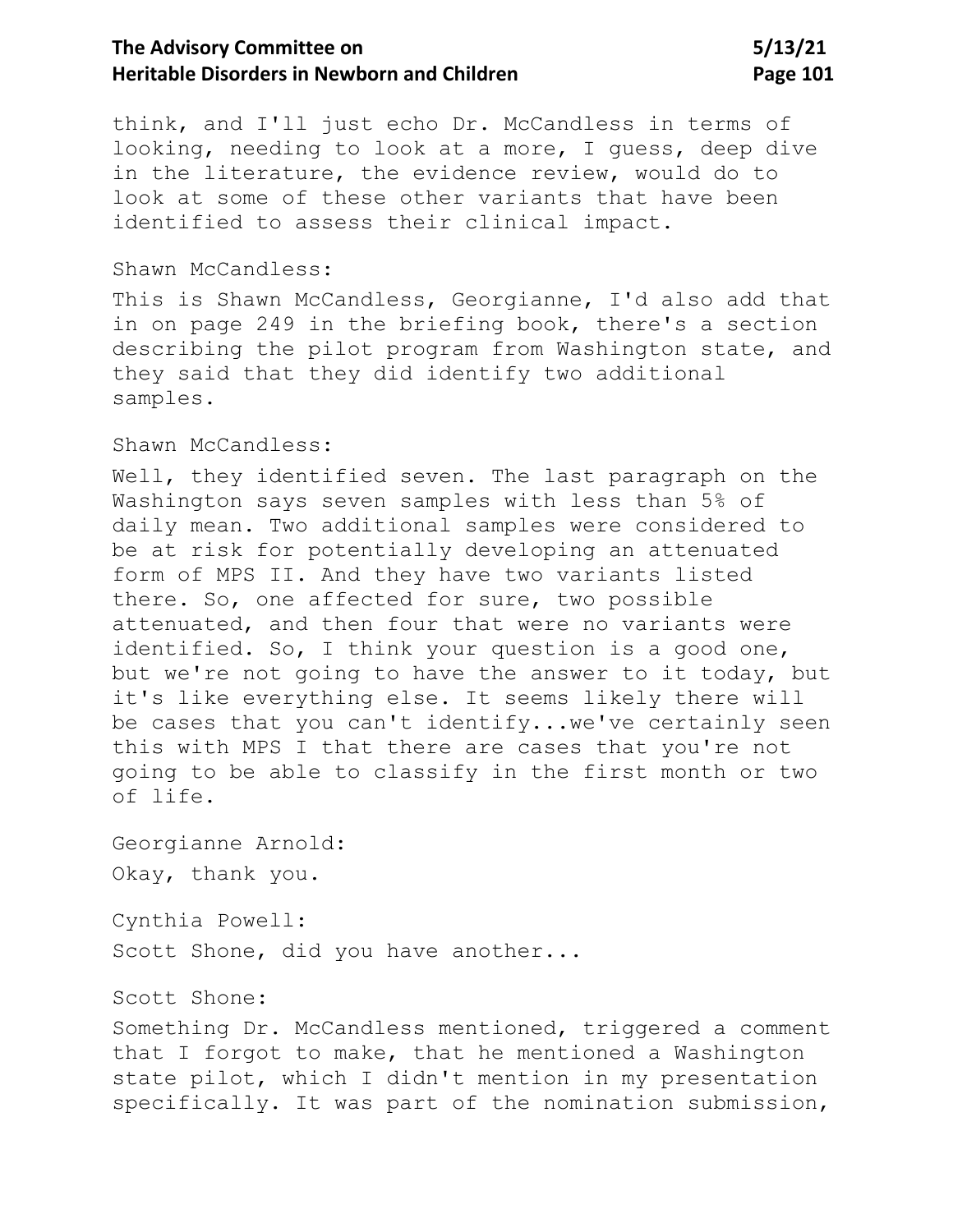# The Advisory Committee on 5/13/21 **Heritable Disorders in Newborn and Children Page 102**

but it was a de-identified pilot, so no follow up could be done. So, all of the results from the Washington data, while robust, didn't allow for a clinical followup, so all the work was done on de-identified spots to look at I2S and DBS as well as then reflex for genetics. But again, there's no clinical follow-up to know what those manifestations were. So, we intentionally left them out of the presentation because the Illinois and Missouri pilots had a substantial amount of prospective identified data available. But, I do want to acknowledge the work of the Washington state team.

Cynthia Powell:

Mei Baker, did you have another question or comment? Still have your hand raised so.

Mei Baker: Sorry, no.

Cynthia Powell:

Okay. Okay. Any other Committee members with questions or comments? And how about organizational representatives?

## **VOTE ON WHETHER OR NOT TO MOVE MPS II FORWARD TO FULL EVIDENCE REVIEW**

Cynthia Powell:

Okay, is there a motion to hold a vote on whether or not to move the nominated condition MPS II forward to full evidence review from a Committee Member?

Kyle Brothers: This is Kyle Brothers, I move to move forward with the vote.

Cynthia Powell: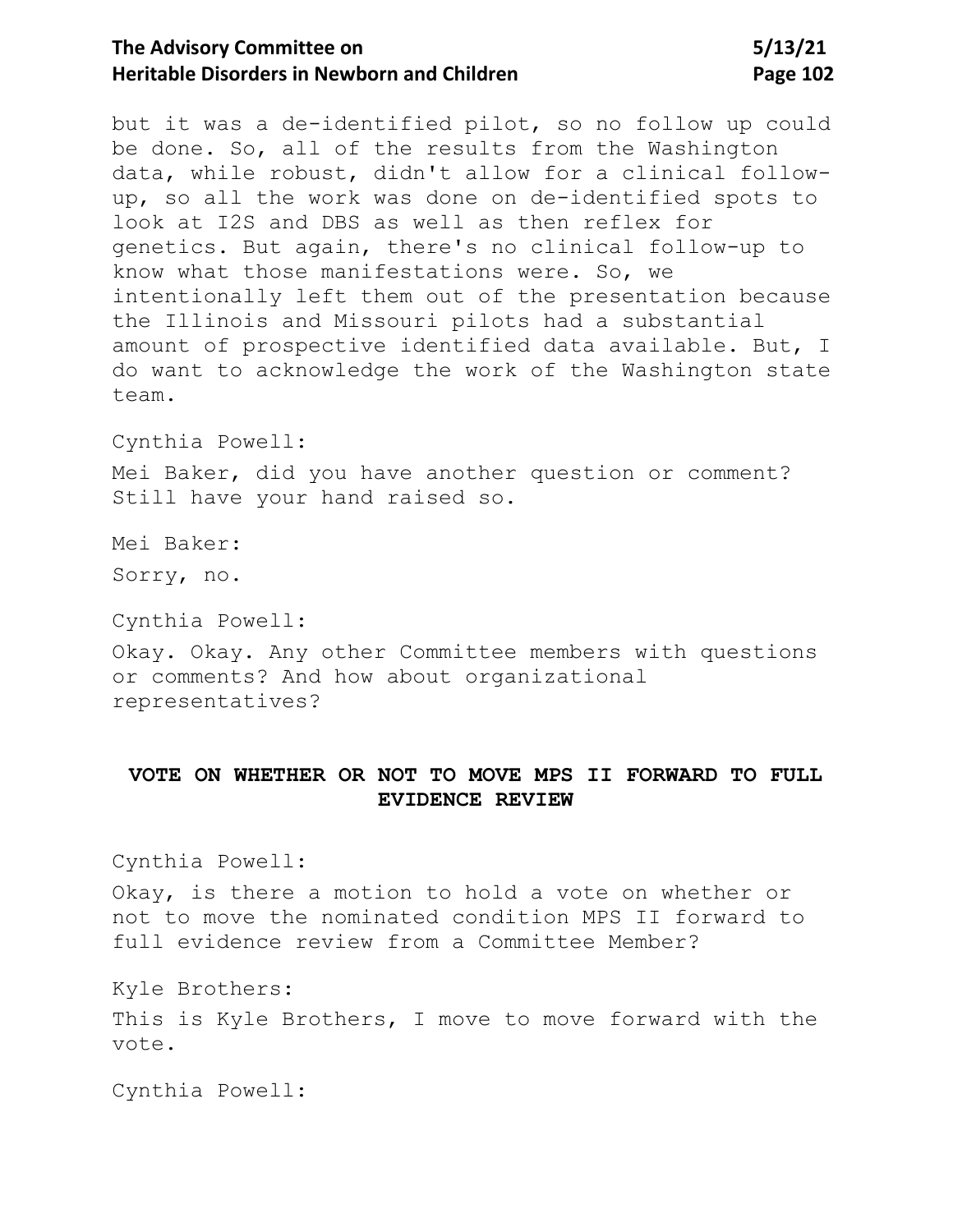The Advisory Committee on 5/13/21 **Heritable Disorders in Newborn and Children <b>Page 103** Page 103 Is there a second? Annamarie Saarinen: This is Annamarie Saarinen and I second. Cynthia Powell: Before holding the vote, are there any final questions or comments from Committee Members? Okay, hearing none, we will go forward with the vote. Does any Committee Member have a conflict of interest regarding this vote and need to recuse themselves? Are there any abstentions? Committee Members, I will read your name. If you were voting to approve that MPS II move forward to evidence review, please say yes. If you object, please say no. Mei Baker? Mei Baker: Yes. Cynthia Powell:

I believe Jeff Brosco had to step away. Kyle Brothers?

Kyle Brothers: Yes.

Cynthia Powell: Carla Cuthbert?

Carla Cuthbert: Yes.

Cynthia Powell: Jane DeLuca?

Jane DeLuca:

Yes.

Cynthia Powell: Kellie Kelm?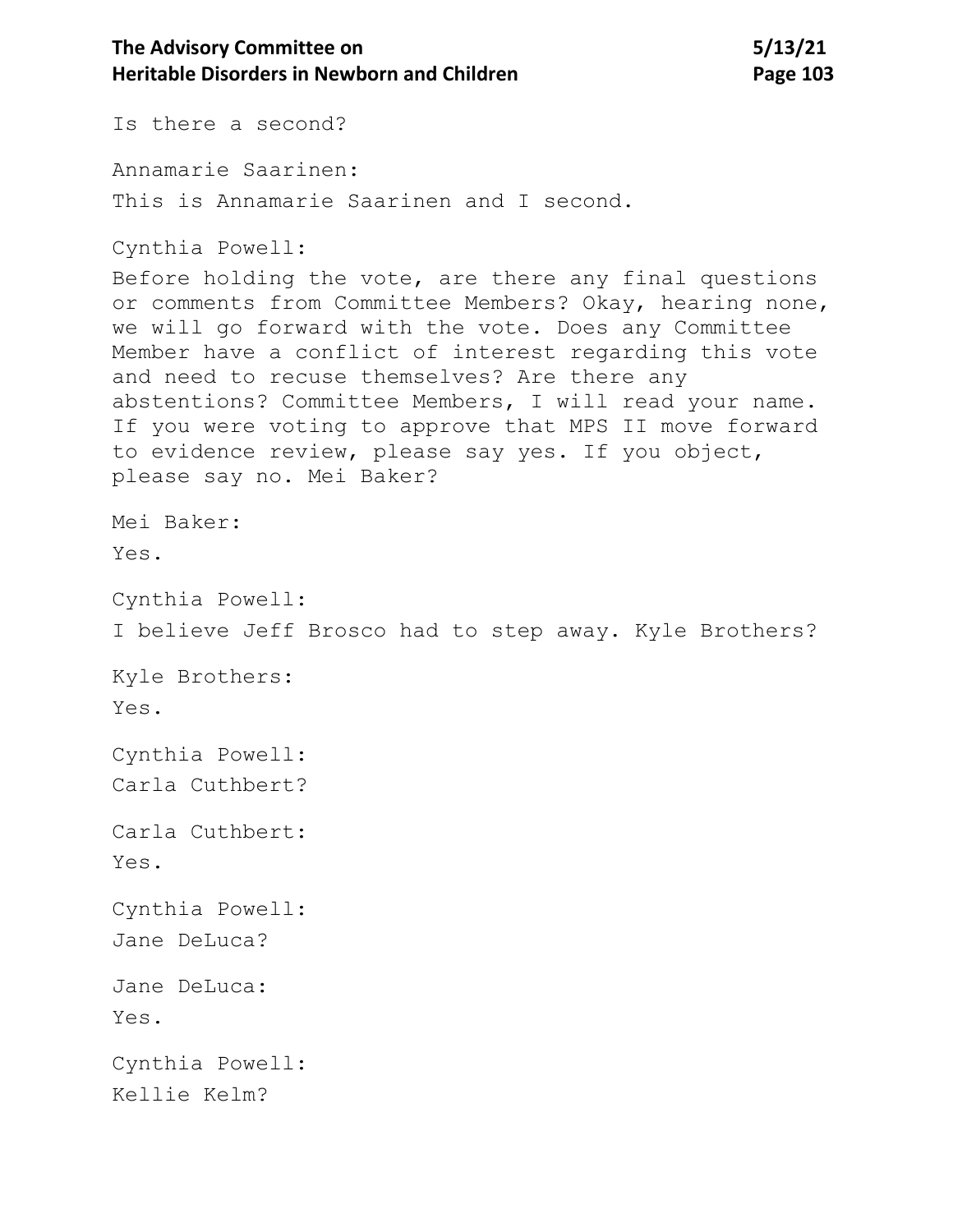# The Advisory Committee on 5/13/21 **Heritable Disorders in Newborn and Children** *Page 104*

Kellie Kelm:

Yes. Cynthia Powell: Shawn McCandless? Shawn McCandless: Yes. Cynthia Powell: Kamila Mistry? Melissa Parisi: Yes. Cynthia Powell: Melissa Parisi? Melissa Parisi: Yes. Cynthia Powell: And I vote, yes. Cynthia Powell. Annamarie Saarinen? Annamarie Saarinen: Yes. Cynthia Powell: Scott Shone? Scott Shone: Yes. Cynthia Powell: Michael Warren? Michael Warren: Yes.